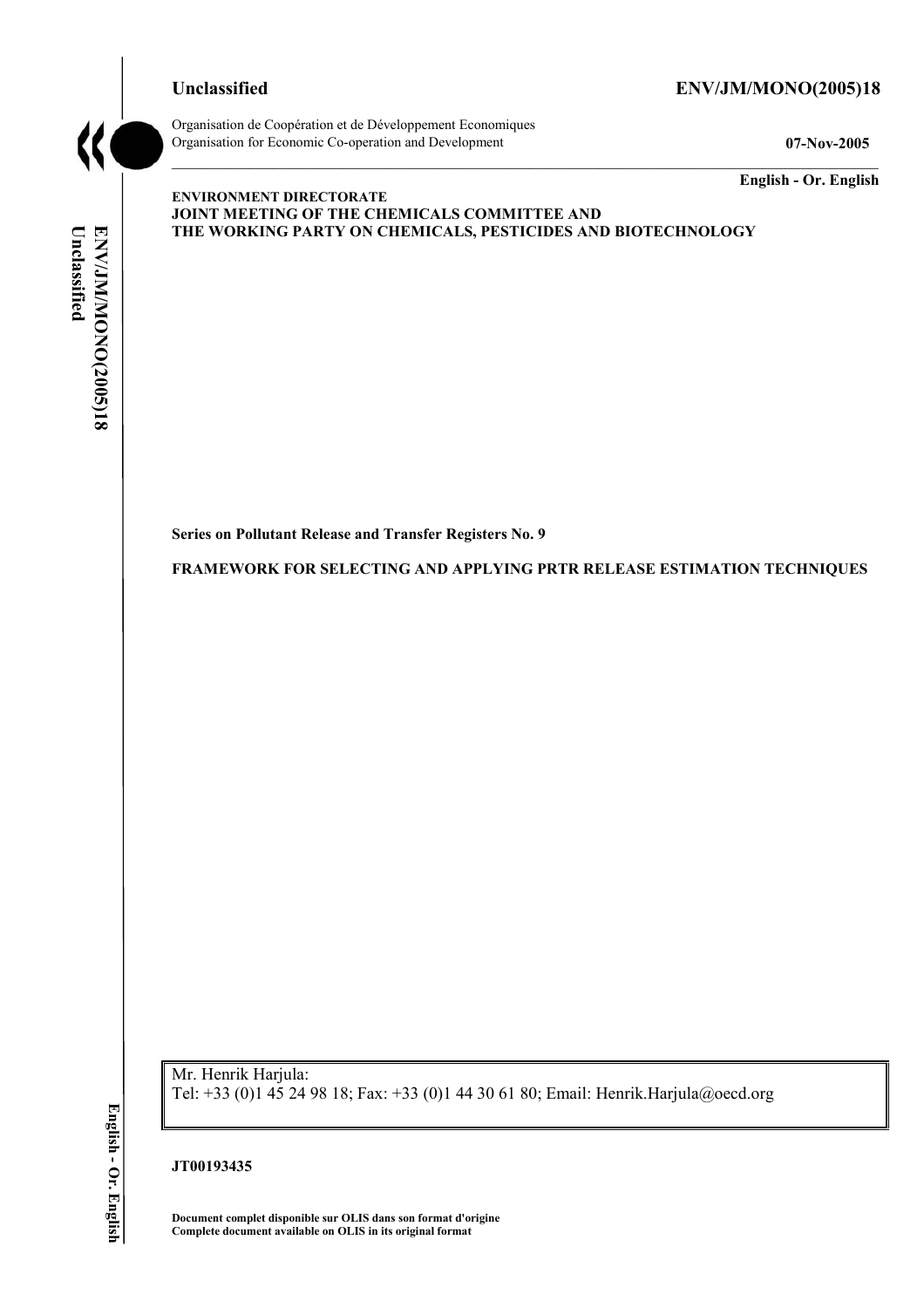**OECD Environment, Health and Safety Publications Series on Pollutant Release and Transfer Registers** 

**No. 9** 

# **FRAMEWORK FOR SELECTING AND APPLYING PRTR RELEASE ESTIMATION TECHNIQUES**



#### **Environment Directorate ORGANISATION FOR ECONOMIC CO-OPERATION AND DEVELOPMENT Paris 2005**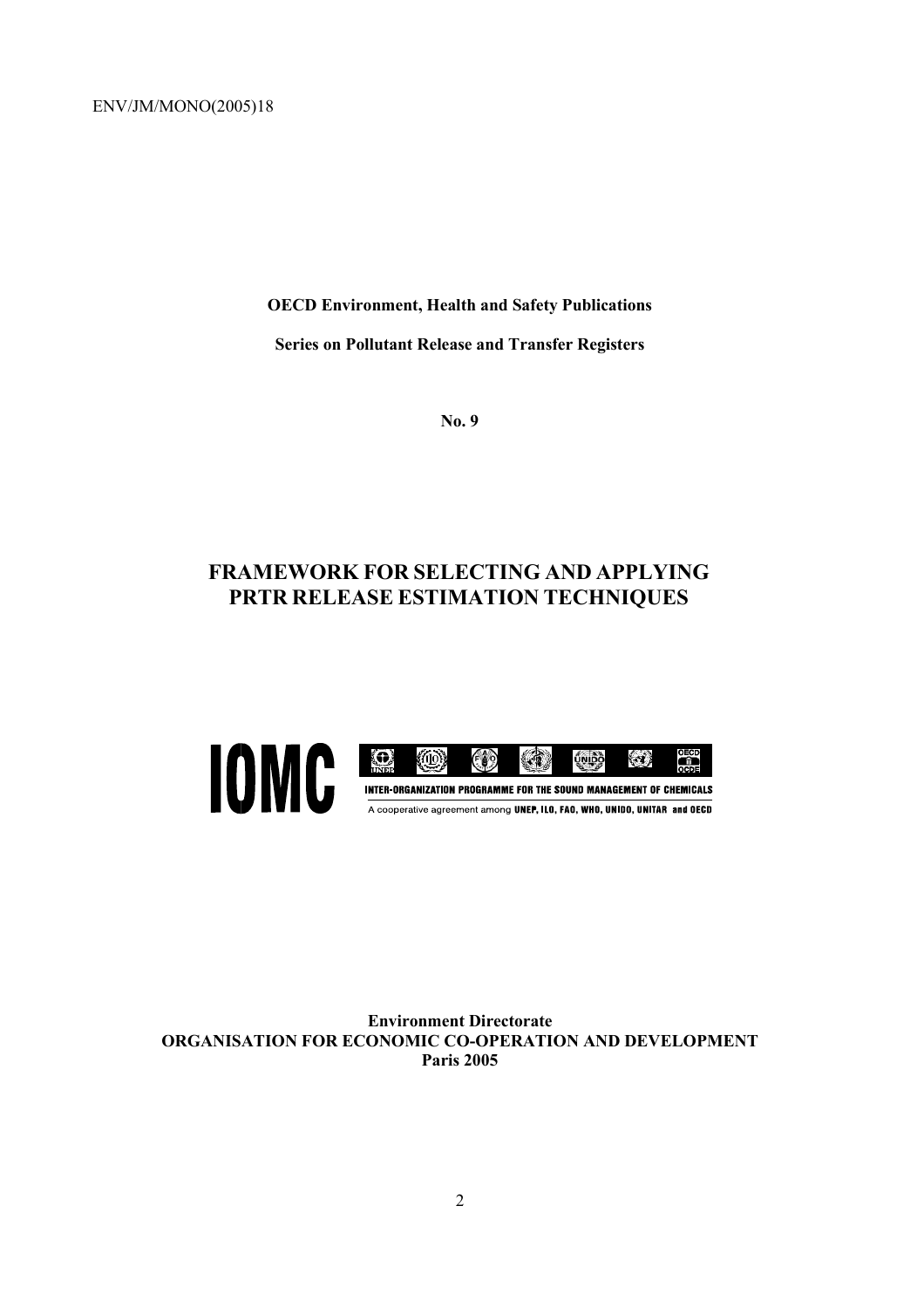# **Environment, Health and Safety Publications on Pollutant Release and Transfer Registers**

*Pollutant Release and Transfer Registers (PRTRs): A Tool for Environmental Policy and Sustainable Development. Guidance Manual for Governments* (OECD/GD(96)32) (1996).

*PRTR Series No. 1: Proceedings of the OECD International Conference on Pollutant Release and Transfer Registers (PRTRs). PRTRs: National and Global Responsibility. Tokyo, 9-11 September 1998. Part 1* (1999).

*PRTR Series No. 2: Proceedings of the OECD International Conference on Pollutant Release and Transfer Registers (PRTRs). PRTRs: National and Global Responsibility. Tokyo, 9-11 September 1998. Part 2* (1999).

*PRTR Series No. 3: Presentation and Dissemination of PRTR Data: Practices and Experiences, Getting the Word and Numbers Out* (2000).

*PRTR Series No. 4: How Pollutant Release and Transfer Registers Differ: A Review of National Programmes* (2001).

*PRTR Series No. 5: Resource Compendium of PRTR Release Estimation Techniques, Part 1: Summary of Point Source Techniques* (2002).

*PRTR Series No. 6: Resource Compendium of PRTR Release Estimation Techniques, Part 2: Summary of Diffuse Source Techniques* (2003).

*PRTR Series No. 7: Uses of Pollutant Release and Transfer Register Data and Tools for Their Presentation: A Reference Manual (2005).* 

*PRTR Series No. 8: Resource Compendium of PRTR Release Estimation Techniques, Part 3: Summary of Techniques for Off-site Transfers (2005).* 

*PRTR Series No. 9: Framework for Selecting and Applying PRTR Release Estimation Techniques* (2005).

#### **© OECD 2005**

*Applications for permission to reproduce or translate all or part of this material should be addressed to Head of Publications Service, OECD, 2 rue André-Pascal, 75775 Paris Cedex 16, France.*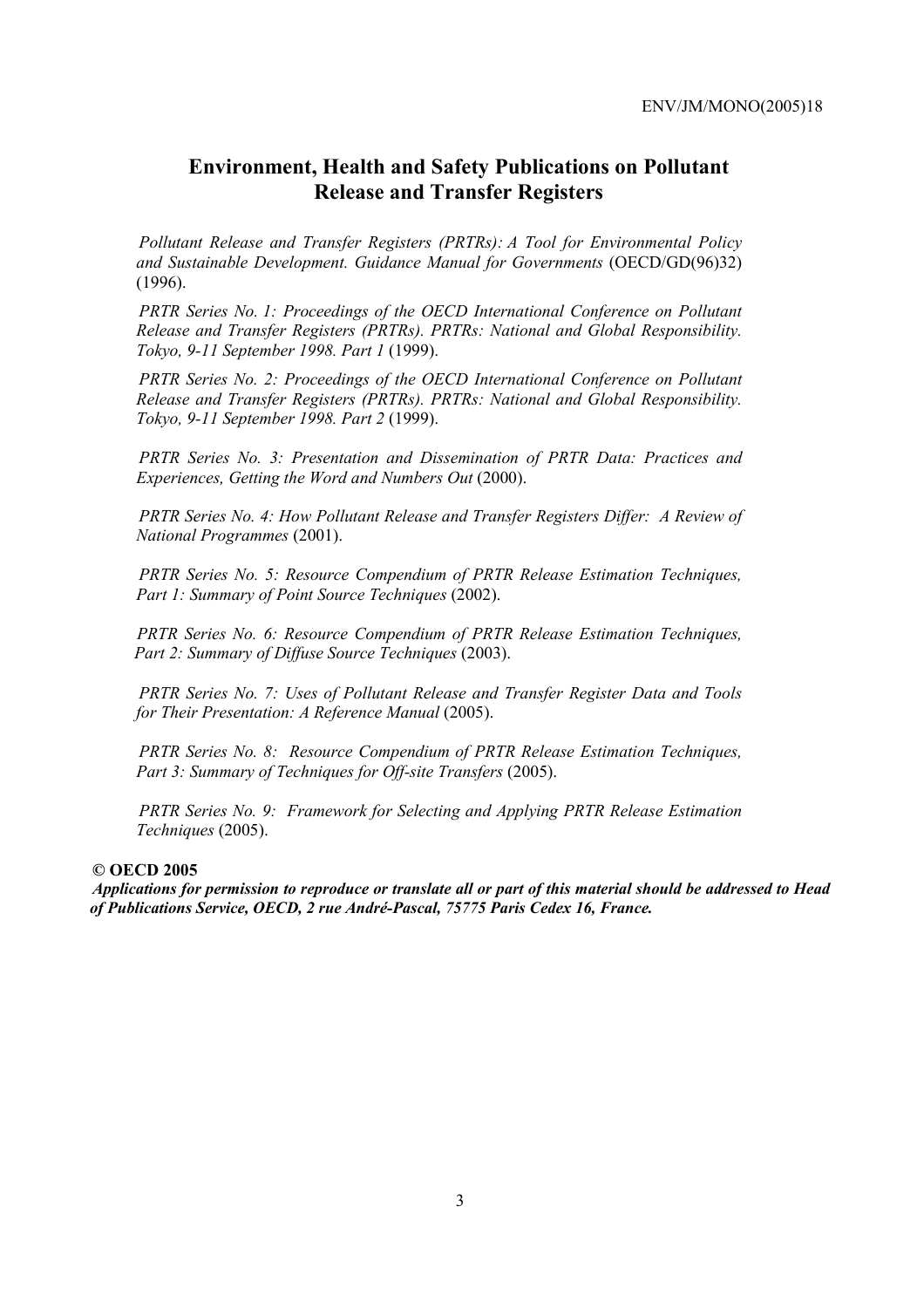#### **ABOUT THE OECD**

The Organisation for Economic Co-operation and Development (OECD) is an intergovernmental organisation in which representatives of 30 industrialised countries in North America, Europe and the Asia and Pacific region, as well as the European Commission, meet to co-ordinate and harmonise policies, discuss issues of mutual concern, and work together to respond to international problems. Most of the OECD's work is carried out by more than 200 specialised committees and working groups composed of member country delegates. Observers from several countries with special status at the OECD, and from interested international organisations, attend many of the OECD's workshops and other meetings. Committees and working groups are served by the OECD Secretariat, located in Paris, France, which is organised into directorates and divisions.

The Environment, Health and Safety Division publishes free-of-charge documents in nine different series: **Testing and Assessment; Good Laboratory Practice and Compliance Monitoring; Pesticides and Biocides; Risk Management; Harmonisation of Regulatory Oversight in Biotechnology; Safety of Novel Foods and Feeds; Chemical Accidents; Pollutant Release and Transfer Registers; and Emission Scenario Documents.** More information about the Environment, Health and Safety Programme and EHS publications is available on the OECD's World Wide Web site (http://www.oecd.org/ehs/).

#### *This publication was produced within the framework of the Inter-Organisation Programme for the Sound Management of Chemicals (IOMC).*

**The Inter-Organisation Programme for the Sound Management of Chemicals (IOMC) was established in 1995 following recommendations made by the 1992 UN Conference on Environment and Development to strengthen co-operation and increase international coordination in the field of chemical safety. The participating organisations are FAO, ILO, OECD, UNEP, UNIDO, UNITAR and WHO. The World Bank and UNDP are observers. The purpose of the IOMC is to promote co-ordination of the policies and activities pursued by the Participating Organisations, jointly or separately, to achieve the sound management of chemicals in relation to human health and the environment.**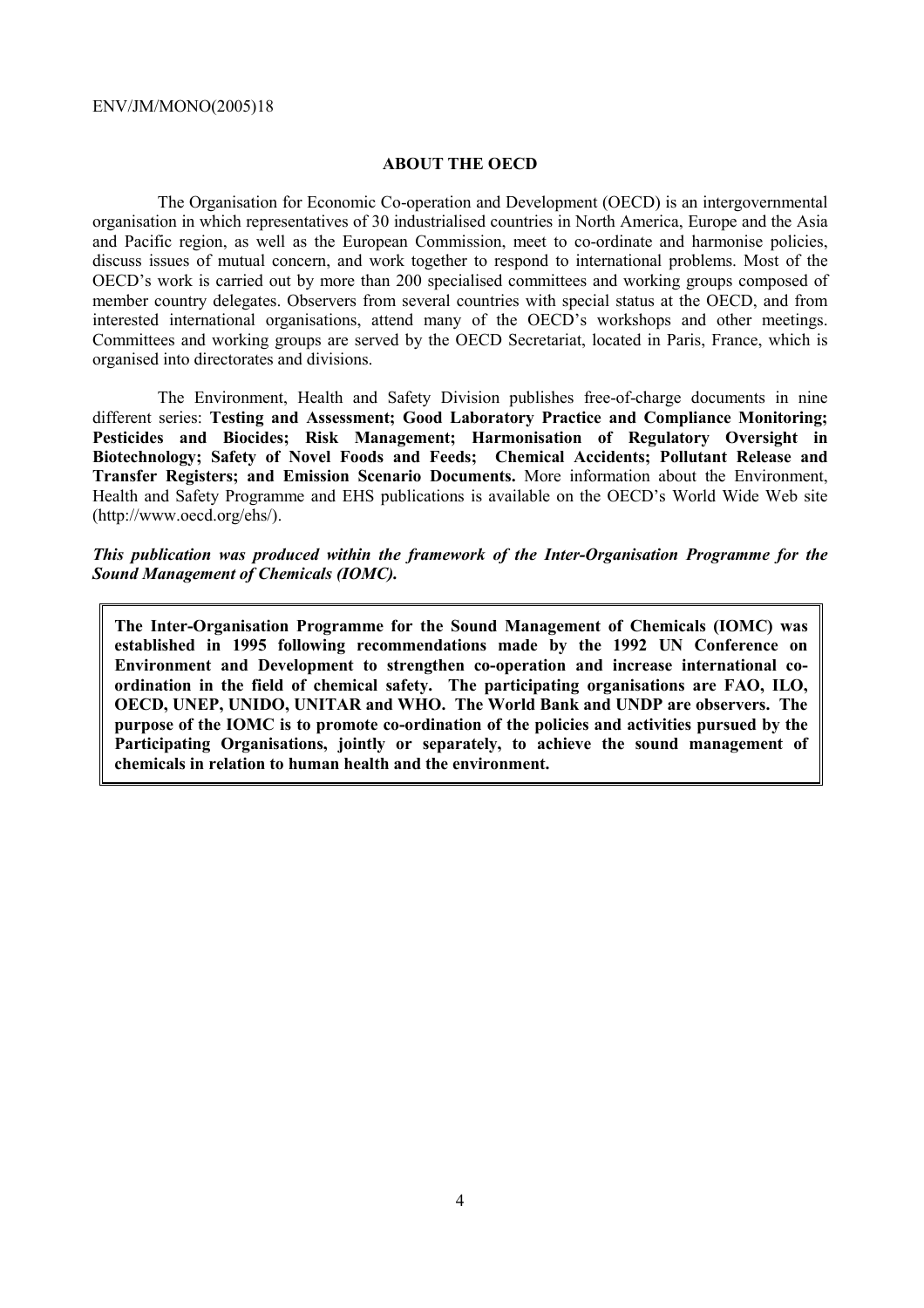**This publication is available electronically, at no charge.** 

**For this and many other Environment, Health and Safety publications, consult the OECD's World Wide Web site (www.oecd.org/ehs/)** 

**or contact:** 

**OECD Environment Directorate, Environment, Health and Safety Division**

> **2 rue André-Pascal 75775 Paris Cedex 16 France**

**Fax: (33-1) 45 24 16 75** 

**E-mail: ehscont@oecd.org**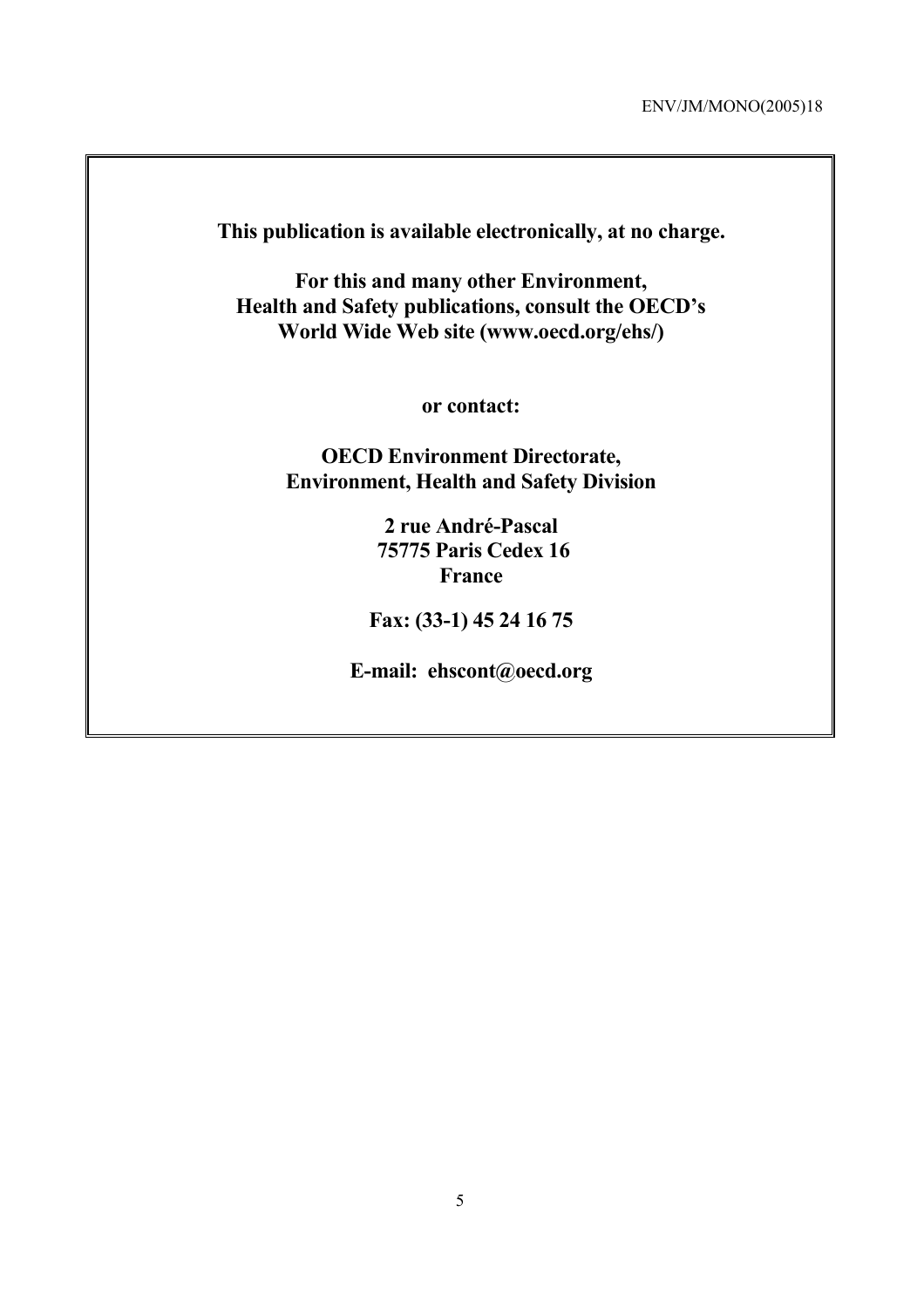#### **FOREWORD**

 OECD began work on the PRTR release estimation techniques (RETs) in 1999. That same year, an expert workshop was held in Australia with objectives to identify what information is readily available on release estimation techniques for point and diffuse sources and to recommend what can be done to improve the use and availability of such techniques.

 The work programme of the Task Force on PRTRs (previously Task Force on RETs) has called for the development of several technical documents to provide governments and industry with relevant and update information and practical guidance for identifying, selecting and using different techniques for estimating pollutant releases and transfers from point and diffuse sources.

 This document*, Framework for Selecting and Applying PRTR Release Estimation Techniques* provides information on: i) the general principles for producing release data; and ii) the selection and application of the various release estimation techniques to different industrial sectors. The document can also be used for estimating transfers of pollutants.

The *Framework for Selecting and Applying PRTR Release Estimation Techniques* builds on and complements the information provided in the *Resource Compendium* that introduces the available RETs and where to find information on them (OECD PRTR Series, No. 5, 6, 8). The Resource Centre for Release Estimation Techniques (http://www.oecd.org/env/prtr) provides a clearinghouse of guidance manuals and other documents on release estimation techniques. The manuals and documents available at the Resource Centre include descriptive information on the sources of pollution and the pollutants that are released, as well as information on the different applicable estimation techniques worldwide.

 Different aspects of this document have been addressed in several draft papers that were prepared under the OECD Task Force on Release Estimation Techniques. This final version is a compilation of selected parts of the earlier drafts and it was prepared by a small working group under the auspices of the OECD Task Force on PRTRs. The working group consisted of Ms. Kristina Saarinen, Finland (lead), Mr. Pieter van der Most, the Netherlands, Mr. John Dombrowski, US EPA, and Mr. Noriyuki Suzuki, Japan.

 This document is published on the responsibility of the Joint Meeting of the Chemicals Group and Management Committee of the Special Programme on the Control of Chemicals of the OECD.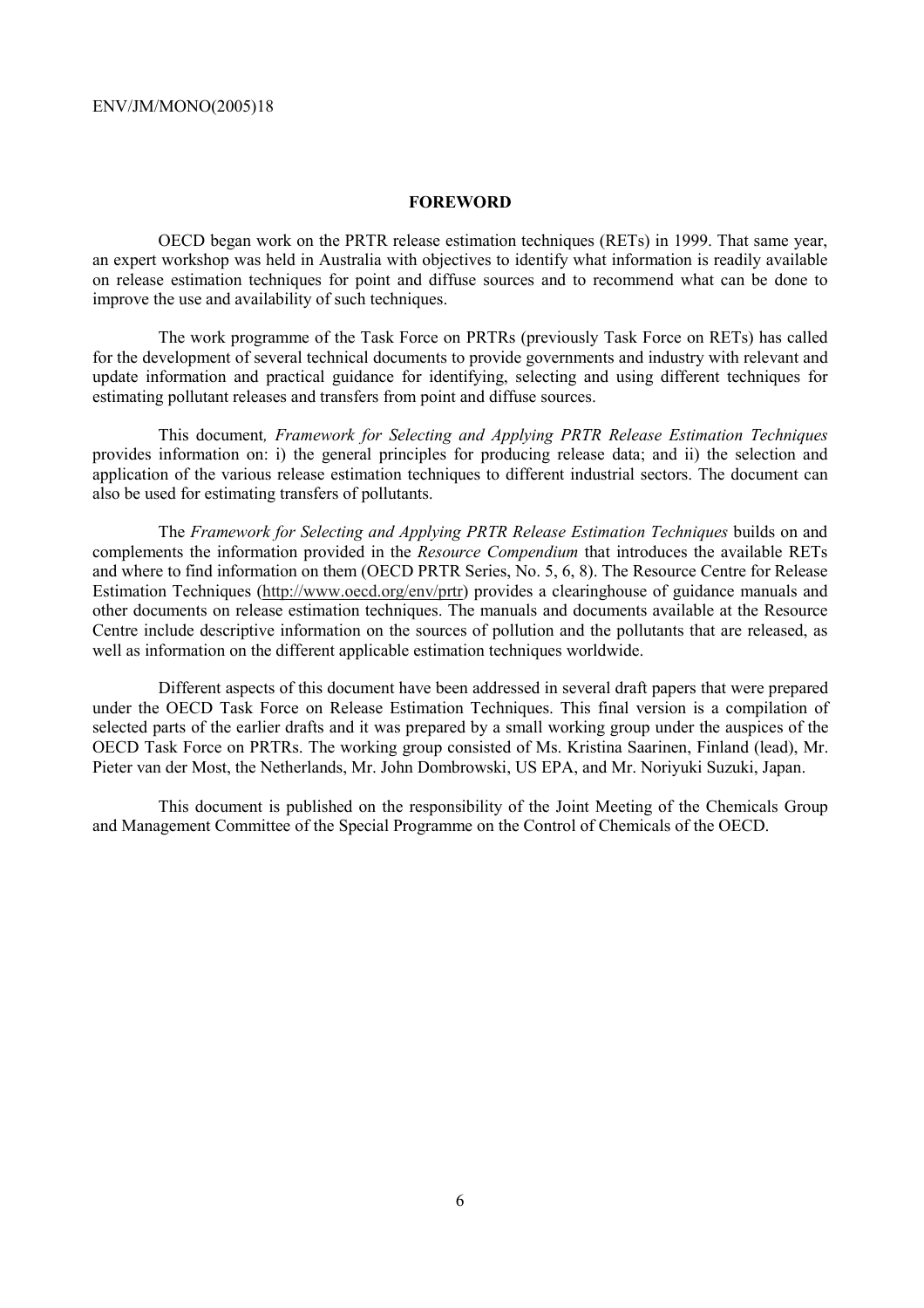# **TABLE OF CONTENTS**

| 1.1       |  |
|-----------|--|
| 1.2       |  |
| 1.3       |  |
|           |  |
| 2.1       |  |
| 2.1.1     |  |
| 2.1.2     |  |
| 2.1.3     |  |
| 2.2       |  |
| 2.2.1     |  |
| 2.2.2     |  |
| 2.2.3     |  |
| 2.2.3.1   |  |
| 2.2.3.2   |  |
|           |  |
| 2.2.4     |  |
| 2.2.5     |  |
| 2.3       |  |
| 2.3.1     |  |
| 2.3.2     |  |
| 2.3.3     |  |
| 2.3.3.1   |  |
| 2.3.3.2   |  |
| 2.3.3.3   |  |
| 2.3.3.4   |  |
| 2.3.3.4.1 |  |
| 2.3.3.4.2 |  |
| 2.3.3.4.3 |  |
| 2.3.3.4.4 |  |
| 2.3.3.4.5 |  |
| 2.4       |  |
| 2.4.1     |  |
| 2.4.2     |  |
| 2.4.3     |  |
| 2.4.4     |  |
| 2.4.5     |  |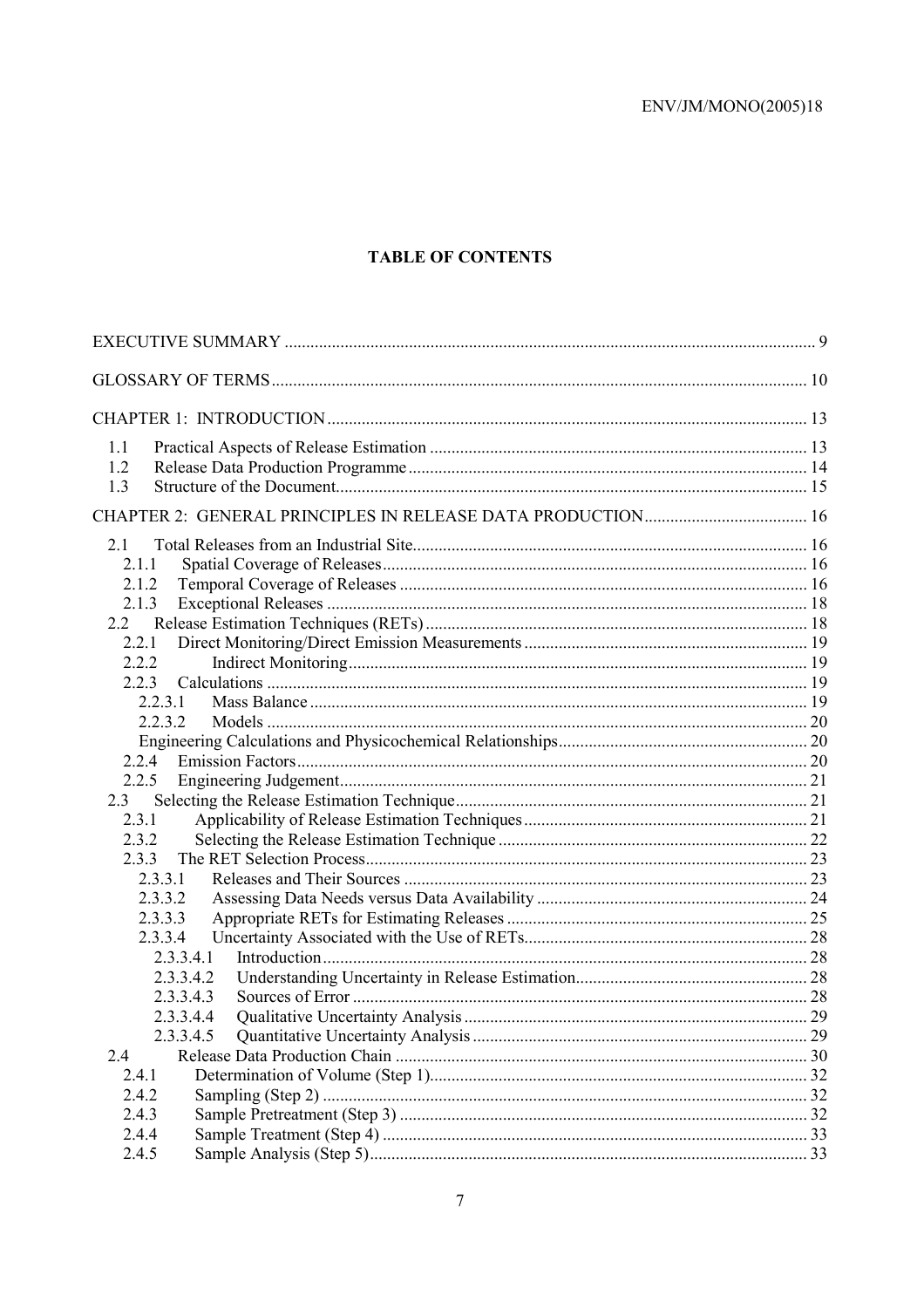| 2.4.6   |  |
|---------|--|
| 2.5     |  |
| 2.6.1   |  |
| 2.6.2   |  |
|         |  |
| 3.1     |  |
| 3.2.1   |  |
| 3.2.2   |  |
| 3.2.3   |  |
|         |  |
| 3.3.1   |  |
| 3.3.2   |  |
| 3.3.3   |  |
|         |  |
| 3.4.1   |  |
| 3.4.2   |  |
| 3.4.3   |  |
|         |  |
| 3.5.1   |  |
| 3.5.1.1 |  |
| 3.5.1.2 |  |
| 3.5.1.3 |  |
|         |  |
|         |  |
| 3.5.2.2 |  |
| 3.5.2.3 |  |
|         |  |
| 3.5.3.1 |  |
| 3.5.3.2 |  |
| 3.5.3.3 |  |
| 3.6     |  |
| 3.6.1   |  |
| 3.6.2   |  |
| 3.6.3   |  |
|         |  |
|         |  |
|         |  |
|         |  |
|         |  |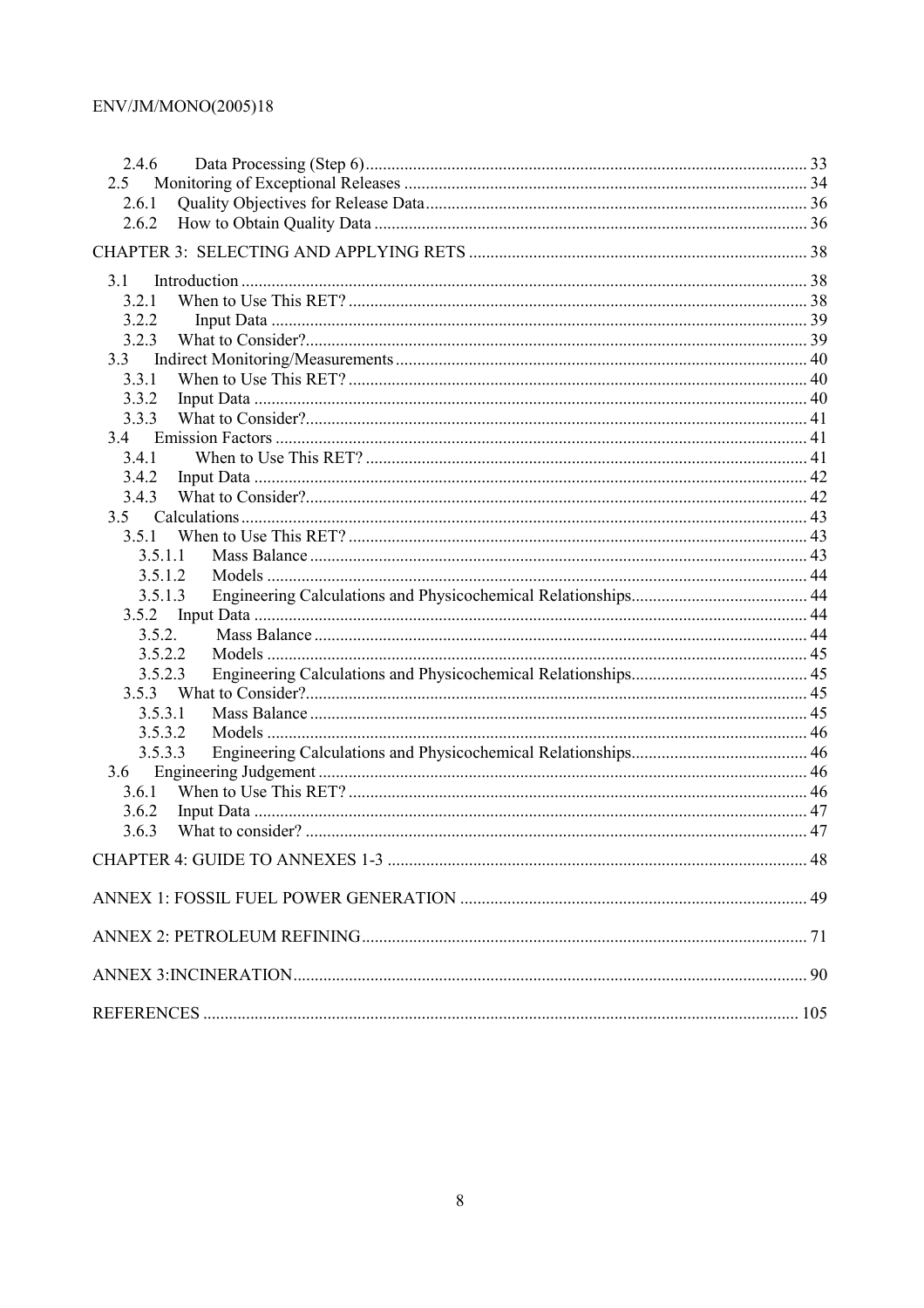#### **EXECUTIVE SUMMARY**

#### **Background**

 The selection and applicability of release estimation techniques (RETs) has been on the agenda of the OECD Task Force on PRTRs since its establishment in 2000 (previously called Task Force on Release Estimation Techniques). Different aspects related to the selection and application of release estimation techniques have been addressed in several closely related draft documents, which the Task Force on PRTRs finally decided to combine under one title in the present document: "*Framework for Selecting and Applying PRTR Release Estimation Techniques"*. The task was carried out by a working group with experts from Finland (lead country), Japan, the Netherlands and USA.

#### **Context**

 *The Framework for Selecting and Applying PRTR Release Estimation Techniques* is intended to be useful for facility operators required to report to a PRTR, by providing guidance on the RET selection process and issues related to the application of RETs. The document is designed to assist PRTR project managers and policy analysts by providing an insight into the practical issues associated with the production of emission data on-site and the application of the bottom-up approach to estimation of releases. *The Framework for Selecting and application of PRTR Release Estimation Techniques* does not reintroduce the various release estimation techniques, but builds on and complements the information found in the *Resource Compendium of PRTR Release Estimation Techniques* and the *Resource Centre for Release Estimation Techniques* (www.oecd.org/env/prtr). The Resource Centre provides relevant material and useful websites addresses containing information on release estimation techniques and related guidance worldwide.

This framework document provides information on:

- $\blacksquare$  the general principles for estimation of releases at an industrial site;
- the applicability of the various release estimation techniques;
- issues that need to be taken into consideration when applying the techniques; and
- **Example 3** issues that would support the evaluation of the release data.

#### **Summary of the Content**

 Chapter 1 of this document leads the reader through the practical aspects of release estimation and introduces the elements of a release data production programme.

 Chapter 2 provides information on the general principles in producing release data from point sources, as well as criteria for selecting the release estimation techniques. Quality considerations in the production of release data, as well as issues related to uncertainty in release data are also discussed in this chapter.

 Chapter 3 leads the reader thoroughly through issues that are specific to each release estimation technique and that need to be taken into account when selecting the release estimation techniques, as well as when producing the input data and applying RETs.

 Annexes 1-3 lead the reader through practical examples of applying release estimation techniques in three selected industrial branches.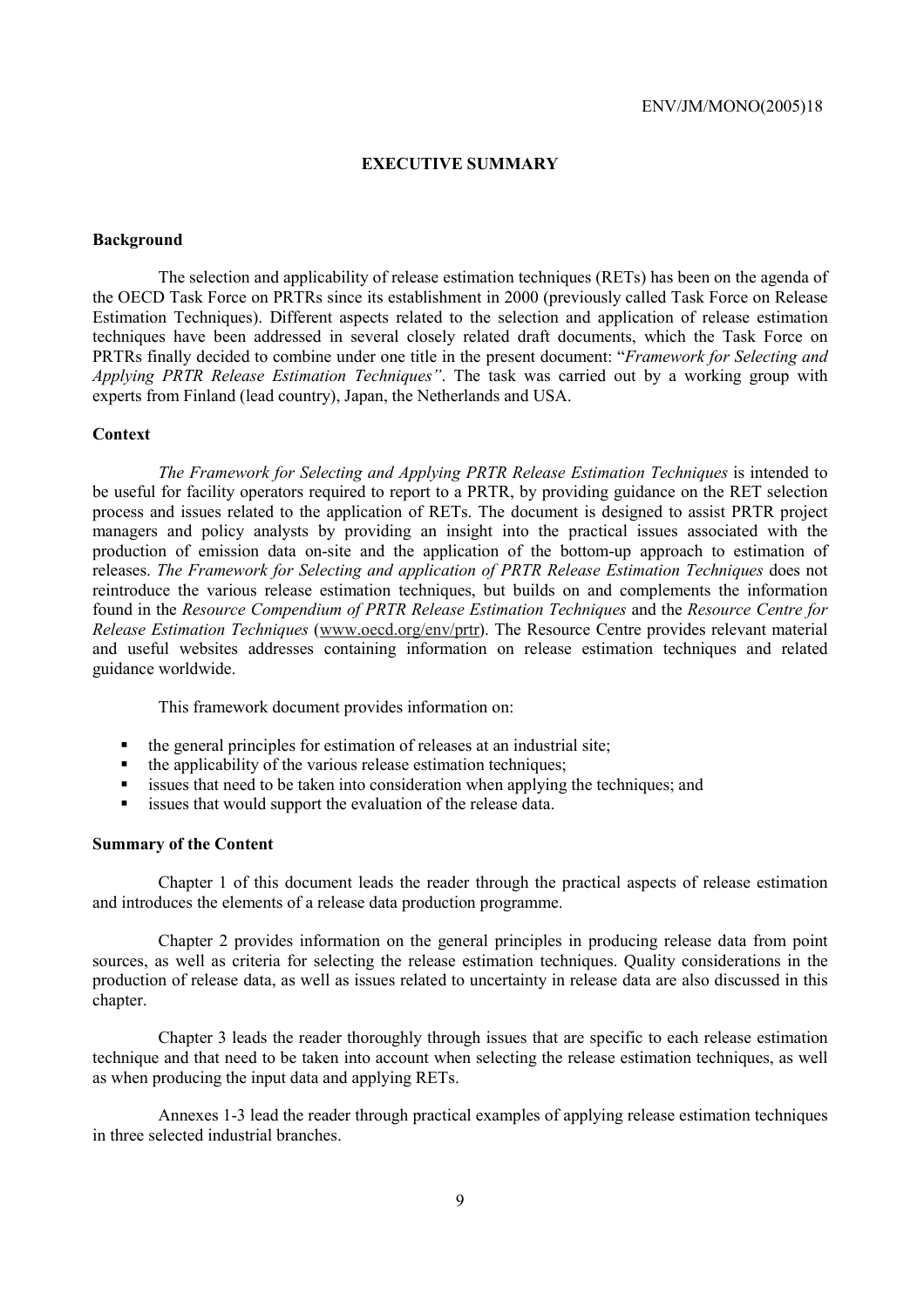#### **GLOSSARY OF TERMS**

| Aerosols                 | Colloidal systems in which the dispersed phase is composed of either solid or liquid particles<br>and in which the dispersion medium is some gas, usually air.                                                                                                                                           |  |  |
|--------------------------|----------------------------------------------------------------------------------------------------------------------------------------------------------------------------------------------------------------------------------------------------------------------------------------------------------|--|--|
| $AP-42$                  | Compilation of Air Pollutant Emission Factors.                                                                                                                                                                                                                                                           |  |  |
| <b>BAT</b>               | Best Available Techniques.                                                                                                                                                                                                                                                                               |  |  |
| <b>Breathing</b><br>loss | Breathing loss is the fugitive emission from the expulsion of vapour from a tank vapour space<br>that has expanded due to daily changes in temperature and barometric pressure.                                                                                                                          |  |  |
| <b>BREF</b>              | <b>BAT Reference Document.</b>                                                                                                                                                                                                                                                                           |  |  |
| <b>CEM</b>               | A continuous emission monitoring system is the total equipment necessary for the<br>determination of a gas, particulate matter or liquid concentration or emission rate using<br>pollutant analyser measurements and a conversion equation, graph or computer programme to<br>produce the required data. |  |  |
| CH <sub>4</sub>          | Methane.                                                                                                                                                                                                                                                                                                 |  |  |
| CO                       | Carbon monoxide.                                                                                                                                                                                                                                                                                         |  |  |
| CO <sub>2</sub>          | Carbon dioxide                                                                                                                                                                                                                                                                                           |  |  |
| <b>CLRTAP</b>            | Convention on Long-Range Transboundary Air Pollution.                                                                                                                                                                                                                                                    |  |  |
| <b>FRG</b>               | Flue gas recirculation.                                                                                                                                                                                                                                                                                  |  |  |
| <b>EEA</b>               | European Environment Agency.                                                                                                                                                                                                                                                                             |  |  |
| <b>EFDB</b>              | Emission Factor Database (IPCC).                                                                                                                                                                                                                                                                         |  |  |
| <b>EMAS</b>              | Environmental Management and Audit System.                                                                                                                                                                                                                                                               |  |  |
| <b>EMEP</b>              | Cooperative Programme for Monitoring and Evaluation of the Long-range Transmission<br>of Air Pollutants in Europe.                                                                                                                                                                                       |  |  |
|                          | Entrainment Mixing into pre-existing air.                                                                                                                                                                                                                                                                |  |  |

EPER European Polluting Emissions Register.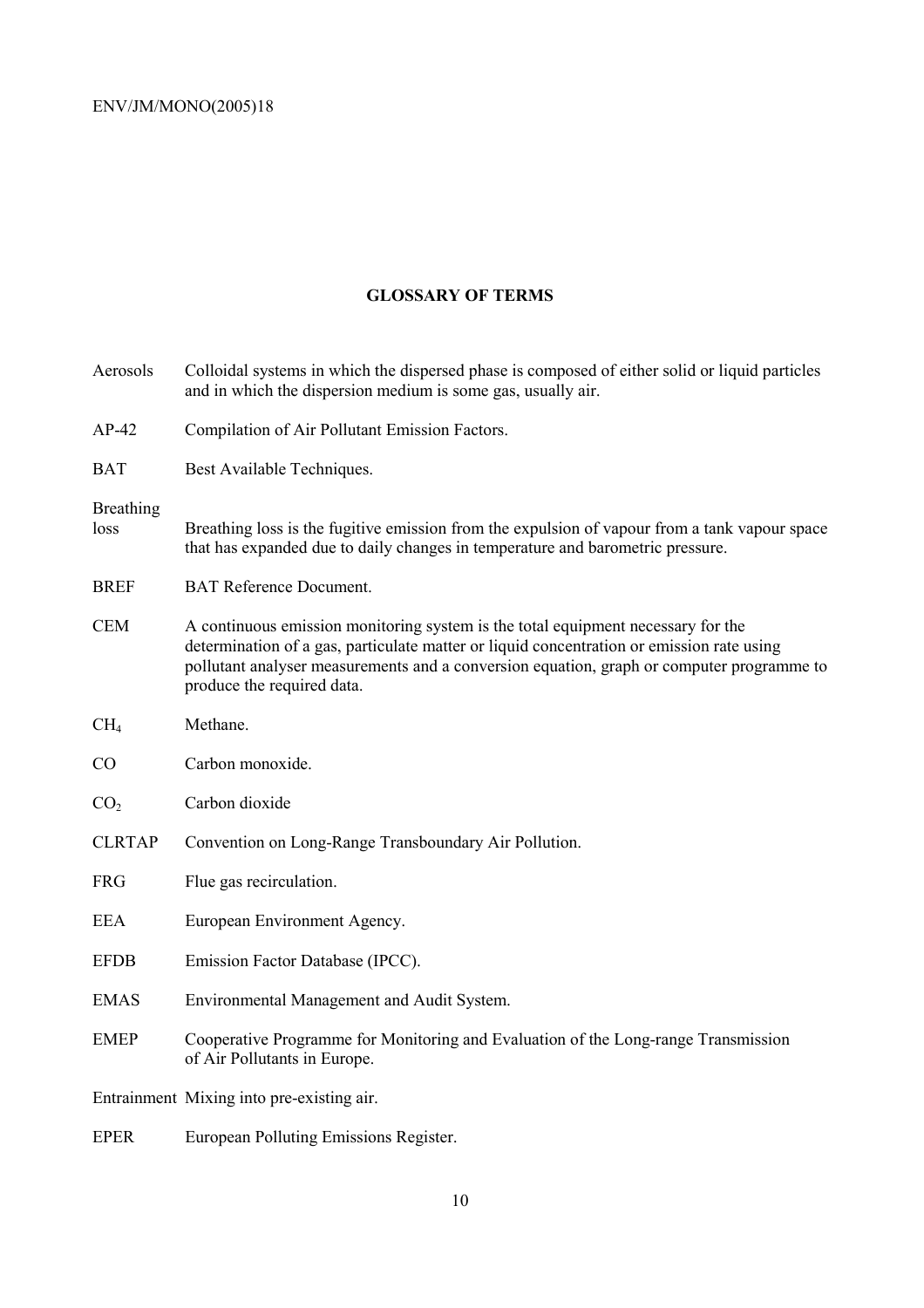| <b>ESD</b>             | <b>Emission Scenario Document.</b>                                                                                                                                                                                                                                                                                                                    |  |  |
|------------------------|-------------------------------------------------------------------------------------------------------------------------------------------------------------------------------------------------------------------------------------------------------------------------------------------------------------------------------------------------------|--|--|
| <b>ESP</b>             | Electrostatic precipitator: operates on the basis of electrostatic attraction and removes<br>particles or mist from the flue gas flow.                                                                                                                                                                                                                |  |  |
| EU                     | European Union.                                                                                                                                                                                                                                                                                                                                       |  |  |
| Excess air             | The amount of air available to react that is in excess of the air theoretically required to<br>completely burn the combustible material                                                                                                                                                                                                               |  |  |
| Fabric<br>filtration   | A method of particle collection that operates on the principle of collecting dust on one side of<br>a woven or felted fabric, usually in the form of tubes (bags) that are suspended in a structure<br>(baghouse).                                                                                                                                    |  |  |
| <b>FTIR</b>            | Fourier Transform Infrared Spectroscopy.                                                                                                                                                                                                                                                                                                              |  |  |
| Fugacity               | Measure of the tendency of a gas to escape or expand.                                                                                                                                                                                                                                                                                                 |  |  |
| $H_2S$                 | Hydrogen sulphide.                                                                                                                                                                                                                                                                                                                                    |  |  |
| <b>HCl</b>             | Hydrochloric acid, hydrogen chloride.                                                                                                                                                                                                                                                                                                                 |  |  |
| Indirect<br>monitoring | Parametric emission measurement, use of surrogate parameters, use of operation control<br>parameters.                                                                                                                                                                                                                                                 |  |  |
| <b>IPCC</b>            | Intergovernmental Panel on Climate Change.                                                                                                                                                                                                                                                                                                            |  |  |
| <b>IPPC</b>            | Integrated Pollution Prevention and Control.                                                                                                                                                                                                                                                                                                          |  |  |
| <b>ISO</b>             | International Standardisation Organisation.                                                                                                                                                                                                                                                                                                           |  |  |
| LEA                    | Low excess air firing.                                                                                                                                                                                                                                                                                                                                |  |  |
| <b>LNB</b>             | Low $NOx$ burners.                                                                                                                                                                                                                                                                                                                                    |  |  |
| <b>MSDS</b>            | Material Safety Data Sheet.                                                                                                                                                                                                                                                                                                                           |  |  |
| NH <sub>3</sub>        | Ammonia.                                                                                                                                                                                                                                                                                                                                              |  |  |
| <b>NMVOC</b>           | Non-methane volatile organic compounds, i.e. volatile organic compounds without methane<br>$(CH_4)$ .                                                                                                                                                                                                                                                 |  |  |
| NO <sub>x</sub>        | Oxides of nitrogen. The primary combustion volatile product of nitrogen is nitrogen<br>$dioxide(NO2)$ . However, several other nitrogen compounds are usually emitted at the same<br>time (most notably, nitric oxide (NO) and nitrous oxide $(N_2O)$ ). The convention is to report<br>total $NO_x$ on the basis of the molecular weight of $NO_2$ . |  |  |
| <b>NPI</b>             | National Pollutant Inventory (Australia).                                                                                                                                                                                                                                                                                                             |  |  |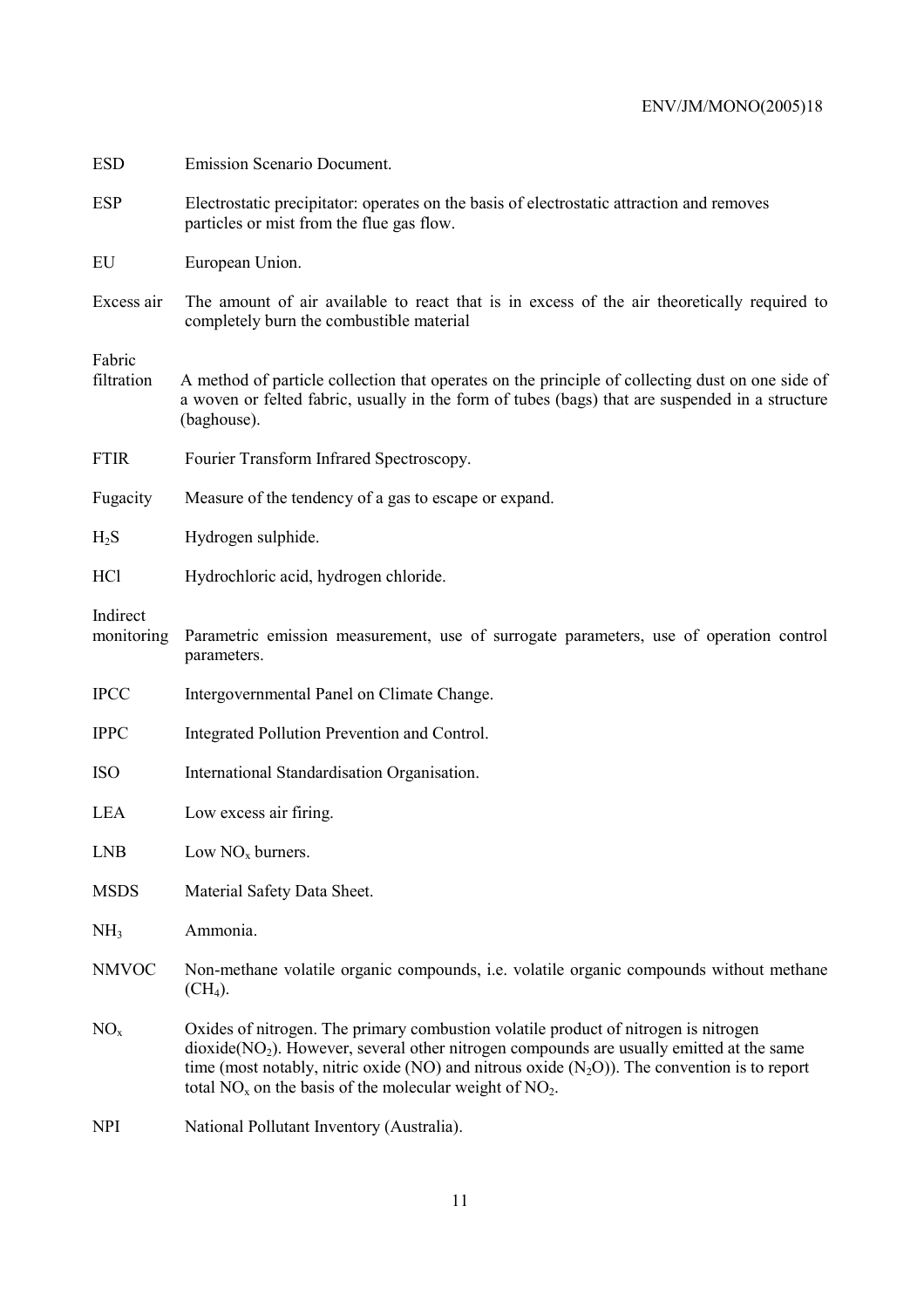| <b>NPRI</b>            | National Pollutant Release Inventory (Canada).                                                                                                                                                                              |  |
|------------------------|-----------------------------------------------------------------------------------------------------------------------------------------------------------------------------------------------------------------------------|--|
| <b>OECD</b>            | Organisation for Economic Co-operation and Development.                                                                                                                                                                     |  |
| <b>PEM</b>             | Parametric emission monitoring, equals to indirect monitoring, use of surrogate parameters<br>and use of operation control parameters.                                                                                      |  |
| <b>PM</b>              | Particulate matter.                                                                                                                                                                                                         |  |
| Pollutant              | A substance introduced into the environment that adversely affects the usefulness of a<br>resource or the health of humans, animals, or ecosystems.                                                                         |  |
| <b>PRTR</b>            | Pollutant Release and Transfer Register.                                                                                                                                                                                    |  |
| <b>RAP</b>             | Reduced air preheat.                                                                                                                                                                                                        |  |
| Residence<br>time      | The average time spent by the molecules in a vessel.                                                                                                                                                                        |  |
| <b>RET</b>             | Release estimation technique.                                                                                                                                                                                               |  |
| SO <sub>2</sub>        | Sulphur dioxide.                                                                                                                                                                                                            |  |
| $SO_{x}$               | Oxides of sulphur. Oxides of sulphur can be sulphur dioxide $(SO2)$ and sulphur trioxide<br>(SO <sub>3</sub> ). The convention is to report total SO <sub>x</sub> on the basis of the molecular weight of SO <sub>2</sub> . |  |
| Source<br>testing      | Single or periodic measurements.                                                                                                                                                                                            |  |
| Spray<br>drying        | A technique in which liquid is dried by spraying into a tower through which there is a down<br>draft of hot gases.                                                                                                          |  |
| Surrogate<br>parameter | Surrogate parameters <i>i.e.</i> often operation control parameters which are used in determination<br>of emissions (also called as parametric emission monitoring or indirect monitoring).                                 |  |
| <b>THC</b>             | Total hydrocarbon.                                                                                                                                                                                                          |  |
| TRI                    | Toxics Release Inventory (USA).                                                                                                                                                                                             |  |
| <b>UN</b>              | <b>United Nations.</b>                                                                                                                                                                                                      |  |
| <b>UNECE</b>           | United Nations Economic Council for Europe.                                                                                                                                                                                 |  |
| <b>UNFCCC</b>          | United Nations Framework Convention on Climate Change.                                                                                                                                                                      |  |
| <b>UNITAR</b>          | United Nations Institute for Training and Research.                                                                                                                                                                         |  |
| <b>USEPA</b>           | United States Environmental Protection Agency.                                                                                                                                                                              |  |
| <b>VOC</b>             | Volatile organic compounds including methane (CH <sub>4</sub> ).                                                                                                                                                            |  |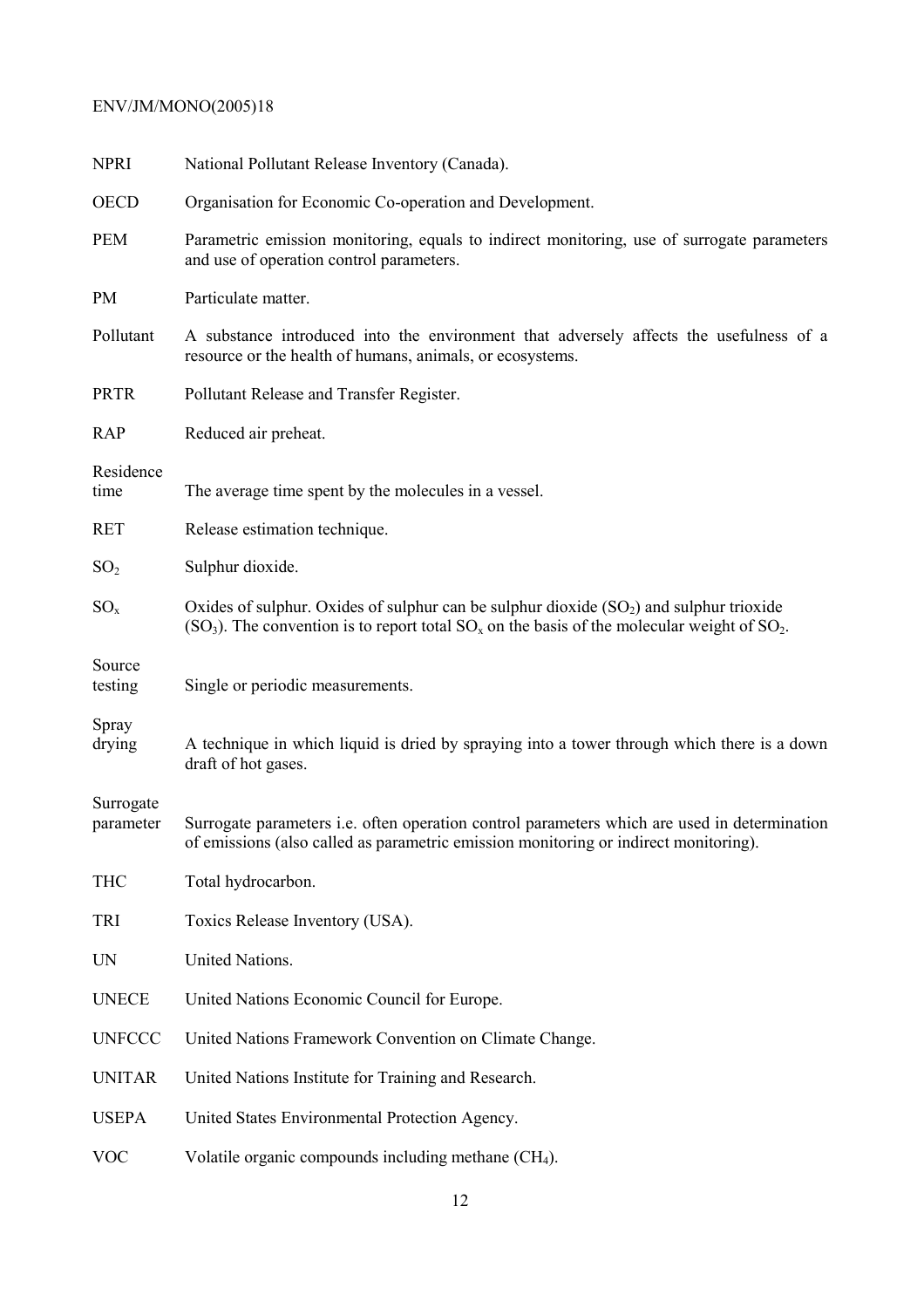#### **CHAPTER 1: INTRODUCTION**

#### **1.1 Practical Aspects of Release Estimation**

 In the framework for producing PRTR release data there are certain key issues that affect the transparency and comparability of the results and need to be taken into consideration when producing data for PRTR purposes.

 To enable comparability of the release data in the PRTR registers worldwide, general principles in production of the release data need to be followed. The practical value of release data depends on well they represent the true releases, and how comparable they are with results from other plants in the same industrial branch, or with other branches, regions or countries. The comparability of the release and transfer data of an industrial site includes both the consistency in those release sources that are included in the sources from which releases are estimated, and the consistency and transparency of the methods and practices that have been used to produce the data.

The operator or owner of the facility is responsible for the quality of the information he reports to the national PRTR register. As release data from industrial installations are presented in various contexts, it is advisable that the same data, when available, is used for all reporting purposes to enable consistency between the different data sets. For instance, the installations report to the authorities according to the requirements set in the environmental permits (compliance assessment), and to the emission registers<sup>1</sup> or registers for emission trading, and present emission data in the companies' environmental reports. Many countries also use the release data reported by industrial installations in preparation of national emission inventories to the international conventions<sup>2</sup>.

<sup>1</sup> Emission registers, such as the OECD PRTR registers established according to the OECD Council Recommendation C(96)41/FINAL; UNECE PRTR registers according to the UNECE Convention on Access to Information, Public Participation in Decision-making and Access to Justice in Environmental Matters (1998); and, the European Pollutant Emissions Register (EPER) according to the European Commission Decision 2000/479/EC*.*  The facilities report the releases only when their emissions exceed the thresholds set in the reporting requirements.

<sup>&</sup>lt;sup>2</sup> National emission inventories are reported e.g. to the United Nations Framework Convention on Climate Change 1992, URL: http://www.unfccc.int and the United Nations Economic Council for Europe Convention on Long- Range Transboundary Air Pollution, 1979, URL: http://www.unece.org/env/lrtap/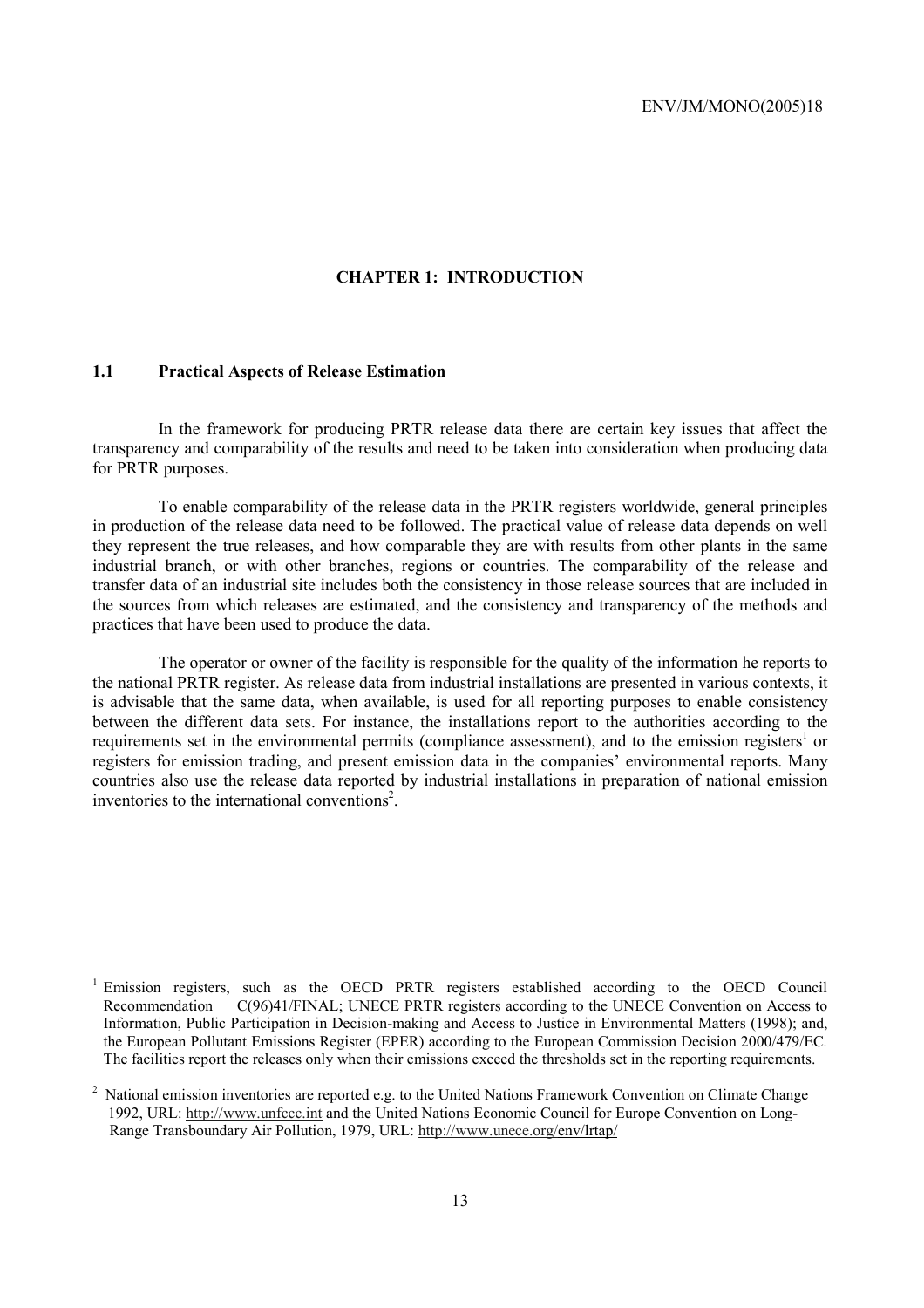#### **1.2 Release Data Production Programme**

 Monitoring of releases may require both emission measurements and use of other release estimation techniques. In many cases measurements are used to determine the value of a measure or parameter that is used in calculation of the release data.

 Many PRTRs require emission measurements. Others may include release and transfer data based on measurements only in cases where the measurement is required by another law. In all cases, quality control practices should be established to ensure reliability of the numerical values produced. To ensure reliable results it is often necessary to establish a release data production programme, which provides a detailed description of the generation of release data for each substance:

- It is essential to have good understanding of the processes and activities at the site and of their contribution to the releases. Organising and carrying out the practical monitoring tasks include various factors that affect the final results. Guidance for organizing the monitoring is presented for instance in the standard ISO 14001;
- The different release estimation techniques have different advantages and disadvantages that need to be taken into account when assessing their applicability to a specific case. The choice between the different release estimation techniques depends on the releases and their sources, the required accuracy as well as the relative costs of the estimation techniques. In cases where use of direct measurement is complex, costly and/or impractical, other methods can be used to find the best option. The relationship between the release to be estimated and the RET applied needs to be demonstrated, whenever direct emission measurements are not used. The principles listed in Section 2.4 (Release data production chain) should be followed both when using direct emission measurements and when using other release estimation techniques such as indirect monitoring, calculations, emission factors, or engineering judgement. This is due to the fact that usually the value of a measure or a parameter used in the calculations is determined by measurement.
- The sensitivity of the methods to the emission concentration, flow and their fluctuations, needs to be considered when selecting the RET.
- In the release data production programme it is often defined how the data should be produced. Consistency between the release data production programme and the actual release generating processes needs to be checked from time to time. In cases of process changes that would affect the releases, the programme needs to be modified accordingly. It is also important to collect enough information to enable estimation of releases under both normal and exceptional conditions;
- Monitoring frequency needs to be determined case-by-case, taking into account the applicability of the methods and equipment to the process, release source and the measurement location to be monitored.
- When deciding the monitoring method it is important to check that the method is applicable for the original reason for monitoring as shown, for example, by the limits and performance criteria for an installation. It is equally important to ensure that the technical equipment is adequate for the purpose and that the persons carrying out the tasks have the necessary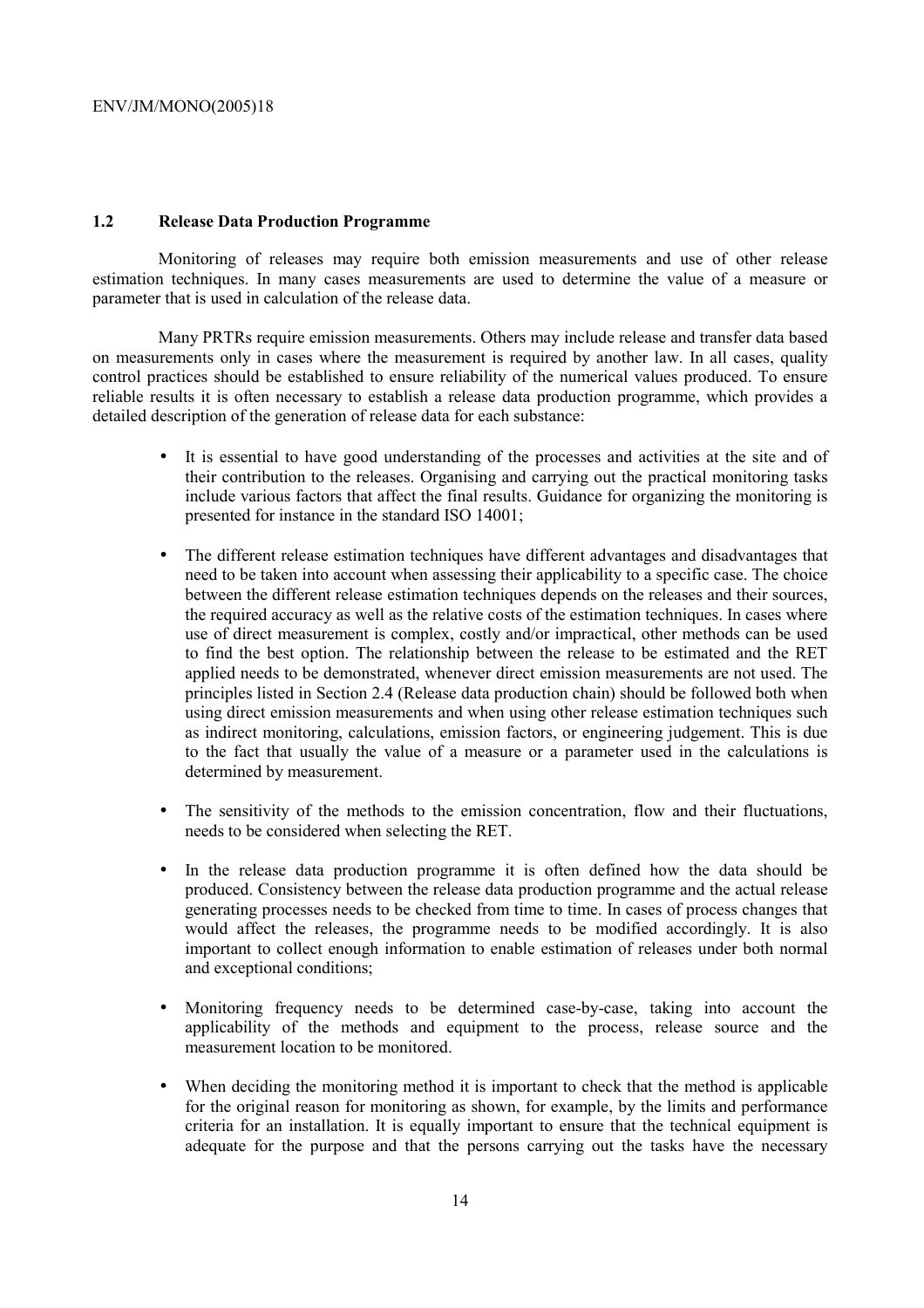knowledge and expertise. Guidance for these matters is presented for instance in the standard ISO 17025.

In cases where the error in the result reaches the magnitude of the result itself the suitability of the estimation technique must be questioned. The factors affecting the applicability of the different release estimation techniques are considered in Chapter 3.

#### **1.3 Structure of the Document**

 Chapter 1 of this document leads the reader through the practical aspects of the release estimation and introduces the elements of a release data production programme. This chapter highlights the key issues that affect the transparency and comparability of the estimation results and hence need to be carefully considered when producing data for PRTR purposes.

 Chapter 2 provides information on the general principles in producing release data from point sources, as well as criteria for selecting the release estimation techniques. Quality considerations in the production of release data, as well as issues related to uncertainty in release data are also discussed in this chapter.

 Chapter 3 leads the reader thoroughly through issues that are specific to each release estimation technique and need to be taken into account when selecting the release estimation techniques, as well as when producing input data and applying the RETs.

 Annexes 1-3 lead the reader through practical examples of applying release estimation techniques in three selected industrial branches.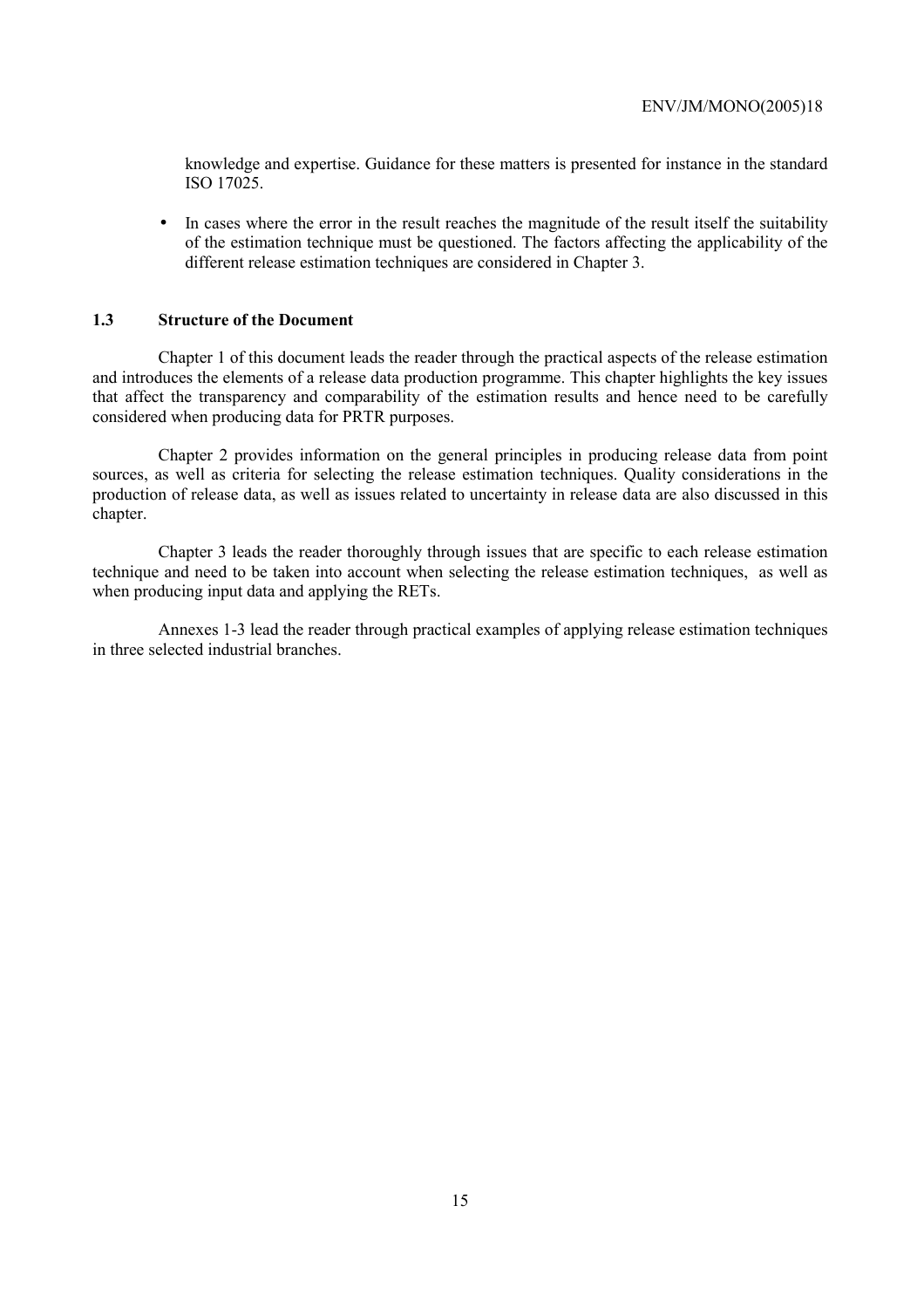#### **CHAPTER 2: GENERAL PRINCIPLES IN RELEASE DATA PRODUCTION**

#### **2.1 Total Releases from an Industrial Site**

 Total annual releases of a specific substance at an industrial site cover a wide range of releases originating from a wide range of sources under varying conditions, which are extremely installation specific. In addition to the channelled emissions during normal operation (end of pipe/stack releases) emissions, there are also other sources and prevailing conditions that generate releases. Especially at large industrial installations, where the majority of the regular releases are abated or treated on site, the relative share of releases during exceptional circumstances can be significant compared to normal releases. Diffuse emissions of certain substances<sup>3</sup> can also make a significant contribution to the total amount of releases. The range and scale of the activities at an industrial site, as well as the layout and age of the plant have an impact on the number of relevant release sources and the temporal variations of the releases. Thus, the total releases to be reported from a site include both the normal and exceptional channelled and diffuse emissions during the reporting period from all relevant activities in the site area. A compilation of the release types from point sources is presented in Table 1. [4, 9, 13]

#### *2.1.1 Spatial Coverage of Releases*

 The sampling or measurement points have to be chosen to be representative for the true releases and the practical arrangements carried out accordingly. The releases at an industrial site are either channelled or diffuse:

- *Channelled releases*<sup>4</sup> include releases into the environment through a pipe, i.e. a stack or a sewer.
- *Diffuse emissions*<sup>5</sup> are due to releases of liquid, gaseous or solid substances from pumps, storages, filters or material transfer and maintenance. A specific type of diffuse emissions is the fugitive emissions caused by leakages of gaseous or liquid substances from, for instance flanges, pumps or storage facilities due to gradual loss of tightness of the equipment [4].

#### *2.1.2 Temporal Coverage of Releases*

 $\overline{a}$ 

 Normal operation conditions at a plant cover the steady and characteristic conditions specific to the process type in question where the releases vary in a well known range in their volume flow, composition and concentration. The type and range of normal releases vary between different types of

<sup>&</sup>lt;sup>3</sup> For instance non-methane volatile organic compounds, NMVOCs

<sup>&</sup>lt;sup>4</sup> In some OECD countries the terms "stack emission" can be used instead (see also Table 1).

<sup>&</sup>lt;sup>5</sup> In some OECD countries the terms "fugitive emissions" can be used instead (see also Table 1).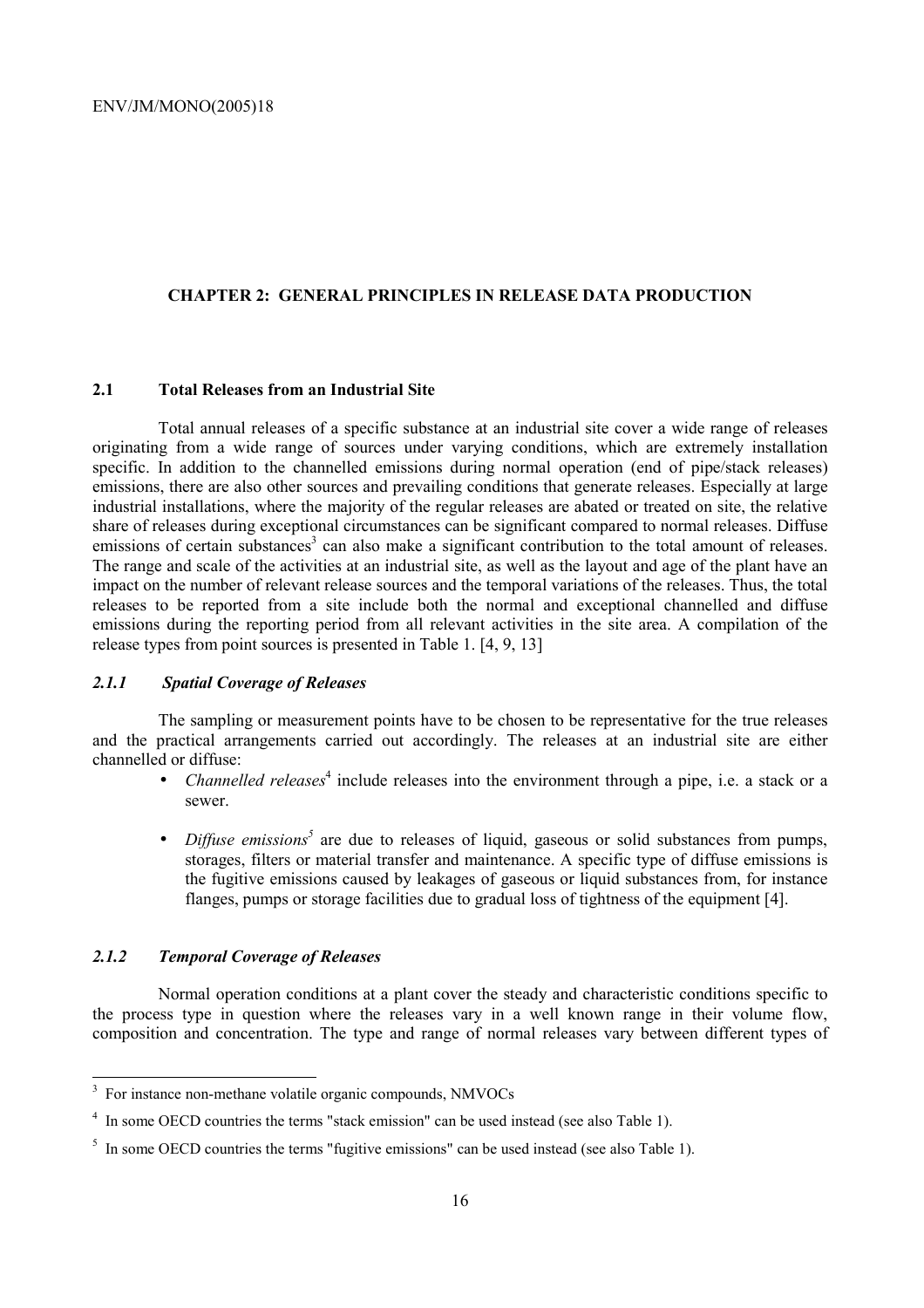processes. For instance, releases from batch and cyclic processes may have a wide temporal variance, but still fit within the expected range.

 The measurement and sampling of releases during normal operation need to be planned carefully to give a representative picture of the releases and their characteristic fluctuations. In cases of fluctuating releases, the monitoring results need to be treated with statistical methods. The normal operation releases do not cover releases during start-ups or shutdowns, stoppages, maintenance, or unmanageable circumstances that affect the releases.  $[4, 9, 13]$ 

| Concept                    | Explanation                                                                                                                                                                                                                                                                                                                                                                                                                                                                                                                                                                                                                                                                              |
|----------------------------|------------------------------------------------------------------------------------------------------------------------------------------------------------------------------------------------------------------------------------------------------------------------------------------------------------------------------------------------------------------------------------------------------------------------------------------------------------------------------------------------------------------------------------------------------------------------------------------------------------------------------------------------------------------------------------------|
| Channelled<br>releases     | Releases of pollutants into the environment are channelled through any kind of pipe,<br>such as a stack or a sewer regardless of the shape of its cross-section. In some OECD<br>countries the term "stack emissions" is used instead.                                                                                                                                                                                                                                                                                                                                                                                                                                                   |
| <b>Diffuse</b><br>releases | Diffuse emissions arise from a direct contact of volatile or light dusty substances with<br>the environment under normal operating circumstances. These can result from<br>inherent design of the equipment (e.g. filters, dryers), operating conditions (e.g.<br>during transfer of material between containers), type of operation (e.g. maintenance<br>activities) or from a gradual release to other media (e.g. to cooling water or waste<br>water). Diffuse sources can be point, linear, surface or volume sources. Fugitive<br>releases are a subset of diffuse emissions. In some OECD countries the term "fugitive<br>emissions" is identical to the term "diffuse emissions". |
| Exceptional<br>releases    | Exceptional releases are generated due an event that deviates from regular operation,<br>such as varying input or changing process conditions, start-ups or shutdowns,<br>temporary stoppages, by-passes of treatment units due to malfunctioning of the<br>installation, incidents. Exceptional releases can occur under both foreseeable and<br>unforeseeable conditions.                                                                                                                                                                                                                                                                                                              |
| Fugitive<br>releases       | Fugitive releases result from a gradual loss of tightness of a piece of equipment<br>designed to contain an enclosed fluid (gaseous or liquid), typically this could be<br>caused by a pressure difference and a resulting leak. Examples of fugitive releases<br>include leakages from a flange, a pump or a piece of equipment and losses from the<br>storage facilities of gaseous or liquid products. Fugitive releases are a subset of<br>diffuse emissions. In some OECD countries the term "fugitive emissions" is identical<br>to the term "diffuse emissions".                                                                                                                  |
| Total<br>releases          | The total releases of an installation, or unit, are given not only by the normal releases<br>arising from the stacks and pipes, but also by taking into account diffuse, fugitive and<br>exceptional releases.                                                                                                                                                                                                                                                                                                                                                                                                                                                                           |

#### **Table 1. Different release types from point sources [4, 13]**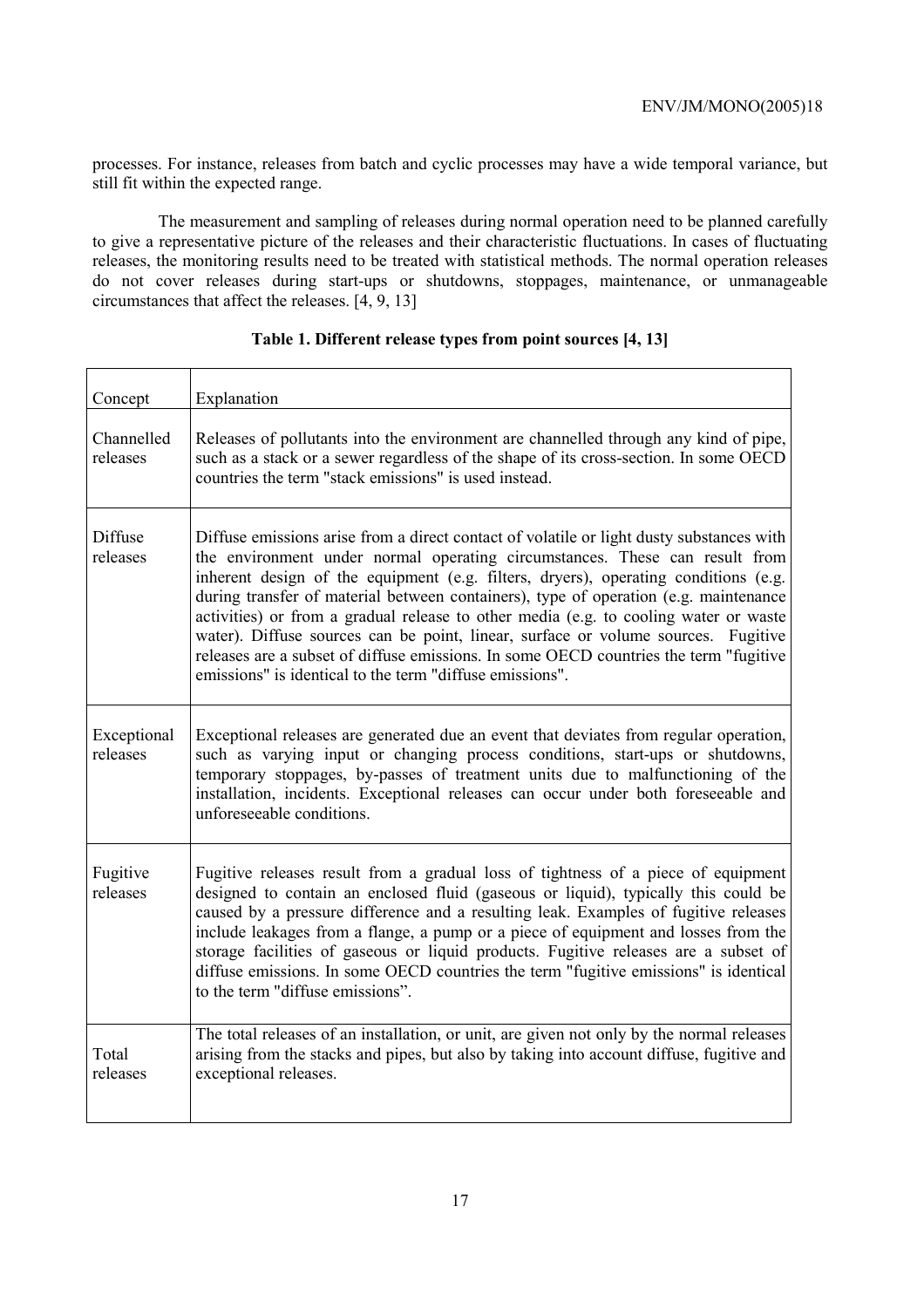#### *2.1.3 Exceptional Releases*

 As the normal operation time releases are, in general, continually decreasing due to modern technology and improved environmental performance, the relative significance of exceptional releases has increased. The release load from exceptional releases can in certain cases be significantly higher than the normal annual releases. For instance, the collecting efficiency of the electrostatic precipitator is 99–99.9 %. In a bad disturbance situation the particle concentration of the emission can be a thousand fold compared to the normal situation, thus corresponding significantly to the annual emissions. Despite this, the exceptional releases are not always included in the annually reported releases of the facilities. [9, 13]

 An exceptional release causes the environmental load to exceed the expected level momentarily or for a longer period. A typical feature in exceptional releases is that they always induce a non-linear point in the release curve. The type and rate of the exceptional release depend on the process and installation in question. The exceptional releases are caused, for instance, by unsteady input or technical conditions, false functioning of a control circuit of a valve or an equipment breakdown. They can also be induced by human omissions, such as an unlocked valve. [9]

 Exceptional releases are not regarded as accidental as long as the deviation from normal is not remarkable and the releases can be estimated at an adequate certainty. The quality and quantity of the deviation has to be assessed case-by-case against the possible consequences of the emitted substance and its volume. Accidental releases characteristically have human, environmental and economical consequences, such as serious danger to human health due to toxic or explosive character, or due to causing damage to the environment or material assets. Accidental releases need to be included in the annually reported emissions. [5]

 Exceptional releases can occur both under foreseeable and unforeseeable conditions. Releases during foreseeable conditions are generated e.g. during routine start-up and shut-down periods, during maintenance or due to normal variations in the input or process conditions. Unforeseeable conditions include e.g. exceptionally varying input or process conditions or malfunction in the process or abatement technique, as well as due to human error. [4, 9, 13]

 Best practices in monitoring of releases under both normal and exceptional conditions are presented in Section 2.5.

#### **2.2 Release Estimation Techniques (RETs)**

 In this document the release estimation techniques (RET) are presented under the following five categories below. The order of presentation of the methods does not suggest any preference of the methods. More information on the different RETs can be found in the Resource Centre at: www.oecd.org/env/prtr.

For the purposes of this document the release estimation techniques (RETs) are:

- Direct monitoring (direct emission measurements)
- Indirect monitoring
- Calculations
- Emission factors
- Engineering judgement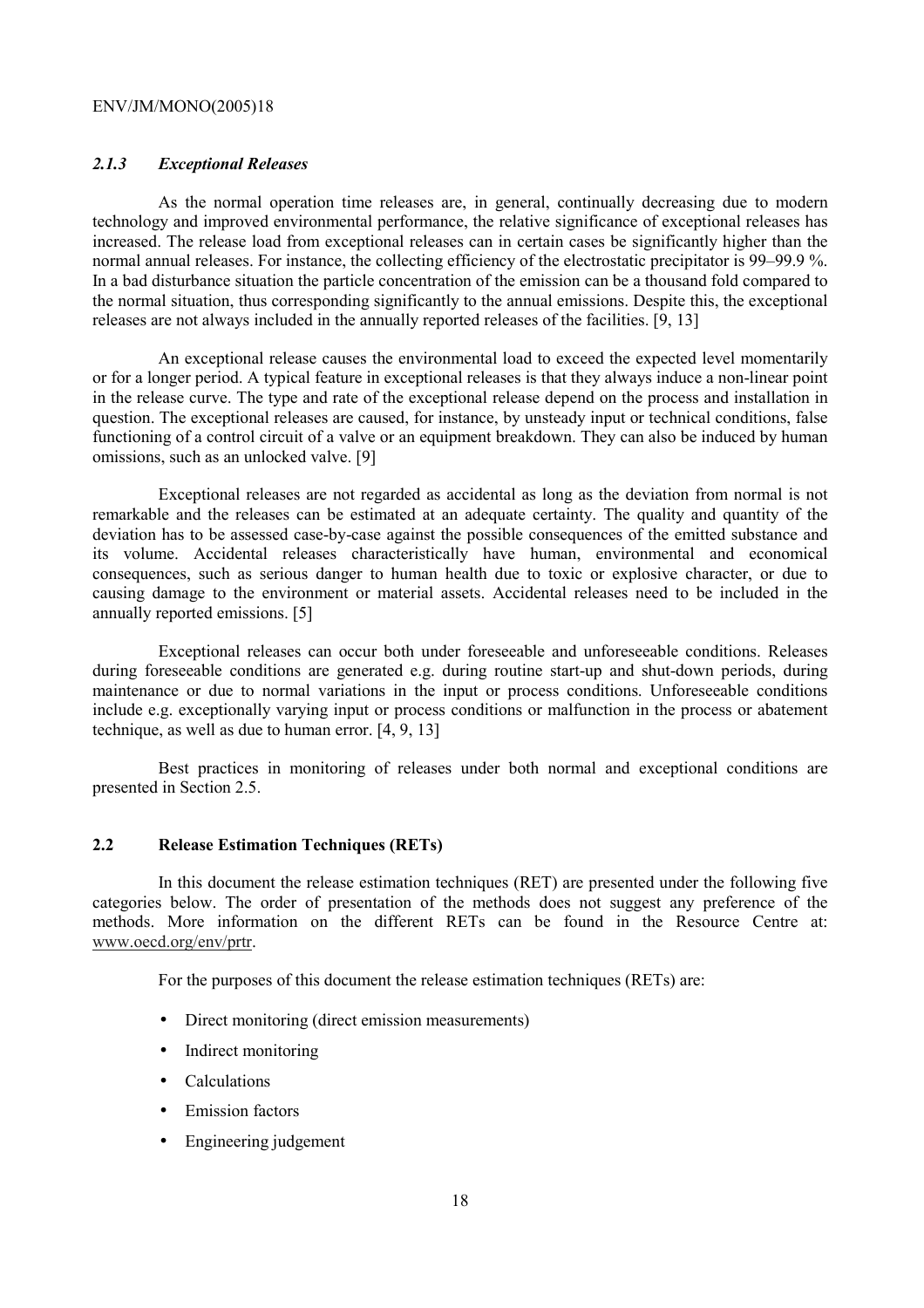#### *2.2.1 Direct Monitoring/Direct Emission Measurements*

 Direct monitoring/measurements refer to direct emission measurements, which can be divided into continuous and periodic measurements:

- Continuous Emission Monitoring (CEM). A continuous emission monitoring system is the total equipment necessary for the determination of a gas, particulate matter or liquid concentration or emission rate using pollutant analyser measurements and a conversion equation, graph or computer programme to produce the required data.; and
- Periodic Emission Monitoring. Emissions can also be determined with short-term emission measurements (source testing), which can be periodical or single measurements. Monitoring frequency can vary between once or twice a year up to daily measurements.

#### *2.2.2 Indirect Monitoring*

Indirect monitoring relies on inherent relationships between process parameters and the resulting emissions. These parameters are usually monitored for operation control purposes. For example, emissions can be estimated with high accuracy for any process where those emissions depend directly on process conditions by measuring the process conditions that may be routinely monitored as a part of the production process. The same parameters can then be used to estimate releases. The operation control parameters (also called as surrogate parameters) used for indirect monitoring are usually in real time. Indirect monitoring is sometimes also referred to as parametric monitoring.

#### *2.2.3 Calculations*

#### *2.2.3.1 Mass Balance*

 Releases are determined based on the amount of material that enters a process and the amount that leaves the process. Releases are estimated based on the difference between material input and material output across a vessel, process or entire facility. Mass balance approach relies on the "Law of Conservation of Mass" which states that the amount of chemical, which goes into the system must either come out in the form of a product or as a release or be chemically changed to some other compound.

The general form of mass balance model is as follows:

 $Volume_{Input} + Volume_{General} = Volume_{Output} + Volume_{Destroved}$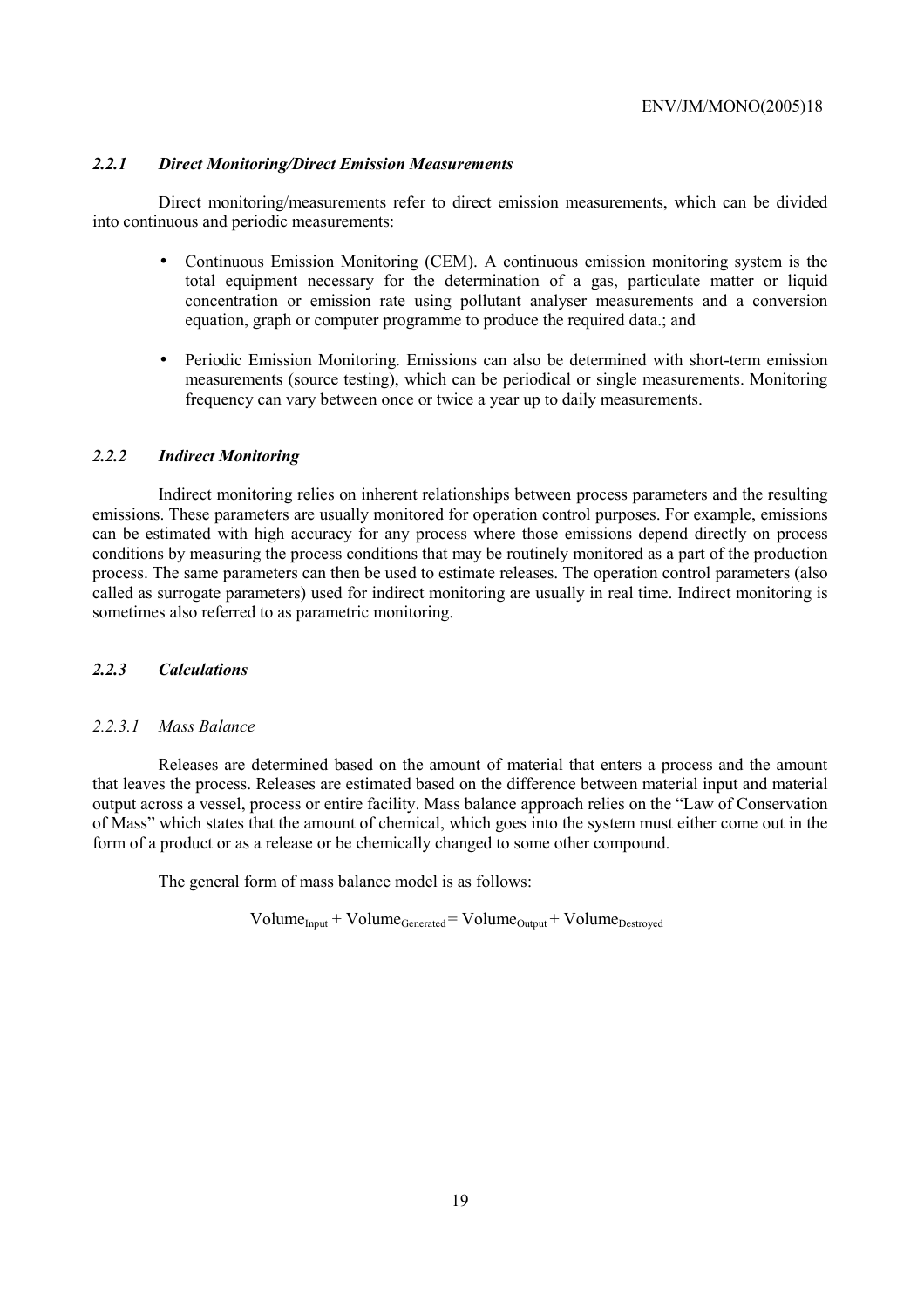#### *2.2.3.2 Models*

 Release models consider the detailed relationships that exist within an identified system. When using a model, knowledge is required on what is likely to happen to a chemical inside the system. Models are based on a combination of physicochemical and empirical relationships<sup>6</sup>.

#### *Engineering Calculations and Physicochemical Relationships*

Engineering calculations include empirical relationships that are correlated to a set of observed or measured parameters. These equations can include multiple variables such as air temperature and vapour pressure. For example, emissions of non-methane volatile organic compounds (NMVOCs) from storage tanks vary as a function of the tank size, tank colour, temperature, barometric pressure and throughput and properties of the material stored.

 Physicochemical relationships are derived from the fundamentals of chemistry and physics and based on the specific physical and chemical properties of the substances under consideration. Several of the most familiar and widely used physicochemical relationships include Antoine's Equation, the Ideal Gas Law, Raoult's Law and Henry's Law.

#### *2.2.4 Emission Factors*

 Emission factors are numbers that can be multiplied by an activity rate or by throughput data from a facility (such as the production output, water consumption, etc.), in order to estimate the releases from the facility with the underlying assumption that a linear relationship exists between releases and the specified activity level over the probable range of application. The emission factors are usually expressed as the weight of a substance emitted divided by the unit weight, volume, distance, or duration of the activity emitting the substance, for instance kilogram of pollutant released per tonne of coal combusted.

The basic emission estimate equation using emission factor is:

 $E = A x EF$ ,

Where:  $E =$  the emission estimate:  $A =$  the activity level or throughput; and  $EF =$  the emission factor.

 If the emission factor is for uncontrolled process, an additional factor to describe the removal efficiency of the abatement technique in place needs to be added into the equation above.

 There are two major types of emission factors, namely chemical-specific emission factors and non-chemical-specific emission factors. For example, the emission factor for  $\overline{NO_x}$  emissions is a chemicalspecific emission factor and the emission factor for volatile organic compounds (VOCs) is a non-chemicalspecific factor. Emission factors developed to take into account the removal efficiency of a specific

 6 The most familiar model is USEPA's TANKS 4.0 developed for estimating organic emissions from storage tanks. The model has been developed, based on a combination of observations, measurements and physicochemical relationships.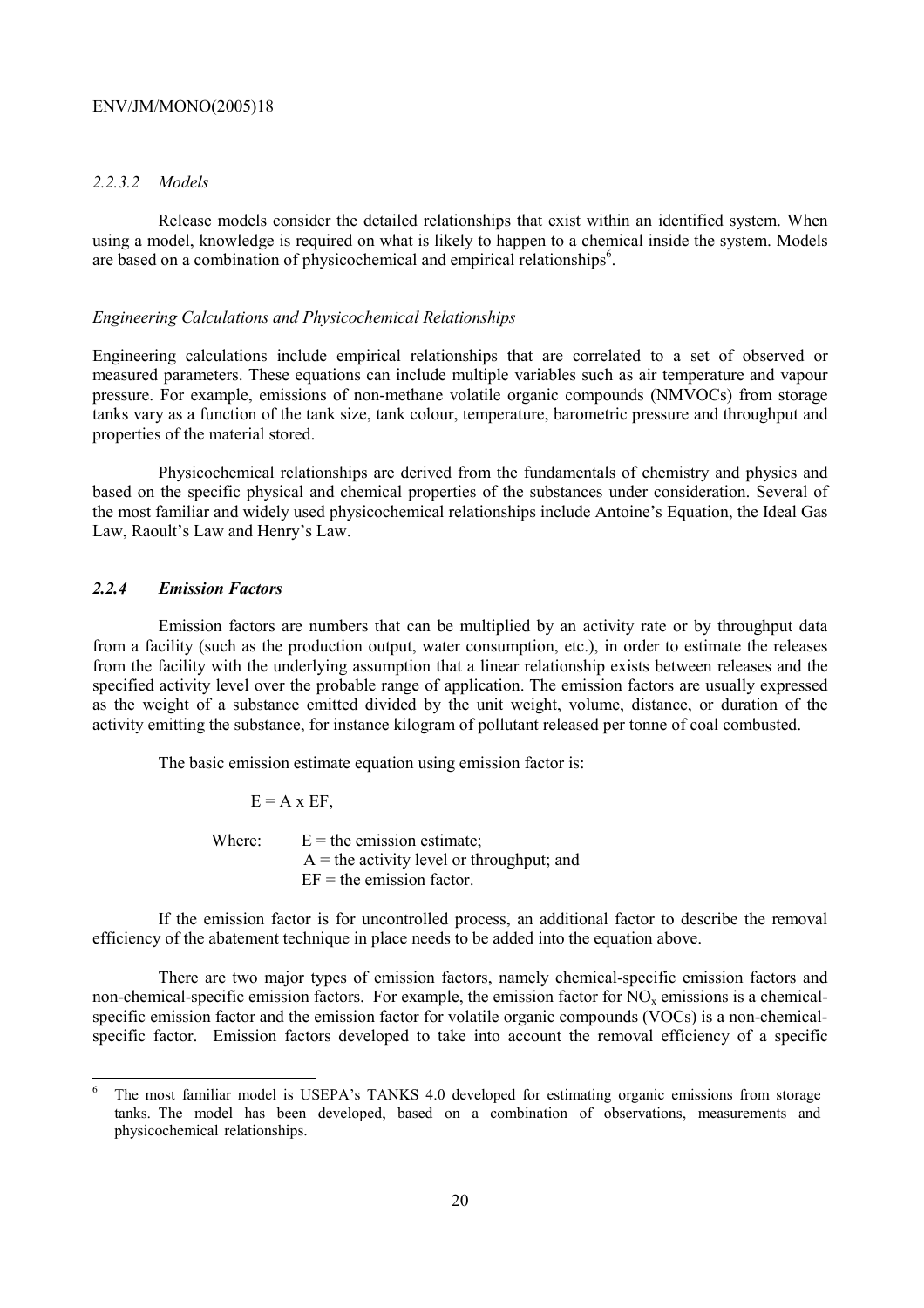control device for the specific substance are referred to as *"controlled emission factors"* and emission factors that are developed without control devices in place are referred as *"uncontrolled emission factors"*.

#### *2.2.5 Engineering Judgement*

 $\overline{a}$ 

 Engineering judgements are intuitive methods that take advantage of the experience and professional knowledge of the estimator and knowledge over a specific process or device.

#### **2.3 Selecting the Release Estimation Technique**

#### *2.3.1 Applicability of Release Estimation Techniques*

 The applicability of a specific release estimation technique needs to be determined case-by-case taking into account knowledge of the process to be monitored and the suitability of the monitoring technique to retrieve the desired information of the parameter to be monitored. At an industrial site, a combination of the various release estimation techniques can be used in production of information of the total releases from the site. [4, 9]

 The different approaches and release estimation techniques have advantages and disadvantages that need to be taken into account when assessing their applicability to the specific case. The choice between the different release estimation techniques depends on the pollutants, their sources, the required accuracy, as well as the relative costs of the estimation techniques. Depending on the process or substance to be monitored, some of these possibilities may not be available. In cases where use of direct measurements is complex, costly and/or impractical, other methods can be used to find the best option. The use of other methods, such as indirect monitoring<sup>7</sup>, mass balances and emission factors, transfer the burden of uncertainty and traceability from measurement of the actual emission to measurement of several other parameters or to the validation of a model, such as mass balance or emission factor. Each of these methods uses either input or output data of the process or a value of a parameter that is measured. The relationship between the estimation method used and the release parameter needs to be demonstrated, whenever direct measurements are not used. [4, 9]

 The principles listed in Section 2.4 should be followed both when using direct measurements and when using rough release estimation techniques such as emission factors, mass balances or other calculations. In cases where the error in the result reaches the magnitude of the result itself the suitability of the estimation method needs to be questioned. [4] The factors affecting the applicability of the different release estimation methods are considered in Chapter 3.

 The correspondence of the applied release estimation techniques to the reality needs to be checked from time to time and automatically in cases of any alterations having impact on them. Substitutive calculation methods must be established for conditions where measurements cannot be applied (for instance by-passes of the release treatment units or malfunction of the monitoring system). [4, 9]

<sup>7</sup> As stated in Chapter 2.2 indirect monitoring is the general term used in this document for surrogate parameters operation control parameters and parametric emission monitoring.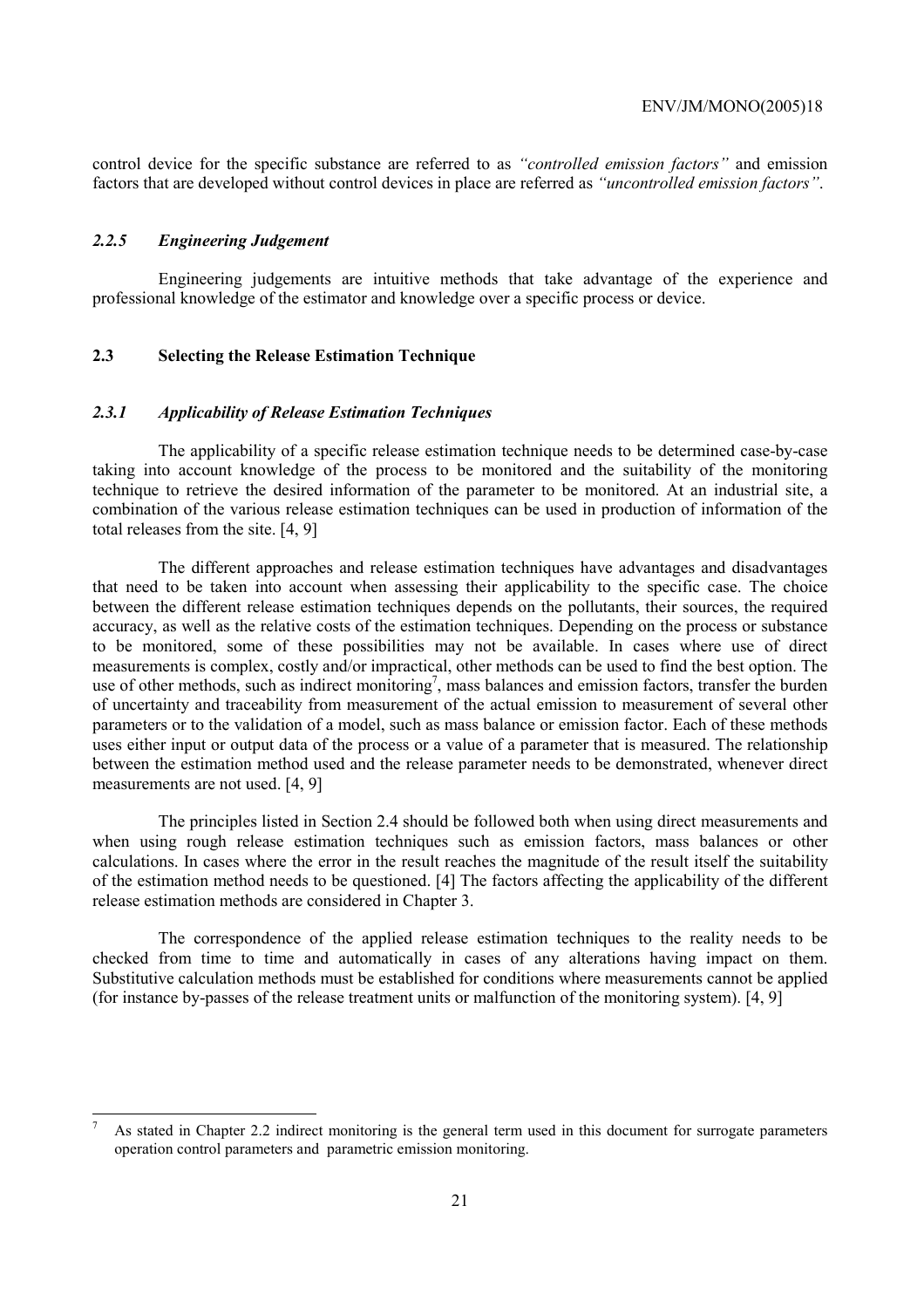#### *2.3.2 Selecting the Release Estimation Technique*

 The choice of the release estimation technique has an influence on the manner in which PRTR data can be used and on the credibility of the data provided in a PRTR. Some PRTR programmes allow the reporting facilities complete flexibility in the choice of the release estimation techniques, while others require that a certain technique, or one of a list of recommended techniques, be used. Given that increased costs are almost inevitably associated with increased accuracy, governments need to decide how much accuracy is necessary to achieve the objectives of their PRTR.

 The estimation of releases and transfers is based on the fundamentals of science. Each of the techniques is valid under certain conditions. However, if there is more than one option, as is frequently the case, one of the methods becomes the preferred option and the others are considered alternative. There are several factors influencing what is determined to be the optimal approach. These factors include time and cost constraints, available data, required data quality and the ability of the estimation technique to best represent the release. Also the significance of the individual source in relation to other sources influence the selection of the RET. Figure 1 illustrates the relationship between these factors for each of the RETs. The end use of the PRTR is an extremely important consideration in the selection of methods. For instance, the supervision of emission limits and standards often require the use of continuous measurements for certain emissions, for which also a less costly RETs would provide the necessary data for the PRTR.



**Figure 1: Relationship between cost and reliability of RETs modified according to USEPA, 1997 [27]**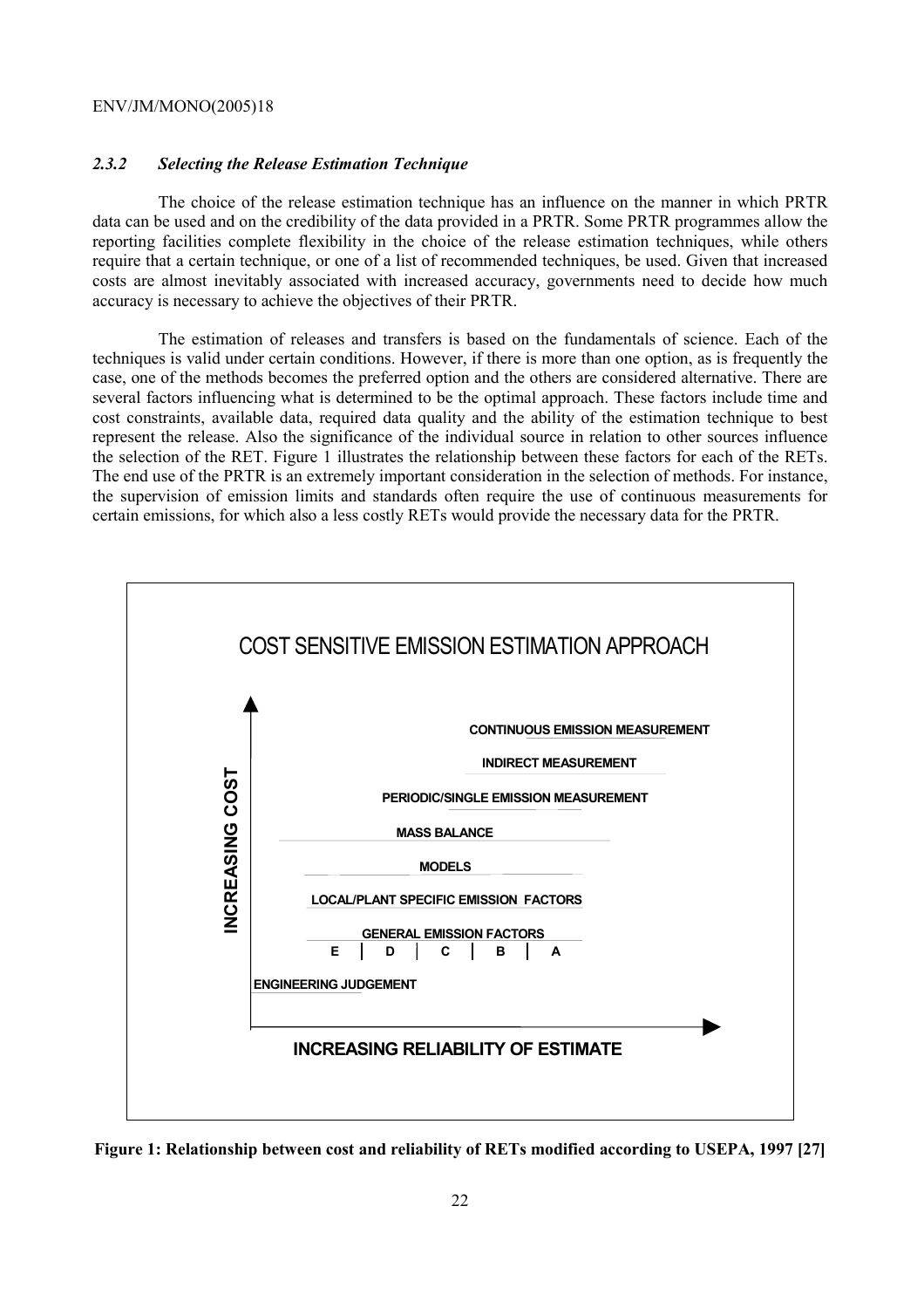Bearing the above listed factors in mind, the following situations are generally encountered:

- The simplest case is where there is no time or cost constraints and the relevant data are available. In this situation, the RET providing the most accurate release data should be selected and used;
- Where the data are not available, but resources allow these data to be collected, the RET providing the most accurate release data should be selected and used. An example could be where monitoring for the specific pollutant is cost-effective but where monitoring of the specific source has not previously been conducted;
- Where adequate resources are not available for the necessary data collection required for the RET providing the most accurate release data, a next best RET would need to be selected. An example could be where monitoring is prohibitively expensive;
- When a particular source is likely to be insignificant compared to other sources considered in the PRTR, the use of the most accurate RET may not be warranted due to the extra time or cost associated with this RET; and
- Source specific data may not be available and, therefore, it may not be possible to use the RET providing the most accurate release data.

#### *2.3.3 The RET Selection Process*

 The RET selection process is not mechanical and is usually done on a case-by-case basis. The selection process begins with determining the source type, emission characteristics and data needed for the application of the RET, as opposed to the data that are actually available. These factors affect the inherent uncertainty associated with the selected technique and, ultimately, affect the decision-making process in selecting appropriate release estimation techniques. It is important to note that often, it may not be entirely clear which RET is the preferred one. Frequently, the reliability of different methods may be comparable for a given situation and a *judgement* is required as to which method is most suitable for a particular application.

#### *First steps of the RET selection process:*

- Determine source type and emission characteristics
- Assess data needs versus data availability
- Appropriate RETs to use for estimating releases
- Uncertainty associated with the use of the RETs

#### *2.3.3.1 Releases and Their Sources*

 The first step in the RET selection process is to identify the key characteristics of each source for which releases are to be estimated. Point sources such as stacks, vents, or other discrete discharge points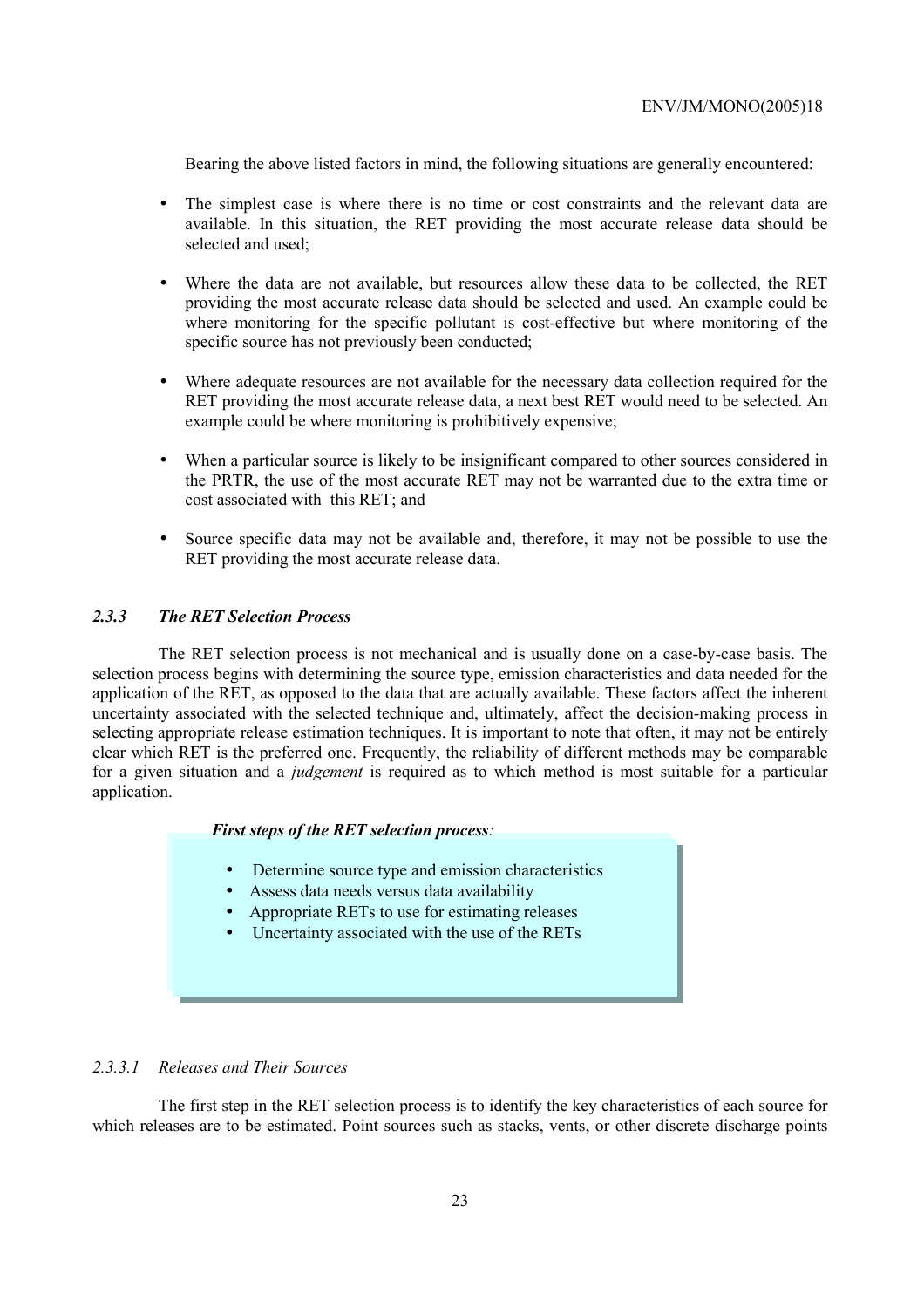are generally associated with combustion or process releases at the facility. Usually, it is possible to measure the releases from such sources.

When a source is known to be significant, for instance from visual inspection for a specific dust source or an operator's opinion for process losses, it is appropriate to use a RET that provides more accurate data than for minor sources.

When selecting a RET for a source for which several options are available, a certain amount of discretion or crosschecking between the relevant sources of information need to be utilised. The estimates produced by the different RETs should also be compared with each other, as it may be that the more accurate RET gives several orders of magnitude larger emissions than the others. This type of qualitative check provides a potentially important means of ensuring that the calculated releases reflect the actual releases from a specific source or a specific facility. In addition, the estimates produced for each source at a facility should also be compared with each other. If, for example, the more accurate RET discussed above provides actually several orders of magnitude larger emissions than any other release estimated for the facility, then further investigation may be required.

 Fugitive or diffuse emissions, on the other hand, are those that are emitted from processes or activities that are generally not technically or economically feasible to collect and control (e.g. storage piles, wastewater retention ponds). Release data are not usually available for these sources, although there are cases such as diffuse emissions to land or water, where measurement is the only reliable method to collect site specific data.

 The selection of a RET also depends on whether the data utilised in developing the technique is specific to that region/country or whether it was developed elsewhere. When the selection or adaptation of a RET from another country is being considered, specific issues that should be taken into account in the process are:

- The consistency (or differences) in definitions of terms such as facility and sources covered by the PRTR;
- The scope of application of the RET;
- The specific characteristics of the source in question compared to the source(s) for which the RET was originally developed; and
- The data that are available for release estimation compared to the data that are required for the RET.

#### *2.3.3.2 Assessing Data Needs versus Data Availability*

 The data required for release estimation relates to the source type and the substances released. The first step is the collation and review of all data available for the source.

 Typically, the available measurement data are collected as part of a regulatory requirement and are principally used to indicate compliance with an environmental programme. Therefore, the quality of these data will reflect the standard imposed upon the facility for regulatory reasons. For pollutants that have been the subject of regulation for relatively long periods of time (e.g.  $SO_2$ ,  $NO_x$ ,  $CO$ ), empirical relationships and emission factors are frequently available for many of the sources of such pollutants.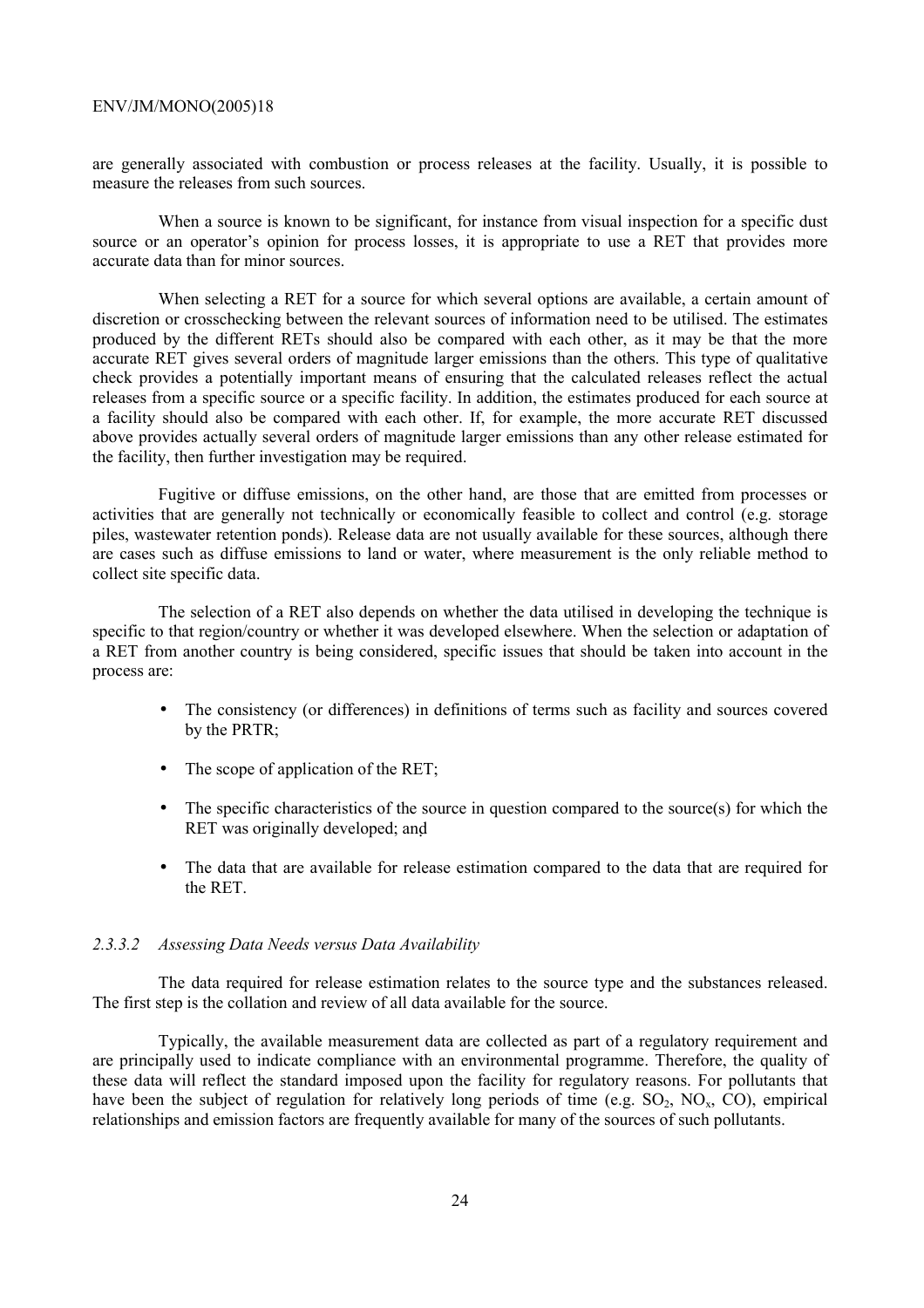In some cases there may be very little data available and that data may be of low quality.

 Assessing data to see if it can be used in a RET requires the user to develop an appreciation of the unit process as well as acquiring a 'feel' for what the values mean. Sometimes, there are very little or no measured data or the data that are available are not correlated to any process parameter, making it very difficult to assess if the data are representative of the releases to be estimated.

 Stacks will usually have at least some monitoring data available for pollutants of concern whereas process vents may not have any monitoring data available. Data for use in empirical or physicochemical relationships may be available in these cases or activity data may be available for use together with emission factors.

 For many pollutants, empirical relationships or emission factors do not exist for certain sources. In such situations, direct emission measurements may be the only way to obtain an estimate of releases of the pollutants from particular sources. The cost of sampling is a major factor in determining the viability of the estimation process. If the cost of sampling for a particular pollutant is prohibitive, then the application of any RET becomes difficult, as continuous, periodic or single emission measurements and mass balances all rely on sampling data. In such situations, alternative RETs, such as emission factors or engineering calculations and other methods, may still be possible. This will need to be evaluated on a case-by-case basis.

#### *2.3.3.3 Appropriate RETs for Estimating Releases*

 Once the source type for each environmental medium (air, water, soil) has been identified, the RET can be selected. Sometimes, this step may include the evaluation of several RETs for a specific release type. The selection process is illustrated in Table 2 and Figure 2. Key questions that should be asked when considering which RETs should or could be used are listed below.

For process point sources, key questions are:

- Are measurement/monitoring data available? Use the available data to obtain the most reliable estimate using one, or a combination, of continuous, periodic or single emission measurements and mass balance.
- Can indirect monitoring be used to estimate releases?
- Is there an empirical/physicochemical relationship that applies to the source? Are the necessary process data available to apply the empirical/physicochemical relationship?
- Is there a site or industry specific emission factor available?
- Are other emission factors available?
- Can engineering judgement be employed?
- Can licence conditions be used to estimate worst-case releases?
- Can an Emission Scenario Document (ESD) be used to estimate worst-case releases?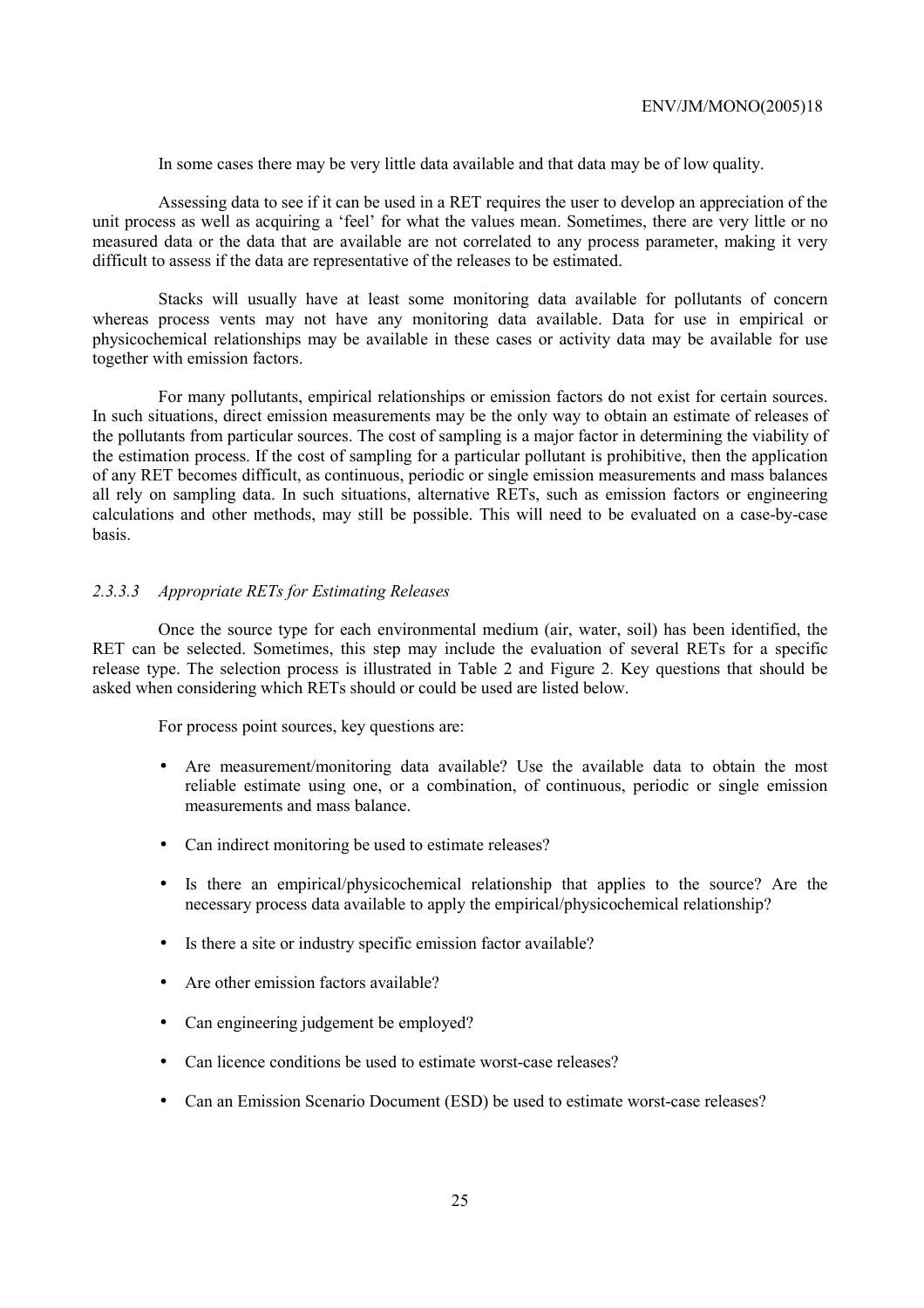| Feature                                      | <b>Example</b>                                                           |  |  |
|----------------------------------------------|--------------------------------------------------------------------------|--|--|
| Understanding how to use the $\text{RET}(s)$ | For the estimation of air emissions from the boiler stack, the only data |  |  |
| available for the estimation for each        | available are from measurement data. This narrows down the options       |  |  |
| pollutant under consideration.               | to stack measurement data or emission factors.                           |  |  |
| Developing an understanding of the           | The available method is accepted by the regulatory authority or the      |  |  |
| uncertainty involved in each of the          | emission factor is rated high quality e.g. by the USEPA's AP-42          |  |  |
| RET <sub>s</sub> .                           | system.                                                                  |  |  |
| Gathering as much data as possible           | Annual stack emission data are available for 3 consecutive years for     |  |  |
| for use in each of the $RET(s)$ .            | the criteria pollutants. No other data exists.                           |  |  |
| Assessing the quality of the data            | Emission factors for criteria pollutants are representative of almost 20 |  |  |
| collected for use each of the RETs           | years' worth of data over a wide range of releases for the given unit    |  |  |
|                                              | process and throughput data very well understood. Stack data have        |  |  |
|                                              | been collected quarterly over the past 3 years and correlate with the    |  |  |
|                                              | 'steady state' throughputs and furnace conditions.                       |  |  |
| Omitting<br>through<br>of<br>process         | Stack data will be used due to the repeatability of the measured data    |  |  |
| elimination, the RETs that cannot be         | and the fact that the data has been collected 4 times per year over a 3  |  |  |
| used (e.g. due to lack of data).             | year period.                                                             |  |  |
| Applying the selected RET                    | Another RET, e.g. emission factors may be used to check the releases     |  |  |
|                                              | estimated with mass balance.                                             |  |  |

#### **Table 2: Features involved in the selection of the appropriate RET**

For diffuse releases, a similar approach is followed, although the questions differ slightly:

- Can mass balance techniques be used?
- Is there a suitable model that can be applied to the available data?
- Is there an empirical/physicochemical relationship that applies to the source? Are the necessary process data available to apply the empirical/physicochemical relationship?
- Is there a site or industry specific emission factor available?
- Are other emission factors available?
- Can engineering judgement be employed?
- Can licence conditions be used to estimate worst-case releases?
- Can an ESD be used to estimate worst-case releases?

 To provide practical guidance on the selection of RETs, the reader is referred to the technical Annexes 1-3 in this document, where the decision-making framework is applied to the selection of RETs for three specific sectors: power generation, petroleum refining and incineration and cover all of the sources that could be covered by a PRTR and consider releases to air, water and land, and transfers.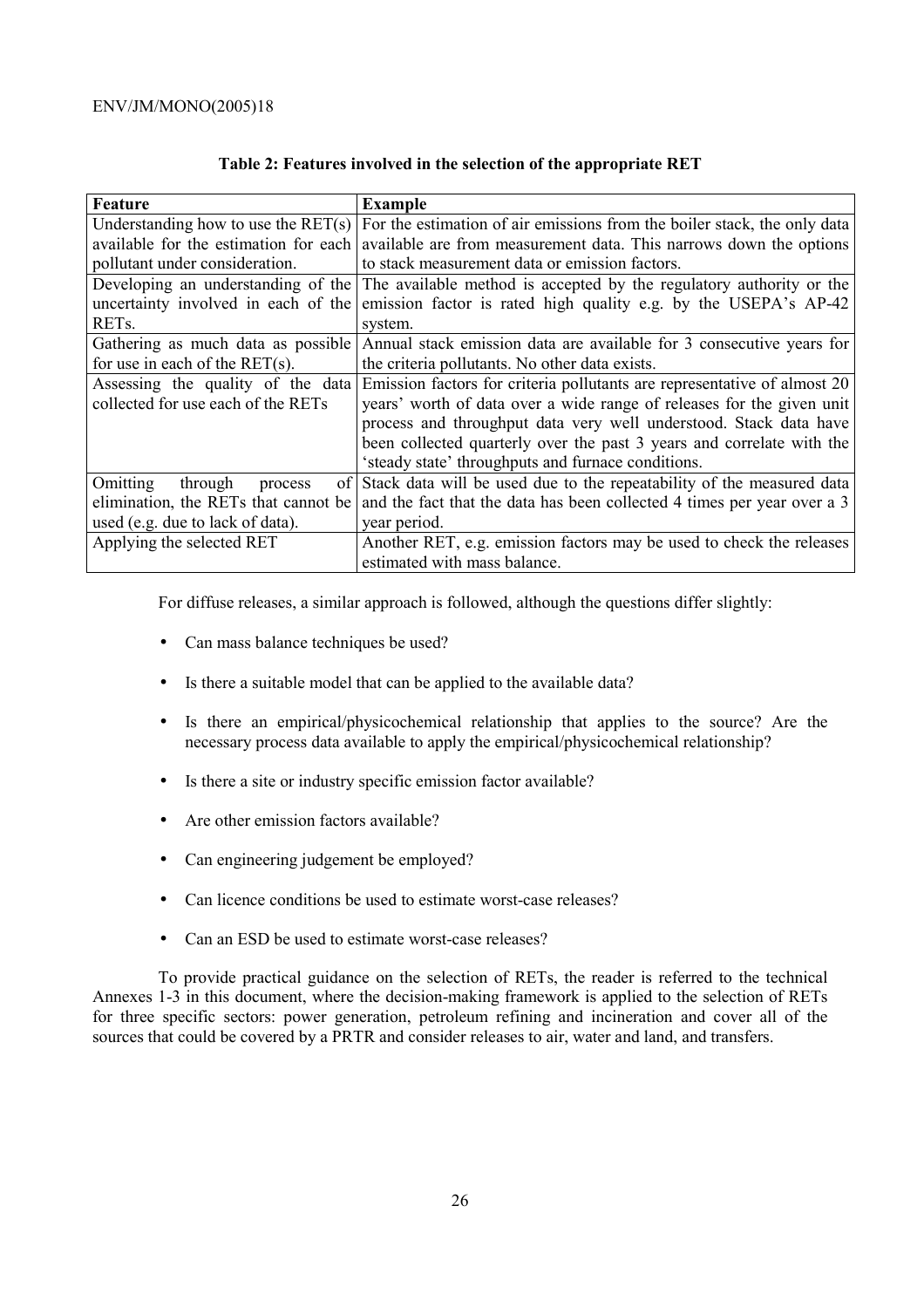

**Figure 2. Selection process for RETs**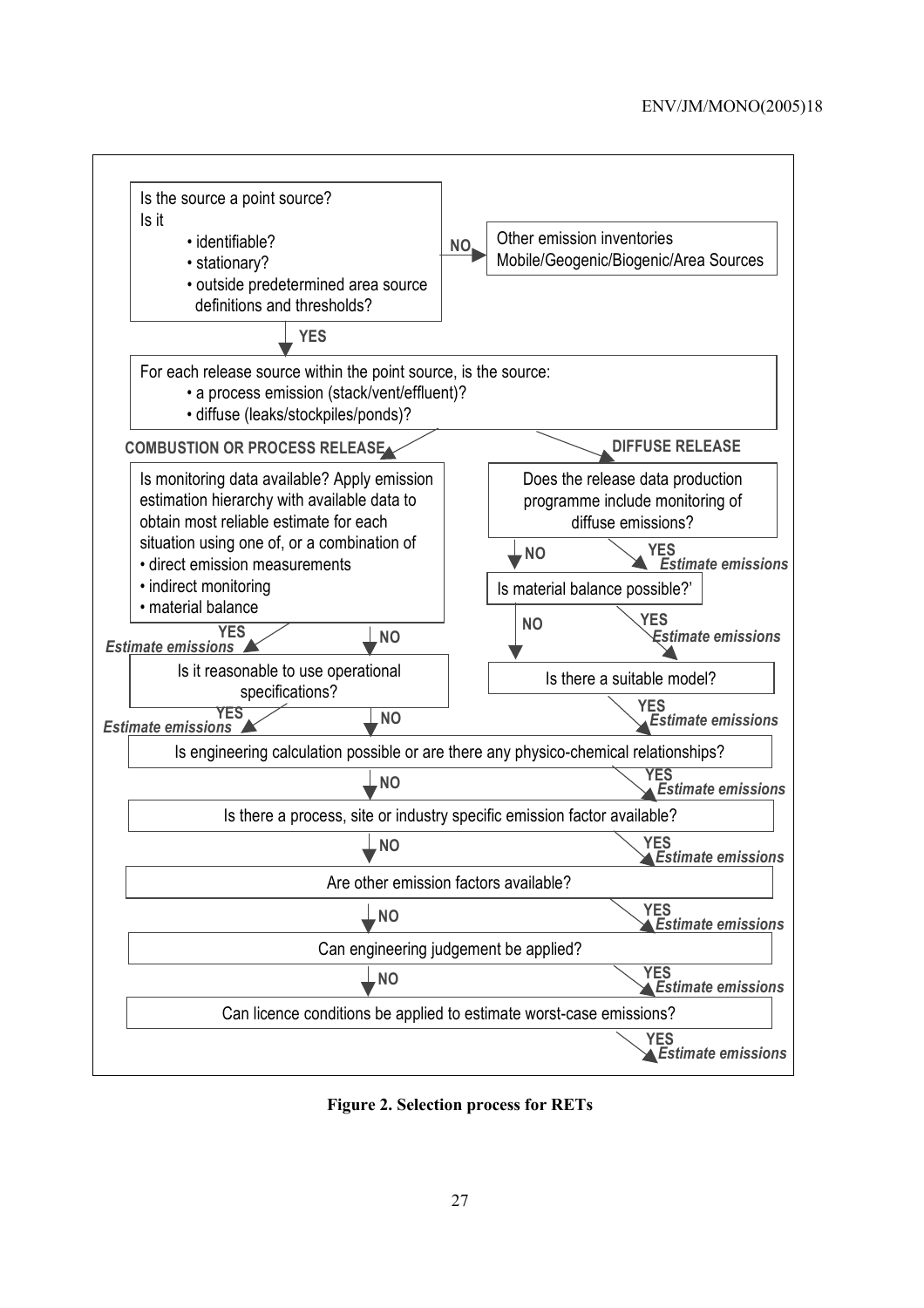#### *2.3.3.4 Uncertainty Associated with the Use of RETs*

#### 2.3.3.4.1 Introduction

 The quality of the release estimates in a PRTR is a function of both the data used and the inherent uncertainty in the estimation techniques used. Developing an understanding of the errors involved in release estimation will minimize the uncertainties of each computation. This, in turn, will help minimize the overall cumulative error in the PRTR.

 Accuracy is hard to establish in PRTR data development efforts, since the 'truth' for any specific emission rate or the magnitude if releases are rarely known. Releases can be estimated with both confidence and reliability. Confidence can be defined as the term used to represent trust in a measurement or estimate [1]. Having confidence in PRTR estimates does not make those estimates accurate or precise, but will help to develop a consensus that the data can be incorporated into the PRTR. Since reliability is defined as 'trustworthiness, authenticity or consistency', then using reliable estimates in a PRTR will provide confidence in the data and RETs used in the PRTR.

#### 2.3.3.4.2 Understanding Uncertainty in Release Estimation

 The uncertainty associated with a particular release estimation technique is fundamentally reliant on the applicability of each release estimation technique to each particular situation. Direct continuous or periodical emission measurement data are typically of high reliability, but measurements or mass balance data may be just as applicable if taken under representative process conditions. Empirical relationships and models may be far more or far less reliable than emission factors depending on the situation.

 The issues discussed in Section 2.4 must be taken into account when applying release estimation techniques to minimize the uncertainty related to the RETs. As long as the RET provides release data that meets the quality requirements of the specific PRTR these release estimation techniques may be used.

#### 2.3.3.4.3 Sources of Error

 There is a potential for systematic error or bias in release estimates. Bias results when one of the parameters used in the release estimation algorithm is based on unrepresentative data or does not consider some essential component of the estimation process. Bias in aggregated release estimates can also be caused by the failure to consider all of the sources or source categories that contribute to releases in an area. Systematic error in release estimates is difficult to predict and the effects of the bias introduced in release estimates as a result of systematic error can have significant effects on the data reported in a PRTR. Inherent variability in the release mechanisms and processes giving rise to releases needs to be considered as well.

Some of the key sources of error are:

- Inherent variability within a source activity;
- Inherent variability between sources within the same sector;
- Unrepresentative 'source-specific' data;
- Lack of source-specific data;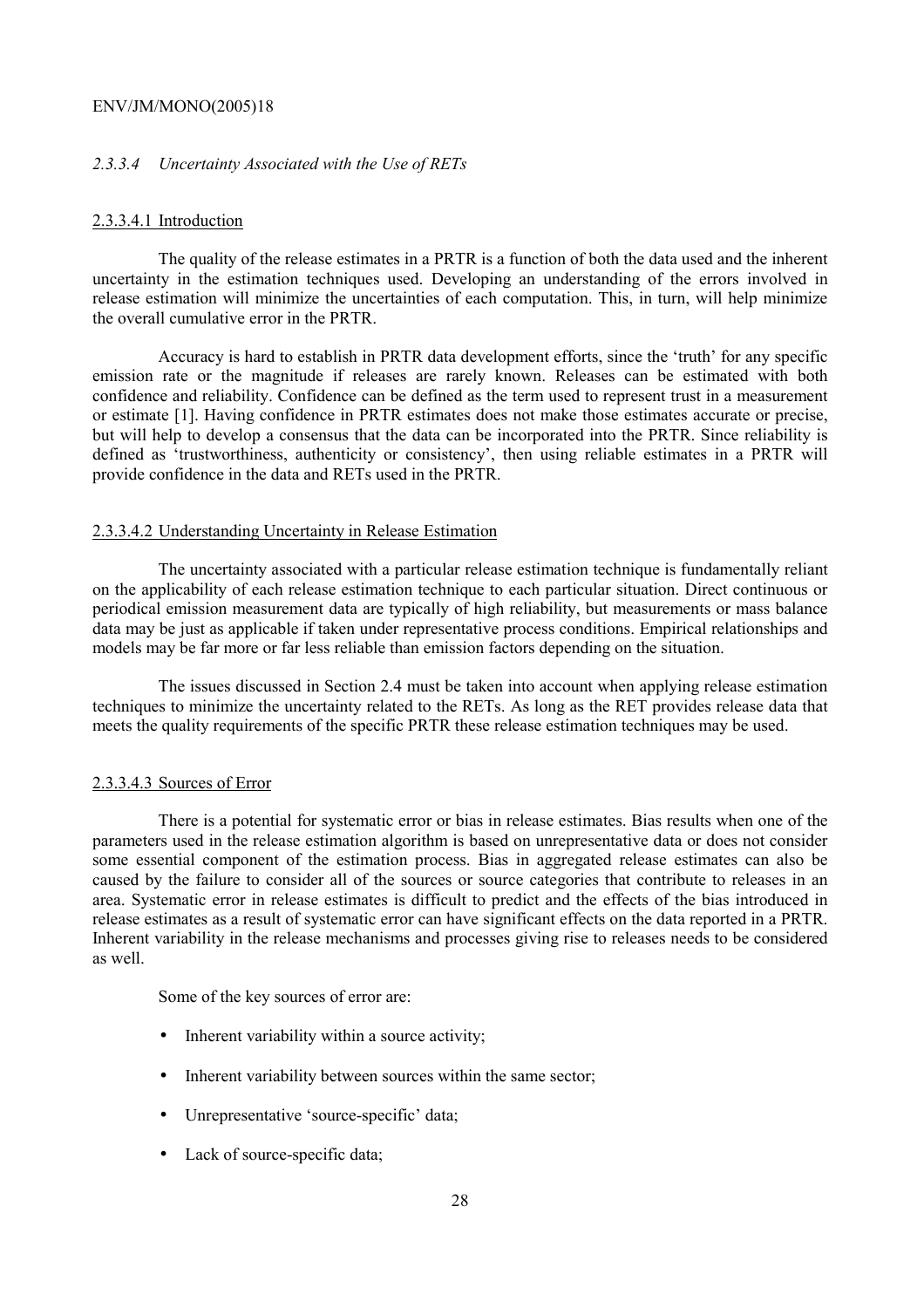- Inconsistent or inappropriate measurement techniques;
- Calibration and drift in the instrumentation;
- Sampling errors (including inadequate sample size);
- Improper use of default values in estimation process:
- Miscalculation; and
- Improper data handling (e.g. defective interpretation of results, omission of relevant release data).

 A large error in a small release may be insignificant on a relative scale. However, the additive effect in a PRTR can be appreciable. A small error in a large release may be appreciable at the facility level, however, the cumulative error for that source category within a PRTR may not be appreciable. Also, when an accurate data, e.g. concentration data, is multiplied with inaccurate data, e.g. wastewater volume, the resulting wastewater load is as inaccurate as the original volume data resulting in inaccurate information at facility level.

The uncertainty in release estimates may be assessed either qualitatively or quantitatively.

#### 2.3.3.4.4 Qualitative Uncertainty Analysis

 The simplest approach for estimating uncertainty is qualitative identification of the sources of bias and error in the release estimates. The easiest approach to take is to list all of the potential sources of bias and describe the direction, i.e. negative or positive, and the order of magnitude of the bias. Frequently, the specification of bias cannot be determined and all that can be provided is an assessment of the order of magnitude of the uncertainty.

#### 2.3.3.4.5 Quantitative Uncertainty Analysis

 There are several analytical methods available for the quantitative approach to uncertainty analysis. The end use of the PRTR will help establish what technique is the most appropriate. USEPA suggests the following methods: expert estimation, propagation of error and direct simulation [21].

- The expert estimation method is based on the fact that the statistical distribution of the release data generally does not fit within the realms of traditional statistical methods. Typically the data does not fit the normal, lognormal or other statistical distributions and there are no estimates or statistical parameters such as standard deviation available to assess the uncertainty. In such cases, expert judgement is needed. The Delphi method, a highly formalized approach, is based on the opinion of a panel of experts working separately, but with regular feedback, that ultimately converges into a single answer. The Delphi approach can be very powerful when used properly and the level of expertise is of high quality. Expert judgement outside the Delphi framework is also used for release estimation uncertainty analysis;
- Error propagation methods follow traditional statistical methodology to estimate the cumulative error introduced by the combination of a number of factors, each of which are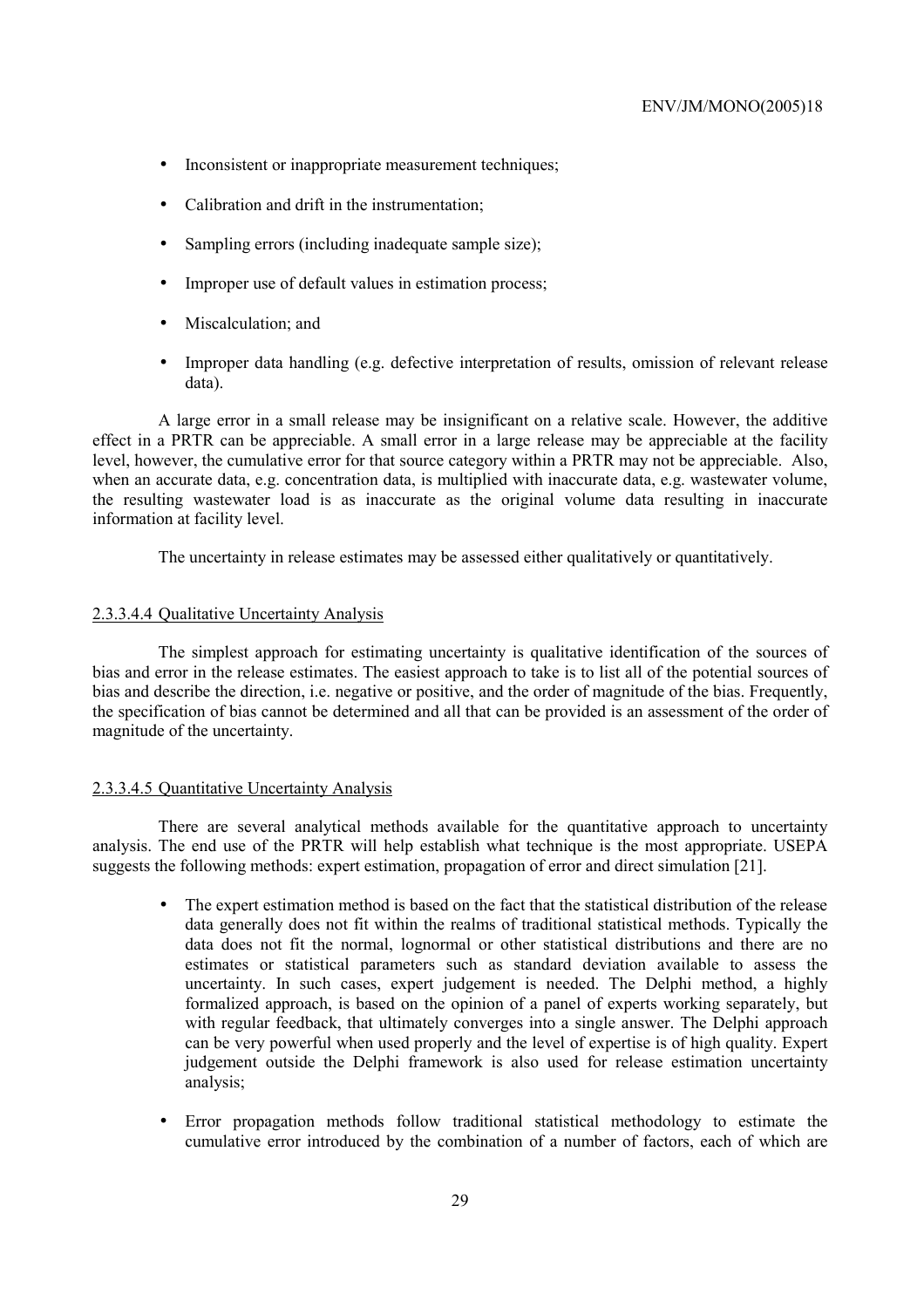associated with a degree of uncertainty. The Intergovernmental Panel on Climate Change (IPCC) suggests that this approach only be applied when the ranges in the estimation technique and uncertainty do not exceed more than sixty percent above or below the mean release estimate [10]. The uncertainty in each component is first established using traditional statistical analysis, probabilistic modelling or a form of the expert estimation method; and

• Direct simulation methods are statistical methods incorporating uncertainty and confidence limits using statistical procedures such as the Monte Carlo regression, re-sampling techniques such as bootstrap and the Latin hypercube approach. Each of these techniques is discussed in [21]. The major drawback in using direct simulation methodologies is the computationally intensive nature of the techniques. Computational power as well as a high degree of competency in statistical analysis is needed to use these methods.

 The IPCC has developed detailed guidance on uncertainty assessment for national greenhouse gas inventories [11]. The guidance provides two approaches to quantitative uncertainty assessment, namely the probability density function approach where the range and relative likelihood of possible values are described and confidence limits, the range within which there is a 95% probability of containing the true value. The IPCC guidance represents the likely long-term direction for PRTR data uncertainty characterisation. However, the approaches presented are resource and data intensive, in particular when considering the large number of pollutants in typical PRTRs.

#### **2.4 Release Data Production Chain**

 The data production chain principle is applicable to all release estimation techniques where either the emission is measured directly or at least one of the values used in the calculations is measured. The data production chain for each release estimation technique and for each pollutant needs to be documented in a release data production programme as described in Chapter 1.

 The data production chain consists of the following seven steps that are presented in Figure 3: i) Determination of the volume of effluent, flue gas or waste, as well as determination of the input volume of e.g. fuel or raw material; ii) Sampling of concentration or volume; iii) Sample pre-treatment; iv) Sample treatment; v) Sample analysis; vi) Data processing; and vii) Reporting. [4, 9, 13]

When monitoring releases, the first step relates to quantifying the volume flow and steps three to five to determining the concentration of the substance in the flow of the releases. In case of continuous measurements the steps can also be combined. The aspects presented for sampling apply both to sampling of volume and concentration. Information from all the previous steps is collected to steps six and seven (Data processing and Reporting), under which the information is processed and formulated to give a true and transparent value of the releases.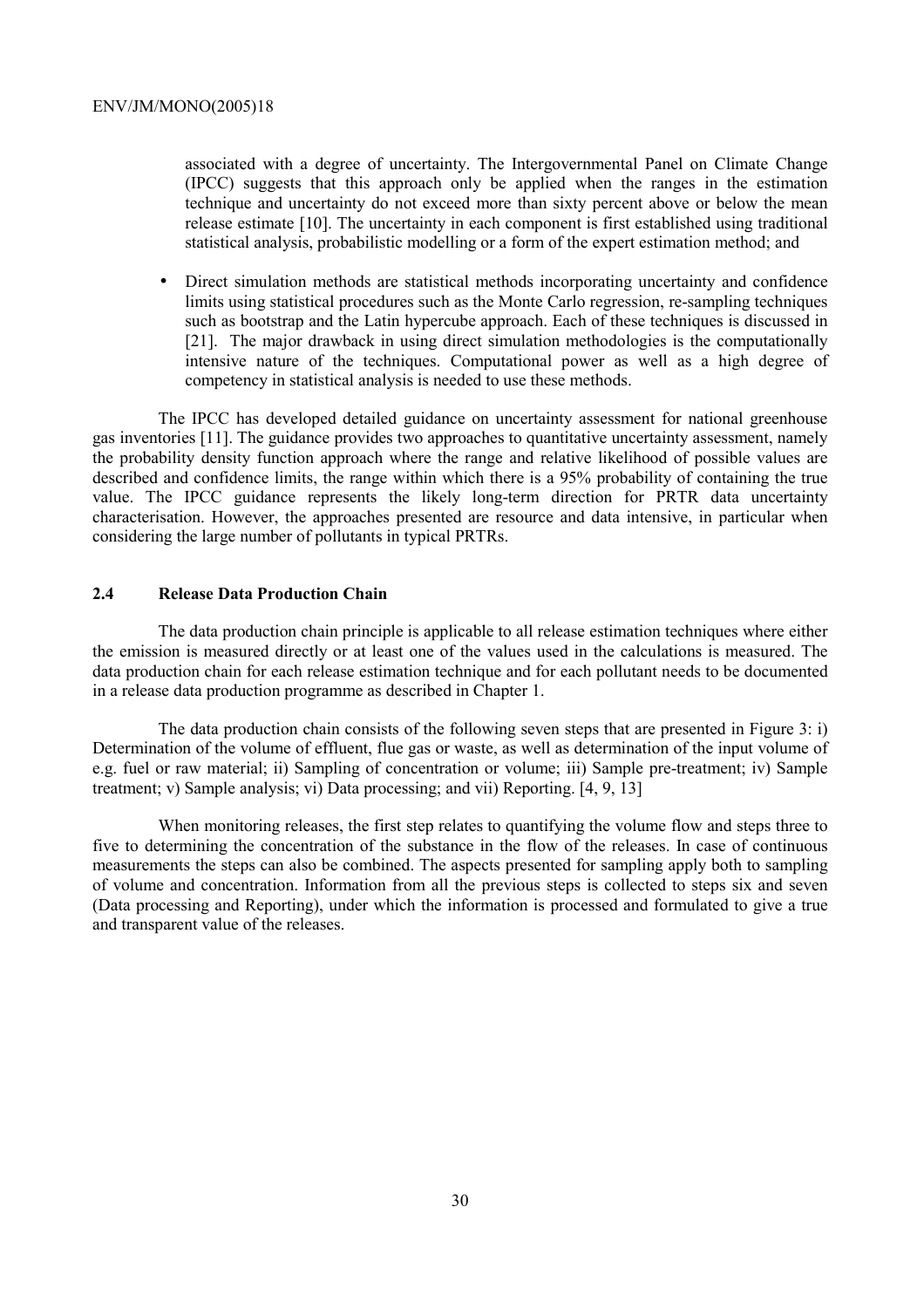

**Figure 3. The elements of the data production chain in RETs [13]** 

 The data production chain is applicable to all release estimation techniques where measurements are used to determine one or more of the measures used to produce the release data $8$ .

- For direct emission monitoring all the items listed under the steps 1 to 7 need to be taken into account when carrying out the measurements.
- Most of the release estimation techniques use either input or output data of the process or a value of a parameter that is measured. For instance, if the release estimation technique is related to the input, as can be the case when using indirect monitoring, emission factors, mass balance or physicochemical relationships and engineering calculations, the input, e.g. fuel, chemical or raw material consumption, needs to be measured. For the use of some emission factors, the output, e.g. the release flow or product volume, needs to be determined. For determining these data, at least the items listed under the data production chain steps 1-2 and 6-7 need to be taken into account.
- In case, the release estimation technique uses a value of a parameter such as pressure or temperature difference, the items listed under the DPC step 2 Sampling need to be taken into account when determining the value of the parameter.

 $\overline{a}$ 

<sup>8</sup> For instance, determining the volume of activity data (e.g. fuel consumption, raw material or chemical use, production) and carrying out indirect monitoring (e.g. measuring pressure, temperature, velocity, pH etc.).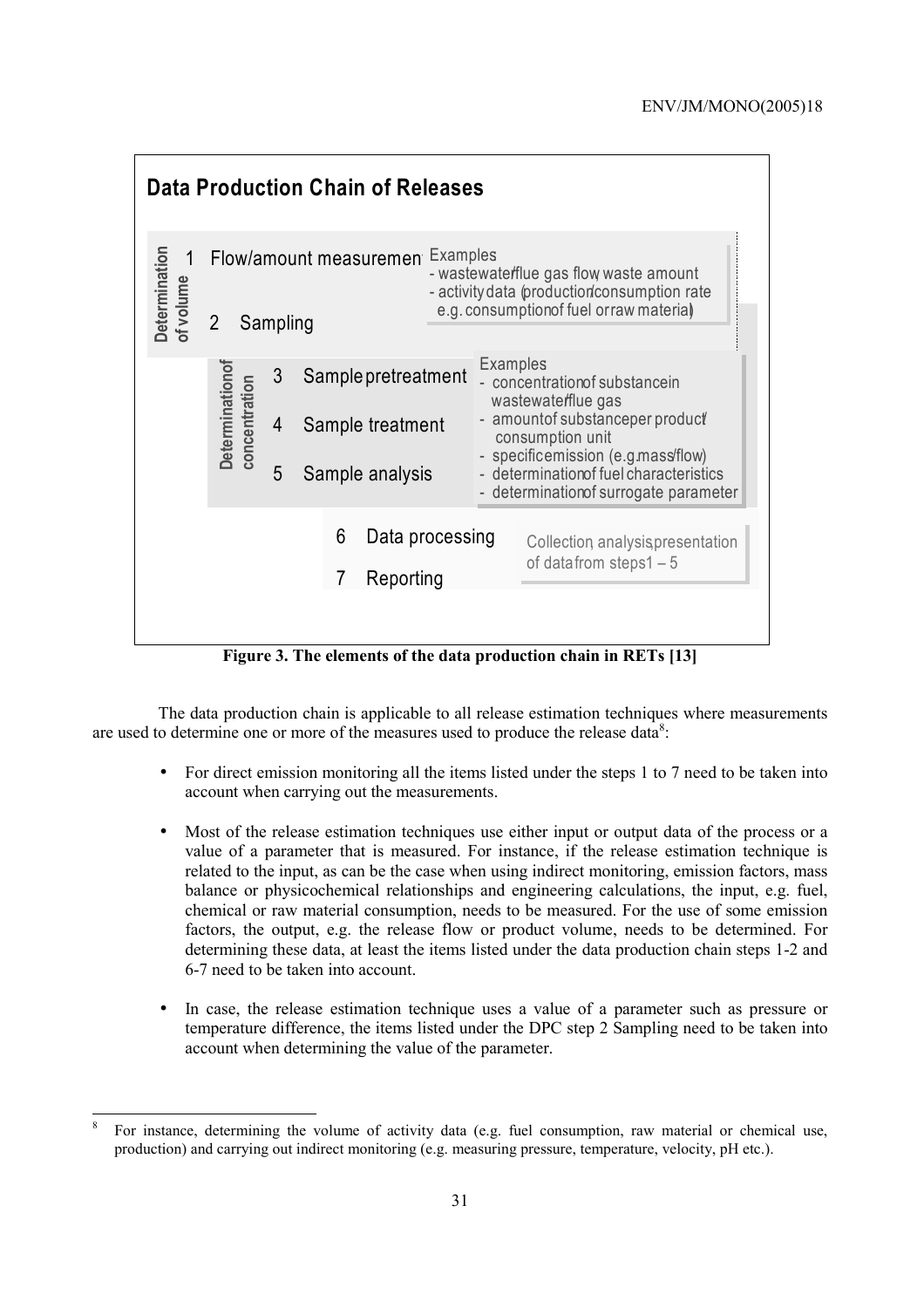#### *2.4.1 Determination of Volume (Step 1)*

 The determination of concentration in a sample can be very accurate. However, determination of the flow may not be as accurate. Small fluctuations in the flow measurements can potentially result in large differences in calculation of the load. In some situations the flow can also be calculated instead of measured. The accuracy of volume measurement has thus a significant impact on the accuracy of the release data. The same applies to measurement of activity data, which is needed when using emission factors. Therefore the accuracy of, for instance, fuel, raw material or chemical consumption needs to be determined at an adequate accuracy to obtain a reliable estimate of the release. [4, 9, 13]

### *2.4.2 Sampling (Step 2)*

 Sampling relates to both the determination of the emission flow or amount and the concentration of a substance in the emission flow, as well as to determination of physical parameters like, for instance, pH, pressure and temperature. [4, 9, 13]

- The sample must be representative in proportion to the composition and volume of the release over the given monitoring period (time representativeness). The frequency of sampling needs to be determined case-by-case to provide adequate information. The sample should represent the whole amount of the release from different operations at the site (space representativeness). If the material is homogeneous, sampling at a single point may be enough, however, for heterogeneous materials several samples from different points may be required in order to have a spatially representative sample;
- The location, suitability and construction of the measurement points, at which the samples are taken, should be such that the fluid at the sampling point is well mixed and be representative of the overall emission. It is important to select a sampling point that is practical to reach and where the flow can also be measured, or is known in advance. The samples should always be taken from the same defined locations; and
- The measurement method and equipment should be suitable for acquiring the information needed.

#### *2.4.3 Sample Pretreatment (Step 3)*

 Sample pre-treatment includes all activities toward preserving the sample from any changes before it is taken to the laboratory, such as storage, fixation with chemicals or freezing. The value of some parameters of the sample may change over time, for example the pH or the oxygen content of a wastewater sample. In order to preserve the parameters that are to be measured during any storage and transporting of the sample, a time-proof pretreatment will generally be needed. The sample pretreatment method should not change the analysis of the sample. Any arrangement for chemically preserving, storing and transporting the samples should be clearly documented. [4, 9, 13]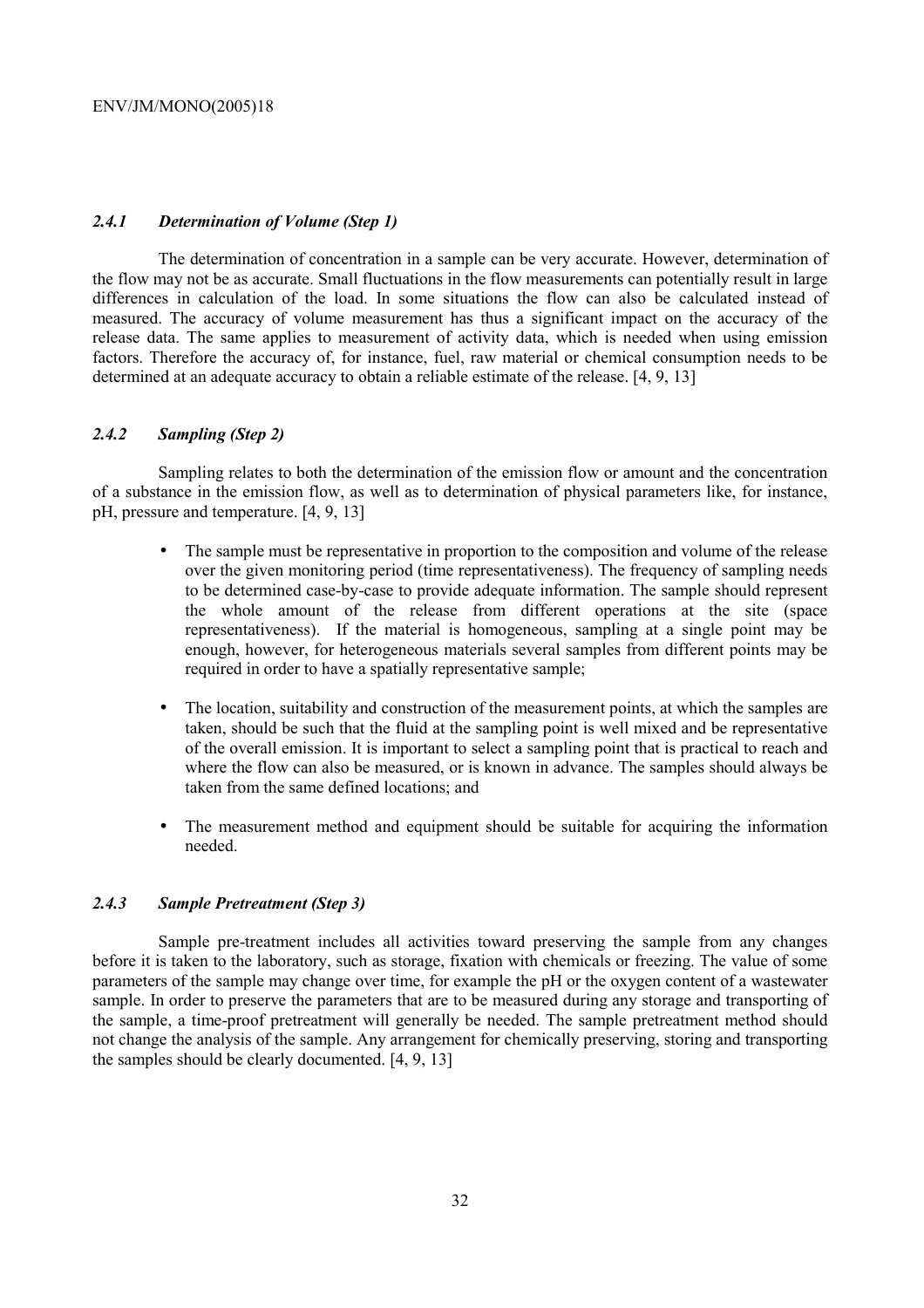#### *2.4.4 Sample Treatment (Step 4)*

 Sample treatment includes operations in the laboratory prior to analysis such as dilution, concentration, pH adjustment and adding of chemical reagents. Sample treatment must not affect the analysis. The treatment method is usually determined by a standard. If the method is not determined by the standard or a published guideline, it has to be documented in detail. [4, 9, 13]

#### *2.4.5 Sample Analysis (Step 5)*

 Sample analysis includes physical, chemical or biological determination of the parameter or pollutant.

 As different methods can give different results from the same sample, it is important to indicate with the results the method used. Actually, release data can be fully comparable only in cases where the measurement and/or estimation of emissions from both the point and diffuse sources are consistent. The uncertainty of the results should be indicated together with the results.

 When an external laboratory is used for the analysis of the samples, it is very important that the selection of the sampling and analytical methods is carried out in close co-operation with the external laboratory. This ensures that all relevant aspects such as method specificity and other limitations are considered before the sampling is performed.

 Close co-operation between the personnel responsible for sampling and the laboratory is needed to ensure sufficient information to perform a correct analysis and the laboratory needs to provide relevant information to enable proper handling of the analysis results. [4, 9, 13]

#### *2.4.6 Data Processing (Step 6)*

 Once the measurement results are produced, the data generated need to be processed and evaluated. All data handling and reporting procedures should be determined and agreed before the measurements. Data processing includes possible measurement device signal processing, statistical treatment of the data, interpretation of the measurement results and their validity, calculation of the results and uncertainty analysis. Data reduction is often necessary in order to produce the information in a format suitable for reporting. Statistical treatment of the data may include calculations from the data of means, maximum, minimum and standard deviations over appropriate intervals.

It is also important to check regularly

- that the calculation methods respond to the reality of the process, as well as take into account any process changes that may have taken place since the equation was last formed;
- that the monitoring results reflect the temporal and spatial coverage of the releases; and
- that the utilisation rates of the continuous measurements and the abatement techniques over the monitoring period correspond the reality.

 Part of the data processing involves the validation of emission data. This is usually done by the laboratory by checking that all the procedures have been properly carried out. Validation may include the use of a thorough knowledge of monitoring methods and standardisation procedures, and may also involve,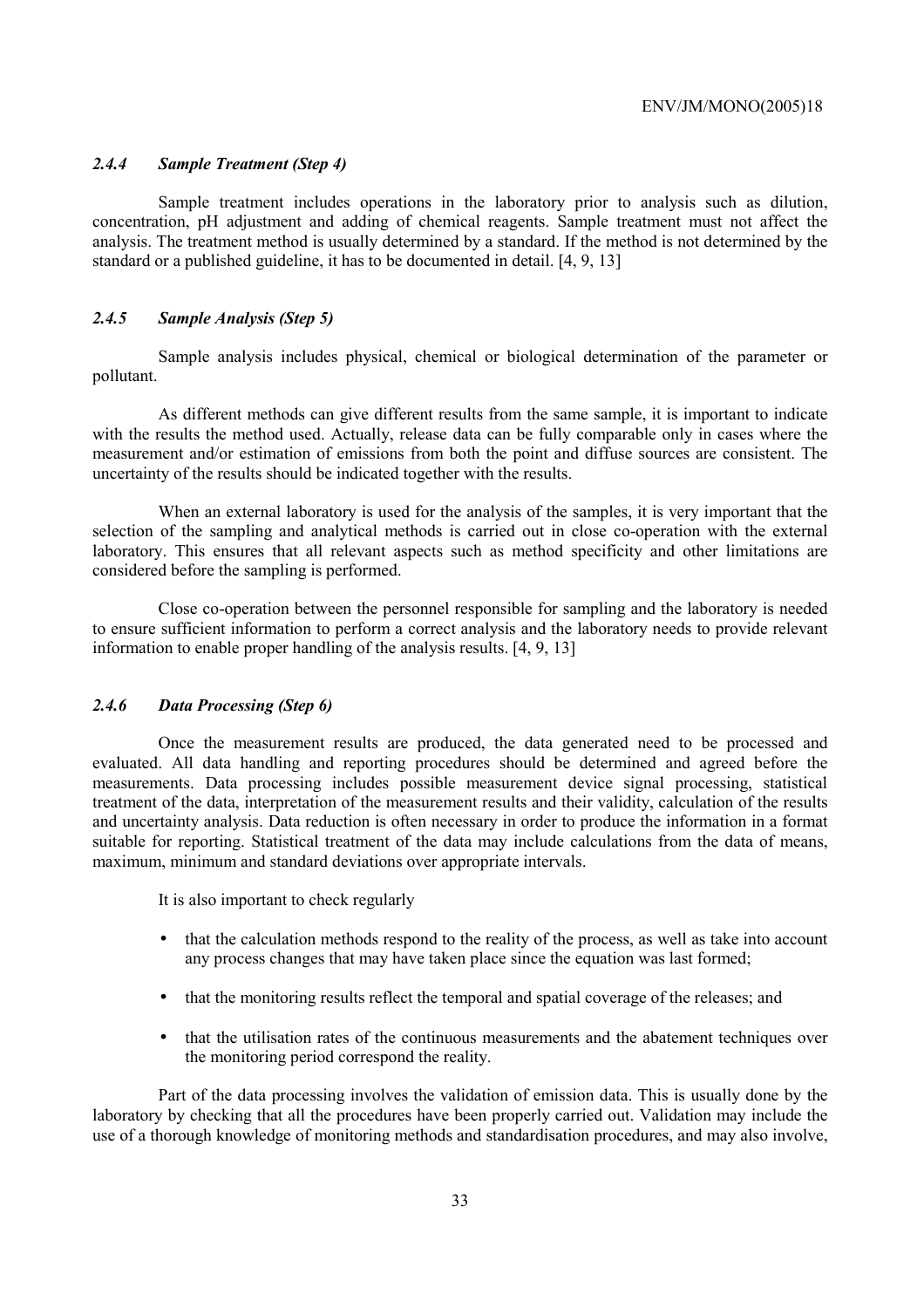quality guarantees for certification methods and procedures. The validation process should include calibration of equipment as well as intra- and inter-laboratory checks. [4, 9, 13]

 The uncertainties of the steps 1-6 of the data production chain need to be taken into account when determining the uncertainty of the final results.

#### *2.4.7 Reporting (Step 7)*

 From the large amount of data generated when a parameter is monitored, a summary of the results over a certain period of time is usually generated and presented to the relevant stakeholders (authorities, operators, public, etc.).

 Standardisation of reporting formats facilitates the electronic transfer and subsequent use of data and reports. The standard forms can be used to record whether data values are based on measurements, calculations or estimations, and may also identify the methods used for monitoring, sampling and analysis. [4, 9, 13]

#### **2.5 Monitoring of Exceptional Releases**

 Monitoring of exceptional releases is not problematic if the source can be monitored continuously and the release concentration stays in the measurement range of the equipment used. However, in practice the exceptional emission concentrations usually exceed the measurement range of the equipment. Estimation of exceptional waste amounts is relatively easy if they exist in solid and/or immobile state. It is more complicated to estimate liquid or gaseous emissions. In all cases the exceptional releases have to be recognized. [9, 14]

 At modern plants, monitoring of both the normal and exceptional releases is feasible. The estimation of total releases at old plants can be rather complicated due to the obsolete technical solutions. Also the number of both the point and diffuse emission sources can be high. Management of the monitoring of various release sources can be challenging or even impossible due to, for instance, difficult access to suitable measurement locations. [9, 14]

 A comprehensive data production chain (as outlined in the previous Sections 2.4.1-2.4.7 can be planned to gather enough data for estimation of releases, both during situations where the measurements used to monitor under predictable conditions cannot follow the actual releases and in cases of sudden breakdown of the measurement devices. Substitutive calculation methods for the exceptional releases need to be established for the estimation of releases during these situations. Operation control plays an important role in providing information both in advance and during the exceptional situations. It is often possible to control the undesirable development of conditions well in advance, when detailed and immediate information of the process and abatement conditions is available. [9, 13]

 However, it is necessary to establish the correspondence between the parameter (e.g. temperature) to be followed and the release or releases that the parameter indicate. In cases where the retention time is long, for instance at wastewater treatment plants, the frequency of monitoring needs to be intensified.

 A compilation of suggested best monitoring practices in exceptional conditions is presented in Table 3. The table should be interpreted as follows: data from the reference installation (on line 6 in Table 3) is not applicable under normal operation conditions but it can be used in cases where the exceptional condition is related to disturbances in the process, process control and abatement technique.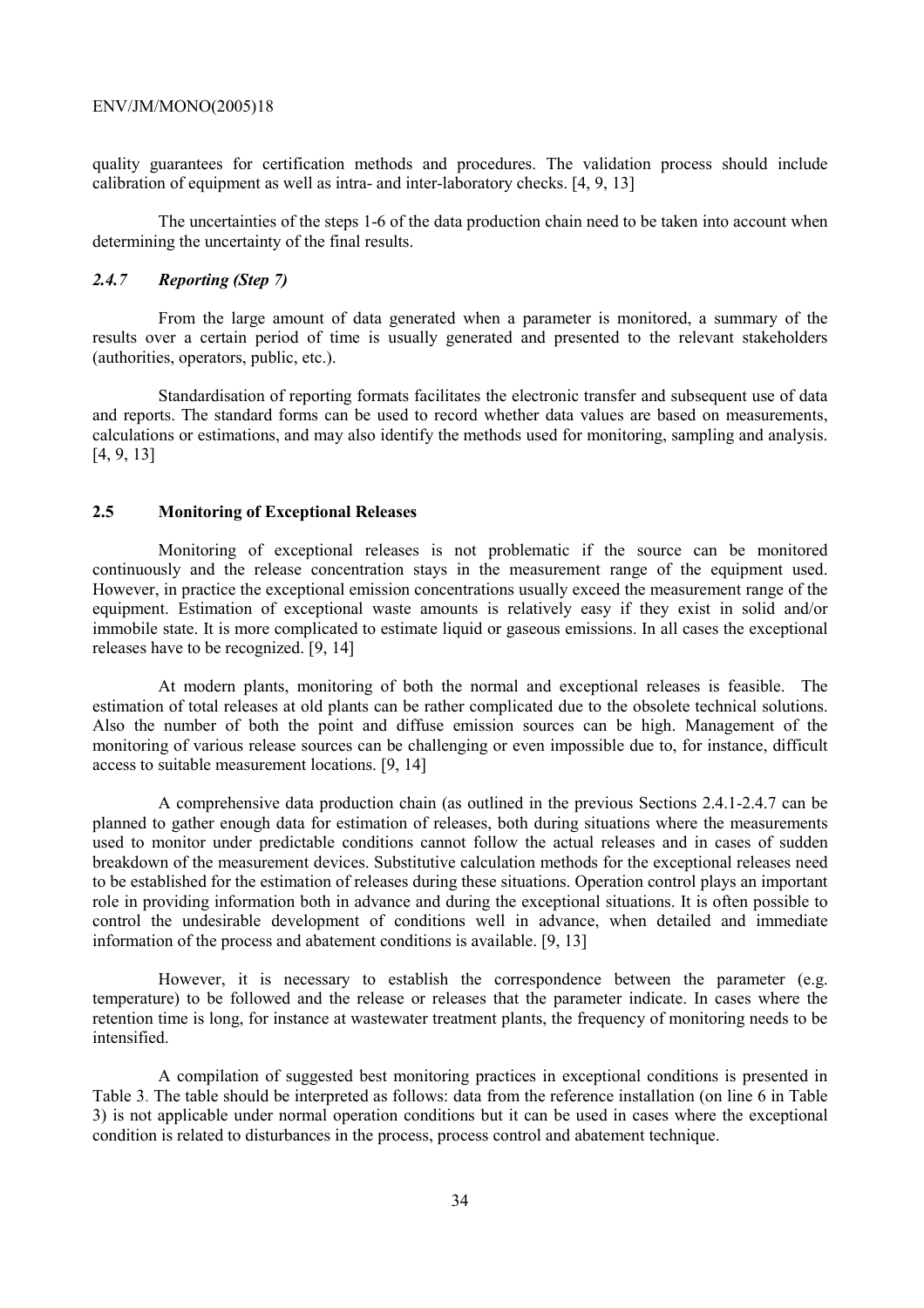|                | <b>Suggested</b><br><b>Best</b><br>Practice                                                                        | In case of normal releases<br>the monitoring method to                                                                                                               | In case of exceptional releases                                                           |                                                                                                                                                                                                                        |
|----------------|--------------------------------------------------------------------------------------------------------------------|----------------------------------------------------------------------------------------------------------------------------------------------------------------------|-------------------------------------------------------------------------------------------|------------------------------------------------------------------------------------------------------------------------------------------------------------------------------------------------------------------------|
|                | <b>Monitoring</b><br><b>Method</b>                                                                                 | be applied is:                                                                                                                                                       | when the exceptional<br>release is related to                                             | the monitoring method to be<br>applied is:                                                                                                                                                                             |
| 1              | <b>Continuous</b><br>emission<br>measurements                                                                      | Continuous<br>measurement<br>of volume flow,<br>concentration and process<br>parameters                                                                              | Process conditions<br>Process control                                                     | Alarm or back-up systems that are calibrated<br>both to normal and exceptional release ranges<br>$=$ Best practice when applicable                                                                                     |
|                |                                                                                                                    |                                                                                                                                                                      | Abatement technique                                                                       | Continuous measurement before abatement<br>equipment. Emission measurements have to be<br>carried out also in cases of partial functioning<br>of abatement technique.                                                  |
| $\overline{c}$ | Periodic/single<br>emission<br>measurements<br>+ calculation                                                       | Justified in cases where<br>continuous measurement is<br>not available and the<br>release is steady or can be<br>adequately well defined<br>between the measurements | Process conditions/<br>process control<br>Abatement technique                             | Applicable periodic or single measurements in<br>cases where they are applicable                                                                                                                                       |
| 3              | Indirect moni-<br>toring/Operati<br>on control/Sur-<br>rogate<br>para-<br>meters/PEM                               | where<br>In<br>situations<br>continuous/<br>periodic<br>single emission measur-<br>ement is not applicable                                                           | Process conditions/<br>process control<br>Abatement technique<br>Measurement<br>technique | Surrogate/operation control parameters such as<br>e.g. pressure, pH, conductivity, temperature<br>difference                                                                                                           |
| $\overline{4}$ | <b>Material</b><br>balance,<br>engineering<br>calculation                                                          | Applicable<br>to<br>certain<br>emissions such as $CO2$ and<br>$SO_2$ ; input measurement for<br>fuel consumption needed                                              | Abatement technique<br>Measurement<br>technique                                           | Input measurements for e.g. fuel and raw<br>material is needed                                                                                                                                                         |
| 5              | Data<br>from<br>previous<br>measurements                                                                           | Data used for comparison<br>with<br>the<br>current<br>measurement<br>results<br>to<br>validate releases                                                              | Abatement technique<br>Measurement<br>technique                                           | Measurement result from the previous direct<br>measurements [e.g. kg/h] can be used and<br>proportioned to the duration of the disturbance<br>situation. The duration of the disturbance<br>situation has to be known. |
| 6              | Reference<br>plant data                                                                                            | Not applicable                                                                                                                                                       | Process conditions/<br>process control<br>Abatement technique                             | To be used only under accidental conditions                                                                                                                                                                            |
| 7              | <b>Emission factors</b>                                                                                            |                                                                                                                                                                      |                                                                                           |                                                                                                                                                                                                                        |
|                | <b>EFs</b><br>for<br>similar process<br>and abatement<br>technique<br>&<br>raw material                            | factors<br>Emission<br>are<br>applicable in certain cases<br>such as in calculation of<br>greenhouse gas emissions.                                                  | Process conditions/<br>process control<br>Abatement technique                             | To be used only under accidental conditions                                                                                                                                                                            |
|                | $\overline{a}$<br><b>EFs</b><br>for<br>uncontrolled<br>technique<br>/similar process<br>technique<br>and<br>inputs | The emission factors used<br>should preferably be plant<br>specific based on previous<br>measurements.                                                               | Process conditions/<br>process control<br>Abatement technique                             | To be used only under accidental conditions                                                                                                                                                                            |

# **Table 3. Best monitoring practices of releases in cases of normal and exceptional releases [9, 14]**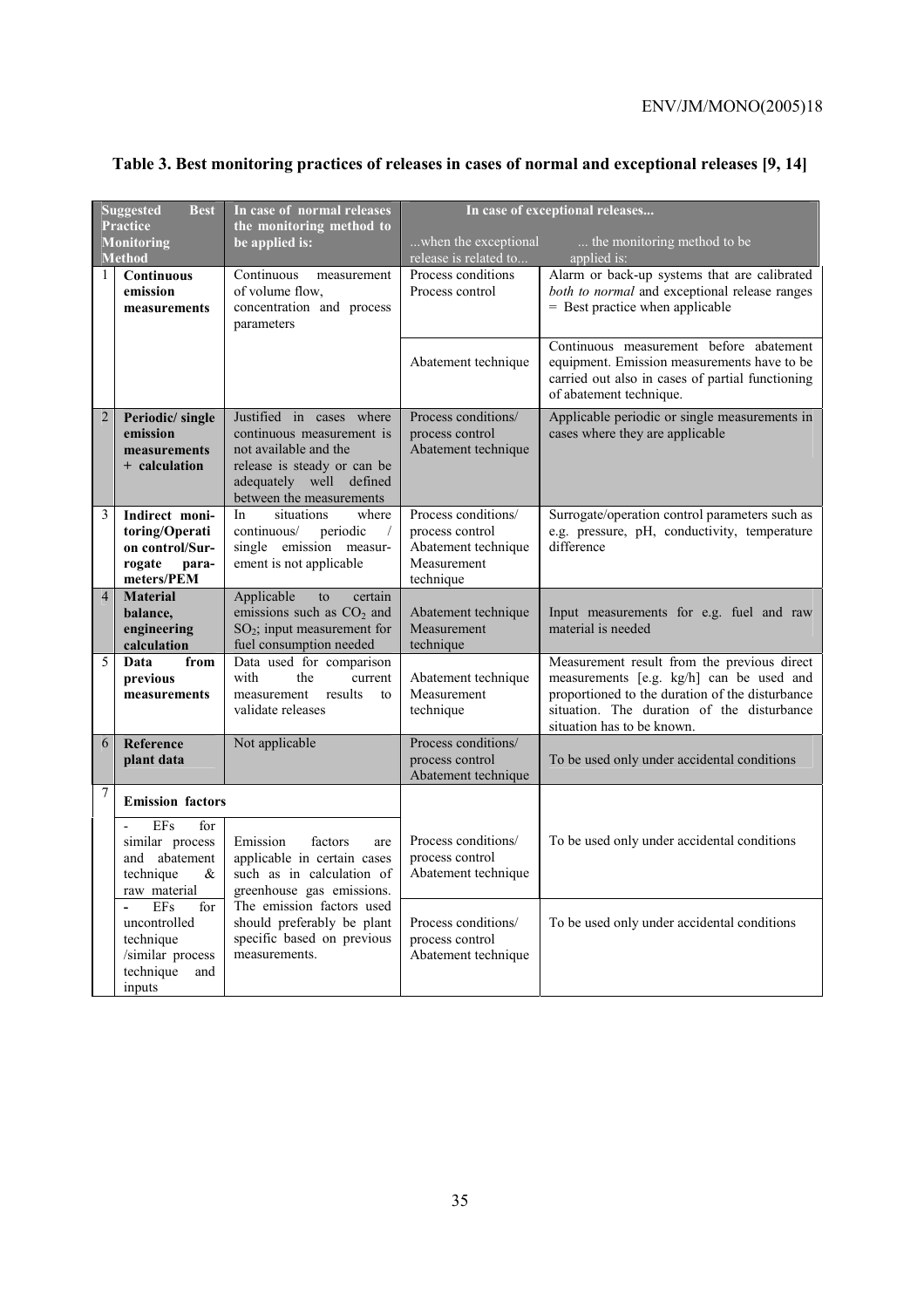#### **2.6 Quality Considerations in Data Production**

 This section provides information on the data quality objectives and basic tools for the operator to ensure good quality of release data. [3, 10, 11]

#### *2.6.1 Quality Objectives for Release Data*

The international conventions and organisations<sup>9</sup> set quality requirements to the release data, such as accuracy, comparability, completeness, consistency and transparency. The following elements, which are listed as indicators of these data quality objectives, are relevant also to PRTR data:

- Accuracy includes that that the data does not include systematic over or under estimations and the uncertainty is as low as possible;
- Comparability includes elements such as a harmonised source nomenclature, standardised reporting formats, agreed estimation techniques and accepted methodologies and emission factors in production of the release data;
- Completeness includes all releases from the respective source are included in the reported data;
- Consistency includes unambiguous and uniform definitions, source identification and methodologies for the estimation of releases over several years to allow trend analysis; and
- Transparency includes information on how the data collection was performed, how the releases were measured or estimated, which methodology and emission factors were used to estimate releases as well as what the units of the reported data are.

#### *2.6.2 How to Obtain Quality Data*

 The operator of the facility is responsible for the release data reliability. Proper organisation of the monitoring, responsibilities, information flow and the environmental files, as well as ensuring the competence of the personnel and application of suitable manners and methods, are all tools to improve the reliability of the monitoring.

Quality management systems<sup>10</sup> are useful for ensuring that the equipment and methods used in the measurements, as well as the various monitoring tasks, are carried out according to the requirements. Quality assurance includes also maintenance and calibration procedures related to the monitoring equipment.

Environmental management systems<sup>11</sup> assist in systematic management of monitoring data, for instance, in relevant documentation and in the practical organisation of the tasks. There are also standards

 $\overline{9}$  Quality assurance and control for estimation of emissions is dealt with, for instance, in the following documents: IPCC Good Practice Guidance and Uncertainty Management in National Greenhouse Gas Inventories [11], EMEP/Corinair Emission Inventory Guidebook [5]; and Guidance Document for EPER Implementation [3].

<sup>&</sup>lt;sup>10</sup> Quality management systems are such as e.g. ISO 9000 series standards.

 <sup>11</sup> Regulation (EC) No 761/2001 of the European Parliament and of the Council of 19 March 2001 allowing voluntary participation by organisations in a Community eco-management and audit scheme (EMAS).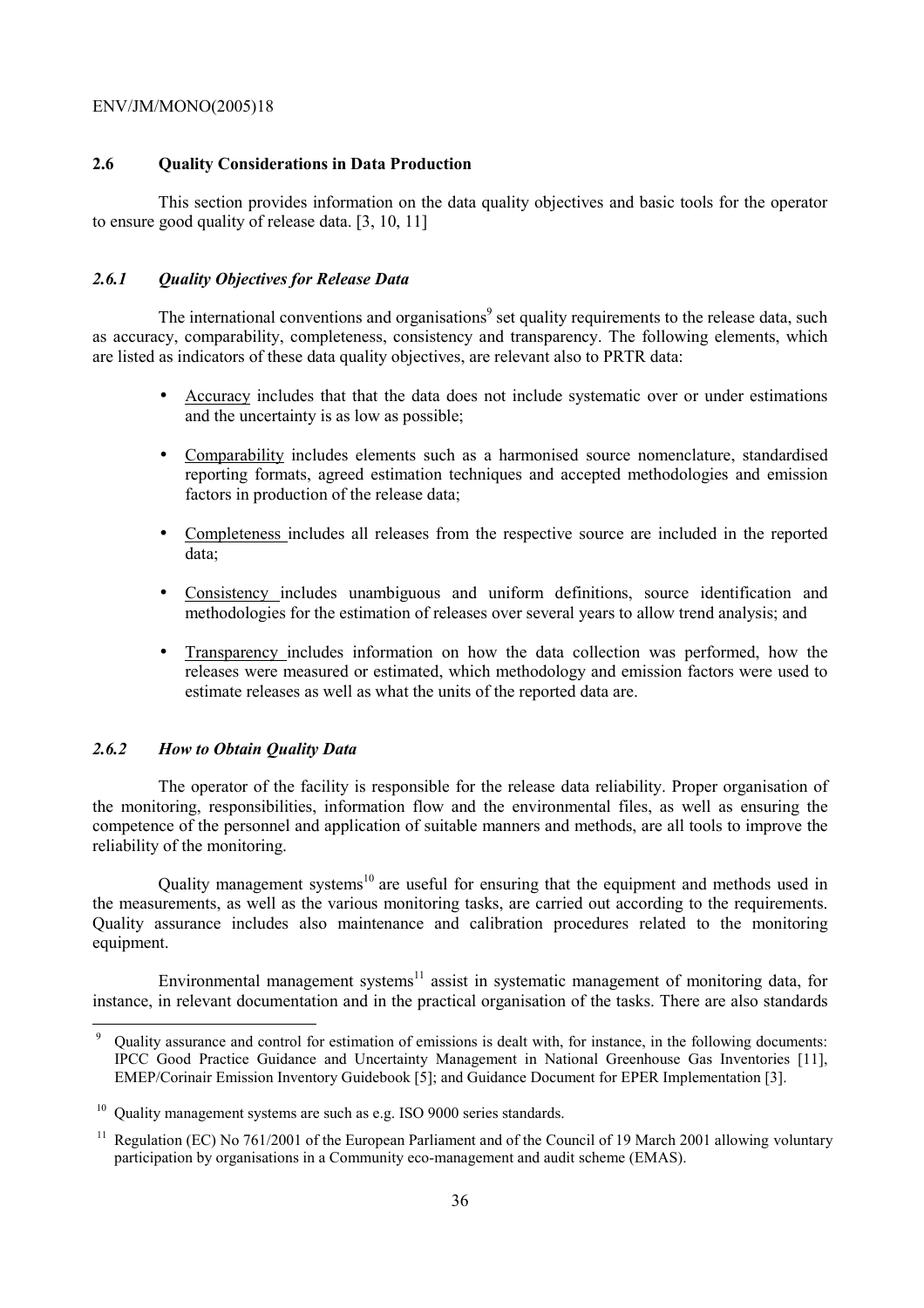for the competence requirements of the personnel carrying out the monitoring tasks and the laboratories participating in the work<sup>12</sup>. Competence requirements are also set in the IPCC Good Practice Guidance [11].

 According to the European Union IPPC Reference Document on the General Principles of Monitoring [4], good practice in accessibility and quality in release data reporting can be achieved by considering the following items:

- Quality objectives and checks. Quality objectives for the technical standard and availability of reports should be set. Checks should be carried out to test how well these are being met. These may involve checks by both internal and external experts, and even certification under a formal quality management system;
- Competence. Reports should be prepared by competent and experienced teams who may maintain their skills by participating in relevant workshops and certification schemes;
- Archiving. Data can be systematically archived in a secure store, so that records of past performance are readily available;
- Contingency arrangements. Special contingency arrangements should be in place for rapid reporting and recording of abnormal and upset events, including off-scale conditions and breakdowns of monitoring equipment;
- Sign-off systems. It is desirable to nominate a responsible person for the authenticity and quality of the information in each report using a "sign-off" system, which may be manual or electronic;
- Retention of data. The operator should retain basic monitoring data and reports for periods to be agreed with the authority and make them available to the authority on request; and
- Falsification of data. Regulators should define procedures for dealing with any falsification of reported monitoring results. These can include unannounced audits and effective legal sanctions.

<sup>&</sup>lt;sup>12</sup> ISO/IEC17025 General requirements for the competence of testing and calibration laboratories and ISO, ISO/IEC Guides, ISO 9000 series, OECD and CEN (EN 45000 series) for Good Laboratory Practice.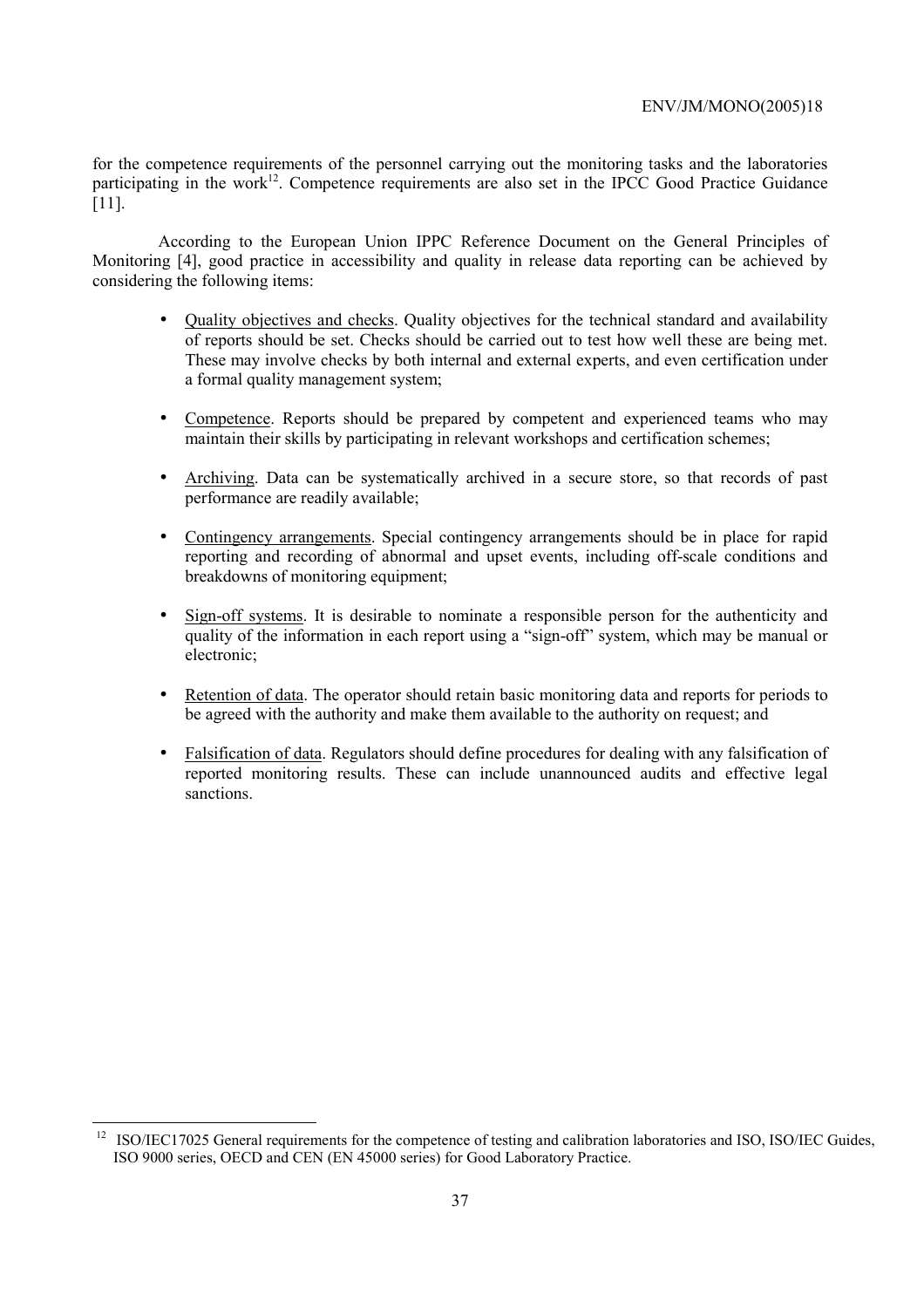# **CHAPTER 3: SELECTING AND APPLYING RETS**

## **3.1 Introduction**

 Building on Chapter 2 of this document which provides a brief description of the different RETs and discusses the general issues that should be considered when selecting a specific RET, this chapter delves more fully into the suitability of a RET to specific circumstances. It elaborates on what input data is needed and what needs to be considered when applying a specific RET. Factors that generally affect the quality of emission data are presented in detail in Sections 2.5-2.6.

 It is important to note that facilities normally use multiple RETs to calculate the releases of a specific pollutant. In addition to the suitability of a RET to a specific case, the quality of the input data also has a major impact on the quality of the release data produced. The input data can be activity data (e.g. volumes of process streams), process specific parameters (e.g. temperature, pressure differences, velocity) or emissions related data (e.g. specific emission quantities, emission factors).

## **3.2 Direct Monitoring/Measurements**

## *3.2.1 When to Use This RET?*

 Direct monitoring aims to give the most representative, reliable and accurate release data possible with the current scientific knowledge and equipment available. The frequency of sampling needs to be determined case-by-case, taking into account pre-eminently the emission variations and the constraints set by the method.

 Continuous monitoring, where applicable, or measurements at an adequate frequency and during a sufficiently long period improve representativeness of the results. Continuous monitoring techniques have the advantage over discontinuous measurement techniques because they provide a greater number of data points. They therefore provide data that is statistically more reliable and can highlight periods of adverse operation. In the case of continuous monitoring, exceptional releases will also be recorded in those instances where the measurement areas of the devices are sensitive to the exceptional concentration and volume.

For air emissions, the use of site-specific CEM data may be preferable for estimating  $NO<sub>x</sub>$ ,  $SO<sub>2</sub>$ , CO, and total hydrocarbon (THC) releases because this data provides a detailed record of releases over time. Periodical or single measurements<sup>13</sup>, which can be made periodically or on a single basis, is a common method of estimating for example, process releases.

i.e. source testing.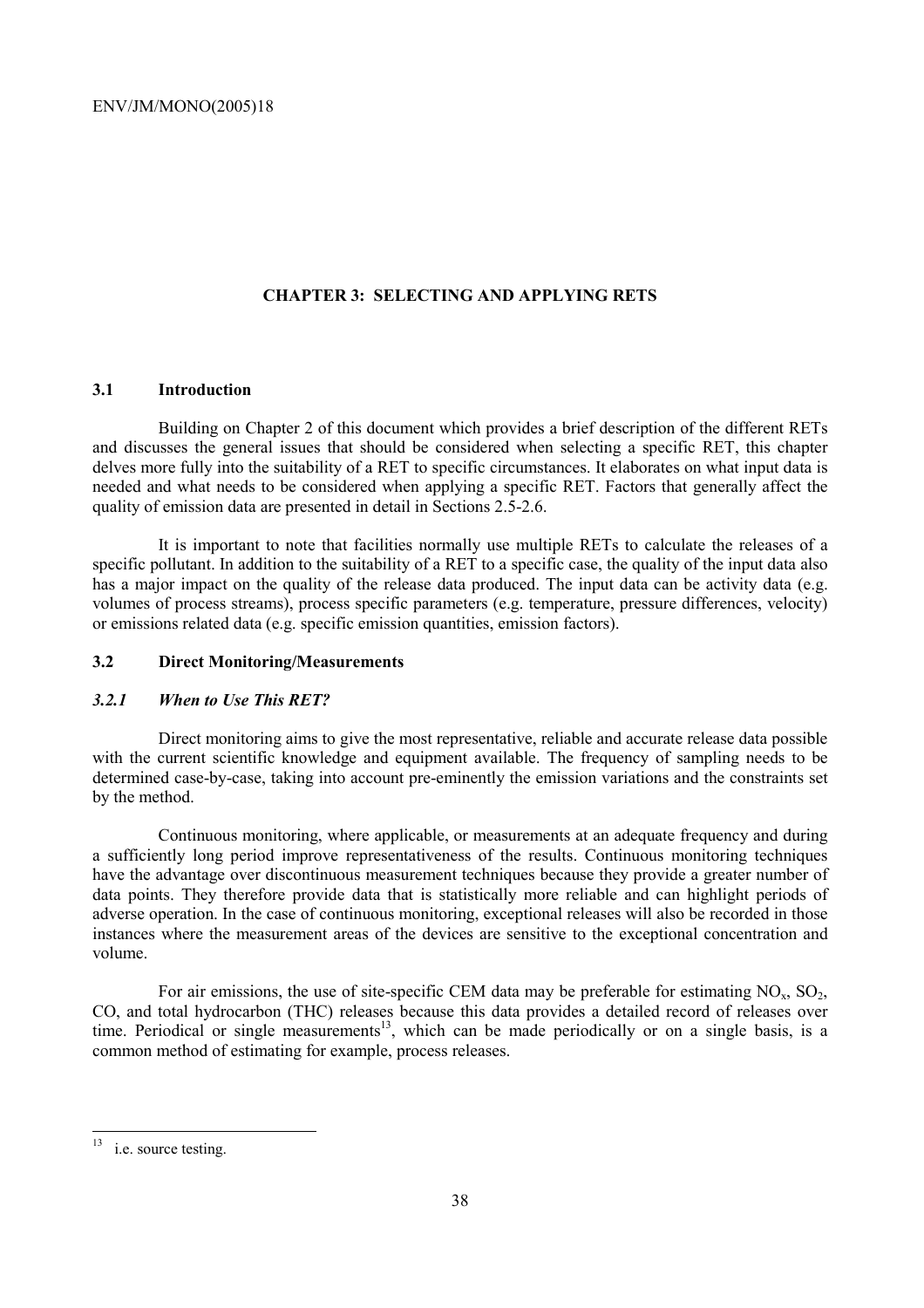## *3.2.2 Input Data*

 Generally, input data used in RETs plays a considerable role in determining the quality of release data reported. Though there is no input data to be directly entered in direct monitoring, there are several aspects such as the data production chain (see Section 2.4), standardisation, and applicability that should be considered to ensure good quality of data. It is important to note that the measurement of concentration can be separate from the flow measurement. When evaluating the results, the quality of both flow and concentration measurement needs to be considered.

### *3.2.3 What to Consider?*

 The measurement method must be suitable for the specific process, release source and sampling or measurement point. In addition, the method must be sensitive to the magnitude and composition of the release. The physical state and properties of the sample as well as the magnitude and variability of the release volume have to be taken into consideration when choosing the monitoring techniques. The data production chain principles presented in Section 2.4 need to be taken into account when using direct measurements.

Reliability of emission measurements is affected by [4]:

- Relevant accuracy of the emission or waste volume includes accounting of all relevant release sources and conditions;
- Representativeness of sampling points and times need to be ensured in a way that produces information on the true annual releases. Operating conditions, process streams, control devices and temporal conditions that affect release estimates should be carefully considered; and
- Correct processing of the monitoring data includes statistical treatment and interpretation of the measurement results and their validity. The results should be reported in a way that enables unambiguous understanding of the release parameter and its numerical value in standard conditions.

 Continuous monitoring techniques may also have some drawbacks such as cost or inapplicability for certain chemicals due to technical reasons or sensitivity of devices toward high and low concentrations. A single measurement result indicates only the releases at the respective measurement point and period, but does not reflect the annual total releases from the site during the reporting year. However, it is possible to extrapolate the periodic emission monitoring data to estimate long-term releases from the same or similar sources.

 Two items should be noted when using measurement data to calculate releases. First, because most measurements are only conducted over several hours or days at most, adjustments may need to be made when using these data to estimate releases over longer time intervals. Release data from single measurements can be extrapolated to estimate annual releases only if the process stream does not vary and if the process and control devices are operated uniformly. Second, a measurement may not adequately describe a given facility's annual or seasonal operating pattern. For example, there may be variations in process operation throughout the year or the efficiency of control device performance may vary due to fluctuations in ambient temperature or humidity. In such cases, multiple measurements should be conducted in order to be useful in generating release estimates for time intervals to account for these annual variations.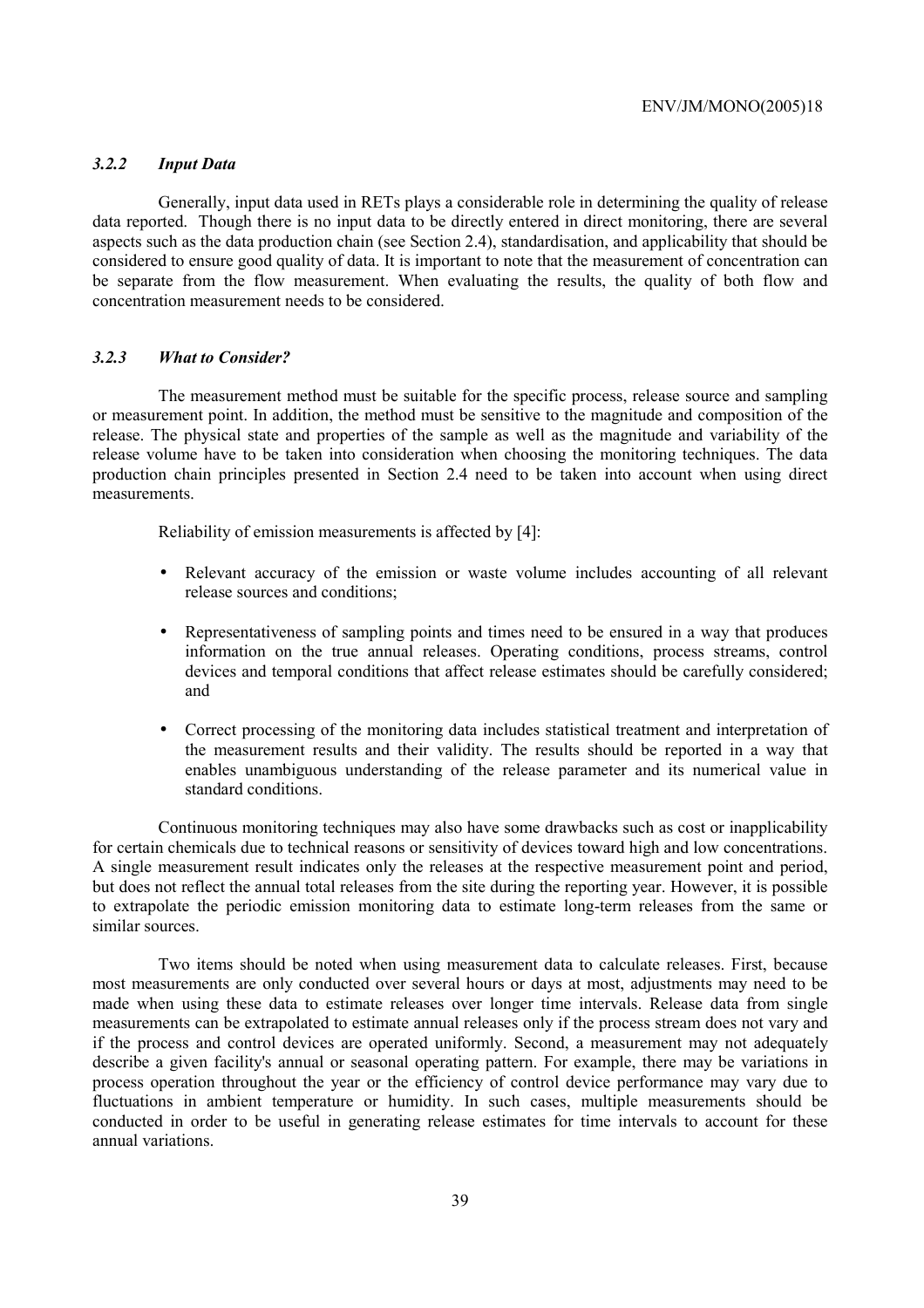Instrument calibration drift can be problematic for CEMs and the uncaptured data can create long-term incomplete data sets. Failure to include temporal conditions during calibration and data capture can also lead to unreliable release estimates. It is the responsibility of the source owner to properly operate, calibrate, and validate the monitoring equipment and the corresponding release data. [4]

 Due to the time and equipment involved, the direct monitoring of emissions generally requires more resources than the other release estimation methodologies.

### **3.3 Indirect Monitoring/Measurements**

#### *3.3.1 When to Use This RET?*

 For a process that has been well characterised, indirect monitoring can be used to develop release estimates that are nearly as accurate as direct measurements for selected sources at a fraction of the cost. Releases can be estimated with high accuracy for any process where those releases depend directly on process conditions, by measuring the process conditions<sup>14</sup>. Parameters that are followed up for operation control purposes can also have a good correlation to the actual releases. A combination of parameters may result in a strong relationship to the pollutant to be monitored. [4]

 Indirect monitoring can be applied in many cases for estimating air and water contaminants for industrial releases. For instance, the amount and nature of water pollutants that are released from industrial facilities are often directly related to one or more of the process-related operation control parameters. Estimates of releases to water can therefore be determined to a high degree of accuracy from measurements of those parameters. When using indirect monitoring, the relationship between the parameter to be monitored and the release needs to be demonstrated and documented.

 Advantages in using indirect monitoring are cost effectiveness resulting in availability of more frequent information or possibilities to monitor more discharge points than with direct measurements. The operation control parameters can usually give on-line information and thus an early warning of possible upset conditions or abnormal releases.

#### *3.3.2 Input Data*

 $\overline{a}$ 

 The parameters that have a correlation to the emission may be quantitative, qualitative or indicative [4]:

- Quantitative surrogates reflect the volume of the release and can substitute for direct measurements. Examples of a quantitative surrogate are, the assessment of the total organic compounds instead of the individual organic compounds, particulate matter measurements to indicate emissions of some heavy metals;
- Qualitative surrogates give qualitative information, such as information of the conductivity of wastewater; and

<sup>14</sup> Indirect monitoring (or predictive emission monitoring) uses process parameters (surrogate parameters) in the determination of emissions, see Section 2.2.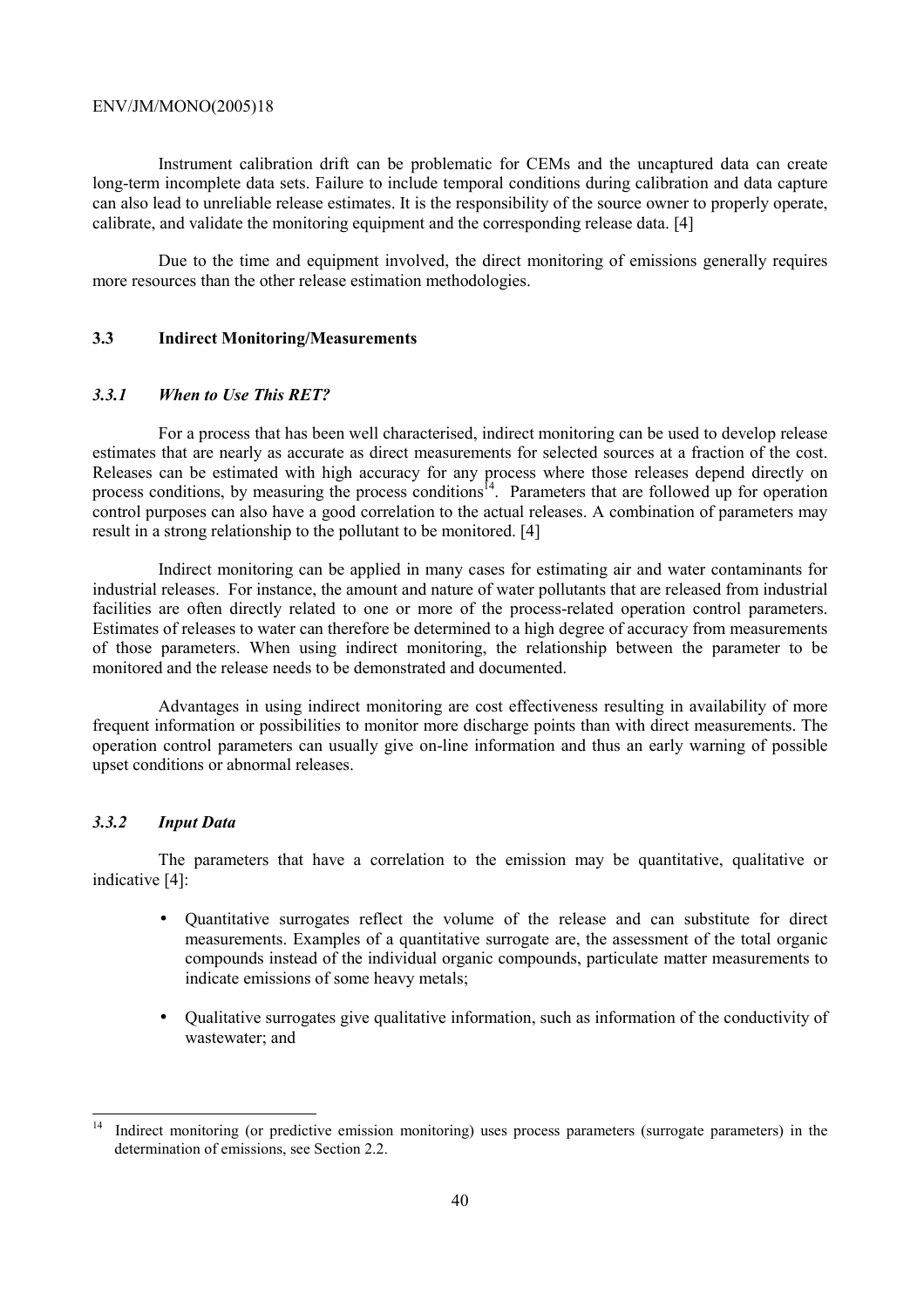• Indicative surrogates give information about the operation of an installation or process such as temperature, pressure drop or pH.

### *3.3.3 What to Consider?*

When using indirect monitoring the relationship between the monitored parameter and the comparable release needs to be demonstrated and documented. The relationship between the parameter to be monitored and the release to be calculated needs to be checked and calibrated from time to time. However, the parameters may only be valid for a restricted range of process conditions.

## **3.4 Emission Factors**

### *3.4.1 When to Use This RET?*

 The use of emission factors is recommended when the relationship between process data and releases is direct and relatively uncomplicated.

 The primary limitation associated with the use of emission factors is that not all sources are designed or operated exactly the same. If facilities plan to use emission factors to predict releases from new or proposed sources, facilities are encouraged to review the latest literature and technology to determine whether such sources would likely exhibit release characteristics different from those sources from which the emission factors were derived.

 While the releases calculated using emission factors might differ from actual releases for a specific facility, emission factors nevertheless provide a reasonable estimate of pollutant emissions across an entire source category. Because emission factors are typically averages obtained from data with wide ranges and varying degrees of accuracy, releases calculated this way for a given source are likely to indicate higher than actual releases for some sources and lower than actual releases for others.

 Emission factors can be applied to any pollutant from a particular source that can be measured by some other method to obtain the information needed to develop the chemical-specific emission factor. Emission factors are generally developed by averaging measured emission rates during representative time interval and relating that to some other measure of the operating rate of the activity. That chemical-specific emission factor is then applied to all other similar sources whether or not they were included in the set of sources that were measured to develop the factor.

 When the information used to develop an emission factor is based on national data, such as a wide range of measurements or national consumption estimates, you should be aware of potential local variations. Releases calculated using national emission factors might vary considerably from actual values at a specific source or within a specific geographic area.

National emission factors may be preferred when:

- No locally derived factor exists:
- The local mix of individual sources in the category is similar to the national average; and
- The source is a low priority in the inventory.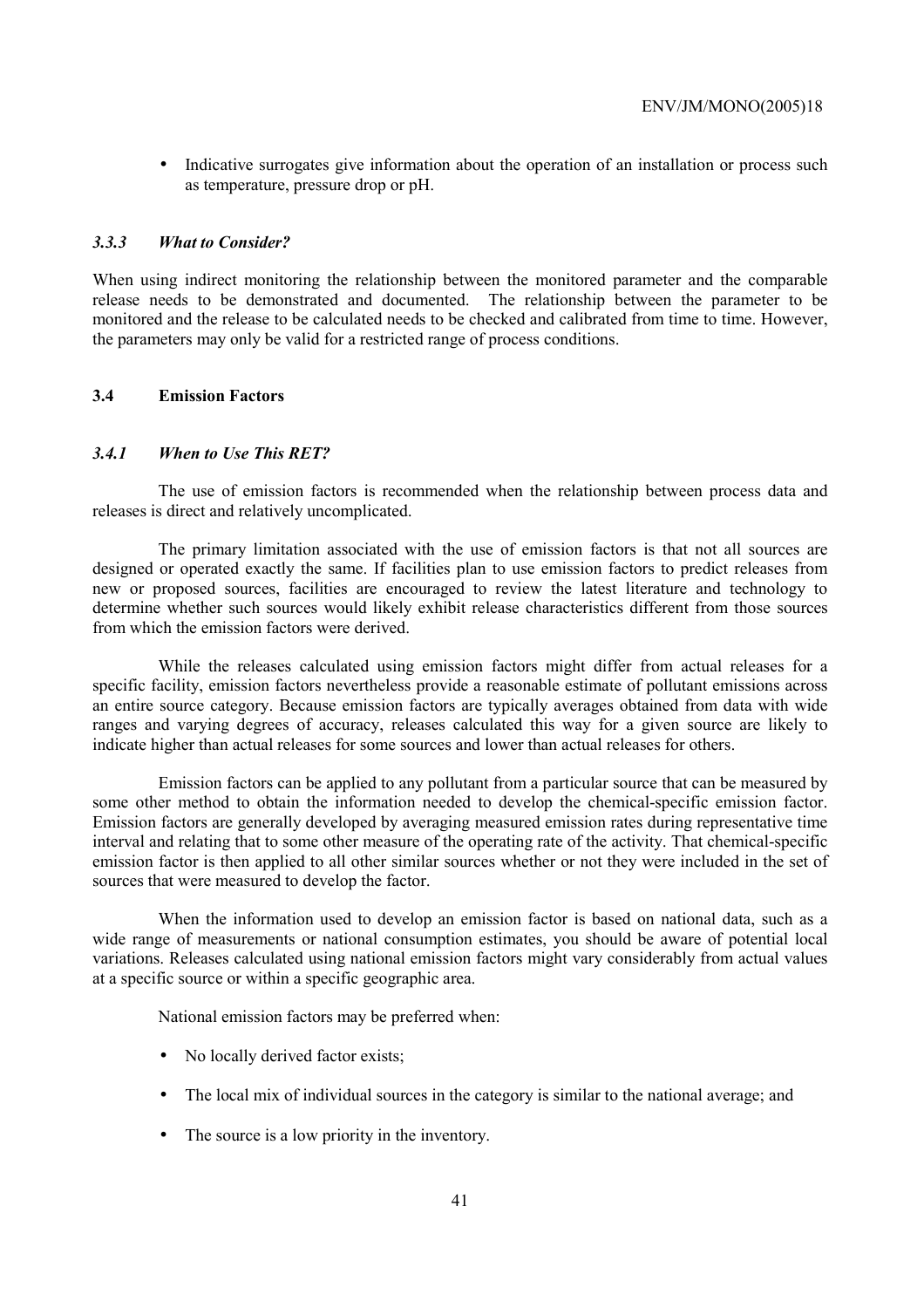Locally derived emission factors may be preferred when:

- A national level emission factor does not account for local variations; and
- The category is a high priority in the area.

### *3.4.2 Input Data*

 Emission factors often require the input of site-specific data. If site-specific data are not available, default values may be used. The reliability of estimates obtained from using emission factors is usually greatly improved if site-specific data are used in place of default values.

 To calculate releases using emission factors, the following basic inputs to the estimation algorithm are required:

- Emission factor, which is usually expressed as the weight of pollutant divided by a unit weight, volume, distance, or duration of the activity emitting the pollutant;
- Activity information for the process as specified by the relevant emission factor, for instance consumption of fuel, raw material, production rate, wastewater volume; and
- Information of the removal efficiencies of the abatement equipment when using an "uncontrolled" emission factor (an emission factor that indicates the emission when abatement technology is not in use).

#### *3.4.3 What to Consider?*

 Emission factors are inherently prone to uncertainties as they are typically based on limited measurements of a potentially large source population. Information of the emission factor candidate should be carefully compared against the techniques and conditions at the process to be monitored. The uncertainty of emission data is affected by the accuracy of the activity data, the accuracy of the emission factor and of the possible conversion factor(s) as well as the factor used to estimate the removal efficiency of the control device. The following list indicates issues to be considered when using emission factors:

- When applying internationally developed release data to sources in another country, this uncertainty could potentially increase due to possible differences in process technologies, raw material and chemicals, operating conditions/practices and pollution control equipment;
- Emission factors tend to be based on measurement data collected over a relatively short sampling time period. In many cases the emission factor does not take into account likely releases during start-up or shut-down periods or process upsets and/or abnormal operation;
- The accuracy of the activity data, for instance consumption of fuel/raw material, production or wastewater volume, used in the calculation affects the final results;
- Facilities should make sure that their operational conditions fit 'controlled' or 'uncontrolled' emission factors. Use of incorrect emission factors might lead to a large error in release estimates. Control device efficiency may be determined for specific equipment by measuring pollutant concentrations before and after the application of a control device. As there are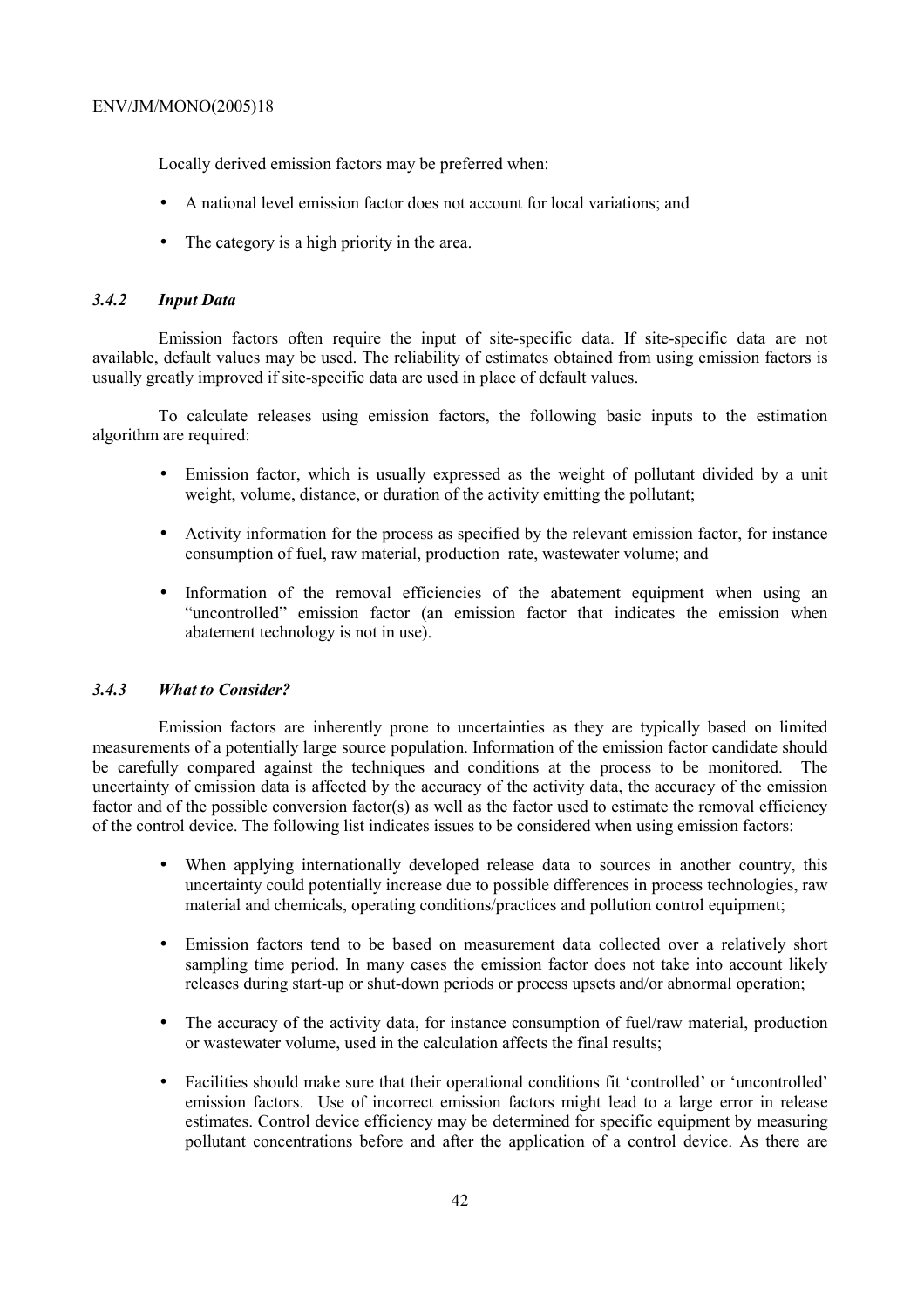possible variations in control device operation, such as potential malfunction or control device performance deterioration over time, the efficiency of the device should be checked from time to time. It may also be the case that the capture device efficiency is estimated on the basis of measurements performed on similar equipment at other facilities, rather than by measurements performed at the facility for which releases are being estimated. If measurement data are not available, published values in the literature or manufacturer's specifications are commonly used as defaults. These literature and/or manufacturer's specification values might not be specific to specific pollutants. Hence, the use of these numbers might result in a major error in release estimates. It is also necessary to modify the control device efficiency estimate based on considerations such as downtime or gradually deteriorating conditions, for example degradation of fabric filter bags. If the devices are shut down periodically for maintenance or by upset conditions, the releases during this time may far exceed the controlled releases over many hours of operation. Failure to account for excess releases resulting from downtime and deteriorated efficiency can be a major source of error in the release estimates.

## **3.5 Calculations**

### *3.5.1 When to Use This RET?*

### *3.5.1.1 Mass Balance*

 Mass balance is the most appropriate technique in cases where accurate measurements can be made of all but one release component, or when the release estimate will be used for screening purposes, provided that reasonable assumptions can be made about the fate of compounds. Use of mass balances involves the examination of a process to determine whether releases can be estimated solely based on the knowledge of operating parameters, material compositions, total material use and available sampling data.

 Mass balances can be used for an estimation of the releases to the environment from a site, process, or piece of equipment. The use of mass balance involves examining a process to determine if releases can be estimated solely on knowledge of operating parameters, material compositions, total material use and available sampling data. Mass balance is an effective technique for estimating releases from evaporation sources and sources where the measurement of low-level, intermittent or fugitive exhausts streams would be difficult, costly or uncertain. It is particularly useful for processes such as solvent degreasing operations, and surface coating operations; and it is equally applicable to point and area sources. For any complex system, the conceptual simplicity of this approach is offset by fairly intense data requirements that often can only be adequately satisfied by direct measurement of the other processes. [4]

The mass balance approach should not be used for processes where

- Material reacts to form secondary products;
- The material otherwise undergoes significant chemical changes; or
- The releases are a small fraction of throughput.

 If a mass balance is used to estimate releases, and if the actual releases are a small fraction of the throughput, the throughput estimate or measurement can be even more critical. A small percentage error in estimating the input or output can significantly affect the release estimate. For this reason, mass balances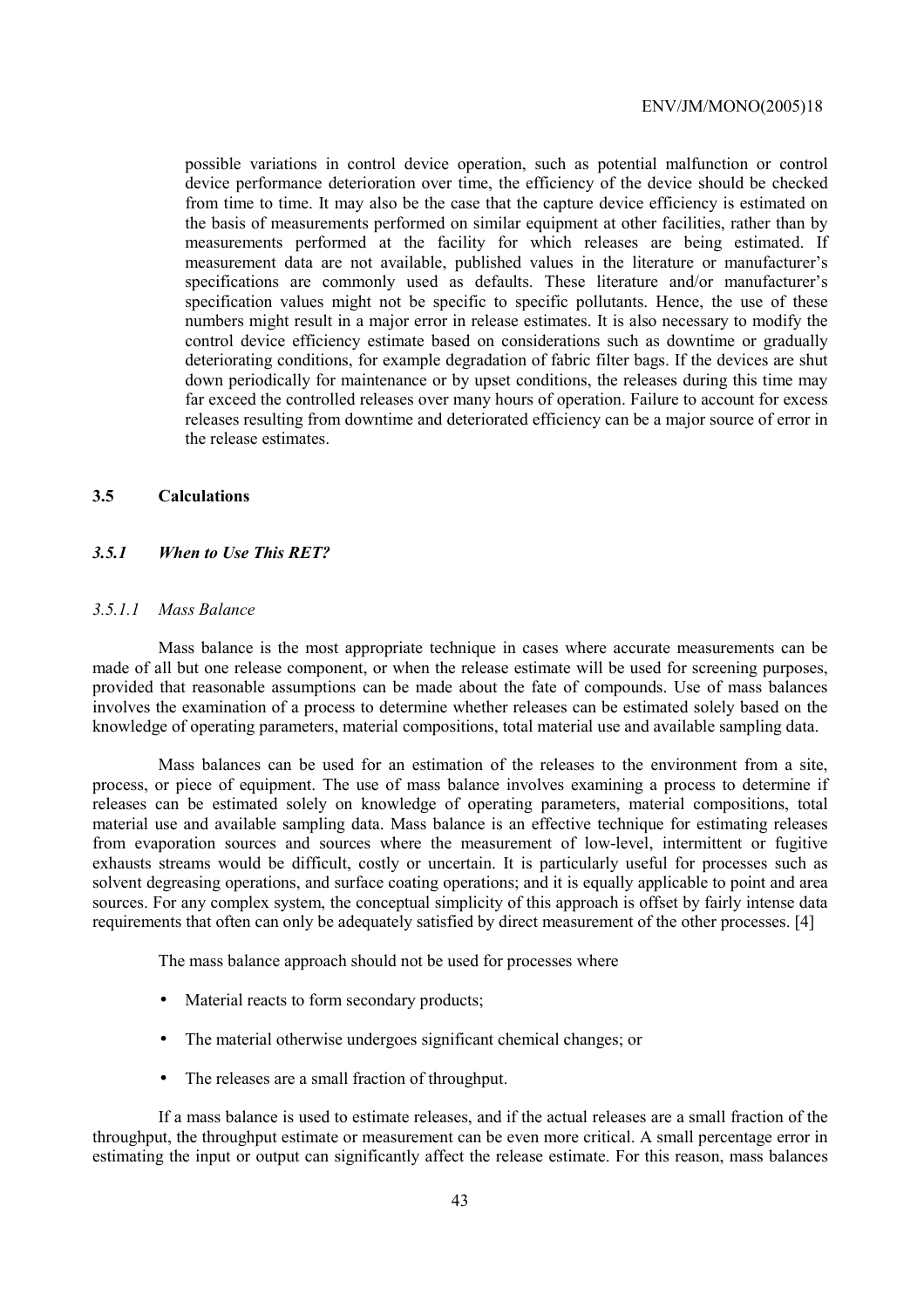cannot be accurately employed at a reasonable cost for some evaporation processes because the amount of material lost is too small to be determined accurately. As an example, applying mass balances to petroleum product storage tanks is not generally feasible because the losses are too small relative to the uncertainty of any metering devices.

 It is important to note, however, that the simplicity of this approach is offset by the potentially intense data requirements. Frequently, these data needs can only be adequately satisfied by direct measurement of other aspects of the process.

### *3.5.1.2 Models*

 Emission models may be used to estimate emissions in cases where the calculation approach is burdensome, or in cases where a combination of parameters have been identified which affect emissions but, individually, do not provide a direct correlation as the emissions are influenced by some other external factor that is not related to the activity. For example, the TANKS program incorporates variables such as tank colour, temperature, and wind speed to obtain an emissions estimate.

 Release models consider the detailed relationships that exist within an identified system. The development of release models can be very expensive and, as a result, government agencies or industrial associations have developed most of the models in common use. Once developed, however, such models can usually be applied with limited effort to provide reasonable release estimates. Models tend to be available as software packages, with accompanying user manuals that describe the specific details of using such a model.

#### *3.5.1.3 Engineering Calculations and Physicochemical Relationships*

 Often, fugitive air emissions of volatile chemicals may be estimated only using their physicochemical properties. Similarly, engineering calculations can be used to estimate the quantity released to land and/or transferred for waste management activities. However, sometimes there may not be any information available on the substance or substances in question, even though the relevant physicochemical relationship is known.

## *3.5.2 Input Data*

### *3.5.2. Mass Balance*

 When facilities use material balance, they will determine releases by knowing the amount of a certain material that enters a process, the amount that leaves the process by all routes, and the amount shipped as part of the product itself. This involves the consideration of material inputs to the facility (i.e. purchases) and materials exported from the facility in products and wastes. The remainder is considered as a 'loss', or a release to the environment.

 For releases of solvents, mass balances are greatly simplified and therefore accurate only in cases where all of the consumed solvent is emitted to the atmosphere, e.g. painting where the 'drying' process is due to solvent volatilization. However, many situations appear where a portion of the evaporated solvent is captured and routed to a control device such as an afterburner (incinerator) or condenser. In these cases, the captured portion must be measured or estimated by other means to avoid overestimating releases. The disposal of any recovered material must also be accounted for.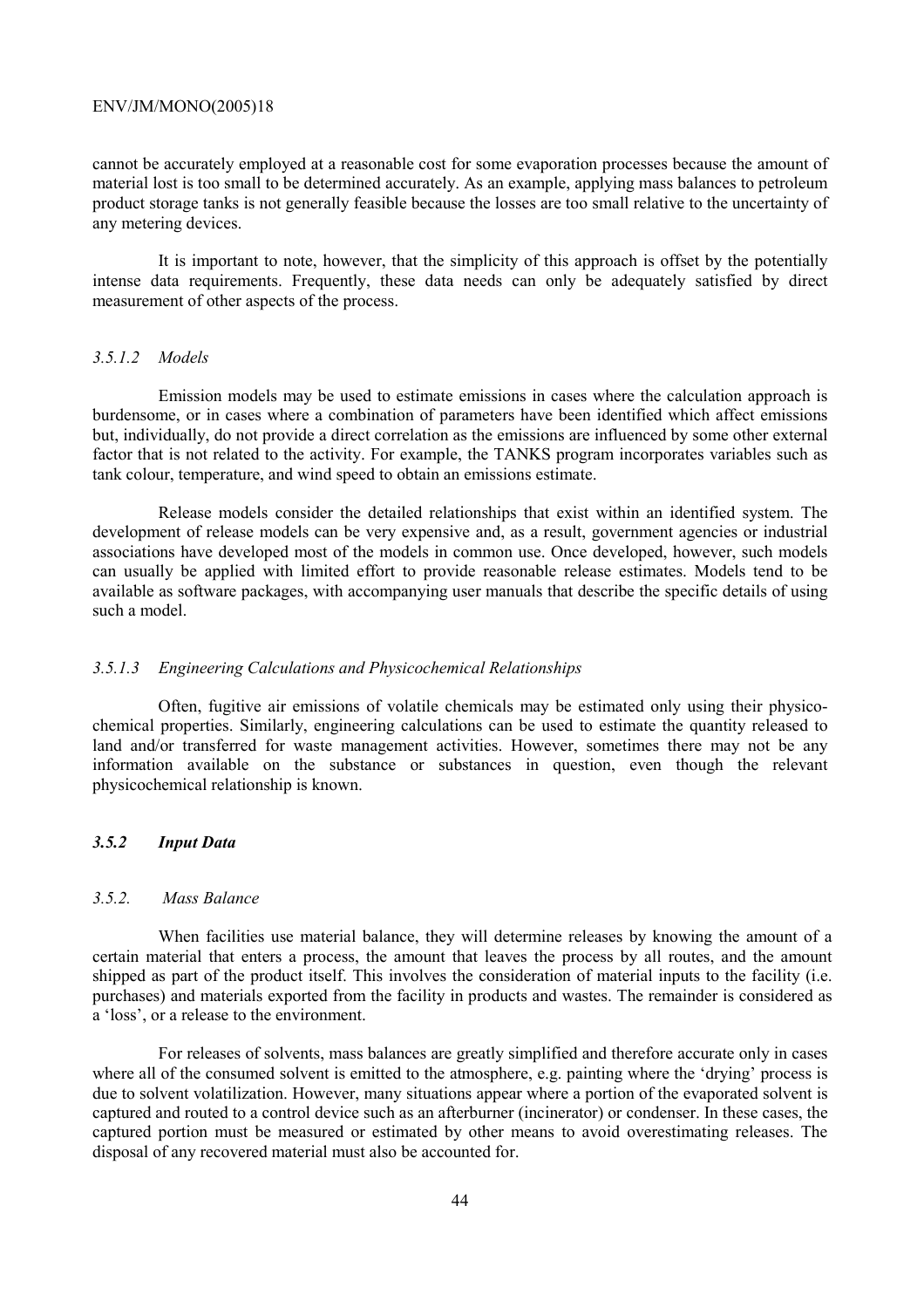### *3.5.2.2 Models*

 Emission models may be based on measured or empirical values. The computer models may be based on theoretical equations that have been calibrated using actual data, or they may be purely empirical, in which case the equations are usually based on statistical correlations with independent variables.

 The models require knowledge regarding what is likely to happen to an input or result in an output inside the system. For example, while a mass balance model for a storage tank may require data on inflows and outflows to estimate breathing losses<sup>15</sup>, a process-specific model would include, but not necessarily be limited to, knowledge about pressures inside the tank, the vapour pressure of the liquid in the tank and the operating parameters of relief valves.

 Release models require input data relating to each variable on which the relationship is based, i.e. partial pressure, temperature, concentration, as well as materials property information, such as that described in the section 3.5.2.3 below on physicochemical relationships. Once these input variables have been collected the models can then be used to estimate releases.

 The input data can be source specific data, as well as non-source-specific data, e.g. meteorological data. Some models also provide default values. However, the more source specific data are included, the more accurate the final release estimates are likely to be. In some cases the models may require specific information that may not be readily available to the inventory developer.

#### *3.5.2.3 Engineering Calculations and Physicochemical Relationships*

 Typically, these relationships rely on parameters such as partial pressure, temperature and wind speed. Sometimes these parameters include measured values as well as intrinsic values, such as molecular weight, partial pressure, density, fugacity<sup>16</sup>, viscosity. The inclusion of source specific parameters tends to increase the accuracy of the release estimates. However, sometimes there may not be any information available on the substances in question, even though the relevant physicochemical relationship is known. This may be the case for substances typically not covered in chemical engineering, chemistry and physics handbooks.

 There are computer programmes and spreadsheets available to assist in the application of these relationships.

### *3.5.3 What to Consider?*

#### *3.5.3.1 Mass Balance*

 Although mass balance is a valuable tool in estimating releases from many sources, its use requires that a measure of the substance in question is known at each point through the process. In the case where the actual releases are a small fraction of the throughput, the throughput estimate or measurement can be even more critical. Because the releases are estimated to be the difference between the material

 $15\,$ <sup>15</sup> Breathing loss is the fugitive emission from the expulsion of vapour from a tank vapour space that has expanded due to daily changes in temperature and barometric pressure.

<sup>16</sup> Fugacity is the measure of the tendency of a gas to escape or expand.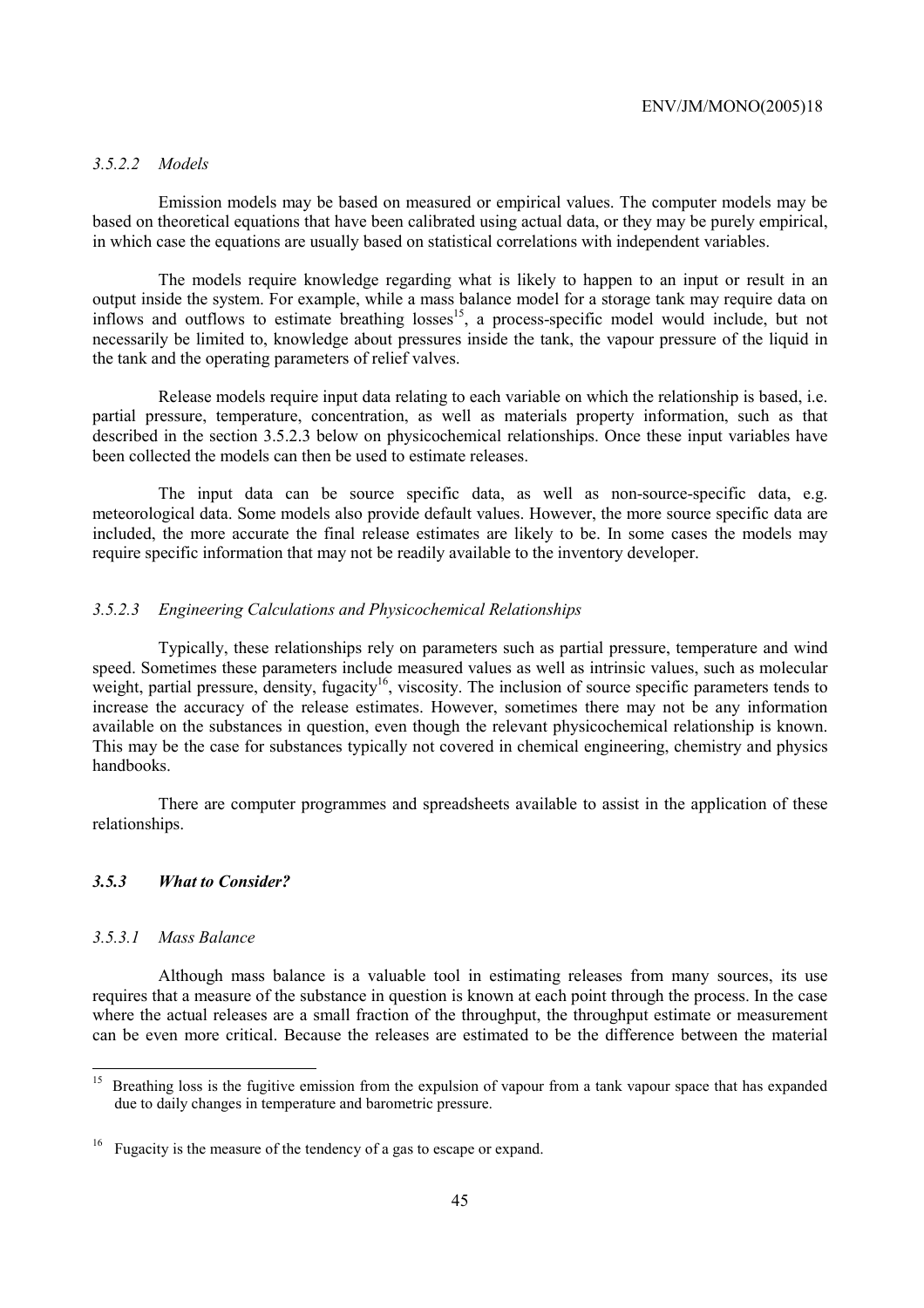input and the known material output, a small percentage error in estimating the input or output can result in a much larger percentage error in the release estimate. For this reason, material balances are sometimes inappropriate for estimating relatively small losses. [4]

 The accuracy and reliability of emission values calculated using the material balance approach are related to the quality of material use and speciation data, and knowledge of the different fate pathways for the material. Using a standardised method of measuring quantities can reduce the level of uncertainty. For certain applications, it may be more accurate to make these types of measurements monthly or annually, rather than after each application event. Another technique for determining the volume of consumption (of e.g. fuel, raw material and chemicals) would be to use purchase and inventory records.

 The mass balance approach should not be used for processes where material reacts to form secondary products or where the material otherwise undergoes significant chemical changes.

 Uncertainty of releases using the material balance approach is also related to the quality of material speciation data, which is typically extracted from Material Safety Data Sheets (MSDSs). If speciation data are not available on the MSDS, the material manufacturer should be contacted. A thorough knowledge of the amount of a material exiting a process through each fate pathway, including product, recycling, reuse, energy recovery, air emissions, wastewater discharges, land release and transfers for further waste management activities, is needed.

 It is important to note, however, that the simplicity of this approach is offset by the potentially intense data requirements. Frequently, these data needs can only be adequately satisfied by direct measurement of other aspects of the process.

#### *3.5.3.2 Models*

 The model needs to be based on valid assumptions and demonstrated by previous validations to show whether the scope of the model corresponds to the case studied and if the input data are reliable and specific to the conditions at the facility. A key weakness of calculation models is that these methods are sometimes inappropriately applied to sources that are operated differently than the sources that were used to develop the model. In other cases, the models may require specific information that may not be readily available to the inventory developer.

#### *3.5.3.3 Engineering Calculations and Physicochemical Relationships*

 Assumptions are often made to simplify the estimation process by using a physicochemical relationship. This may add inaccuracy to the results. Sometimes there may not be any information available on the required input data.

## **3.6 Engineering Judgement**

### *3.6.1 When to Use This RET?*

 An engineering judgement is made when the specific release estimation techniques presented in the previous Sections 3.1-3.6 are not feasible to use. Such estimates are usually made by an engineer familiar with the specific process and are based on whatever knowledge may be available.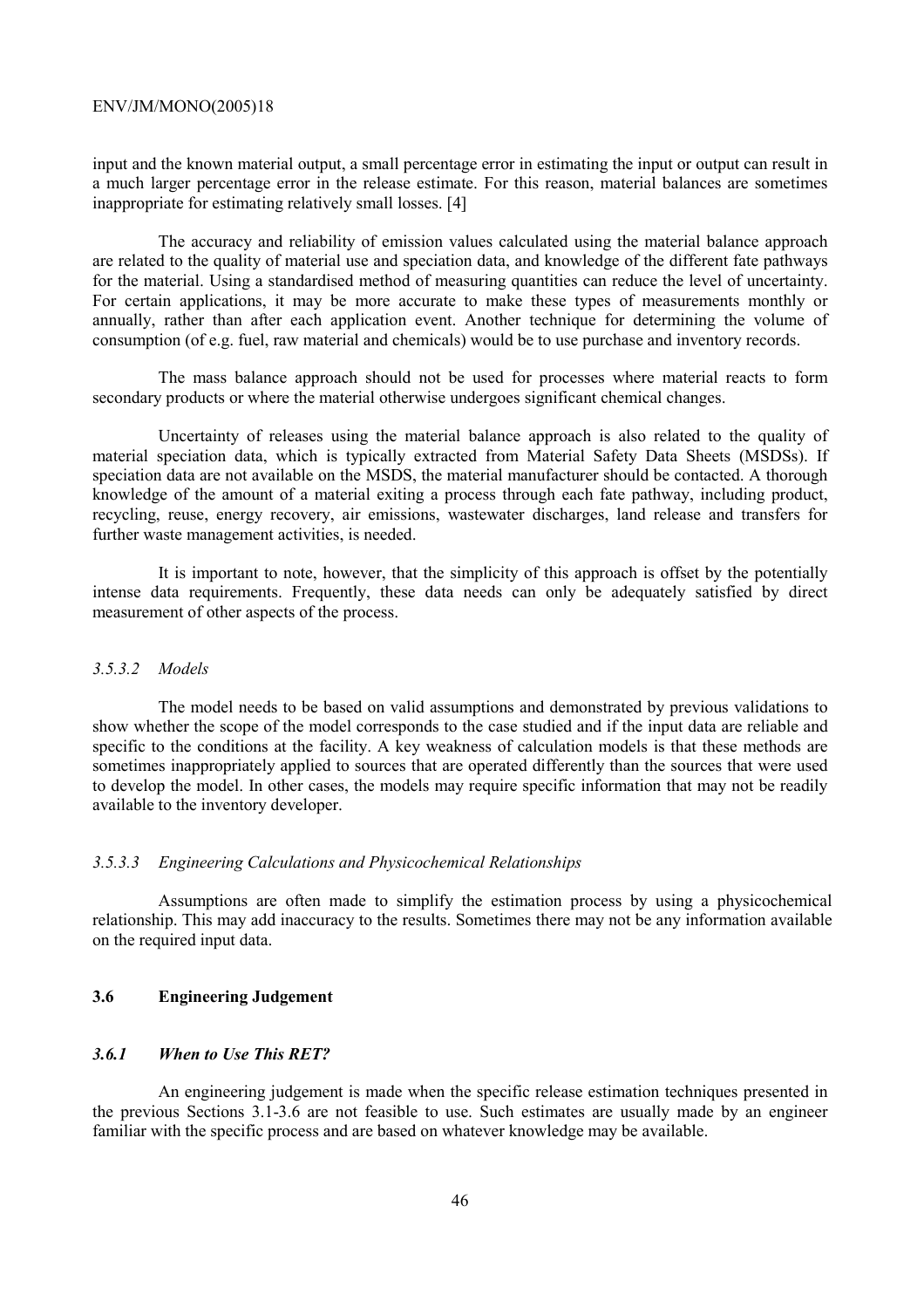While it is recognised that the use of engineering judgement methods has the potential for errors and inconsistencies, the method has practical advantages in developing release estimates quickly and inexpensively. Often, engineering judgement methods are used initially to provide estimates in the first year or two of a programme. The analysis and interpretation of these results then frequently leads to the use or development of more sophisticated methods that can improve the accuracy, specificity and uses of the data.

## *3.6.2 Input Data*

 The engineering judgement is based intuitive methods and information that are available in the specific case and conditions. Typically input data includes site-specific process parameters.

## *3.6.3 What to consider?*

 A best approximation or engineering judgement is a final option for estimating releases. It is generally considered the least desirable method. If releases must be estimated by best approximation, emission factors may be available to check the order-of-magnitude of the possible releases from the process in question.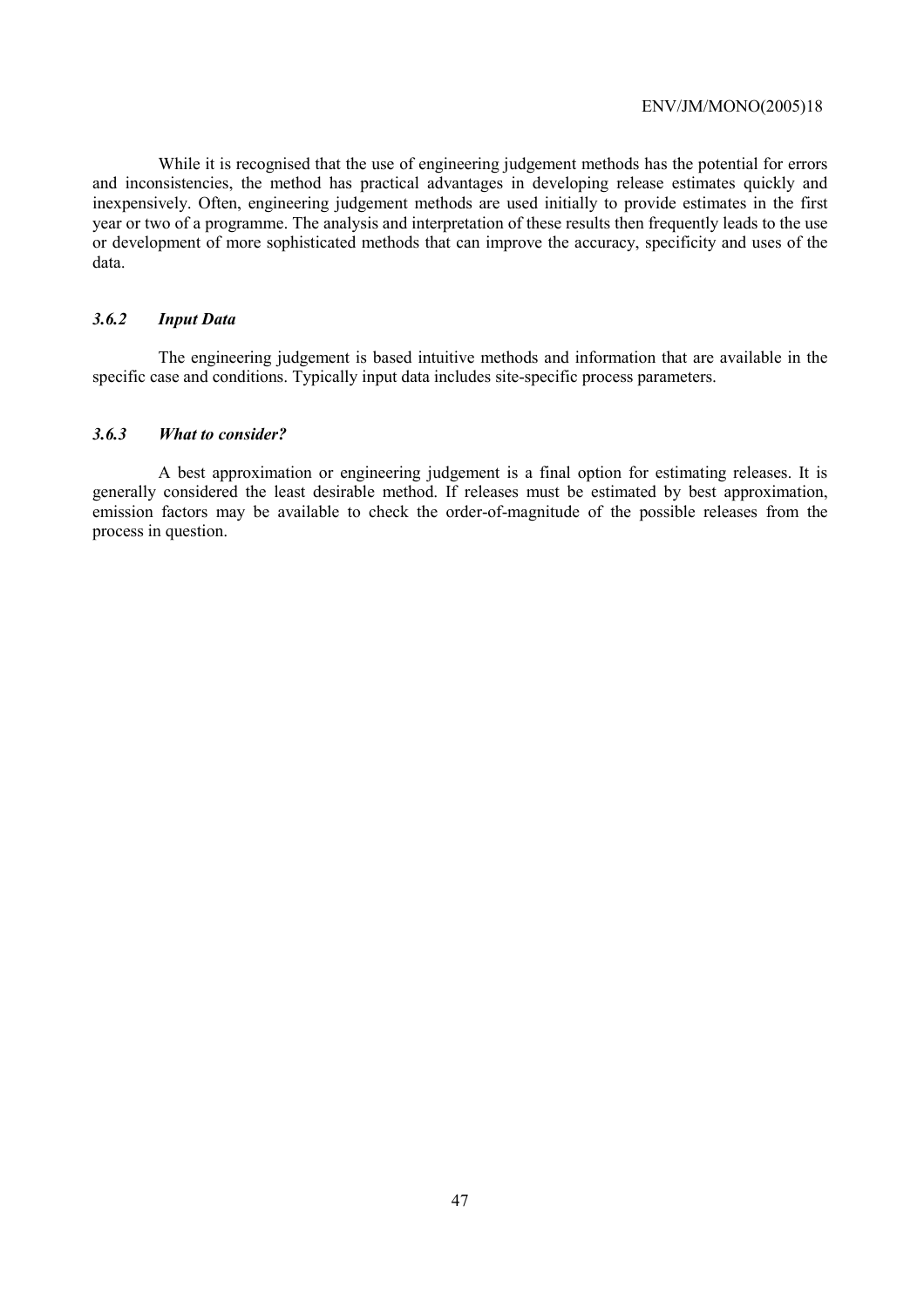#### **CHAPTER 4: GUIDE TO ANNEXES 1-3**

The objective of Annexes 1-3 is to provide specific guidance on the selection and application of RETs to a specific industrial sector. The industry sectors covered by these annexes are fossil fuel power generation, petroleum refining and incineration. Steps 1-3 cover the pollutants to be reported and their potential sources at the selected industrial branches. Steps 4-5 describe selecting and applying the release estimation techniques. The Annexes do not consider the effect of reporting thresholds for specific substances but assume that all pollutant releases will be reported and provide annual release estimates. Each of the three annexes follows the same structure.

The steps of the methodology are as follows:

- 1. The Scope of the Industry;
- 2. Pollutants;
- 3. Potential Release Sources;
- 4. Selection of and Application of Release Estimation Techniques; and
- 5. Quality Assurance.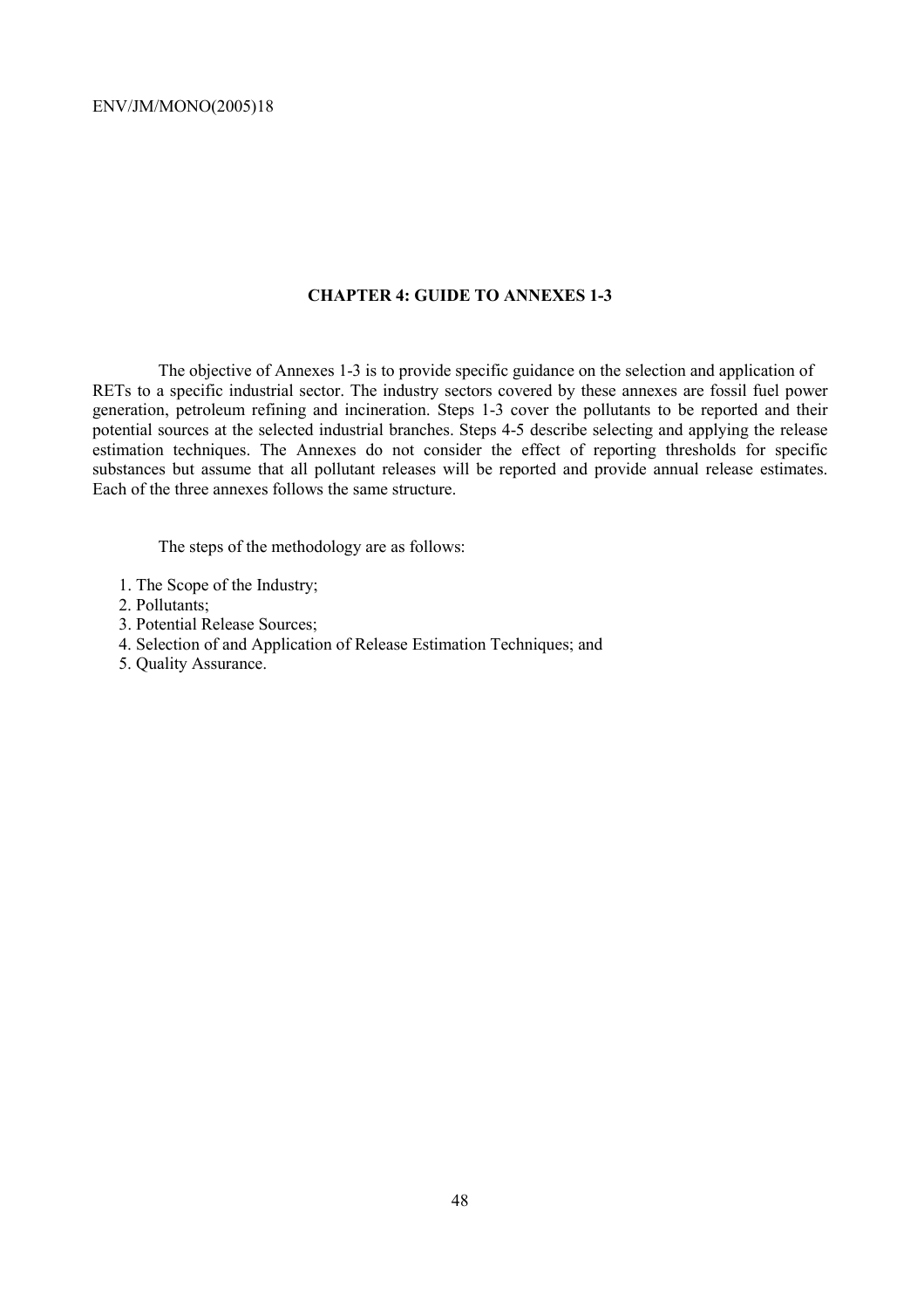## **ANNEX 1: FOSSIL FUEL POWER GENERATION**

## **SELECTION AND APPLICATION OF RELEASE ESTIMATION TECHNIQUES**

## 1. THE SCOPE OF THE INDUSTRY

## 2. POLLUTANTS

# 3. POTENTIAL RELEASE SOURCES

- 3.1 Fuel Combustion in Boilers
	- 3.1.1 Coal-fired Boilers
	- 3.1.2 Oil-fired Boilers
	- 3.1.3 Natural Gas-fired Boilers
	- 3.2 Organic Liquid Storage and Transfer
	- 3.3 Wet Cooling Towers
	- 3.4 Flue Gas Desulphurisation
	- 3.5 Vehicles
	- 3.6 Open Areas
	- 3.7 Stockpiles
	- 3.8 Coal Handling
	- 3.9 Solvent Use
	- 3.10 Pipelines
	- 3.11 Ash Collection

## 4. SELECTION AND APPLICATION OF RELEASE ESTIMATION TECHNIQUES

- 4.1 Combustion in Boilers
- 4.2 Organic Liquid Storage and Transfer
- 4.3 Wet Cooling Towers
- 4.4 Flue Gas Desulphurisation Waste
- 4.5 Vehicle Dust and Exhaust Releases
- 4.6 Dust from Open Areas
- 4.7 Dust from Stockpiles
- 4.8 Coal Handling
- 4.9 Solvent Use
- 4.10 Leaks from Gas Pipelines
- 4.11 Ash Collection and Disposal

## 5. QUALITY ASSURANCE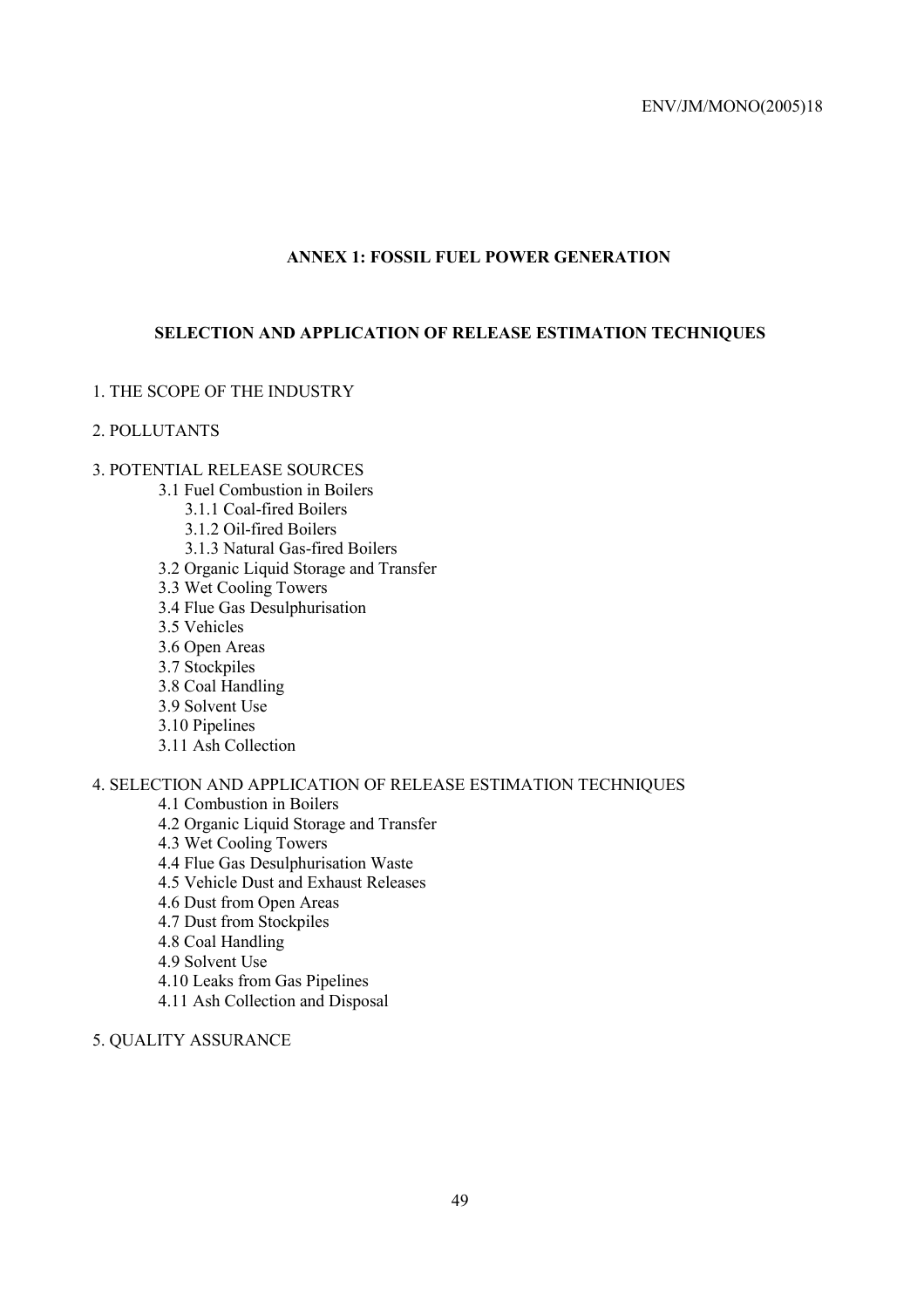## **1. THE SCOPE OF THE INDUSTRY**

For the purposes of this annex, a power generation facility is defined as any dedicated facility utilising steam to produce energy through the combustion of coal, oil or natural gas.

The major releases and their sources from power generation are illustrated below in Figure 1.1. Depending on the objectives of the PRTR, some of the releases shown in Figure 1.1 may not be reportable. Also, some of the release sources shown in Figure 1 are considered as diffuse sources. Depending on the scope of the inventory, some of these diffuse emissions may not be reportable in a point source inventory or may be required to be reported as part of a diffuse source inventory. The principal release sources to air, water and land from fossil fuel power generation facilities are shown in Table 1.1. The specific pollutant releases are further discussed in Step 3.



**Figure 1.1. Releases and their sources from fossil fuel power generation**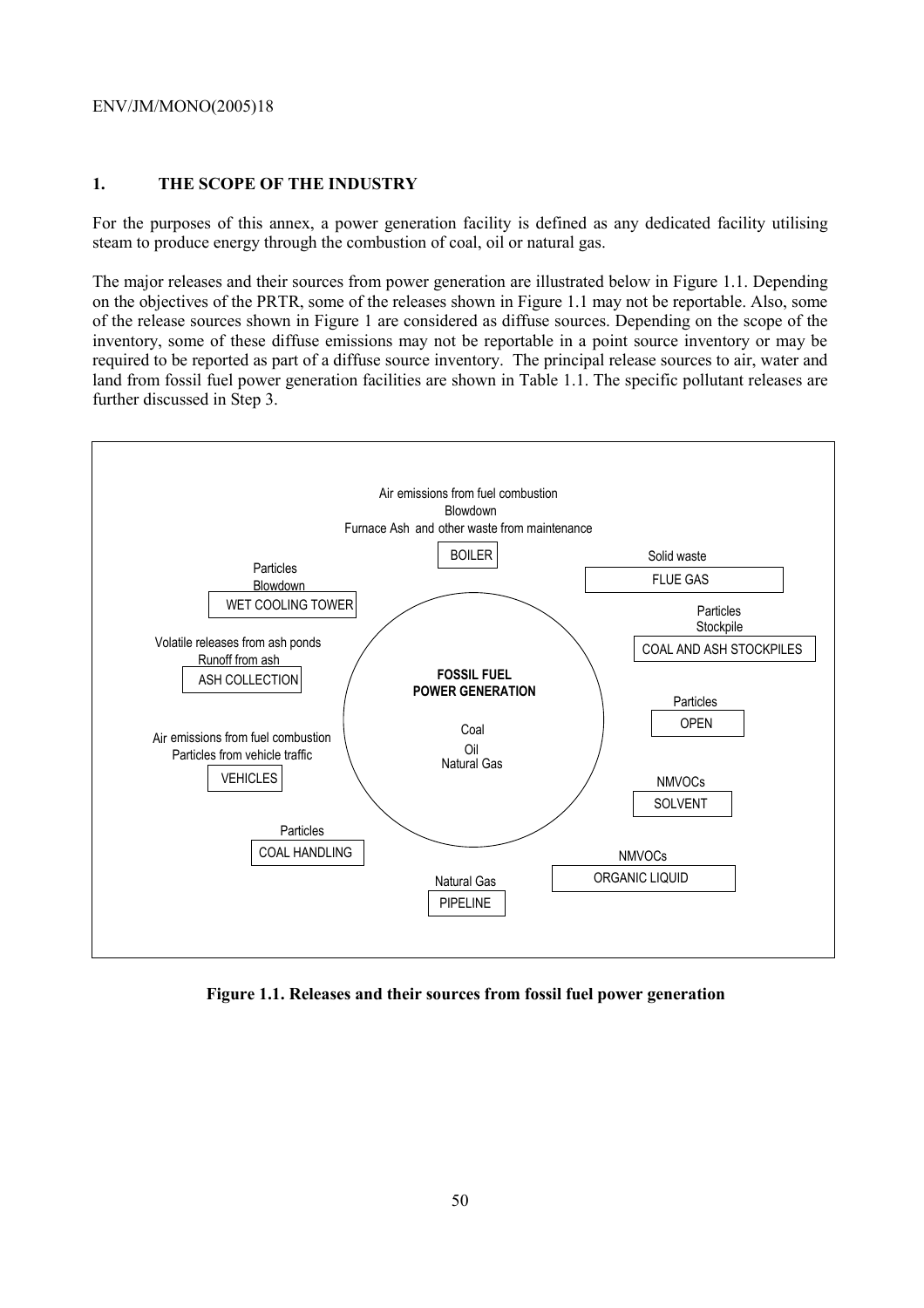| <b>Emission Sources</b>             | Air         | Water | Land         |
|-------------------------------------|-------------|-------|--------------|
| Fuel combustion in boilers          | X           |       |              |
| Organic liquid storage and transfer | X           |       | X            |
| Wet cooling towers <sup>1</sup>     |             | X     | X            |
| Flue gas desulphurisation           |             |       | X            |
| Vehicles                            | X           |       |              |
| Open areas                          | X           |       |              |
| Stockpiles                          | X           |       |              |
| Coal handling                       | X           |       |              |
| Solvent use                         | $\mathbf x$ |       | $\mathbf{x}$ |
| Pipelines                           | $\mathbf x$ |       | $\mathbf{x}$ |
| Ash collection                      | $\mathbf x$ |       | X            |

## **Table 1.1. Sources of releases from fossil fuel power generation**

<sup>1</sup> Remark. The processes that lead to emissions from wet cooling towers do not occur in dry cooling towers.

#### **2. POLLUTANTS**

This step involves identifying releases at a combustion plant. The substances to be reported depend on the definitions and thresholds within the specific PRTR programme.

## **3. POTENTIAL RELEASE SOURCES**

The potential releases from each of the sources identified in Table 1.1 need to be assessed. Resources, which can assist in determining the specific pollutants released from fossil fuel power generation can be found from the OECD website: http://www.oecd.org/env/prtr. Further information on the potential releases and the factors affecting these releases are presented below.

### **3.1 Fuel Combustion in Boilers**

 $\overline{a}$ 

For the purposes of release estimation, combustion boilers are defined in terms of their shape, feed characteristics and operating conditions, as these all influence the releases, which result from fuel combustion. Combustion releases from boilers are also critically dependent on boiler type, boiler firing configuration, boiler operation, pollution control equipment and fuel properties.

Water (to produce steam) may be recirculated and eventually build up impurities in the boiler. This water is periodically purged from the system. Boiler blow-down<sup>17</sup> is typically alkaline, low in total dissolved solids and contains chemical additives used to control scale and corrosion. Blow-down also contains trace amounts of copper, iron and nickel.

 $17$  The blow down is related to controlling the amount of solids and sludge in the boiler water and involves draining the boiler to remove sludge and to maintain pre-determined concentration levels of solids. As the water is turned into steam, the solids remain behind. Blow down is affected by the type of boiler, operating pressure, water treatment, and the amount and quality of make-up water.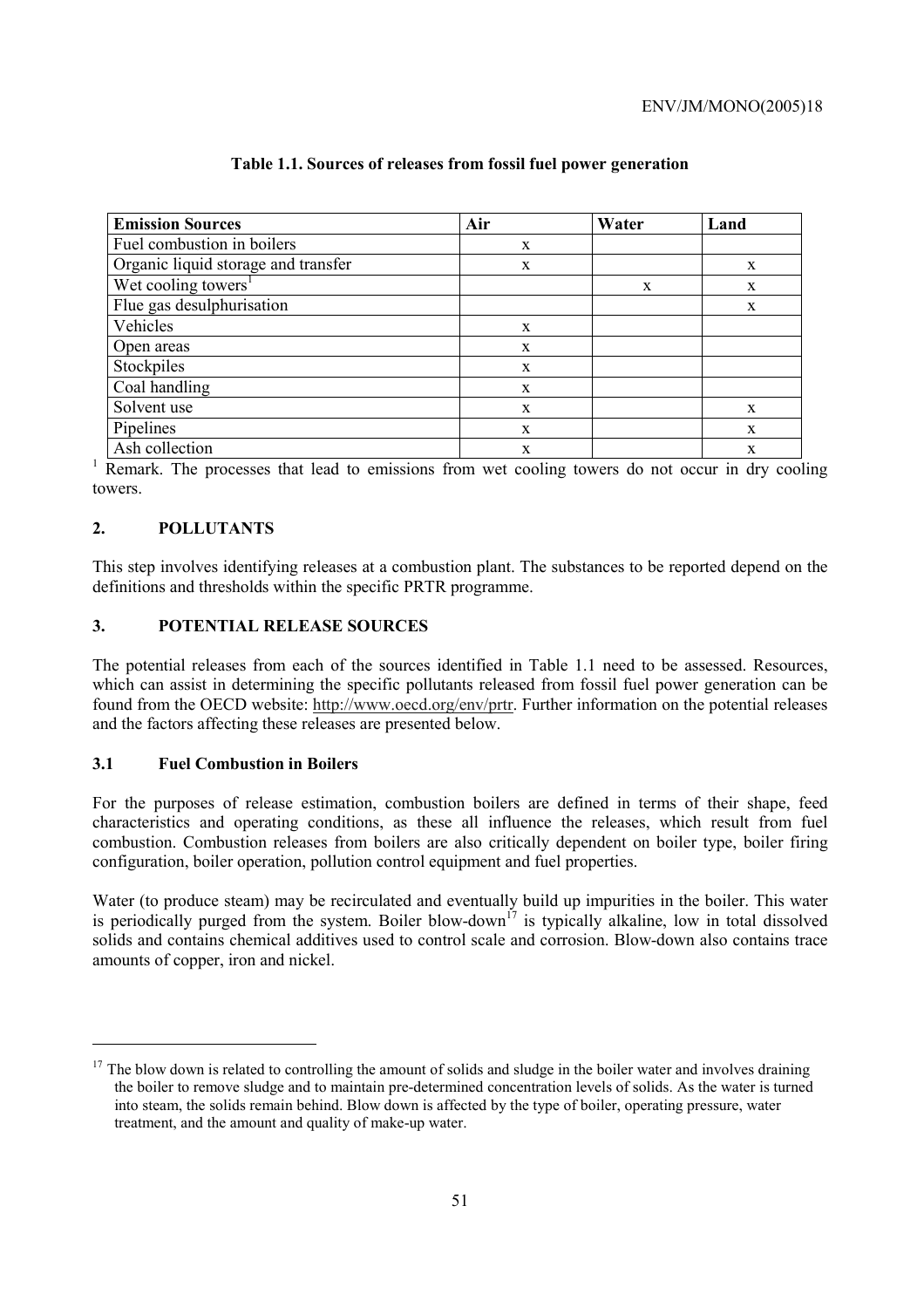In the case of coal and, to a lesser extent, oil combustion, ash forms at the bottom of the boiler and is periodically collected for treatment or disposal (See Section 3.11). Depending on the scope of the inventory, facilities may or may not be required to report on these substances.

## *3.1.1 Coal-fired Boilers*

Coal ash may either settle out in the boiler as bottom ash or be entrained in the flue gas as fly ash. The distribution of ash, commonly referred to as partitioning, between the bottom ash and fly ash depends on the boiler firing method and furnace type (wet or dry bottom). Boiler load also affects particulate matter releases, since decreasing load tends to reduce releases. However, the magnitude of the reduction varies considerably depending on boiler type, fuel and boiler operation. Steam soot and air soot blowing is periodically used to dislodge ash from heat transfer surfaces in the furnace, convective section, economiser, and air pre-heater. Soot blowing may also be a source of intermittent particulate matter releases in coal-fired boilers. [28]

The oxides of sulphur  $(SO_x)$  from coal combustion are primarily sulphur dioxide  $(SO_2)$ , with much lower quantities of sulphur trioxide  $(SO<sub>3</sub>)$  and gaseous sulphates. These compounds form as the organic and pyritic sulphur in the coal are oxidised during the combustion process. The oxides of nitrogen  $(NO_x)$ formed in combustion processes are due either to the thermal fixation of atmospheric nitrogen in the combustion air (thermal  $NO_x$ ), or to the conversion of chemically bound nitrogen in the fuel (fuel  $NO_x$ ). Thermal  $NO<sub>x</sub>$  concentration is exponentially dependent on temperature and is proportional to nitrogen concentration in the flame, the square root of oxygen concentration in the flame and the gas residence time. Fuel nitrogen can account for up to 80 percent of total  $NO_x$  from coal combustion [28].  $NO_x$  production can be reduced by the design of low  $NO<sub>x</sub>$  burners using low excess air and control techniques such as selective catalytic and non-catalytic reduction.

The rate of carbon monoxide (CO) releases from combustion sources depend on the fuel oxidation efficiency of the source. By controlling the combustion process, CO releases can be minimised. If a unit is operated improperly or is not well-maintained, the resulting concentrations of CO, as well as organic compounds, may be several orders of magnitude higher than from a well-operated boiler. Smaller boilers, heaters, and furnaces typically emit more CO and organics per unit of fuel consumed than larger combustion systems. This is because smaller units usually have less high-temperature residence time and, therefore, less time to achieve complete combustion than larger combustion systems. Combustion modification techniques and equipment used to reduce NOx can increase CO releases if the modification techniques are improperly implemented or if the equipment is improperly designed.

Carbon dioxide  $(CO_2)$  is formed as the major combustion product of coal-fired combustion.

Organic releases include volatile, semivolatile, and condensable organic compounds, either present in the coal or formed as a product of incomplete combustion. Organic releases are primarily characterised by the criteria pollutant class of unburned vapour-phase hydrocarbons. These releases include alkanes, alkenes, aldehydes, alcohols, and substituted benzenes, e.g., benzene, toluene, xylene, and ethyl benzene. Releases of polychlorinated dibenzo-p-dioxins and polychlorinated dibenzofurans (PCDD/PCDF) also result from the combustion of coal. Dioxin and furan releases are influenced by the extent of destruction of organics during combustion and through reactions in the air pollution control equipment. The formation of PCDD/PCDF in air pollution control equipment is primarily dependent on flue gas temperature. The remaining organic releases are composed largely of compounds emitted from combustion sources in a condensed phase, such as polycyclic organic matter or polycyclic aromatic hydrocarbons.

Trace metals are also emitted during coal combustion. The quantity of any given metal emitted, in general,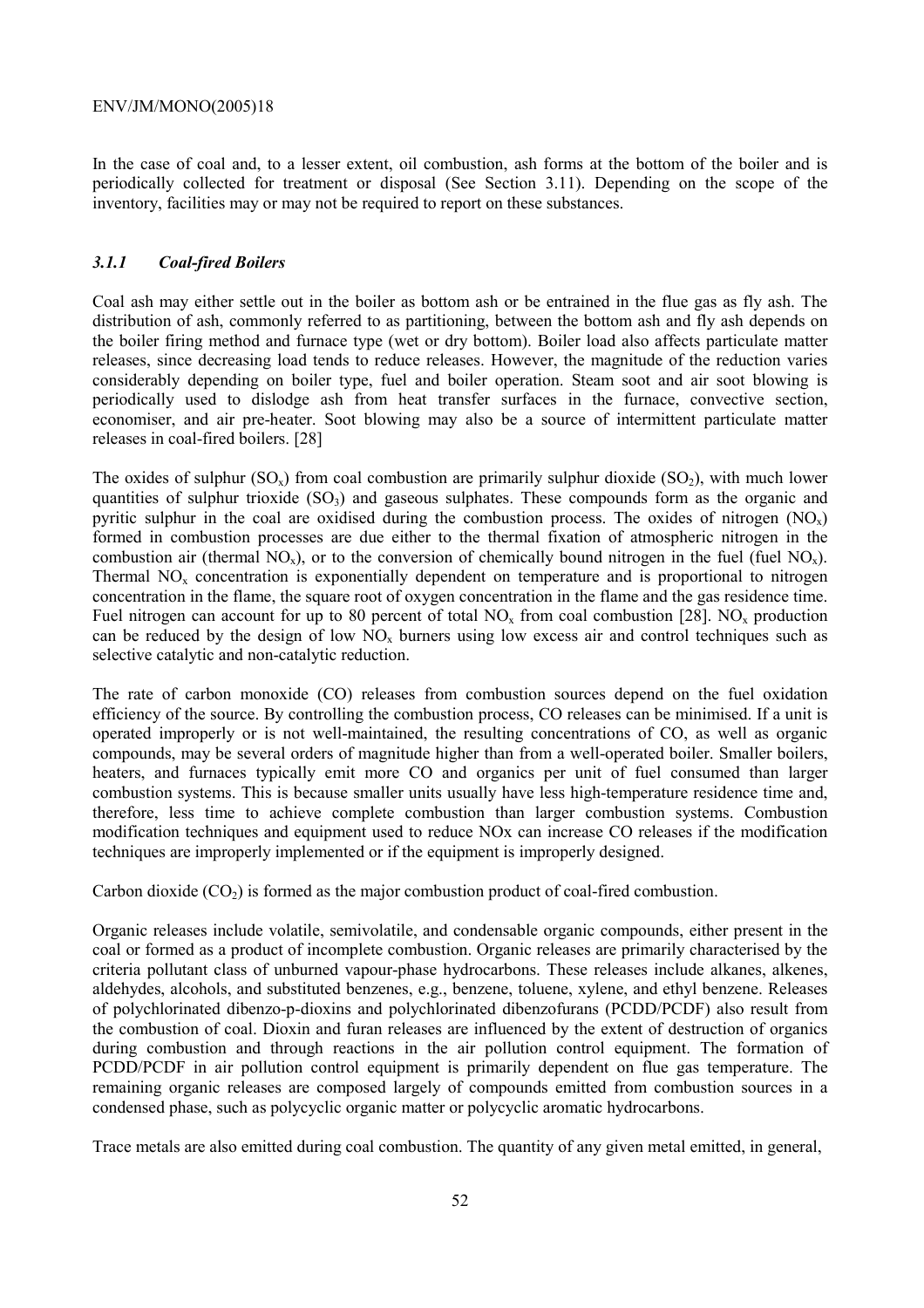depends on the:

- Physical and chemical properties of the metal itself;
- Concentration of the metal in the coal:
- Combustion conditions:
- Presence of other pollutants which may affect metal volatilisation rates; and
- Type of particle control device used, and its collection efficiency as a function of particle size.

In addition to  $SO_2$  and  $NO_x$ , the combustion of coal also results in releases of chlorine and fluorine, primarily in the form of hydrogen chloride (HCl) and hydrogen fluoride (HF). Small amounts of chlorine gas and fluorine gas may also be emitted. A portion of the chlorine and fluorine in the fuel may be absorbed onto fly ash or bottom ash. Both HCl and HF are water soluble and are readily controlled by acid gas scrubbing systems.

## *3.1.2 Oil-fired Boilers*

Releases from oil combustion depend on the grade and composition of the fuel, the type and size of the boiler, the firing and loading practices used and stage in the maintenance cycle. There can be significantly different releases from the combustion of distillate and residual oils.

In general, particulate matter releases depend on the completeness of combustion as well as on the oil ash content. The particulate matter emitted by distillate oil-fired boilers primarily comprises of particles resulting from incomplete combustion of oil and is not correlated to the ash or sulphur content of the oil. However, particulate matter releases from residual oil burning are related to the oil sulphur content.

Boiler load can also affect particle releases in units firing heavier oils. However, no significant particle release reductions have been noted at low loads from boilers firing any of the lighter grades. At very low load conditions, such as approximately 30 percent of maximum rating, proper combustion conditions may be difficult to maintain and particle releases may increase significantly. Oxides of sulphur  $(SO<sub>x</sub>)$  releases are generated during oil combustion from the oxidation of sulphur contained in the fuel. The releases of  $SO_{v}$  from conventional combustion systems are predominantly in the form of  $SO_{2}$ . Uncontrolled  $SO_{v}$ releases are almost entirely dependent on the sulphur content of the fuel and are not affected by boiler size, burner design, or grade of fuel being fired [29].

Oxides of nitrogen  $(NO<sub>x</sub>)$  formed in combustion processes are due either to the thermal fixation of atmospheric nitrogen in the combustion air (thermal  $NO<sub>x</sub>$ ), or to the conversion of chemically bound nitrogen in the fuel (fuel  $NO_x$ ).  $NO_x$  concentration is exponentially dependent on temperature and proportional to nitrogen concentration in the flame, the square root of oxygen concentration in the flame and the residence time. In general terms, an increase in flame temperature, oxygen availability and/or residence time at high temperatures leads to an increase in  $NO<sub>x</sub>$  production.  $NO<sub>x</sub>$  releases from tangentially (corner) fired boilers are, on average, less than those from horizontally opposed units. The firing practices employed during boiler operation also influence NOx formation. Low excess air (LEA) firing, flue gas recirculation (FGR), staged combustion (SC), reduced air preheat (RAP), low NO<sub>x</sub> burners (LNBs), burning oil/water emulsions (OWE) or some combination of these measures may also reduce NOx emissions. Load reduction can likewise decrease  $NO<sub>x</sub>$  production. It should be noted that most of these variables, with the exception of excess air, only influence the  $NO<sub>x</sub>$  releases from large oil-fired boilers. Low excess air-firing is possible in many small boilers, but the resulting  $NO<sub>x</sub>$  reductions are less significant [29].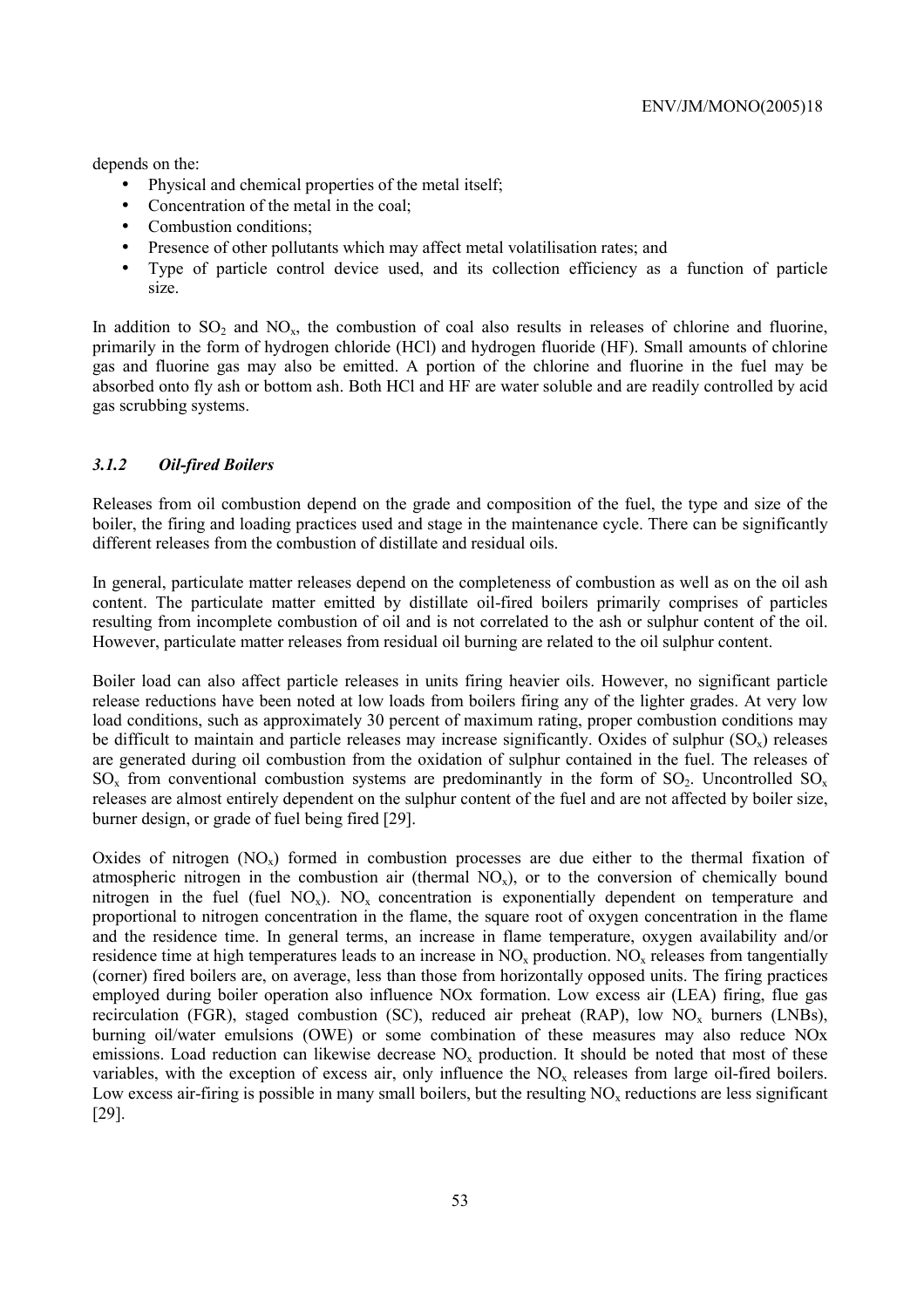The rate of carbon monoxide (CO) releases from combustion sources depends on the oxidation efficiency of the fuel. By controlling the combustion process, CO releases can be minimised. If a unit is operated improperly or not well maintained, the resulting concentrations of CO (as well as organic compounds) may be several orders of magnitude greater than in a well-controlled system. Smaller boilers, heaters and furnaces tend to emit more of these pollutants per unit of fuel consumed than larger combustion systems [29]. It should also be noted that carbon dioxide  $(CO<sub>2</sub>)$  is formed as the major combustion product of oilfired combustion.

The presence of CO in the exhaust gases of combustion systems is primarily a consequence of incomplete fuel combustion. Several conditions can lead to incomplete combustion, including insufficient oxygen  $(O<sub>2</sub>)$ availability, poor fuel/air mixing, cold-wall flame quenching, reduced combustion temperature, decreased combustion gas residence time and load reduction, i.e. reduced combustion intensity. Since various combustion modifications for  $NO<sub>x</sub>$  reduction can produce one or more of the above conditions, increased CO releases may be a result of reduction in  $NO<sub>x</sub>$  releases [29].

Small amounts of organic compounds are released from oil combustion. As for CO releases, the rate of released organic compounds depends to some extent on the combustion efficiency of the boiler. Therefore, any combustion modification, which reduces the combustion efficiency will probably increase the concentrations of organic compounds in the flue gases.

Unburned hydrocarbon releases can include all alkanes, alkenes, aldehydes, carboxylic acids, and substituted benzenes, e.g. benzene, toluene, xylene, and ethyl benzene. The remaining organic releases are composed largely of compounds emitted from combustion sources in a condensed phase, such as polycyclic organic matter or polycyclic aromatic hydrocarbons. Formaldehyde is also formed during the combustion of oil [29].

Trace elements are also emitted from the combustion of oil. The quantity of trace metals emitted from the source depends on combustion temperature, fuel feed mechanism and the composition of the fuel. The temperature determines the degree of volatilisation of specific compounds contained in the fuel. The fuel feed mechanism affects the separation of releases into bottom ash and fly ash. In general, the quantity of any given metal emitted depends on the physical and chemical properties of the element itself, the concentration of the metal in the fuel, the combustion conditions and the type of particle control device used and its collection efficiency as a function of particle size [29].

## *3.1.3 Natural Gas-fired Boilers*

The releases from natural gas-fired boilers and furnaces include oxides of nitrogen  $(NO<sub>x</sub>)$ , carbon monoxide (CO), and carbon dioxide (CO<sub>2</sub>), methane (CH<sub>4</sub>), nitrous oxide (N<sub>2</sub>O), non-methane volatile organic compounds (NMVOCs), trace amounts of sulphur dioxide  $(SO<sub>2</sub>)$  and particulate matter (PM).

Release levels of thermal  $NO<sub>x</sub>$  vary considerably with the type and size of combustion system and with operating conditions (e.g. combustion air temperature, volumetric heat release rate, load, and excess oxygen level). Another mechanism of  $NO<sub>x</sub>$  formation, called prompt  $NO<sub>x</sub>$ , occurs through early reactions of nitrogen molecules in the combustion air and hydrocarbon radicals from the fuel. Prompt NOx reactions occur within the flame and are usually negligible when compared to the amount of  $NO<sub>x</sub>$  formed through the thermal  $NO_x$  mechanism. However, prompt  $NO_x$  levels may become significant with ultra-low- $NO_x$ burners. Releases of fuel  $NO_x$  from natural gas-fired boilers are generally insignificant [30]. The rate of CO releases from boilers depends on the efficiency of natural gas combustion. Improperly tuned boilers and boilers operating at off-design levels decrease combustion efficiency resulting in increased CO releases. In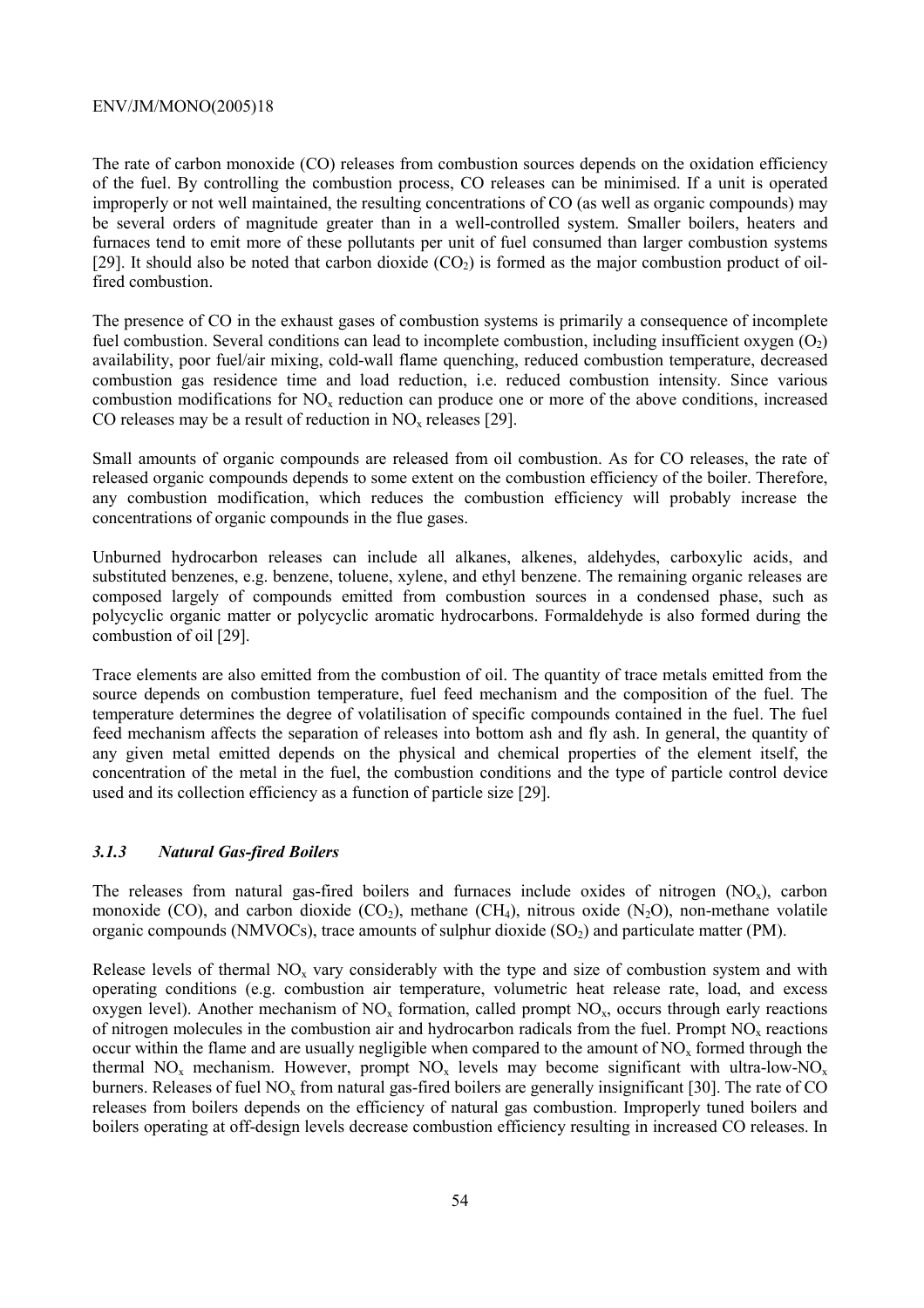some cases, the addition of  $NO_x$  control systems such as low  $NO_x$  burners and flue gas recirculation (FGR) may also reduce combustion efficiency, resulting in higher CO releases relative to uncontrolled [30].

The rate of NMVOC releases from boilers and furnaces also depends on combustion efficiency. NMVOC releases are minimised by combustion practices that promote high combustion temperatures, long residence times at those temperatures and turbulent mixing of fuel and combustion air. Trace amounts of NMVOC species in the natural gas fuel (e.g. formaldehyde and benzene) may also contribute to NMVOC releases if they are not completely burnt in the boiler [30].

Releases of  $SO<sub>2</sub>$  from natural gas-fired boilers are low, because pipeline quality natural gas typically contains relatively low sulphur levels. However, sulphur-containing odorants are frequently added to natural gas to assist in detecting leaks. The combustion of these odorants may lead to small amounts of  $SO<sub>2</sub>$ releases. Boilers burning unprocessed natural gas may have higher  $SO<sub>2</sub>$  releases due to higher levels of sulphur in the natural gas. For these units, a sulphur mass balance should be used to determine  $SO<sub>2</sub>$  releases [30].

Particulate matter releases from natural gas combustion are typically low. Particulate matter from natural gas combustion systems are usually larger molecular weight hydrocarbons that are not fully burnt. Increased particulate matter releases may result from poor air/fuel mixing or maintenance problems.

 $CO<sub>2</sub>$ , CH<sub>4</sub> and N<sub>2</sub>O releases are all produced during natural gas combustion. In properly tuned boilers, nearly all of the fuel carbon (99.9 percent) in natural gas is converted to  $CO<sub>2</sub>$  during the combustion process. This conversion is relatively independent of boiler or combustion system type. Fuel carbon not converted to  $CO<sub>2</sub>$  results in CH<sub>4</sub>, CO and/or NMVOC releases. N<sub>2</sub>O releases are minimised when combustion temperatures are kept high and excess oxygen is kept to a minimum. Methane releases are highest during low-temperature combustion or incomplete combustion, such as the start-up or shut-down cycle for boilers. Typically, the conditions that favour the formation of N<sub>2</sub>O also favour releases of methane [30].

## **3.2 Organic Liquid Storage and Transfer**

Organic liquids at power generation facilities are usually stored in either floating-roof or fixed-roof tanks. Releases from fixed-roof tanks may be divided into two categories: working losses and breathing losses<sup>18</sup>. Working losses occur during both the filling and emptying of the storage tanks. Filling losses occur when the organic compounds contained in the air are displaced from a fixed roof vessel during loading. Emptying losses occur when air drawn into the tank saturates with organic compounds, then expands, exceeds the capacity of the vapour space and is forced out of the vessel. Breathing losses are the expulsion of vapour from a tank through vapour expansion caused by changes in temperature and pressure in the tank. The rate of losses from organic liquid storage tanks are influenced by the volatility of the liquid being stored (or components of the liquid being stored) and storage temperature and pressure [25].

Releases from floating roof tanks are either standing losses or withdrawal losses. Withdrawal losses occur when the liquid that clings to the tank wall is vaporised during the lowering of the floating roof during liquid withdrawal. Standing losses are caused by wind action at rim seals, deck fittings and deck seams. The control techniques for storage tanks can be divided into the modification of storage tank design to minimise losses and the incorporation of vapour recovery and recycle systems.

<sup>18</sup> 18 Breathing loss is the fugitive emission from the expulsion of vapour from a tank vapour space that has expanded due to daily changes in temperature and barometric pressure.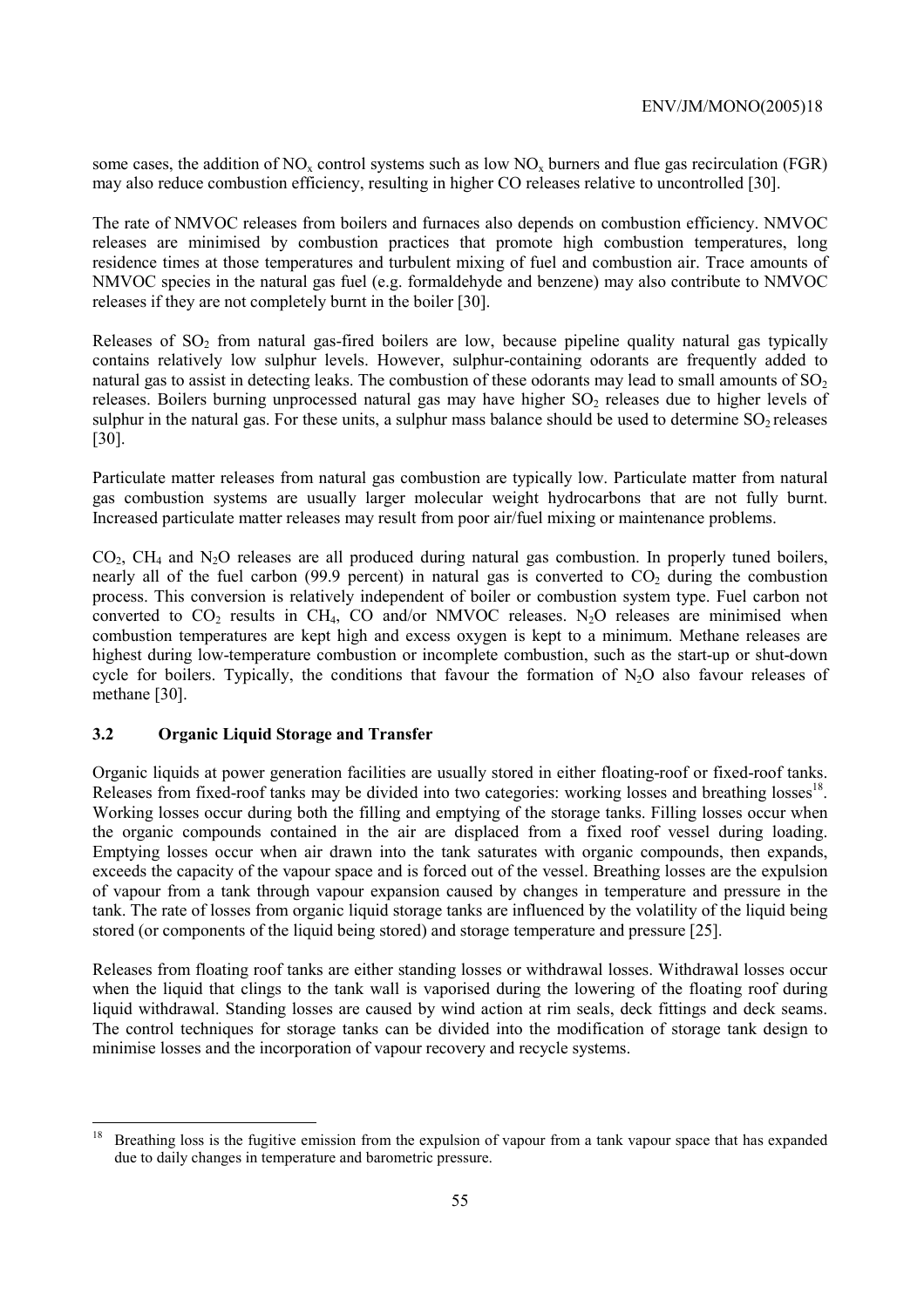# **3.3 Wet Cooling Towers**

Cooling towers are heat exchangers that are used to dissipate large heat loads to the atmosphere. They are used to transfer waste heat from cooling water to the atmosphere by allowing the water to cascade through a series of decks and slat-type grids [16].

The primary classification for cooling towers is into dry towers or wet towers, although some combinations of these also exist. Wet, or evaporative, cooling towers use water as their heat transfer medium and rely on the latent heat of water evaporation to exchange heat between the process and the air passing through the cooling tower. As cooling tower water comes in contact with the air passing through the tower, some of the liquid water may be entrained in the air stream and carried out of the tower as droplets. These aspirated droplets are dispersed into the atmosphere as aerosols (liquid dispersed in air). As the droplets evaporate in the atmosphere, particulate matter forms by crystallisation of the dissolved solids. Depending on the composition of the cooling water, these releases may contain heavy metals and salt compounds. This process does not occur in dry cooling towers. Therefore, only wet cooling towers are considered as sources of releases [16].

Wet cooling towers can be classified by draft type (atmospheric, natural, mechanical, induced) and/or the location of the draft relative to the heat transfer medium (counter flow, cross flow). To reduce the drift from cooling towers, drift eliminators may be incorporated into the tower design. Drift eliminators induce the particles to separate by forcing them to travel through a specially designed flow path prior to exiting the cooling tower. Hence, the quantity of droplets exiting the tower is controlled. The types of drift eliminator configurations include herringbone (blade-type), wave form and cellular (or honeycomb) designs. The cellular units, generally, are the most efficient. Drift eliminators are generally formed into closely spaced slats, sheets, honeycomb assemblies or tiles and may include features such as corrugations and water removal channels to enhance drift removal [16].

The liquid which remains after evaporation and needs to be released to the environment is known as cooling tower blow-down. The evaporation process causes the levels of impurities within the cooling water to concentrate as the water is continuously recycled. The water which is continuously purged from the process is known as cooling tower blow-down. The pollutants of concern in cooling tower blow-down discharges include chlorine, organic chemicals and trace metals from biofouling and corrosion control [24].

# **3.4 Flue Gas Desulphurisation**

Flue gas desulphurisation control technologies result in the generation of solid wastes. Wet lime/limestone scrubbers produce slurry of ash, unreacted lime, calcium sulphate and calcium sulphite. Dry scrubber systems produce a mixture of unreacted sorbent, e.g. lime, limestone, sodium carbonates, calcium carbonates, sulphur salts and fly ash. Sludges are typically stabilised with fly ash. Sludges produced in a wet scrubber may be disposed of in impoundments or below-grade landfills, or they may be stabilized and disposed of in landfills. Dry scrubber sludges may be managed dry or wet. [24]

Blow-down from flue gas desulphurisation systems contains calcium sulphate, calcium chloride and sodium chloride and, depending upon fly ash carryover, may also contain metal ions.

## **3.5 Vehicles**

The movement of vehicles over various surfaces leads to releases of particulate matter. Releases from vehicle exhausts contain a range of pollutants including carbon monoxide, volatile organic compounds, sulphur dioxide, various organic compounds and oxides of nitrogen. Releases of this type are often considered as part of diffuse source inventories.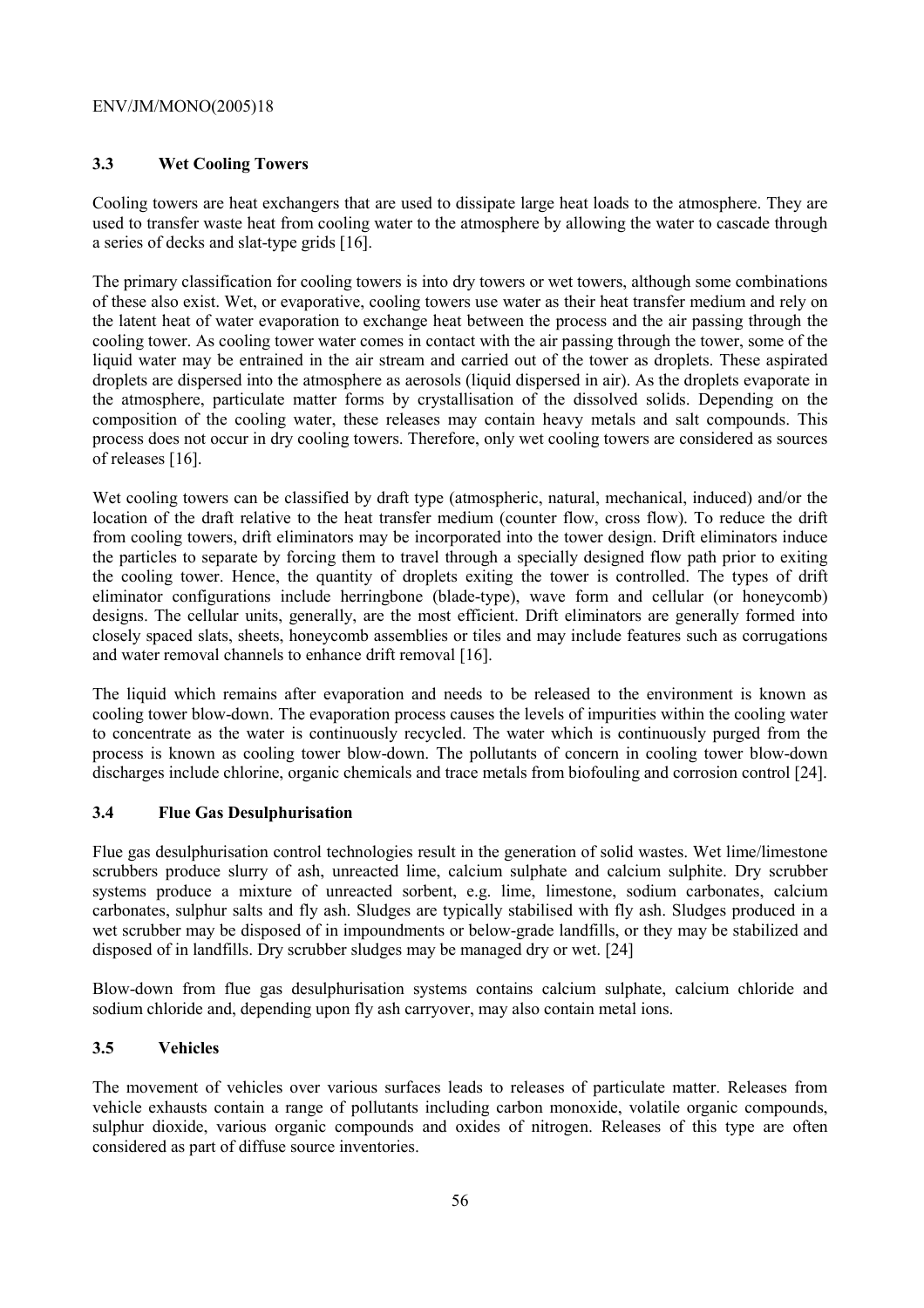# **3.6 Open Areas**

Particulate matter may be generated by wind erosion of open exposed, dusty areas within an industrial facility.

## **3.7 Stockpiles**

Storage piles of dry bulk solids are subject to wind erosion. In addition, there are releases from the materials (or aggregate) handling operations associated with these storage piles. Open storage of coal and/or ash allows contact with rain and/or other precipitation. This water can react with the minerals in the coal to produce a leachate contaminated with ferrous sulphate and sulphuric acid. The low pH of the leachate reacts with the coal and accelerates the dissolution of metals into the underlying groundwater.

## **3.8 Coal Handling**

Any process operations that move or manipulate bulk solids can cause fugitive particle releases due to wind action. Fugitive releases occur when solids are loaded or unloaded into vehicles or moved around a facility.

## **3.9 Solvent Use**

Ancillary operations such as equipment cleaning and related operations give rise to fugitive releases. These are usually evaporative losses and may be estimated using emission factors. These releases can usually be traced back to one point or to small area sources and can, therefore, be considered as point sources.

Gas-side metal and boiler cleaning wastes are produced during maintenance of the gas-side of the boiler, including the air pre-heater, economiser, superheater stack, and ancillary equipment. Residues from coal combustion, soot and fly ash, build up on the surfaces of the equipment and must be removed periodically and are typically removed with pressurised water, and these wastewaters may be neutralised and metals precipitated before being released or recycled. At coal plants, the wastewater is most often put into the ash ponds without treatment [24].

## **3.10 Pipelines**

Leakage of liquids or gases can occur at equipment connections, joints and interfaces. The properties and conditions of these fluids can result in vapour releases through valve stems, pump seals and flanges.

## **3.11 Ash Collection**

Two types of ash are generated during combustion of fossil fuels: bottom ash and fly ash. Ash that collects at the bottom of the boiler is called bottom ash and/or slag. Fly ash is a finer ash material that is born by the flue gas from the furnace to the end of the boiler. Bottom ash is collected and discharged from the boiler. Fly ash is collected in the economiser and air heaters or is collected by particle control equipment. Coal-fired facilities generate the largest quantity of ash. Gas facilities generate so little that separate ash management facilities are not necessary. Fly and bottom ash may be managed separately or together in landfills or in wet surface impoundments. [24]

Ashes differ in characteristics depending upon the content of the fuel burned. For coal, the chemical composition of ash is a function of the type of coal that is burned, the extent to which the coal is prepared before it is burned and the operating conditions of the boiler. These factors are very plant and coal specific. Generally, however, more than 95 % of ash is made up of silicon, aluminium, iron, and calcium in their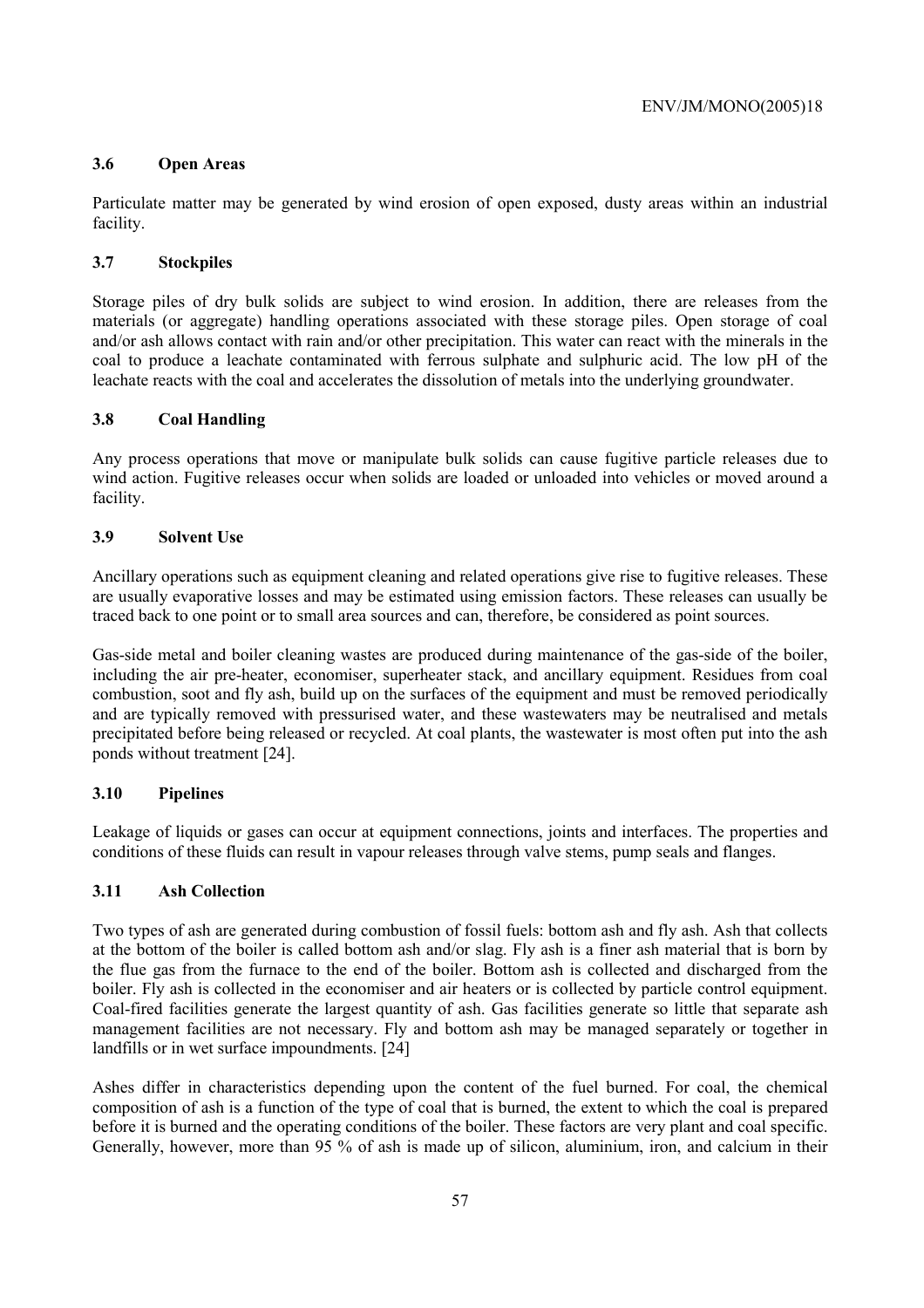oxide forms, with magnesium, potassium, sodium, and titanium representing the remaining major constituents. Ash may also contain a range of trace constituents in highly variable concentrations. Potential trace constituents include antimony, arsenic, barium, cadmium, chromium, lead, mercury, selenium, strontium, zinc and other metals.

Ash produced from the combustion of coal or oil is typically collected in sluice water that is then sent to settling ponds for disposal. The ash settling pond discharge may contain dissolved and suspended solids, heavy metals (nickel, iron, vanadium) and organ metallic compounds. Releases of pollutants from ash ponds to air may occur due to the volatile nature of some of the components of the ash. Particulate matter may also be released from dry ash ponds due to wind action. Pollutants may also be released to water or land if the ash ponds are not adequately contained.

## **4. SELECTION AND APPLICATION OF RELEASE ESTIMATION TECHNIQUES**

### **4.1 Combustion in Boilers**

### *Is the source a point source?*

Yes.

### *Is the release a process point release (stack/vent/effluent) or a diffuse release?*

It is a process point release through a stack.

## *Is monitoring data available? Use the available data to obtain the most reliable estimate using one, or a combination, of direct emission measurements or indirect monitoring and mass balance.*

Monitoring data may be available for at least some of the pollutants released from fossil fuel boilers. A Continuous Emission Monitoring system (CEMs) is usually used to monitor releases of  $SO_2$ ,  $NO_x$ , organic compounds and CO from boiler stacks. If CEM data are available and are of appropriate quality, these data will generally provide the most reliable estimate of releases for these substances. However, the cost of implementing a CEM system can be prohibitive. The use of a CEM may also be problematic at low concentrations. An example of application of CEM is presented in Annex 4.For uncontrolled emissions of metals and carbon dioxide, a CEM system may not be the preferred method. This is due to the fact that if the amount of metals or carbon in the fuel is monitored, uncontrolled, i.e. not accounting for pollutant controls, releases may be estimated based on the concentration in the fuel. For metals, an assumption is made on how much of the metal is partitioned between fly ash and bottom ash. It is assumed that metals pass untransformed through the combustion process and are partitioned at some determined ration between the fly ash and bottom ash. For carbon dioxide, it is assumed that all the carbon in the fuel is converted to CO2. Therefore, for every kilogram of carbon (molecular weight of 12), 3.67 (44/12) kilograms of carbon dioxide (molecular weight of  $44$ ) is produced. Also uncontrolled emissions of SO<sub>2</sub> may also be estimated from the amount of sulphur in the fuel by assuming that there is complete conversion of sulphur to  $SO<sub>2</sub>$ . Therefore, for every kilogram of sulphur (molecular weight of 32) burned, two kilograms of  $SO<sub>2</sub>$ (molecular weight of 64) are emitted. [21]

For  $SO_2$  and metals, if control techniques are applied, either CEM or indirect monitoring becomes the preferred RETs [21]. Fuel analysis does not account for the removal of any pollutant from the control technology. However, fuel analysis may be used if the sulphur or metal content of the fuel is relatively homogenous and if site-specific pollution control efficiency data are available or can be determined with a reasonable accuracy, e.g. through measurements or equipment specifications. This is especially relevant if the only alternative release estimation technique is the use of emission factors. Furthermore, if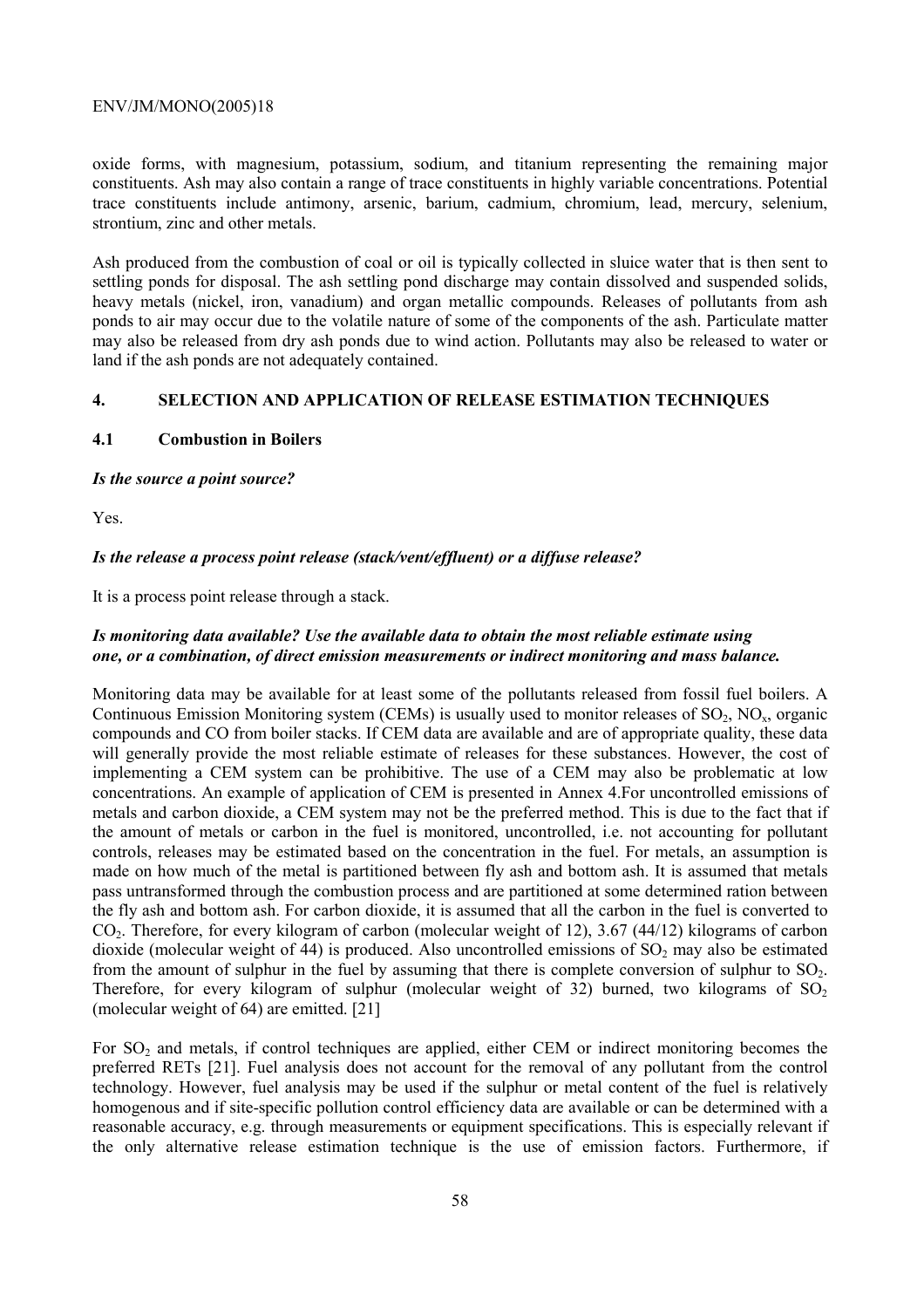measurement data or emission factors are available, they can be used to validate emissions estimates obtained through fuel analysis.  $CO<sub>2</sub>$  emissions are not generally affected by pollution control equipment.

Indirect monitoring is the preferred method used when a reliable, site-specific relationship between process parameters and release rates exists or can be developed. A typical example is the relationship between releases of SO<sub>2</sub> from a boiler equipped with a wet scrubber and parameters such as water pH, flow rate and fuel combustion rate [21].

Stack sampling is the preferred RET for particulate matter, speciated organics and sulphuric acid mist. Stack sampling may be used when the emission profile for a boiler is relatively homogenous. Fossil fuel power generation facilities generally have long periods of time at standard operating loads with consistent feedstock compositions. Provided that stack measurement data are available at each set of conditions throughout the reporting period, the data will provide reasonable estimates. This is often the case in the fossil fuel power generation industry and stack sampling is often used. Provided that the data are representative of boiler operations, stack sampling can provide reliable data for a PRTR at a relatively low cost. The accuracy of this method may be problematic at low pollutant concentrations [21].

Material balance may also be used to estimate the amount of particulate matter collected by pollution control equipment for disposal if inputs and outputs (estimated by one of the methods above) are known or can be estimated.

## *Is it reasonable to use operational specifications?*

Operational specifications for boilers can be used to provide an accurate representation of releases from boilers at optimal conditions. Care should be taken when applying operational for different conditions, for instance, different unit age or differences in the maintenance cycle. Operational specifications may also not be representative of start-up or shutdown periods, in particular, when start-up or shutdown is a major part of the operating time in the reporting period. Operational specifications may also be validated with measurements to ensure applicability.

#### *Are there an empirical/physicochemical relationship and necessary process data available?*

Empirical/physicochemical relationships are generally not used for estimation of releases from boilers. These relationships may be developed for a particular facility for operational purposes.

#### *Is there a site-specific or industry-specific emission factor available?*

Emission factors are available for  $SO_2$ ,  $NO_x$ ,  $CO$ ,  $NMVOC$ , hydrocarbons, particulate matter, trace metals and organic compound releases from boilers. Emission factors for fossil fuel combustion may be obtained from international databases listed on the OECD Resource Centre for Release Estimation Techniques: http://www.oecd.org/env/prtr.

The estimation of greenhouse gases such as  $CO<sub>2</sub>$ , CH<sub>4</sub> and N<sub>2</sub>O is mainly based on use of emission factors and oxidation factors determined for each fuel. The emission factor may be plant specific or retrieved from databases including suitable data for the purpose. For greenhouse gas emission factors the reader is referred to the IPCC Emission Factor Database<sup>1</sup>

<sup>19</sup> <sup>19</sup> The IPCC (Intergovernmental Panel for Climate Change) Emission Factor Database (EFDB) is a library for greenhouse gas emission factors and includes both IPCC default emission factors and country specific inputs evaluated and accepted by the EFDB editorial board.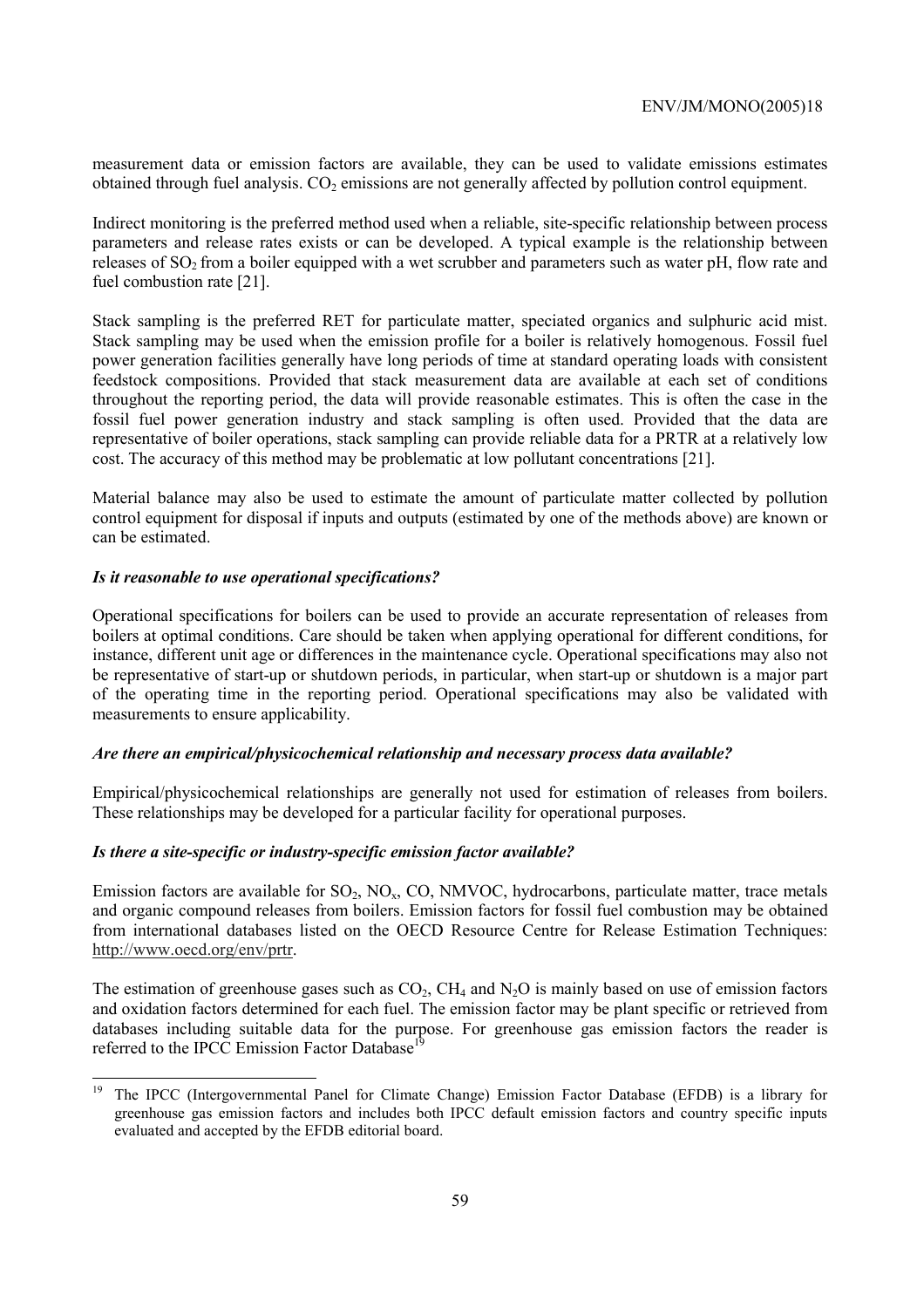When selecting emission factors for fuel combustion in boilers, the following specific issues need to be considered:

- Boiler configuration and whether this is the same configuration as specified in the emission factor. This is especially important for substances where emissions are heavily influenced by boiler configuration, i.e.  $NO<sub>x</sub>$ ,  $CO<sub>z</sub>$
- Abatement technology used. The general approach is to use uncontrolled<sup>20</sup> emission factors with site-specific control efficiency data obtained from either stack measurements or manufacturer specifications, if applicable. Fossil fuel power generation facilities will often have some measurement data available for air pollution control equipment, either stack measurement data that, combined with fuel consumption data, may be used to determine the efficiency of the pollution control equipment, or specific upstream/downstream measurements to determine the efficiency of the pollution control equipment;
- Number of measurements used to compile the emission factor. In general, the greater the number of measurements, the more reliable the emission factor;
- Are the results consistent with any site-specific data, such as stack measurement data, fuel analysis data or process data, that could be used to provide an estimate of emissions;
- Age of the boiler relative to the age of facilities used to develop the emission factor;
- Does any possible variation in measurement methods produce significant variation in results; and
- Personnel performing the estimate should take these factors into account and use a combination of validation, comparison and expert judgement to arrive at a final decision on which emission factor is most appropriate.

## *Are other emission factors available?*

Occasionally, other emission factors, e.g. for a different boiler type may need to be used in release estimation of particular substances. These emission factors may be used when emissions are not dependent on the parameter in question, e.g. boiler type. Depending on the substance, a validation of estimates with fuel analysis or measurement data may also be possible, as discussed above.

## *Can engineering judgement be employed?*

Engineering judgement may need to be used to choose default values for parameters such as pollution control efficiencies or fuel compositions.

## *Can licence conditions be used to estimate worst-case releases?*

In the absence of other information, licence conditions specifying either concentrations or release rates may be used to estimate worst-case releases. This assumes that licence conditions specify upper limits for releases and the facility is in compliance with these conditions.

Uncontrolled, i.e. abatement technology is not in use.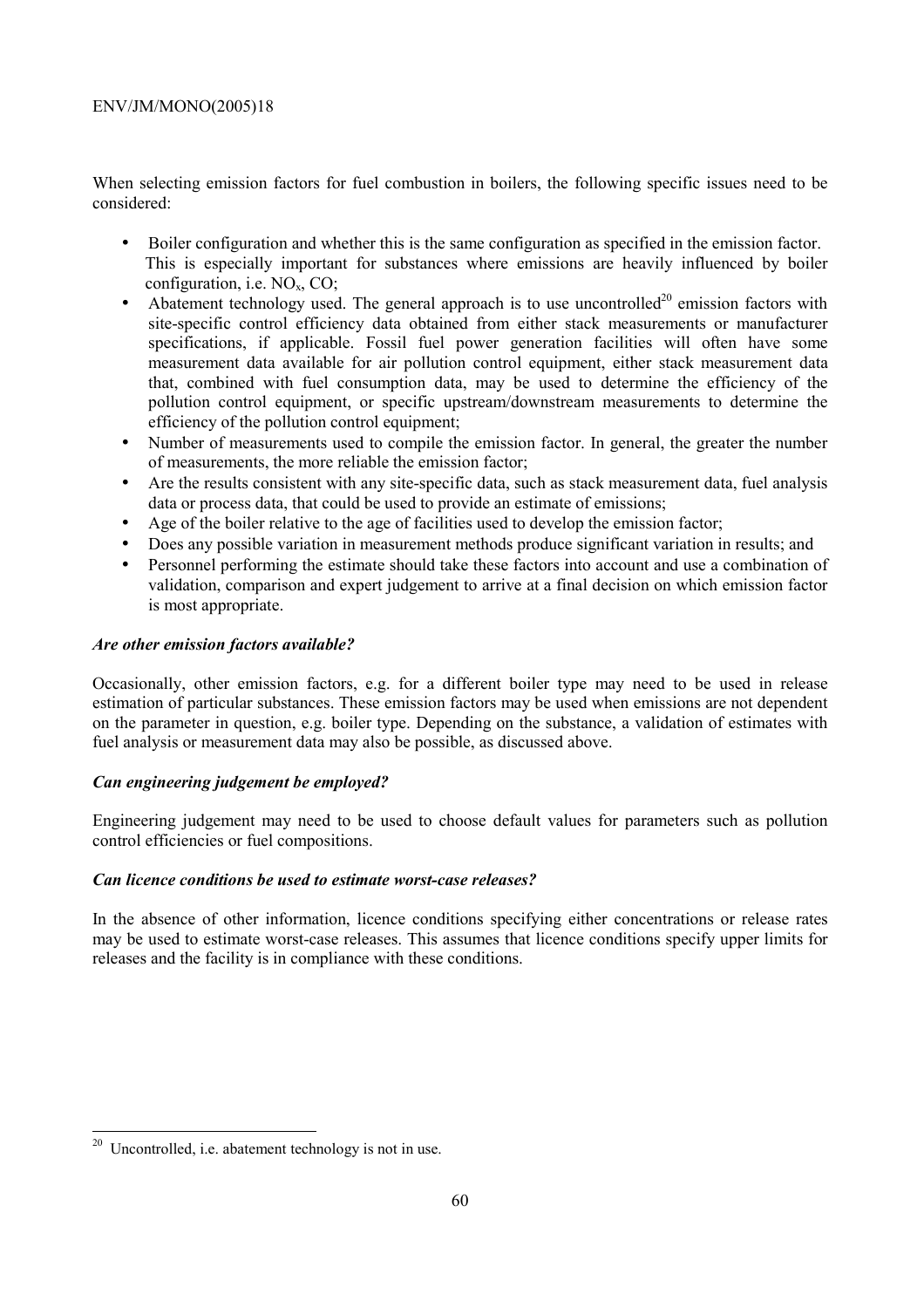## **4.2 Organic Liquid Storage and Transfer**

### *Is the source a point source?*

Yes.

## *Is the release a process point release (stack/vent/effluent) or a diffuse release?*

It is a diffuse release.

## *Is mass balance possible?*

Technically, loss estimation of organic liquid during storage and transfer operations is possible, if data are available on purchases and material consumed. However, in most cases the losses are significantly less than throughput, which means that the uncertainties in measuring the throughput will be much larger than the losses being estimated. As a consequence, mass balance is rarely used for storage and transfer operations.

## *Is there a suitable model that can be applied to the available data?*

There are commercial or public software programmes available if no site specific model exists. For instance, the TANKS computer software program is one example of a model that estimates volatile organic compounds (VOC) and other common air pollutant releases from fixed- and floating-roof storage tanks [36, 37]. TANKS uses chemical, meteorological, roof fitting and rim seal data to generate release estimates for several types of storage tanks, including:

- Vertical and horizontal fixed roof tanks;
- Internal and external floating roof tanks;
- Domed external floating roof tanks; and
- Underground tanks.

To use the models, specific information about storage tank construction and the stored liquid must be provided.

## *Are there an empirical/physicochemical relationship and necessary process data available?*

Usually, for facilities with large number of tanks, an engineering model is used. The empirical/physicochemical relationships used for modelling purposes are readily available [37] and vary in complexity, depending on the site specific information which is available. For a small number of tanks, it may be preferable to simplify these relationships. A simplified methodology for estimating releases from storage operations using empirical relationships is presented in the *Emission Estimation Technique for Petroleum* [8].

## *Is there a site-specific or industry-specific emission factor available?*

Due to the significant dependence of emissions on the physical properties of the liquids being stored, site specific or industry specific emission factors are generally not available.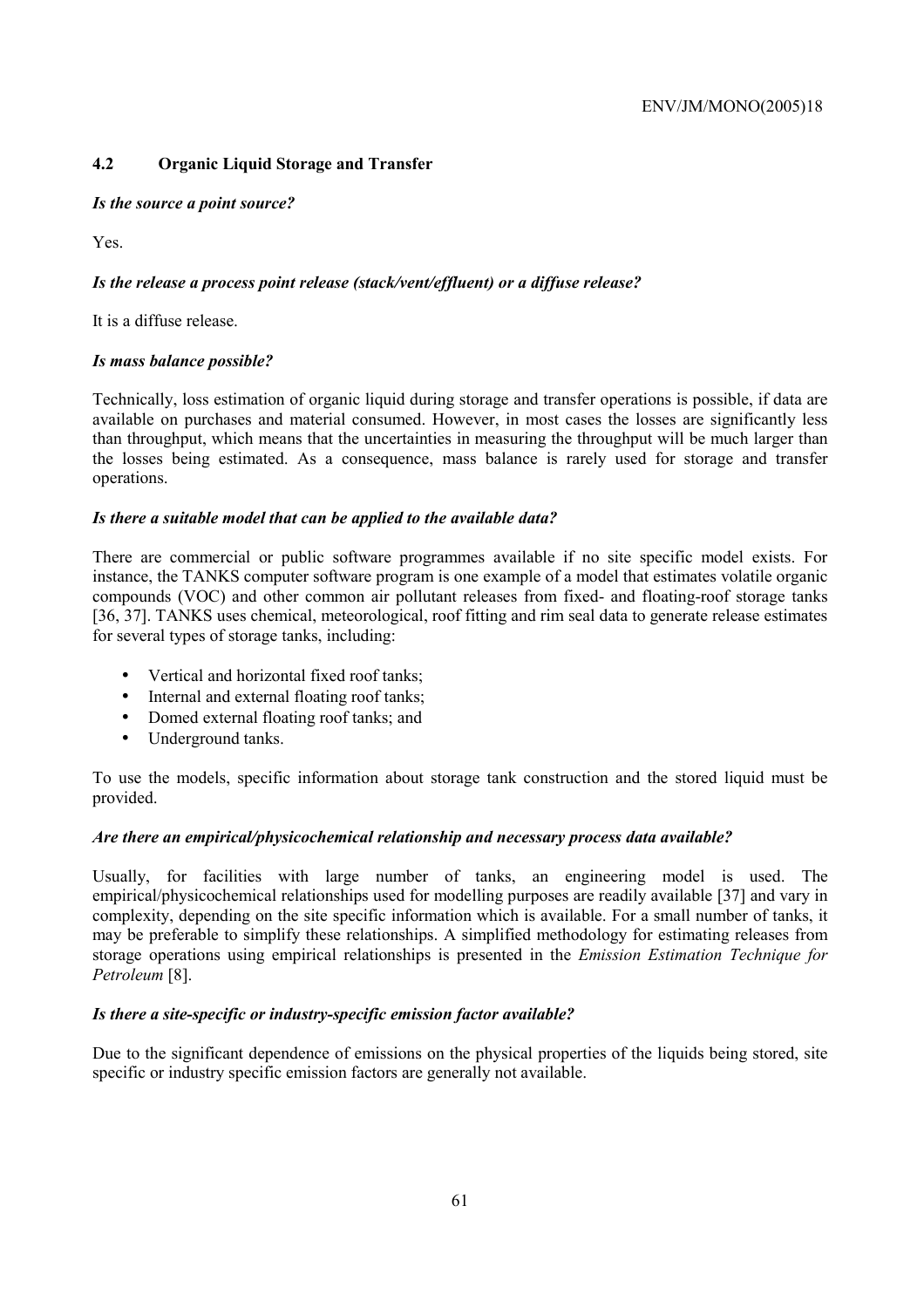## *Are other emission factors available?*

Some inventories may provide emission factors for total emissions from storage facilities. Whether these emission factors are of acceptable quality is dependent on the objectives of the inventory.

## *Can engineering judgement be employed?*

In the absence of emission factors, engineering judgement may need to be employed. An example is the air displacement technique developed for the Australian National Pollutant Inventory. The air displacement technique is an engineering equation that may be used in place of engineering models to estimate releases from storage tanks. This estimation technique assumes that the primary source of releases from a vessel occurs through the displacement of saturated vapour during addition of substances into the vessel, i.e. the volume of vapour released is equal to the volume of liquid added. It is also assumed that the volume of vapour displaced from a vessel during filling is saturated with the material filling the tank, i.e. the vapour displaced from the vessel is of the same composition as the liquid entering the vessel.

This assumption is valid for volatile single components and for some multiple component mixtures [6]. This is a crude RET which will tend to overestimate releases but is easy to use, especially for facilities with a small number of tanks.

The air displacement method for characterising releases from storage tanks has been recommended for storage tanks of less than 30 tonnes in capacity. For tanks of greater than 30 tonnes in capacity, the TANKS model is recommended. [7]

## *Can licence conditions be used to estimate worst-case releases?*

In the absence of other information, licence conditions may be used to estimate worst-case releases. For example, some facilities have licences that specify upper limits on VOC releases. If using these data, it is assumed that upper limits for releases are specified and the facility is in compliance with these conditions.

## **4.3 Wet Cooling Towers**

## *Is the source a point source?*

Yes.

## *Is the release a process point release (stack/vent/effluent) or a diffuse release?*

It is a process point release (stack) for air emissions and a process point release (effluent) for water emissions.

### *Is monitoring data available? Use the available data to obtain the most reliable estimate using one, or a combination, of direct emission measurements or indirect monitoring and mass balance.*

It is difficult to measure particle releases from wet cooling towers. Water quality monitoring data may be available for the water entering the cooling tower, within the cooling tower and the wastewater discharges. This monitoring data may be useful for estimating metal or other pollutant emissions if the water flow is known. Information on total dissolved solids is also useful when using emission factors (see below).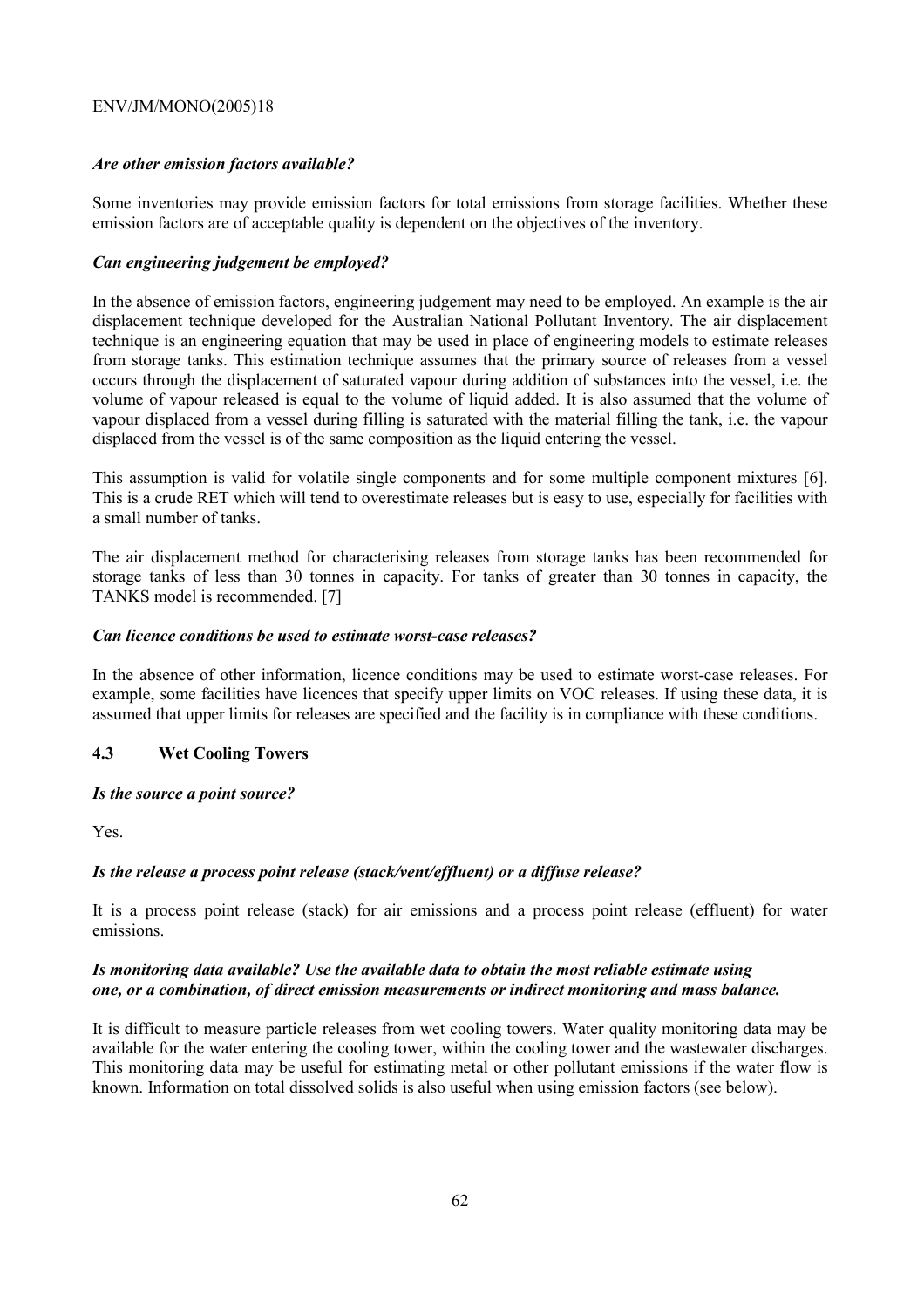# *Is it reasonable to use operational specifications?*

Operational specifications for cooling towers generally include details of emission profiles, as emissions are dependent on the quality of the cooling tower water entering and exiting the tower.

## *Are there an empirical/physicochemical relationship and necessary process data available?*

Empirical/physicochemical relationships are generally not used to estimate emissions from cooling towers.

## *Is there a site-specific or industry-specific emission factor available?*

Emission factors for estimating particulate matter emissions to air from wet cooling towers are available. These emission factors are dependent on factors such as cooling tower type (induced draft or natural draft), total dissolved solid content of the water and water flow through the cooling tower. Default values for total dissolved solid content are also available [16]. Emission factors can be obtained through the links provided at OECD's Resource Centre website: http://www.oecd.org/env/prtr.

When applying emission factors, the following factors need to be considered:

- Whether pollutants emitted from wet cooling towers are reportable under the specific inventory;
- Whether the cooling tower type specified in the emission factor is consistent with the type being used;
- The availability of site-specific data for total dissolved solids content; and
- The availability of data for other pollutants contained within the total dissolved solids.

Emission factors are generally not available for wastewaters, although individual facilities may develop site-specific emission factors.

## *Are other emission factors available?*

Particular inventories may have developed inventory wide emission factors for wet-cooling towers. This will depend on the objectives of inventory.

# *Can engineering judgement be employed?*

Engineering judgement may be used to estimate total dissolved solid levels or flow of water through the cooling tower so that emission factors can be used to estimate releases.

## *Can licence conditions be used to estimate worst-case releases?*

Licence conditions may specify upper limits for particulate matter releases to air, either as a concentration or a release rate, or for various substances that may be contained in the water discharges from cooling towers, either as a concentration or a release rate. When using licence conditions it is assumed that upper limits for releases are specified and the facility is in compliance with these conditions.

# **4.4 Flue Gas Desulphurisation Waste**

## *Is the source a point source?*

Yes.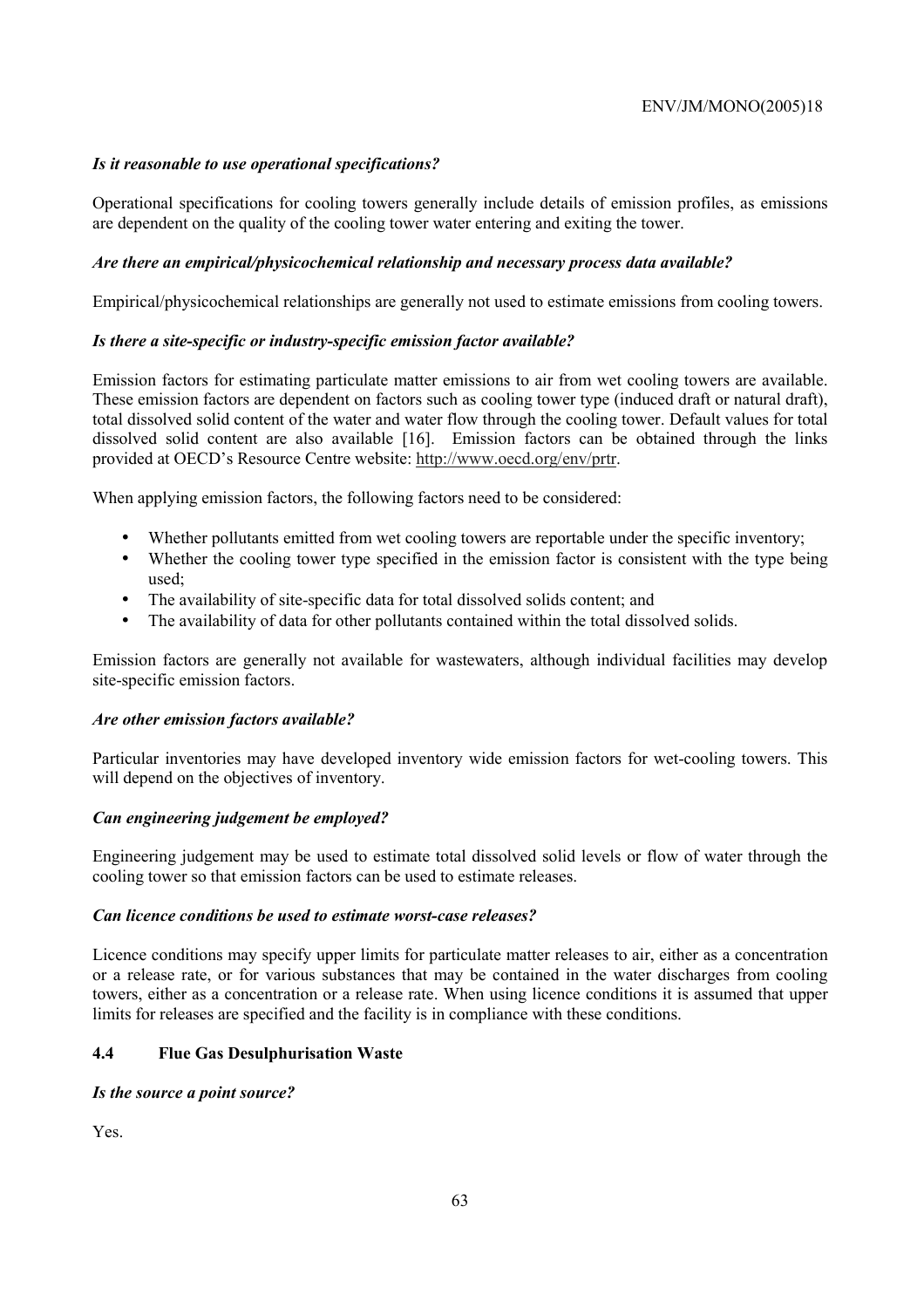## *Is the release a process point release (stack/vent/effluent) or a diffuse release?*

It is a process point release (solid waste).

## *Is monitoring data available? Use the available data to obtain the most reliable estimate using one, or a combination, of direct emission measurements or indirect monitoring and mass balance.*

Mass balance is generally the preferred method for estimating releases of flue gas desulphurisation waste due to the following factors:

- Records of inputs (i.e., flue gas flow rates) are usually kept;
- Captured material is usually analysed for composition because it is used to make other products<sup>21</sup> where the correct raw material specification is important. In addition, any material sent for landfill disposal usually has to meet certain specifications; and
- Records of the quantity of material sold or sent for disposal are usually kept.

## *Is it reasonable to use operational specifications?*

Operational specifications may be used as the specifications for waste are usually of sufficient accuracy to allow mass balance to be performed.

## *Are there an empirical/physicochemical relationship and necessary process data available?*

Stoichiometric relationships between sulphur removed and waste produced may be used to estimate releases, but are not usually performed due to the fact that mass balance is simpler to apply.

# *Is there a site-specific or industry specific emission factor available?*

Emission factors are not usually used to estimate releases of flue gas desulphurisation waste.

## *Are other emission factors available?*

Emission factors are not usually used to estimate releases of flue gas desulphurisation waste.

## *Can engineering judgement be employed?*

In the unusual case that no other information is available or that there are limitations in the records of waste composition or material transferred, engineering judgement may need to be used to estimate this information.

## *Can licence conditions be used to estimate worst-case releases?*

Agreements with solid or liquid waste treatment facilities may specify total amounts of waste annually treated or the composition of the waste. This can be used to estimate releases or transfers.

Such as construction material.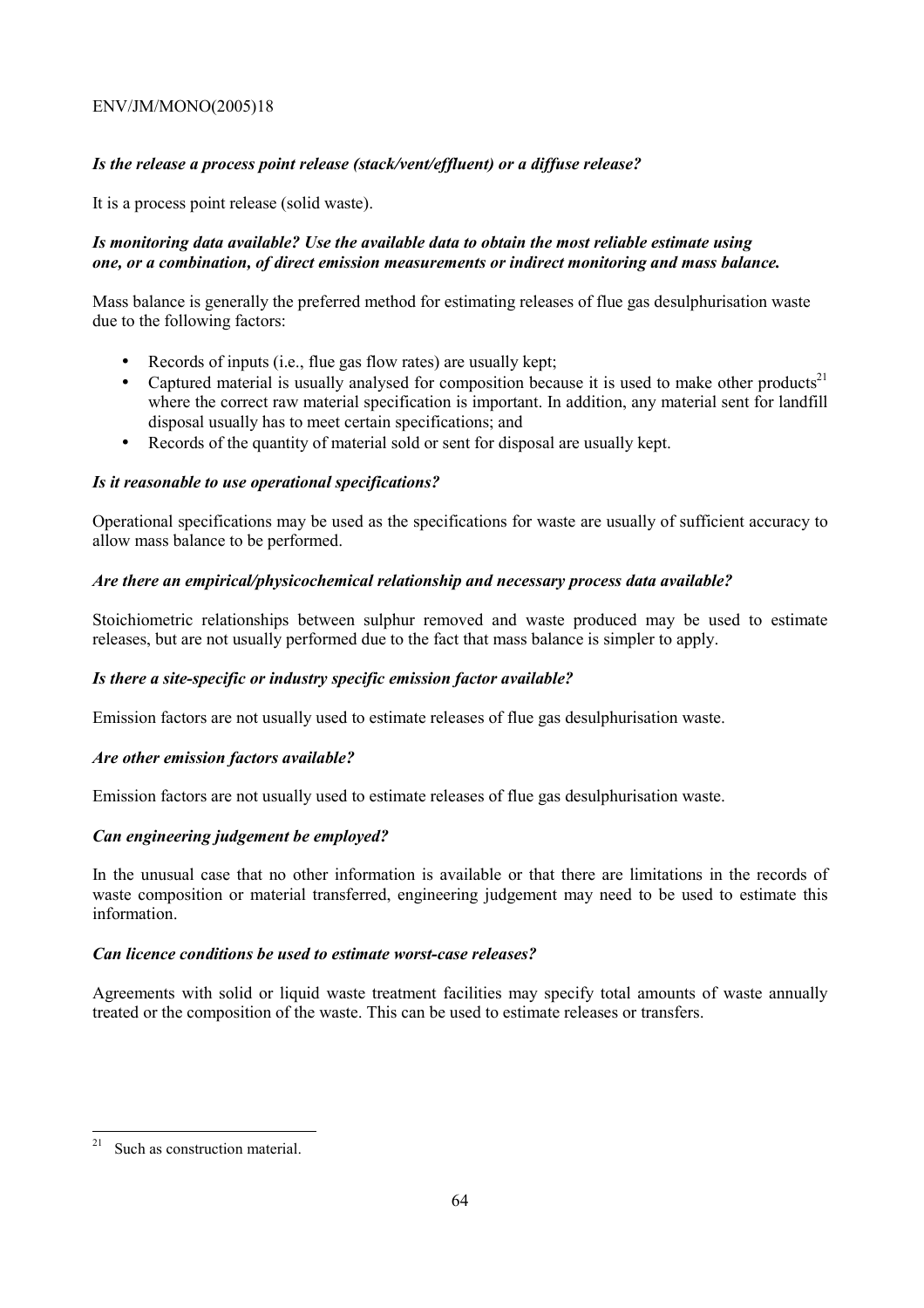# **4.5 Vehicle Dust and Exhaust Releases**

### *Is the source a point source?*

Vehicle dust and exhaust releases may be required to be included in the emissions of the industrial site which is a point source.

Specific issues with characterising vehicle releases as part of the estimation of releases of point sources are as follows:

- If fuel composition and mass of fuel burnt is known, based on e.g. purchasing records, emissions of metals and sulphur dioxide from vehicle exhausts can be estimated using a material balance;
- Typically, emissions from vehicle exhaust are relatively minor compared to boiler emissions, so highly accurate emissions data may not be required;
- Empirical relationships for the estimation of vehicle generated dust are available [37]. These relationships are dependent on the mass of the vehicles, the moisture content of the ground surface and the surface silt loading of the ground;
- Site-specific data for moisture content and surface silt loading are sometimes available. Default values are available for these parameters, in case site-specific data is not available. The range in values for these parameters can be large, therefore it is recommended to make a first-estimate using default values, and if the results would indicate these emissions to contribute significantly to the emissions of the site, site-specific data should be obtained; and
- Emission factors to estimate vehicle exhaust emissions are available for a wide range of vehicle types [32]. Emission factors for vehicle exhaust emissions are also available by industry [1]. Emission factors can also be obtained through the links provided from OECD Resource Centre: http://www.oecd.org/env/prtr.

## **4.6 Dust from Open Areas**

#### *Is the source a point source?*

Dust from open areas is a diffuse emission at the industrial site, which is a point source. Specific issues that characterise open area releases are listed below:

- Empirical relationships for estimating emissions of dust from open areas are available [17]. The relationships usually depend on wind speed and material characteristics such as moisture content, surface roughness and threshold friction velocity. These characteristics are highly site-specific and can significantly influence emission estimates. This uncertainty is usually not a major issue at fossil fuel power generation facilities because open area dust emissions are relatively minor compared to plant emissions; and
- Licence conditions are not usually applied to emissions of dust from open areas. However, it is possible that a site has dust deposition limits, which can be used to derive emission rates through back-calculation methods, e.g. by using engineering models.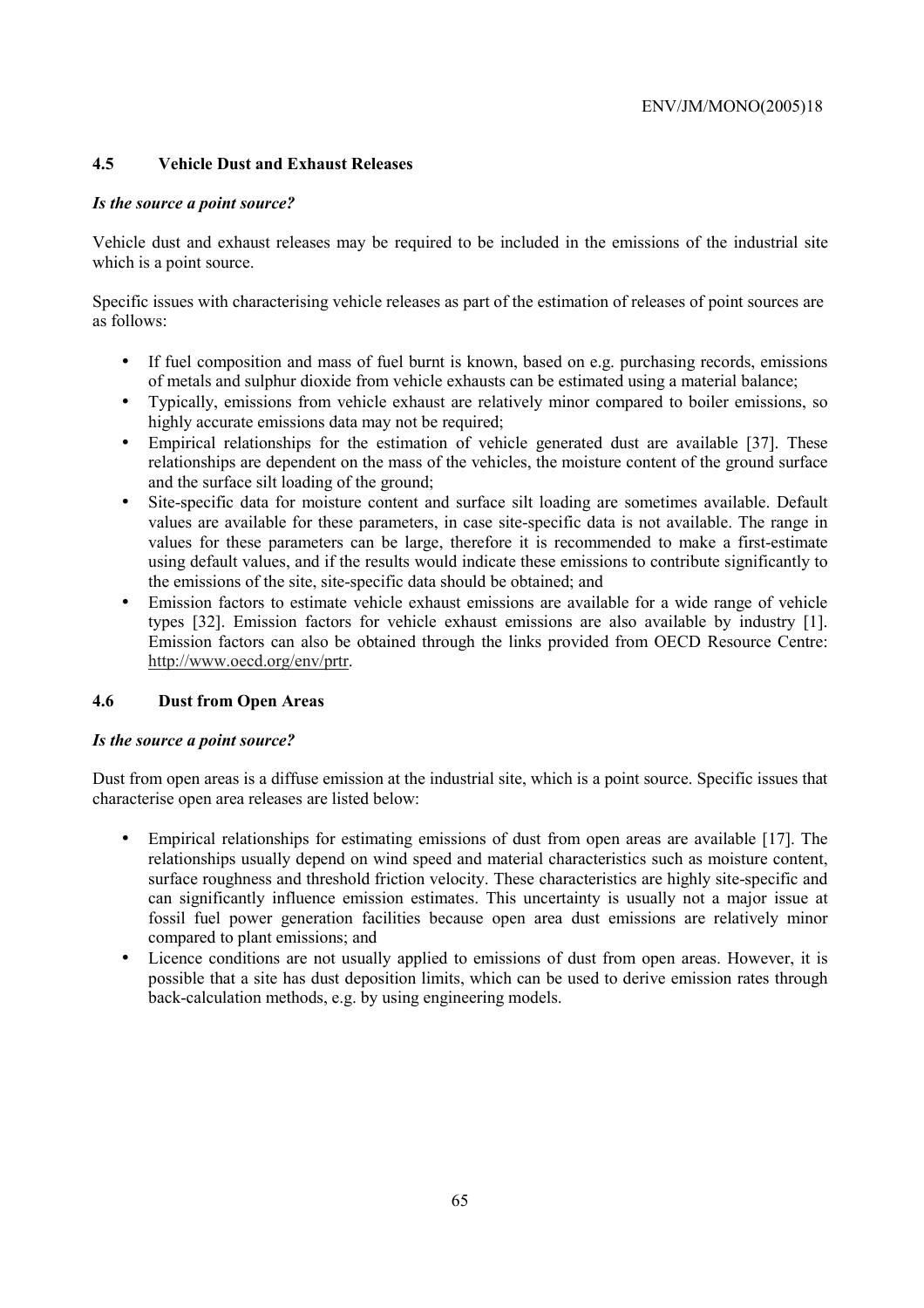## **4.7 Dust from Stockpiles**

## *Is the source a point source?*

Dust from stockpiles may be required to be included in the emissions of the industrial site which is a point source.

Specific issues for characterising stockpiles releases as part of the estimation of releases of point sources are as follows:

- Models, which estimate releases from stockpiles of coal or ash, are usually site-specific and are not usually publicly available. Therefore, models are generally not used to estimate these releases;
- Empirical relationships are available for estimating emissions from stockpiles [31]. These relationships are dependent on wind speed, material moisture content and mass of material transferred. These characteristics are highly site-specific and can significantly influence emission estimates. This uncertainty is usually not a major issue at fossil fuel power generation facilities because open area dust emissions are relatively minor compared to plant emissions;
- Due to the highly site-specific nature of the empirical relationships, which estimate stockpiling emissions, default emission factors are generally not used to estimate emissions. If these emission factors are used, they are of high uncertainty;
- If site-specific values are not available, engineering judgement may be used to estimate default values for wind speed, material moisture content and mass of material for use in empirical equations;
- Licence conditions are not usually applied to dust emissions from stockpiling operations; and
- If a site has dust deposition limits, those can be used to derive emission rates through backcalculation methods by using air dispersion models.

# **4.8 Coal Handling**

## *Is the source a point source?*

Yes.

# *Is the release a process point release (stack/vent/effluent) or a diffuse release?*

It is a diffuse release.

## *Is mass balance possible?*

Mass balance is not applicable.

## *Is there a suitable model that can be applied to the available data?*

Models to estimate releases from coal handling are usually site-specific and are not usually publicly available. Therefore, models are generally not used to estimate these releases.

## *Are there an empirical/physicochemical relationship and necessary process data available?*

Empirical relationships are available to estimate emissions from coal handling operations [33]. These empirical equations are dependent on material moisture content and material silt loading.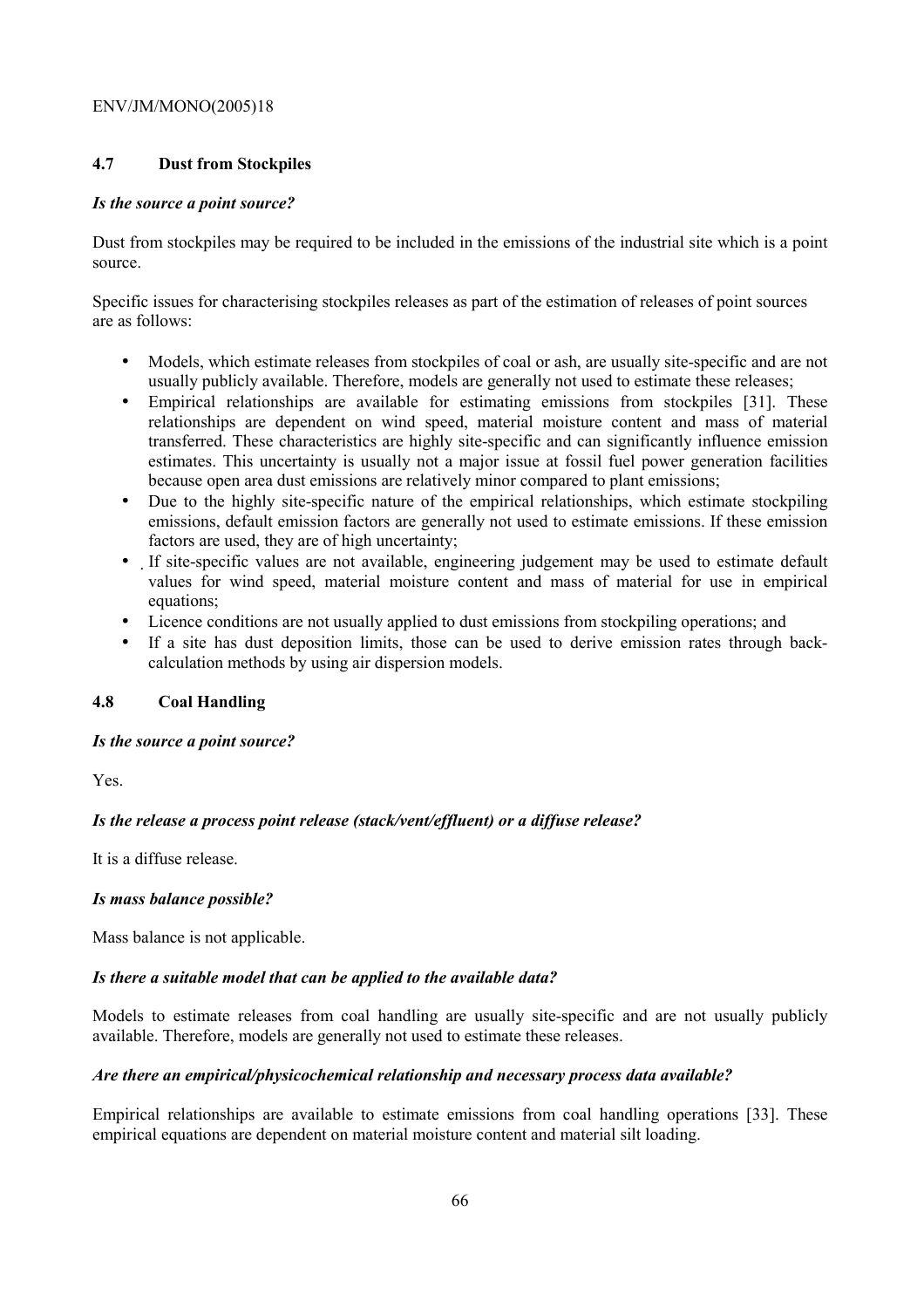## *Is there a site-specific or industry-specific emission factor available?*

Due to the highly site-specific nature of the empirical relationships, which estimate coal handling emissions, default emission factors are generally not used to estimate emissions. If these emission factors are used, they are of high uncertainty.

## *Are other emission factors available?*

Emission factors are generally not used to estimate emissions (see above).

### *Can engineering judgement be employed?*

In general, one of the RETs described above will be used. These RETs may require that some assumptions are made regarding suitable parameter values for use in equations.

### *Can licence conditions be used to estimate worst-case releases?*

Licence conditions are not usually applied to dust emissions from coal handling operations. However, it is possible that a site has dust deposition limits, which can be used to derive emission rates through backcalculation methods by using air dispersion models.

## **4.9 Solvent Use**

## *Is the source a point source?*

Yes.

## *Is the release a process point release (stack/vent/effluent) or a diffuse release?*

It is a diffuse release.

## *Is mass balance possible?*

Mass balance can be used to estimate releases of NMVOC from solvent use. One approach is to assume that all the NMVOCs contained in the solvent are ultimately released directly to the atmosphere. This requires that information on the NMVOC content of solvents is obtained, e.g. from suppliers or material safety data sheets, and the total quantities of solvents used can be determined, generally from purchasing records.

The PRTR may require reporting of either specific volatile organic compounds separately or as the sum of all non-methane volatile organic compounds (total NMVOCs). There are default speciation profiles for solvent evaporation available [38], if there is no site-specific information of the profiles.

If solvents are collected and sent for further treatment, e.g. to incineration, material balance may be possible if assumptions on the fate of the pollutants are made, e.g. assumed conversion to carbon dioxide and water. These assumptions can be validated with downstream measurements.

## *Is there a suitable model that can be applied to the available data?*

Models are generally not used to estimate releases from solvent use.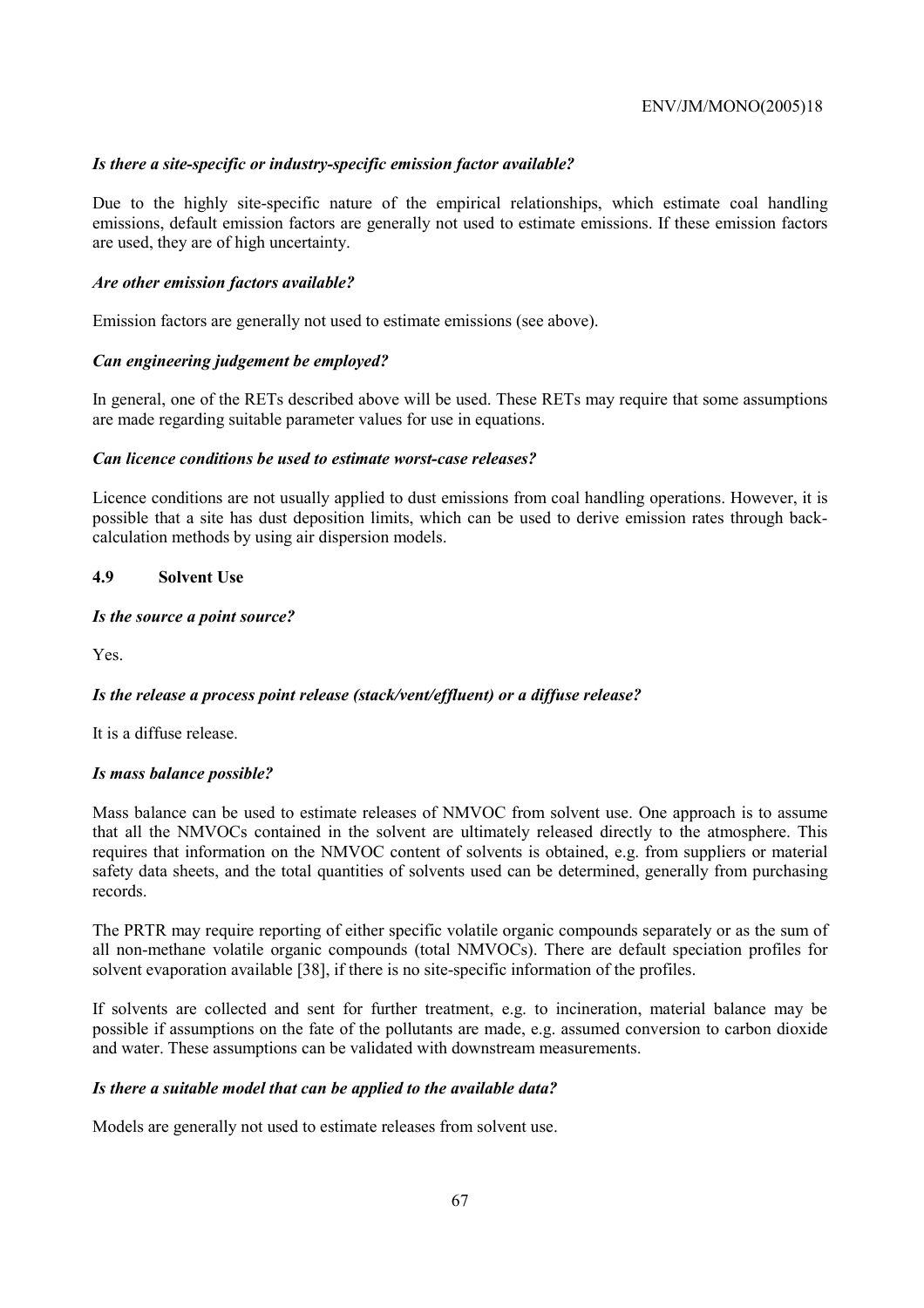## *Are there an empirical/physicochemical relationship and necessary process data available?*

Empirical relationships are not applicable in this case.

## *Is there a site-specific or industry-specific emission factor available?*

Emissions are highly dependent on the NMVOC content of the solvents, so emission factors are generally not used to estimate emissions from solvent use. If site-specific information is not available, there are default speciation profiles that can be used in stead [38]. Emission factors can be found through the links from the OECD Resource Centre: http://www.oecd.org/env/prtr.

### *Are other emission factors available?*

Other emission factors are not available.

## *Can engineering judgement be employed?*

Engineering judgement may be used to make assumptions regarding the volatility percentage of solvents or can be used to make assumptions regarding conversion or collection in extraction systems.

### *Can licence conditions be used to estimate worst-case releases?*

Licence conditions are not generally applied to solvent use. An extraction system dedicated to solvent recovery may have associated licence limits, which can be used for release estimation.

## **4.10 Leaks from Gas Pipelines**

## *Is the source a point source?*

Yes.

## *Is the release a process point release (stack/vent/effluent) or diffuse release?*

It is a diffuse release.

## *Is mass balance possible?*

Mass balance is possible if records of inputs, e.g., fuel purchased and outputs, fuel burnt, are kept. Measurements, which may be used to estimate emissions from individual pieces of equipment, e.g., valves, flanges, compressors, are available [21]. These data can be used to develop emission factors for particular pieces of equipment.

## *Is there a suitable model that can be applied to the available data?*

Models are generally not used to estimate releases from gas pipelines.

## *Are there an empirical/physicochemical relationship and necessary process data available?*

A number of methodologies exist for estimating emissions from gas pipelines using empirical relationships [21]. These methodologies estimate losses from individual pieces of equipment depending on the amount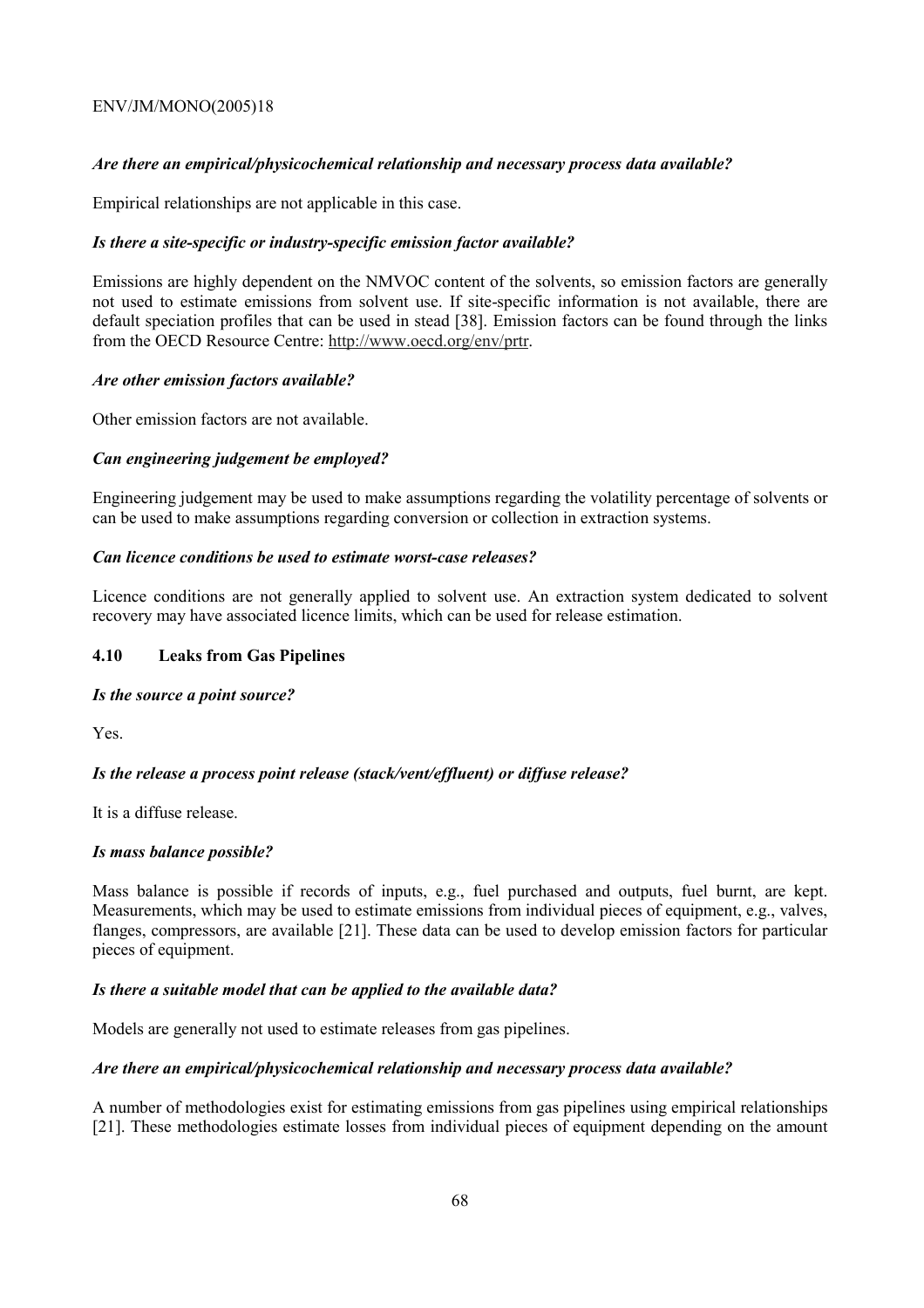of site-specific measurement data that is available. If no on-site measurement is available, default emission factors for equipment types can be used.

## *Is there a site-specific or industry-specific emission factor available?*

Emission factors are available for particular types of equipment and gas types travelling through pipelines [21]. Emission factors can be found from OECD Resource Centre: http://www.oecd.org/env/prtr.

The estimation of greenhouse gases, such as  $CO<sub>2</sub>$ , CH<sub>4</sub> and N<sub>2</sub>O, is mainly based on the use of emission factors and oxidation factors determined for each fuel. The emission factor may be plant specific or retrieved from databases including suitable data for the purpose. For greenhouse gas emission factors the reader is referred to the IPCC Emission Factor Database<sup>2</sup>

## *Are other emission factors available?*

Other emission factors are generally not used to estimate releases from gas pipelines.

## *Can engineering judgement be employed?*

It may be possible to estimate gas consumption based on the quantity of energy produced and based on assumptions regarding the efficiency of the combustion system.

## *Can licence conditions be used to estimate worst-case releases?*

Licence conditions are usually not applicable to estimation of releases from equipment leaks

# **4.11 Ash Collection and Disposal**

## *Is the source a point source?*

Yes.

# *Is the release a process point release (stack/vent/effluent) or a diffuse release?*

It is a process point release (solid waste).

## *Is monitoring data available? Use the available data to obtain the most reliable estimate using one, or a combination, of direct emission measurements or indirect monitoring and mass balance.*

Mass balance may be used to estimate releases of waste ash by using:

- Waste material composition data. Composition data are usually available for materials sent for landfill disposal; and
- Records of the total quantity of waste sent for disposal, e.g., number of truckloads per year.

<sup>22</sup> The IPCC (Intergovernmental Panel for Climate Change) Emission Factor Database (EFDB) is a library for greenhouse gas emission factors and includes both IPCC default emission factors and country specific inputs evaluated and accepted by the EFDB editorial board.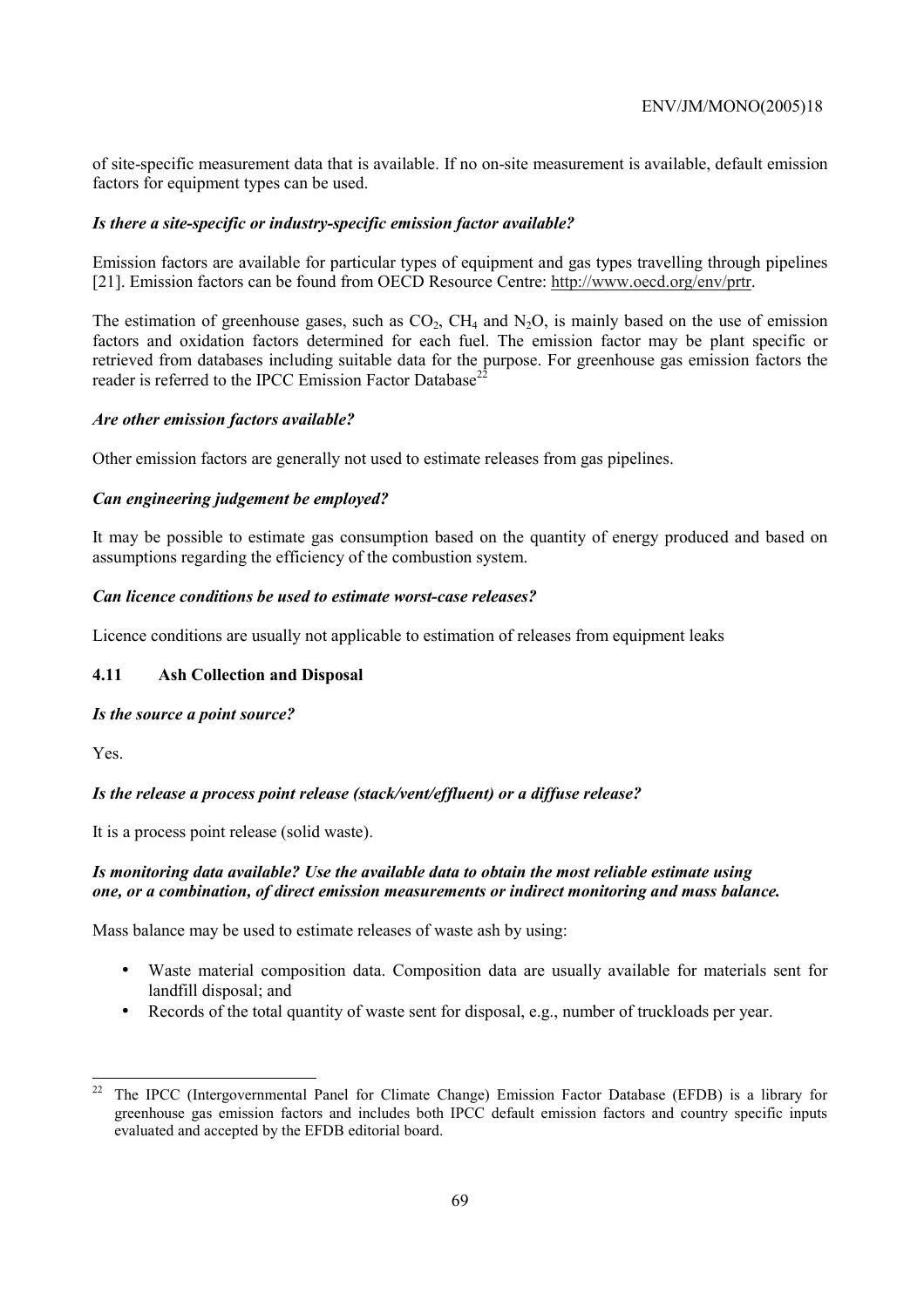The composition data are usually less reliable than data from flue gas desulphurisation because ash is not usually used in applications where these data are important.

## *Is it reasonable to use operational specifications?*

Operational specifications may be used as specifications for waste are usually of sufficient accuracy to allow for mass balance to be performed.

## *Are there an empirical/physicochemical relationship and necessary process data available?*

Empirical/physicochemical relationships are available but are not usually used due to the fact that mass balance is usually simpler to apply. Relationships which relate coal content to ash content may be available.

## *Is there a site-specific or industry-specific emission factor available?*

Emission factors which estimate fly ash emissions can be used to estimate emissions of bottom ash using a material balance if the input is known and partitioning fractions are known or assumed. Emission factors can be found from OECD Resource Centre: http://www.oecd.org/env/prtr.

## *Are other emission factors available?*

Emission factors are not usually used to estimate these releases.

## *Can engineering judgement be employed?*

In the rare case that no other information is available, engineering judgement may need to be applied to estimate waste composition, disposal rates or ash partitioning fractions for use in mass balance release estimation.

## *Can licence conditions be used to estimate worst-case releases?*

Licence conditions may specify the total amount of waste to be treated per year or the composition of the waste. This can then be used to estimate emissions.

# **5. QUALITY ASSURANCE**

To ensure the reliability of release estimates, a process of quality assurance needs to be undertaken. Quality assurance and control is discussed in Section 2.6 of the main report.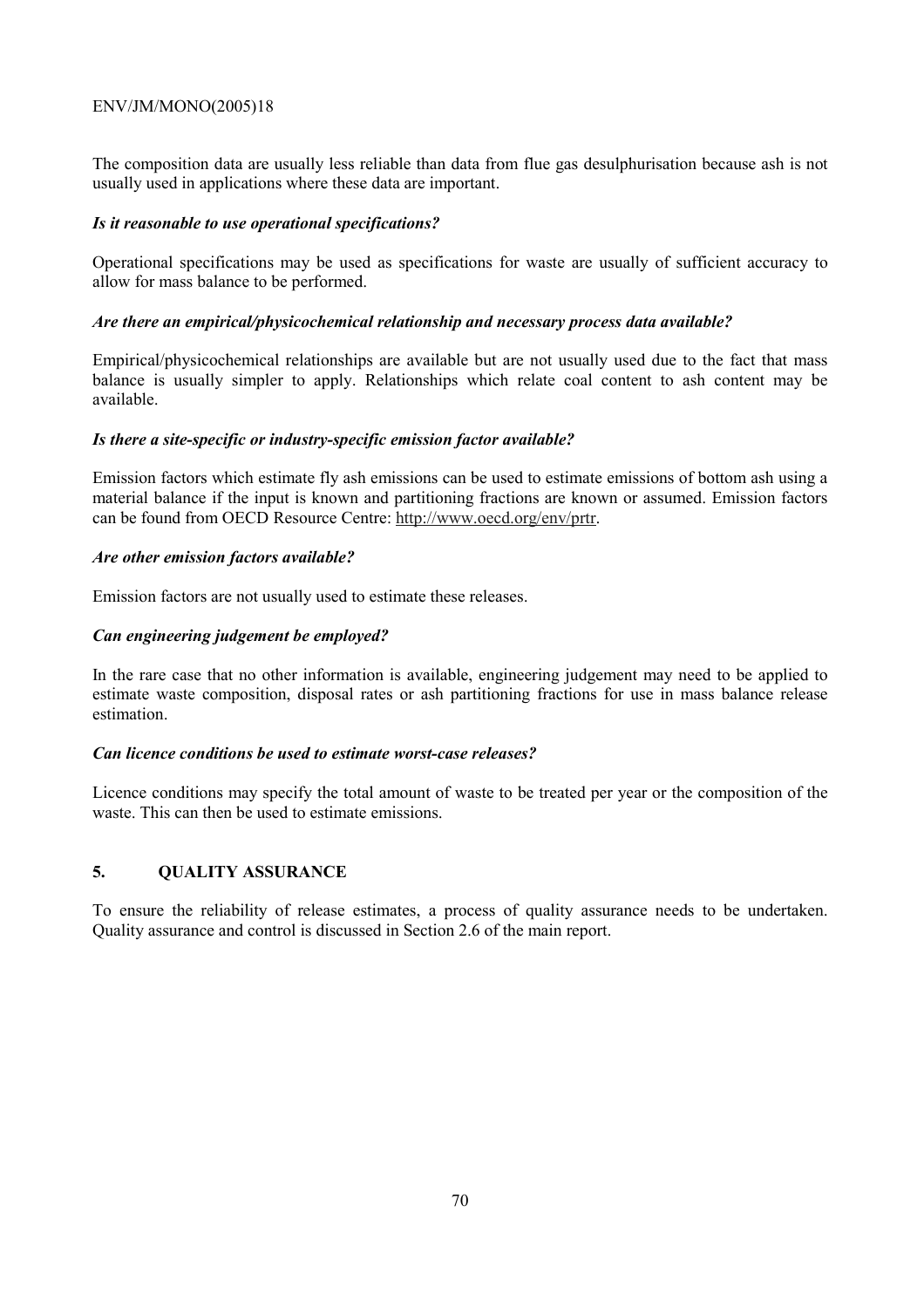## **ANNEX 2: PETROLEUM REFINING**

## **SELECTION AND APPLICATION OF RELEASE ESTIMATION TECHNIQUES**

## 1. THE SCOPE OF THE INDUSTRY

## 2. POLLUTANTS

## 3. POTENTIAL EMISSION SOURCES

- 3.1 Unit Processes and Fuel Combustion
- 3.2 Organic Liquid Storage and Transfer
- 3.3 Wet Cooling Towers
- 3.4 Wastewater Treatment
- 3.5 Vehicles
- 3.6 Open Areas
- 3.7 Solvent Use
- 3.8 Pipelines and Equipment (leaks)
- 3.9 Solid Waste Handling

# 4. SELECTION AND APPLICATION OF RELEASE ESTIMATION TECHNIQUES

- 4.1 Process and Combustion Emissions
- 4.2 Organic Liquid Storage and Transfer
- 4.3 Wet Cooling Towers
- 4.4 Wastewaters
- 4.5 Vehicle Dust and Exhaust Releases
- 4.6 Dust from Open Areas
- 4.7 Solvent Use
- 4.8 Leaks from Pipelines and Equipment
- 4.9 Solid Waste

## 5. QUALITY ASSURANCE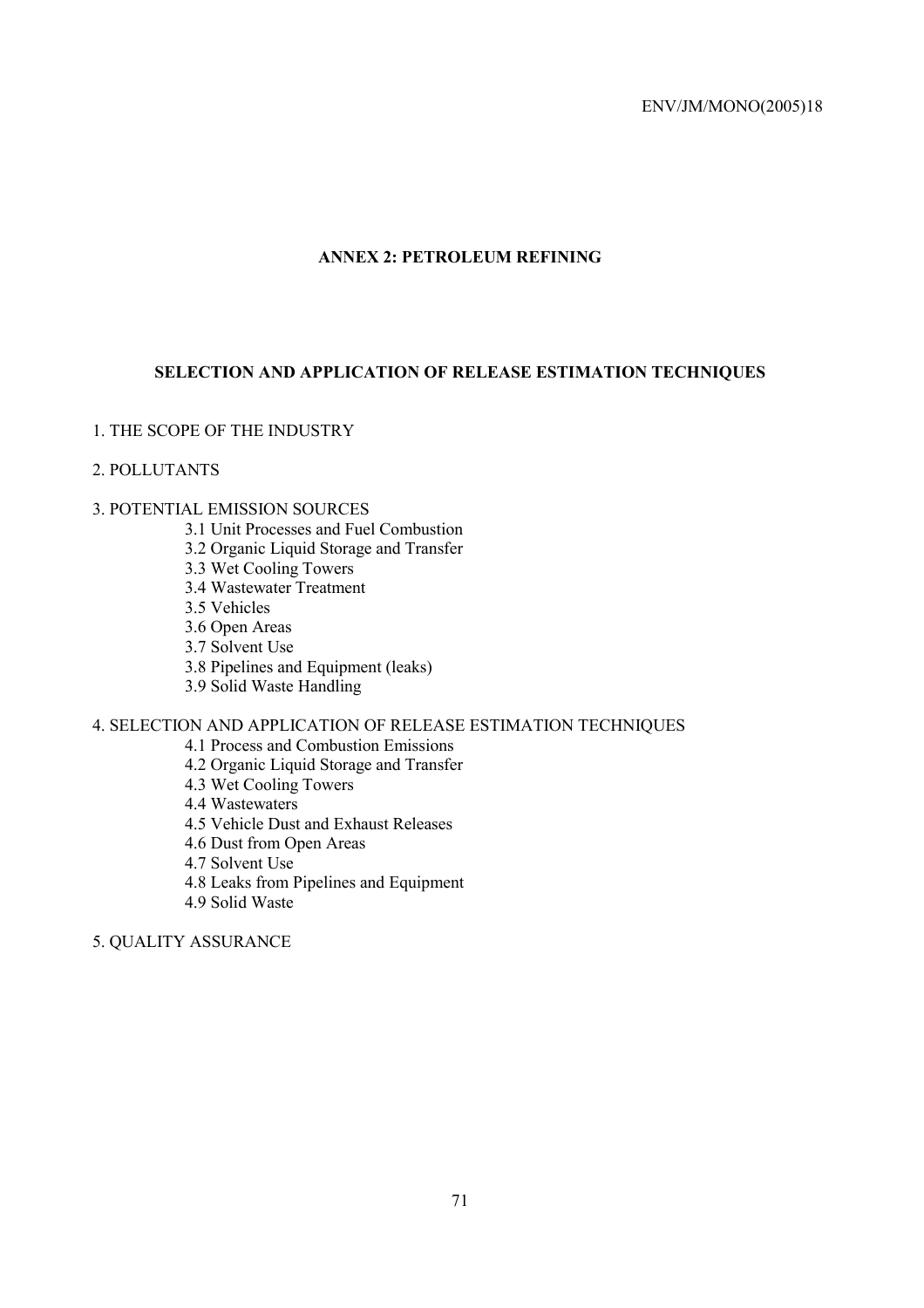# **1. THE SCOPE OF THE INDUSTRY**

For the purposes of this annex, a petroleum refining facility is defined as a facility whose primary activity is the production of fuels (e.g. motor gasoline, diesel and distillate fuel oil, liquefied petroleum gas, jet fuel, residual fuel oil, kerosene and coke), finished non-fuel products (e.g. solvents, lubricating oils, greases, petroleum wax, petroleum jelly, asphalt, and coke) and chemical industry feedstocks (naphtha, ethane, propane, butane, ethylene, propylene, butylenes, butadiene, benzene, toluene and xylene) [31].

The major sources and releases from petroleum refining are illustrated in Figure 2.1. A number of the emission sources shown in Figure B.1 are considered as fugitive sources. Depending on the scope of the inventory, some of these fugitive emissions may not be reportable in a point source inventory or may be required to be reported as part of a diffuse source inventory. The processes that lead to emissions from wet cooling towers do not occur in dry cooling towers. The principal release sources to air, water and land from petroleum refining facilities are shown in Table 2.1. The specific pollutant releases are further discussed in Step 3.



**Figure 2.1: Releases from the petroleum refining industry**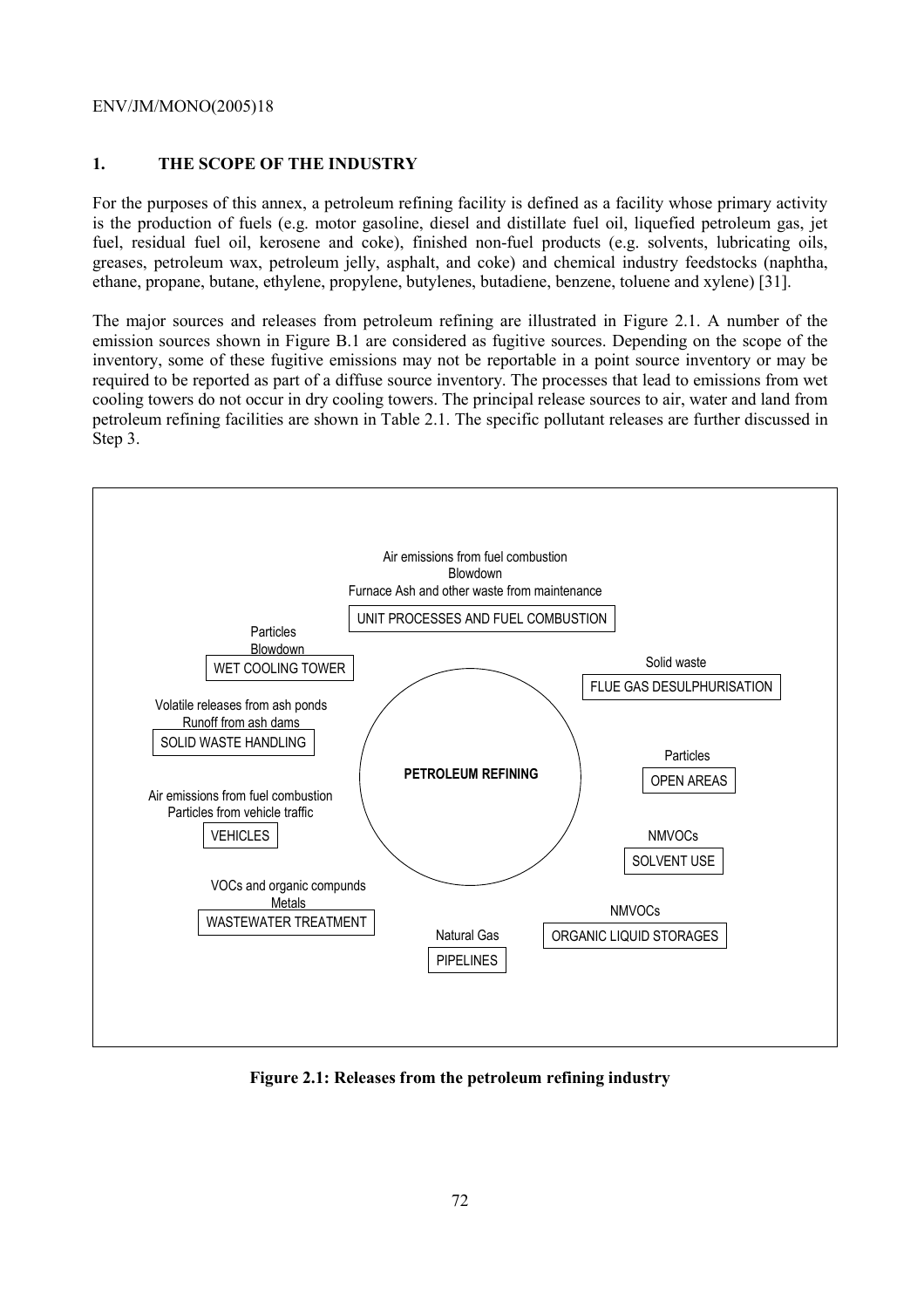| <b>Emission Sources</b>             | Air | Water | Land |
|-------------------------------------|-----|-------|------|
| Unit processes and fuel combustion  | X   |       |      |
| Organic liquid storage and transfer | X   |       | X    |
| Wet cooling towers                  |     | x     | X    |
| Wastewater treatment                | X   | X     | X    |
| Vehicles                            | X   |       |      |
| Open areas                          | X   |       |      |
| Solvent use                         | X   |       |      |
| Pipelines and equipment (leaks)     | X   |       | X    |
| Solid waste handling                | X   |       | X    |

# **Table 2.1: Sources of releases from petroleum refining**

<sup>1</sup> The processes that lead to emissions from wet cooling towers do not occur in dry cooling towers.

# **2. POLLUTANTS**

This step involves identifying releases at a petroleum refining site. The substances to be reported depend on the definitions and thresholds within the specific PRTR programme.

# **3. POTENTIAL RELEASE SOURCES**

The potential emissions from each of the sources identified in Step 1 need to be assessed. This Annex will cover all pollutants which may be released by the petroleum refining industry. Resources, which can assist in determining the specific pollutants released from fossil fuel power generation can be found from the OECD website: http://www.oecd.org/env/prtr.

Further information on the potential releases and the factors affecting these releases are presented below.

# **3.1 Unit Processes and Fuel Combustion**

A petroleum refinery consists of a large number of unit operations. These operations are necessary to produce the wide range of products, which a petroleum refinery typically manufactures. It should be noted that individual facilities may consider combustion emissions separately to process emissions when developing an inventory. This section considers total emissions from each unit. The factors, which influence these emissions are discussed below. Further information on the processes that lead to releases may be found in [20].

Another point to note is that a number of combustion processes occurring at petroleum refineries are similar to those at fossil fuel power generation facilities. Annex 1 of this report should be consulted when seeking further guidance on the estimation of emissions from combustion facilities.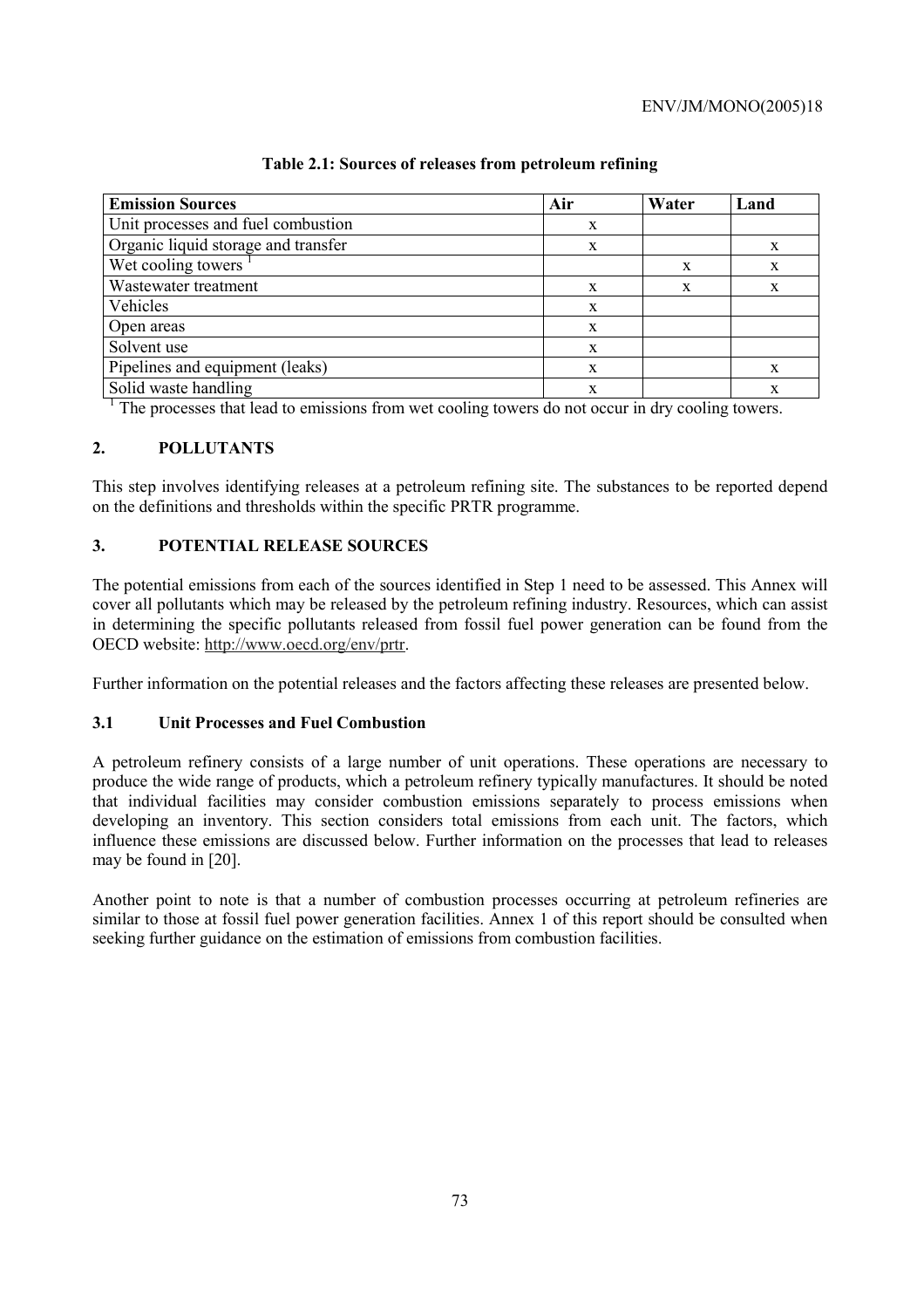| <b>Unit Operation</b>               |                                                    |  |
|-------------------------------------|----------------------------------------------------|--|
|                                     | Emission                                           |  |
| Crude oil desalting                 | CO, SOx, NOx, hydrocarbons and particles           |  |
| Atmospheric distillation and vacuum | CO, SOx, NOx, hydrocarbons and particles           |  |
| distillation                        |                                                    |  |
| Thermal cracking                    | CO, SOx, NOx, hydrocarbons and particles           |  |
| Coking                              | CO, SOx, NOx, hydrocarbons and particles           |  |
| Catalytic cracking                  | CO, SOx, NOx, hydrocarbons and particles           |  |
| Catalytic hydrocracking             | CO, SOx, NOx, hydrocarbons, particles and catalyst |  |
|                                     | dust                                               |  |
| Hydrotreating/hydroprocessing       | CO, SOx, NOx, hydrocarbons and particles           |  |
| Alkylation                          | CO, SOx, NOx, hydrocarbons and particles           |  |
| Isomerisation                       | CO, SOx, NOx, hydrocarbons, HCl and particles      |  |
| Polymerisation                      | Hydrogen sulphide                                  |  |
| Catalytic reforming                 | CO, SOx, NOx, hydrocarbons and particles           |  |
| Propane deashphalting               | CO, SOx, NOx, hydrocarbons and particles           |  |
| Gas treatment and sulphur recovery  | $SOx, NOx$ and $H_2S$                              |  |
| Merox treating                      | Hydrocarbons and disulphides                       |  |
| Heat exchanger cleaning             | Hydrocarbons                                       |  |
| Flaring                             | CO, SOx, NOx, hydrocarbons and particles           |  |

| Table 2.2: Emissions from the unit operations in petroleum refining [16] |
|--------------------------------------------------------------------------|
|--------------------------------------------------------------------------|

The specific releases from petroleum refining depend on the grade and composition of the crude oil, the type of combustion device, the firing and loading practices used and stage in the maintenance cycle. There can be significantly different releases from the combustion of distillate and residual oils.

In general, particulate matter releases depend on the completeness of combustion as well as on the oil ash content. The particulate matter emitted from distillate oil-fired combustion processes primarily results from the incomplete combustion of oil and is not correlated with the ash or sulphur content of the oil. However, particulate matter releases from residual oil burning are related to the oil sulphur content.

Oxides of sulphur  $(SO<sub>x</sub>)$  are generated due to the oxidation of the sulphur in the fuel. The releases of  $SO<sub>x</sub>$ from conventional combustion systems are predominantly in the form of  $SO_2$ . Uncontrolled  $SO<sub>x</sub>$  releases are almost entirely dependent on the sulphur content of the fuel and are not affected by boiler size, burner design or grade of fuel being fired. Emissions of sulphur are reported as  $SO<sub>2</sub>$ .

Oxides of nitrogen  $(NO_x)$  formed in combustion processes are due either to thermal fixation of atmospheric nitrogen in the combustion air (thermal  $NO_x$ ), or to the conversion of chemically bound nitrogen in the fuel (fuel  $NO<sub>x</sub>$ ) [30].  $NO<sub>x</sub>$  concentration is exponentially dependent on temperature, and proportional to nitrogen concentration in the flame, the square root of oxygen concentration in the flame and the residence time. In general, an increase in flame temperature, oxygen availability and/or residence time at high temperatures leads to an increase in  $NO<sub>x</sub>$  generation. The firing practices employed during boiler operation also influence  $NO_x$  formation. Low excess air (LEA) firing, flue gas recirculation (FGR), staged combustion (SC), reduced air preheat (RAP) or some combination of these measures may reduce  $NO<sub>x</sub>$ emissions.

The rate of carbon monoxide (CO) releases from combustion sources depends on the oxidation efficiency of the fuel. By controlling the combustion process, CO releases can be minimised. If a unit is operated improperly or not well maintained, the resulting concentrations of CO, as well as organic compounds may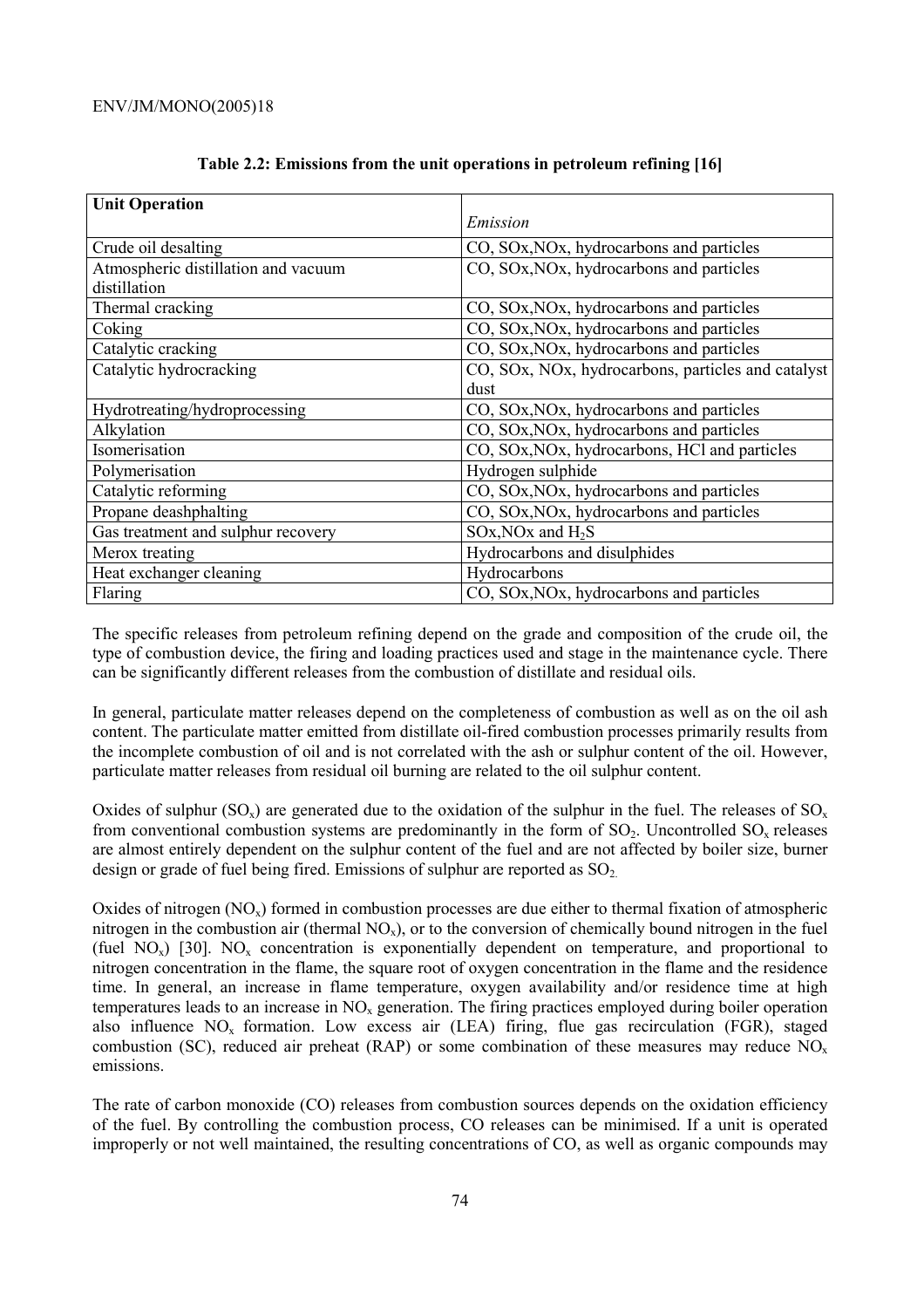be several orders of magnitude greater than in a well-controlled system. Smaller boilers, heaters and furnaces tend to emit more of these pollutants per unit of fuel consumed than larger combustion systems [29]. Carbon dioxide  $(CO<sub>2</sub>)$  is formed as the major combustion product of oil-fired combustion.

The presence of CO in the exhaust gases of combustion systems is primarily a consequence of incomplete combustion. Several conditions can lead to incomplete combustion, including insufficient oxygen  $(O<sub>2</sub>)$ availability, poor fuel/air mixing, cold-wall flame quenching, reduced combustion temperature, decreased combustion gas residence time and load reduction (i.e. reduced combustion intensity). Since various combustion modifications for NOx reduction can produce one or more of the above conditions, increased CO releases may be a result of reduction in  $NO<sub>x</sub>$  releases.

Small amounts of organic compounds are released from oil combustion. As with CO releases, the release rate of organic compounds depends, to some extent, on the combustion efficiency of the system. Therefore, any combustion modification, which reduces the combustion efficiency will probably increase the concentrations of organic compounds in the flue gases.

Unburned hydrocarbon releases can include all alkanes, alkenes, aldehydes, carboxylic acids, and substituted benzenes (e.g. benzene, toluene, xylene, ethyl benzene). The remaining organic releases are composed largely of compounds emitted from combustion sources in a condensed phase as polycyclic organic matter or polycyclic aromatic hydrocarbons. Formaldehyde is also formed during the combustion of oil. Trace elements are also emitted from the combustion of oil. The quantity of trace metals emitted from the source depends on combustion temperature, fuel feed mechanism and the composition of the fuel. The temperature determines the degree of volatilisation of specific compounds contained in the fuel. The fuel feed mechanism affects the separation of releases into bottom ash and fly ash. In general, the quantity of any given metal emitted depends on the physical and chemical properties of the element itself, the concentration of the metal in the fuel, the combustion conditions and the type of particle control device use and its collection efficiency as a function of particle size.

## **3.2 Organic Liquid Storage and Transfer**

Organic liquids at petroleum refining facilities are usually stored in either floating-roof or fixed-roof tanks. Releases from fixed-roof tanks may be divided into two categories: working losses and breathing losses $^{23}$ . Working losses occur during both the filling and emptying of the storage tanks. Filling losses occur when the organic compounds contained in the air are displaced from a fixed roof vessel during loading. Emptying losses occur when air drawn into the tank saturates with organic compounds, then expands, exceeds the capacity of the vapour space and is forced out of the vessel. Breathing losses are the expulsion of vapour from a tank through vapour expansion caused by changes in temperature and pressure in the tank. The rate of losses from organic liquid storage tanks is influenced by the volatility of the liquid being stored (or components of the liquid being stored) and storage temperature and pressure [25].

Releases from floating roof tanks are either standing losses or withdrawal losses. Withdrawal losses occur when the liquid that clings to the tank wall is vaporised during the lowering of the floating roof during liquid withdrawal. Standing losses are caused by wind action at rim seals, deck fittings and deck seams.

The control techniques for storage tanks can be divided into the modification of storage tank design to minimise losses and the incorporation of vapour recovery and recycle systems.

 $23$ Breathing loss is the fugitive emission from the expulsion of vapour from a tank vapour space that has expanded due to daily changes in temperature and barometric pressure.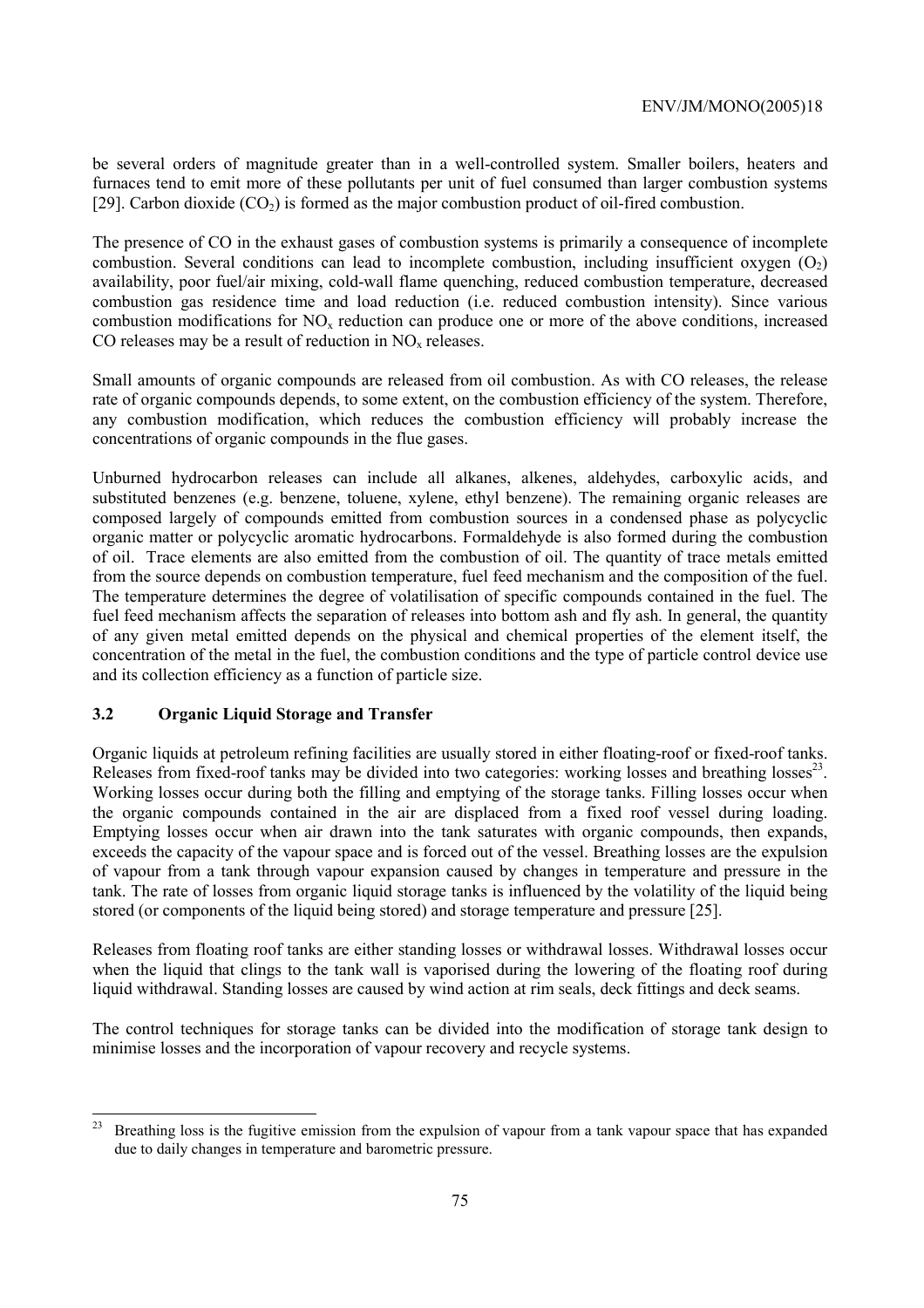# **3.3 Wet Cooling Towers**

Cooling towers are heat exchangers that are used to dissipate large heat loads to the atmosphere. They are used to transfer waste heat from cooling water to the atmosphere by allowing the water to cascade through a series of decks and slat-type grids.

Cooling towers are either dry towers or wet towers, although some combinations of these also exist. Wet (or evaporative) cooling towers use water as their heat transfer medium and rely on the latent heat of water evaporation to exchange heat between the process and the air passing through the cooling tower. As cooling tower water comes in contact with the air passing through the tower, some of the liquid water may be entrained in the air stream and carried out of the tower as droplets. These aspirated droplets are dispersed into the atmosphere as aerosols, i.e. liquid dispersed in air. As the droplets evaporate in the atmosphere, particulate matter forms by crystallisation of the dissolved solids. Depending on the composition of the cooling water, these releases may contain heavy metals and salt compounds. This process does not occur in dry cooling towers. Therefore, only wet cooling towers are considered as sources of releases. [16]

Wet cooling towers can be classified by draft type (atmospheric, natural, mechanical, induced) and/or the location of the draft relative to the heat transfer medium (counter flow, cross flow). To reduce the drift from cooling towers, drift eliminators may be incorporated into the tower design. Drift eliminators induce the particles to separate by forcing them to travel through a specially designed flow path prior to exiting the cooling tower. Hence, the quantity of droplets exiting the tower is controlled. The types of drift eliminator configurations include herringbone (blade-type), wave form and cellular (or honeycomb) designs. The cellular units, generally, are the most efficient. Drift eliminators are generally formed into closely spaced slats, sheets, honeycomb assemblies or tiles ands may include features such as corrugations and water removal channels, to enhance drift removal.

The liquid that remains after evaporation and needs to be released to the environment is known as cooling tower blow-down. The evaporation process causes the levels of impurities within the cooling water to concentrate as the water is continuously recycled. The water that is continuously purged from the process is known as cooling tower blow-down. Pollutants of concern in cooling tower blow-down discharges include chlorine, organic chemicals and trace metals from bio fouling and corrosion control [24].

## **3.4 Wastewater Treatment**

Wastewater streams are produced in a number of unit operations in a petroleum refinery. The design of wastewater treatment plants is influenced by the types of refinery pollutants, including oil, phenols, sulphides, dissolved solids, and toxic chemicals. Although the treatment processes employed by refineries vary greatly, they generally include neutralizers, oil/water separators, settling chambers, clarifiers, dissolved air flotation systems, coagulators, aerated lagoons and activated sludge ponds. Refinery water effluents are collected from various processing units and are conveyed through sewers and ditches to the treatment plant. Most of the treatment occurs in open ponds and tanks. The main components of atmospheric emissions from wastewater treatment plants are volatile organic compounds and dissolved gases that evaporate from the surfaces of wastewater residing in open process drains, separators, and ponds. Emissions to water and land may potentially contain all the pollutants released into the wastewater stream. These emissions are highly influenced by site-specific factors and will not be discussed further here. For further discussion on the processes that lead to wastewater emissions, please refer to [20].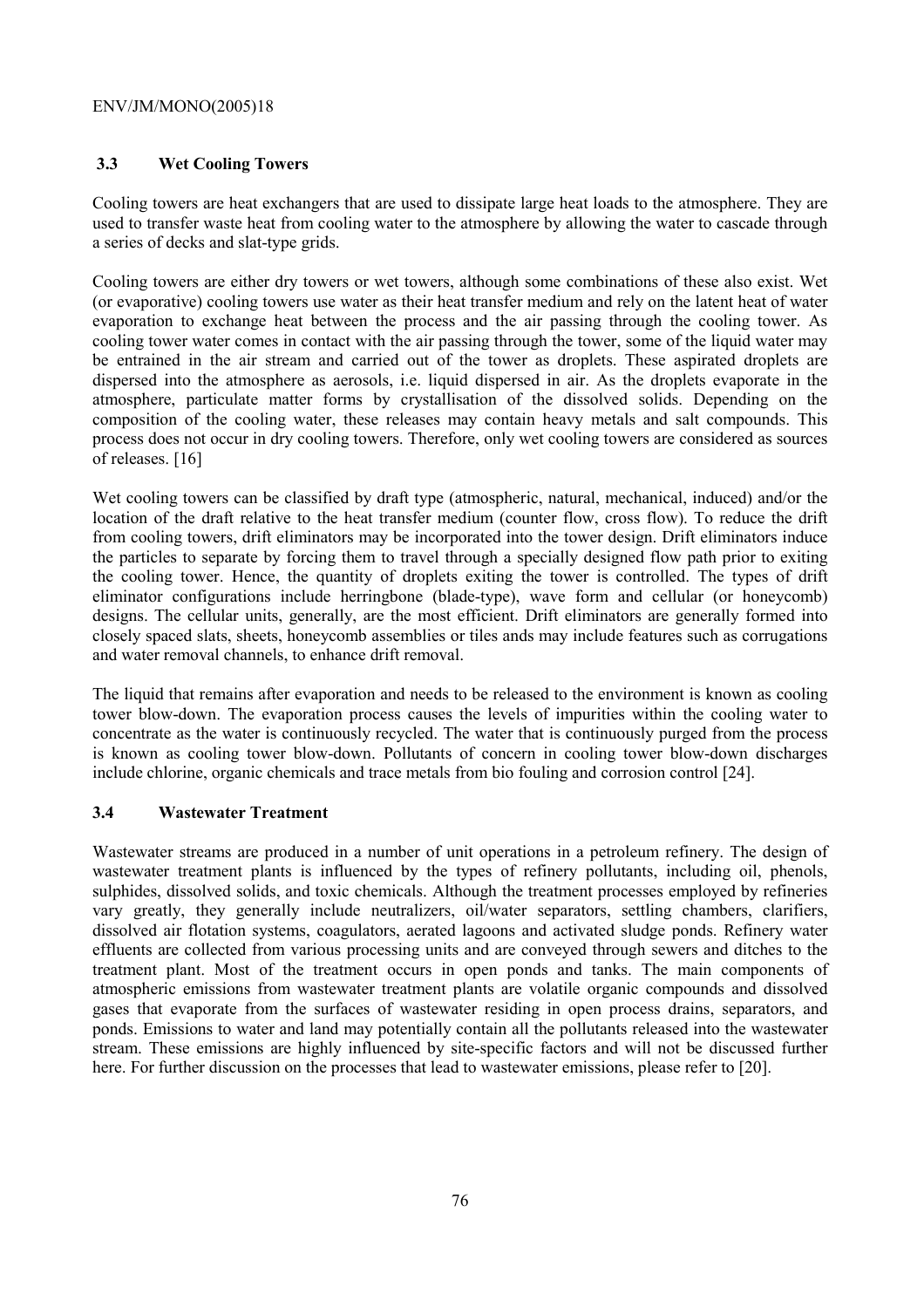| <b>Unit Operation</b>                            | <b>Wastewater Emissions</b>                                                  |  |  |
|--------------------------------------------------|------------------------------------------------------------------------------|--|--|
| Crude oil desalting                              | Oil, H <sub>2</sub> S, NH <sub>3</sub> , phenol, suspended solids, dissolved |  |  |
|                                                  | solids                                                                       |  |  |
| Atmospheric distillation and vacuum distillation | Oil, $H_2S$ , NH <sub>3</sub> , suspended solids,<br>chlorides,              |  |  |
|                                                  | mercaptans, phenol                                                           |  |  |
| Thermal cracking                                 | Oil, $H_2S$ , NH <sub>3</sub> , phenol, suspended solids                     |  |  |
| Coking                                           | $H_2S$ , NH <sub>3</sub> , phenol, suspended solids                          |  |  |
| Catalytic cracking                               | Oil, suspended solids, phenols, cyanides, $H_2S$ , $NH_3$                    |  |  |
| Catalytic hydrocracking                          | Suspended solids, $H_2S$                                                     |  |  |
| Hydrotreating/hydroprocessing                    | $H_2S$ , NH <sub>3</sub> , phenols, suspended solids                         |  |  |
| Alkylation                                       | Suspended solids, dissolved solids, $H_2S$ , NH <sub>3</sub> , spent         |  |  |
|                                                  | sulphuric acid                                                               |  |  |
| Isomerisation                                    | Chloride salts, caustic wash, $H_2S$ , NH <sub>3</sub>                       |  |  |
| Polymerisation                                   | $H_2S$ , NH <sub>3</sub> , caustic wash, mercaptans                          |  |  |
| Catalytic reforming                              | Oil, suspended solids, $H_2S$                                                |  |  |
| Solvent extraction                               | Oil and solvents                                                             |  |  |
| Dewaxing                                         | Oil and solvents                                                             |  |  |
| Propane deashphalting                            | Oil and solvents                                                             |  |  |
| Gas treatment and sulphur recovery               | $H_2S$ , NH <sub>3</sub> , amines, Stretford solution                        |  |  |
| Heat exchanger cleaning                          | Oil                                                                          |  |  |
| Storage tanks                                    | Tank product                                                                 |  |  |
| Wastewater treatment                             | Potentially all substances above                                             |  |  |

### **Table 2.3 Wastewater emissions from petroleum refining operations**

### **3.5 Vehicles**

The movement of vehicles over various surfaces leads to releases of particulate matter. Releases from vehicle exhausts contain a range of pollutants including carbon monoxide, volatile organic compounds, sulphur dioxide, various organic compounds and oxides of nitrogen. Releases of this type are often considered as part of diffuse source inventories

### **3.6 Open Areas**

Particulate matter releases may be generated by wind erosion of open exposed, dusty areas within an industrial facility.

### **3.7 Solvent Use**

Ancillary operations such as equipment cleaning and related operations give rise to fugitive releases. These are usually evaporative losses and may be estimated using emission factors. These releases can, usually, be traced back to one point or to small area sources and can therefore be considered as point sources.

Wastes from the gas-side of the boiler (metals and cleaning wastes) are produced during maintenance, which includes the air pre-heater, economiser, super-heater, stack and ancillary equipment. Residues from coal combustion (soot and fly ash) build up on the surfaces of the equipment and must be removed periodically. This build-up is typically removed with pressurised water, containing no chemical additives. Wastewaters are sometimes neutralized and metals precipitated [20].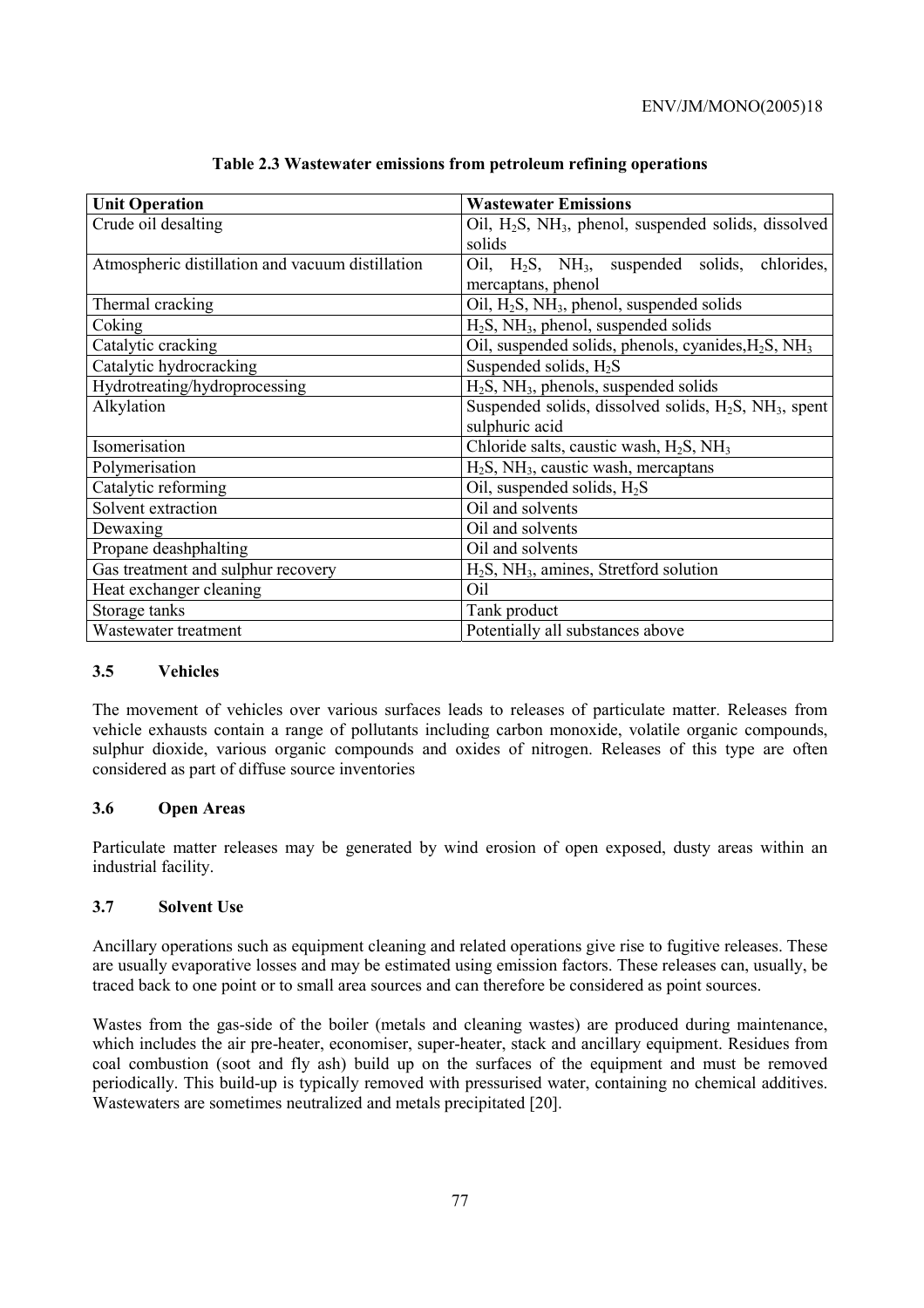## **3.8 Pipelines and Equipment**

Leakage of liquids or gases can occur at equipment connections, joints and interfaces. The intrinsic properties of these fluids (such as vapour pressure, temperature and pressure) can result in vapour releases through valve stems, pump seals and flanges.

# **3.9 Solid Waste Handling**

Solid wastes are produced from a number of unit operations in a petroleum refinery. The formation of these wastes is dependent on the processes that lead to their formation. Further information on these processes is found in [20].

| <b>Unit Operation</b>              | <b>Solid Wastes</b>                                                  |  |
|------------------------------------|----------------------------------------------------------------------|--|
| Oil combustion processes           | Bottom ash                                                           |  |
| Crude oil desalting                | Sludge containing iron rust, clay, sand, emulsified oil, wax and     |  |
|                                    | metals                                                               |  |
| Coking                             | Coke dust (carbon particles and hydrocarbons)                        |  |
| Catalytic cracking                 | Spent catalyst (metals from crude oil and hydrocarbons), spent       |  |
|                                    | catalyst, fine particles from electrostatic precipitators (aluminium |  |
|                                    | silicate and metals)                                                 |  |
| Catalytic hydrocracking            | Spent catalyst fine particles (metals from crude oil and             |  |
|                                    | hydrocarbons                                                         |  |
| Hydrotreating/hydroprocessing      | Spent catalyst fine particles (aluminium silicate and metals)        |  |
| Alkylation                         | Neutralised alkylation sludge (sulphuric acid or calcium fluoride,   |  |
|                                    | hydrocarbons)                                                        |  |
| Isomerisation                      | Calcium chloride sludge from neutralised HCl gas                     |  |
| Polymerisation                     | Spent catalyst containing phosphoric acid                            |  |
| Catalytic reforming                | Spent catalyst fines from electrostatic precipitators (aluminium     |  |
|                                    | silicate and metals)                                                 |  |
| Merox treatment                    | Spent Merox caustic solution, waste oil-disulphide mixture           |  |
| Wastewater treatment               | Separator sludge (phenols, metals and oil), chemical precipitation   |  |
|                                    | sludge (chemical coagulants, oil) $DAF24$ floats, biological sludges |  |
|                                    | (metals, oil, suspended solids, spent lime)                          |  |
| Gas treatment and sulphur recovery | Spent catalyst                                                       |  |
| Heat exchanger cleaning            | Heat exchanger sludge (oil, metals and suspended solids)             |  |
| Storage tanks                      | Tank bottom sludge (iron rust, clay, sand, water, emulsified oil,    |  |
|                                    | wax, metals)                                                         |  |

## **Table 2.4: Solid wastes produced at petroleum refineries**

# **4. SELECTION AND APPLICATION OF RELEASE ESTIMATION TECHNIQUES**

## **4.1 Process and Combustion Emissions**

*Is the source a point source?* 

Yes.

<sup>24</sup> Dissolved Air Flotation System (DAF).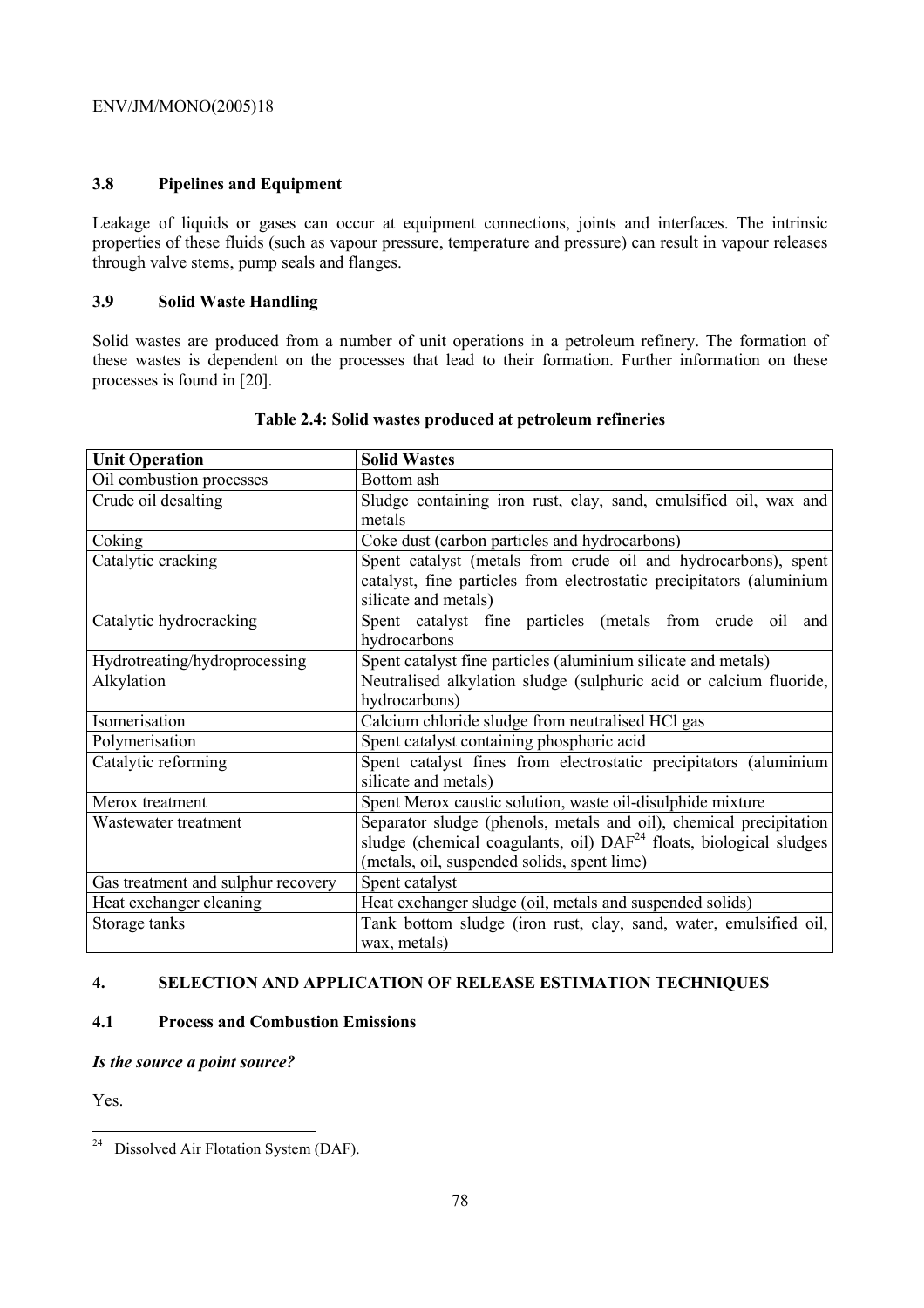### *Is the release a process point release (stack/vent/effluent) or a diffuse release?*

It is a process point release through a stack/vent or effluent

## *Is monitoring data available? Use the available data to obtain the most reliable estimate for each source using one, or a combination, of direct emissions measurements or indirect monitoring and mass balance.*

Monitoring data may be available for at least some of the pollutants released through stacks/vents at petroleum refineries. A Continuous Emission Monitoring System (CEM) can be used to monitor releases of  $SO_2$ ,  $NO_x$ , organic compounds and CO from stacks. If CEM data are available and are of appropriate quality, these data will generally provide the most reliable estimate of releases for these substances. The cost of implementing a CEM system can be prohibitive and, beyond NO<sub>x</sub> and CO, is not widely used in the industry. The use of CEM may also be problematic at low concentrations [21].

For uncontrolled emissions of metals and carbon dioxide, a CEM system may not be the preferred method [22]. This is due to the fact that if the amount of metals or carbon in the fuel is monitored, the uncontrolled releases may be estimated based on the concentration of a compound, for instance sulphur, in the fuel. For metals, an assumption is made on how much of the metal is partitioned between fly ash and bottom ash. It is assumed that metals pass untransformed through the combustion process and are partitioned at some determined ration between the fly ash and bottom ash. For carbon dioxide, it is assumed that all the carbon in the fuel is converted to  $CO<sub>2</sub>$ . Therefore, for every kilogram of carbon (molecular weight of 12), 3.67 (44/12) kilograms of carbon dioxide (molecular weight of 44) is produced. Also uncontrolled emissions of  $SO<sub>2</sub>$  may also be estimated from the amount of sulphur in the fuel by assuming that there is complete conversion of sulphur to  $SO<sub>2</sub>$ . Therefore, for every kilogram of sulphur (molecular weight of 32) burned, two kilograms of  $SO<sub>2</sub>$  (molecular weight of 64) are emitted.

For SO<sub>2</sub> and metals, if control techniques are applied, either CEM or indirect monitoring become the preferred RET [21]. Fuel analysis does not account for the removal of any pollutant from the control technology. However, fuel analysis may be used if the sulphur or metal content of the input stream is relatively homogenous and if site-specific pollution control efficiency data are available or can be determined with a reasonable amount of accuracy, e.g. through measurements or equipment specifications. This is especially relevant if the only alternative release estimation technique is the use of emission factors. Furthermore, if measurement data or emission factors are available, they can be used to validate emissions estimates obtained through fuel analysis.  $CO<sub>2</sub>$  emissions are not generally affected by pollution control equipment.

Indirect monitoring is the preferred method when a reliable, site-specific relationship between process parameters and release rates exists or can be developed. A typical example is the relationship between releases of  $SO_2$  from fuel combustion in a boiler equipped with a wet scrubber and parameters such as water pH, flow rate and fuel combustion rate [21].

Stack sampling is the preferred RET for particulate matter, speciated organics and sulphuric acid mist. Stack sampling may be used when the emission profile for a unit is relatively homogenous. Petroleum refining facilities generally have long periods of time at standard operating loads, with consistent feedstock compositions. Provided that stack sampling data are available at each set of conditions throughout the reporting period, stack sampling data will provide reasonable estimates. This is often the case in the petroleum refining industry and stack sampling is often used. Provided that the data is representative of operations, stack sampling can provide reliable data for a PRTR at a relatively low cost. The accuracy of this method may be problematic at low pollutant concentrations [21].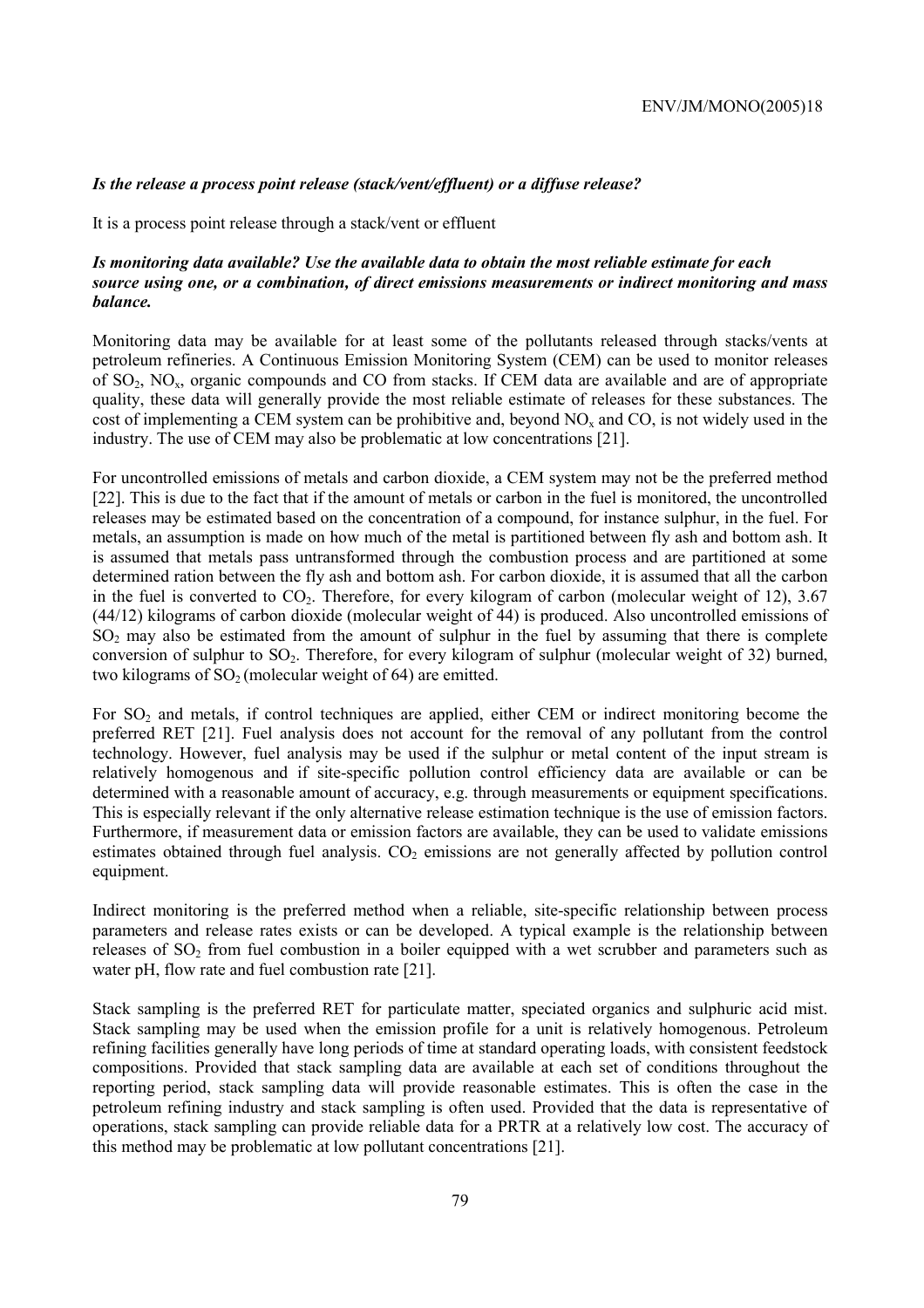### *Is it reasonable to use operational specifications?*

Operational specifications for unit operations can be used to provide an accurate representation of releases from boilers at optimal conditions. Care should be taken when applying operational specifications at conditions of sub-optimal conditions, as units age or late in a maintenance cycle. Operational specifications may also not be representative of start-up or shut-down periods. This is of particular concern when start-up or shut-down are a major part of the operating time in a reporting period. Operational specifications may also be validated with measurements to ensure applicability.

### *Are there an empirical/physicochemical relationship and necessary process data available?*

Empirical/physicochemical relationships are generally not used for estimation of releases from fuel combustion. These relationships may be developed for a particular facility for operational purposes.

### *Is there a site-specific or industry specific emission factor available?*

Emission factors are available for  $SO_2$ ,  $NO_x$ ,  $CO$ ,  $NMVOC$ , hydrocarbons, particulate matter, trace metals and organic compound releases from the unit operations at petroleum refining facilities. Emission factors can be found from the OECD Resource Centre: http://www.oecd.org/env/prtr. For instance, emission factors for combustion processes at petroleum refineries may be obtained from the USEPA [18] or the European Environment Agency [1].

The estimation of greenhouse gases such as  $CO<sub>2</sub>$ ,  $CH<sub>4</sub>$  and  $N<sub>2</sub>O$  is mainly based on the use of emission factors and oxidation factors determined for each fuel. The emission factor may be plant specific or retrieved from databases including suitable data for the purpose. For greenhouse gas emission factors the reader is referred to the IPCC Emission Factor Database<sup>2</sup>

Section 3.5 of the main report discusses the general issues associated with selecting an appropriate emission factor. When selecting emission factors for fuel combustion in boilers, the following specific factors need to be considered:

- Unit operation configuration and whether this is the same configuration as specified in the emission factor: This is especially important for substances where emissions are heavily influenced by unit operation configuration (i.e.  $NO<sub>x</sub>$ , CO);
- Abatement technology used: The general approach is to use uncontrolled emission factors with site-specific control efficiency data obtained from either stack measurements or manufacturer specifications (if applicable). Petroleum refining facilities will often have some measurement data available for air pollution control equipment, either stack measurement data which, when combined with fuel consumption data, may be used to determine the efficiency of the pollution control equipment, or specific upstream/downstream measurements to measure the efficiency of the pollution control equipment;
- Number of measurements used to compile the emission factor: In general, the greater the number of measurements, the more reliable the emission factor;
- Are the results consistent with available site-specific data (e.g. stack measurement data, fuel analysis data);

<sup>25</sup> The IPCC (Intergovernmental Panel for Climate Change) Emission Factor Database (EFDB) is a library for greenhouse gas emission factors and includes both IPCC default emission factors and country specific inputs evaluated and accepted by the EFDB editorial board.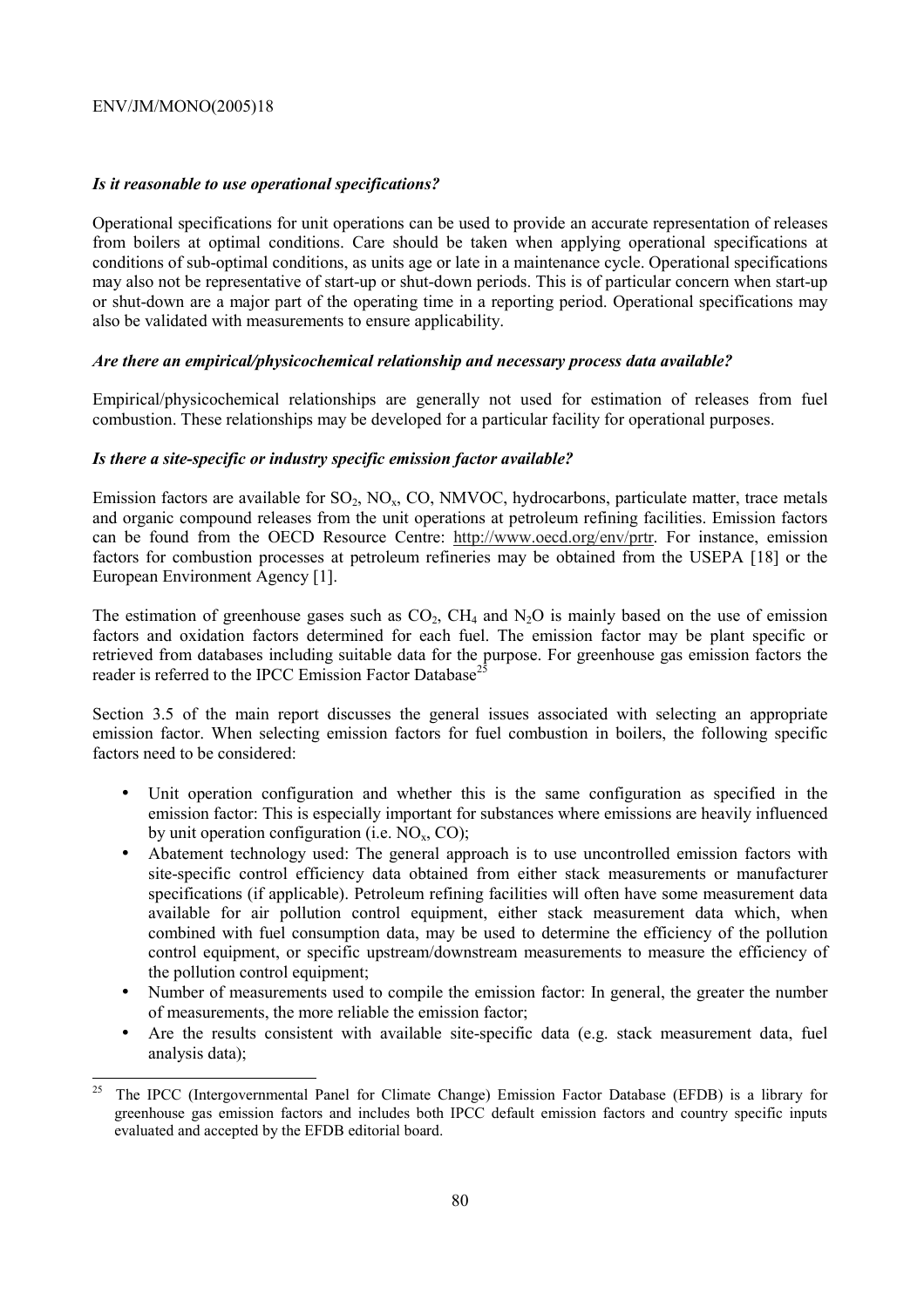- Age of the unit relative to the age of facilities used to develop the emission factor; and
- Does any possible variation in measurement methods produce significant variation in results.

Personnel performing the estimate should take these factors into account and use a combination of validation, comparison and expert judgement to arrive at a final decision on which emission factor is most appropriate.

### *Are other emission factors available?*

Occasionally, other emission factors, e.g. for a different furnace type, may need to be used for release estimation for particular substances. These emission factors may be used when emissions are not dependent on the specific characteristics of the source in question. Depending on the substance, a validation of estimates with fuel analysis or measurement data may also be possible (as discussed above).

### *Can engineering judgement be employed?*

Engineering judgement may need to be used to choose default values for control efficiencies or fuel composition for use in release estimation calculations.

### *Can licence conditions be used to estimate worst-case releases?*

In the absence of other information, licence conditions specifying either concentrations or release rates may be used to estimate worst-case releases. This assumes that licence conditions specify upper limits for releases and the facility is in compliance with these conditions.

## **4.2 Organic Liquid Storage and Transfer**

## *Is the source a point source?*

Yes.

## *Is the release a process point release (stack/vent/effluent) or a diffuse release?*

It is a diffuse release.

## *Is mass balance possible?*

Technically, estimating losses of organic liquid during storage and transfer operations is possible, if the initial and final mass of total material is measured. However, in most cases, the losses are significantly less than throughput, and as a consequence, mass balance is rarely used for storage and transfer operations.

## *Is there a suitable model that can be applied to the available data?*

There are commercial or public software programmes available if no site specific model exists. For instance, the TANKS computer software program is one example of a model that estimates volatile organic compounds (VOC) and other common air pollutant releases from fixed- and floating-roof storage tanks [36, 37]. TANKS uses chemical, meteorological, roof fitting and rim seal data to generate release estimates for several types of storage tanks, including:

- Vertical and horizontal fixed roof tanks;
- Internal and external floating roof tanks;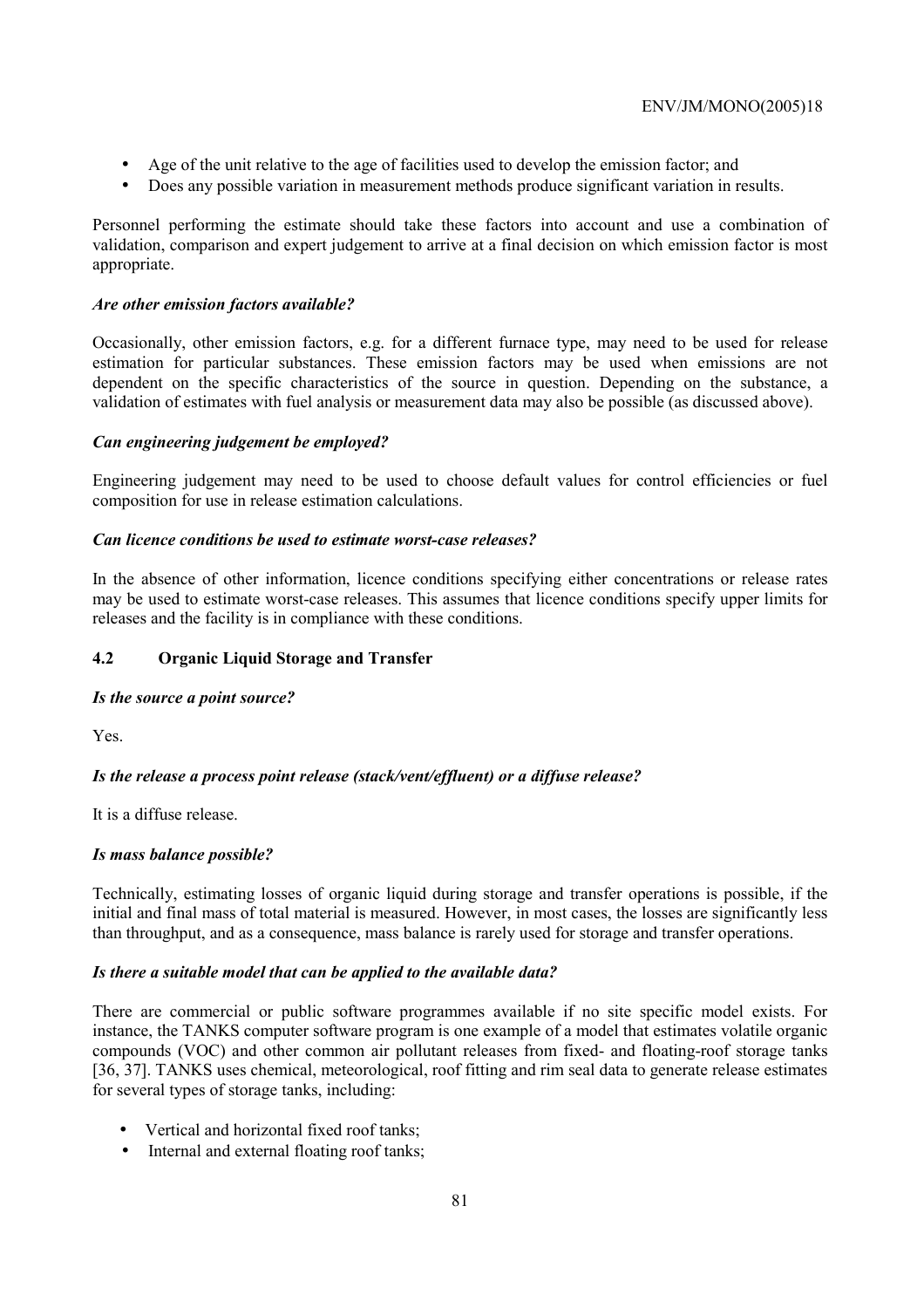- Domed external floating roof tanks; and
- Underground tanks.

To use the models, specific information about storage tank construction and the stored liquid must be provided.

## *Are there an empirical/physicochemical relationship and necessary process data available?*

Usually, with facilities having large numbers of tanks, an engineering model is used. The empirical/physicochemical relationships used for modelling purposes are readily available [37] and vary in complexity depending on the site-specific information, which is available. For a small number of tanks, it may be preferable to simplify these relationships.

# *Is there a site-specific or industry-specific emission factor available?*

Due to the significant dependence of emissions on the physical properties of the liquids being stored, sitespecific or industry-specific emission factors are generally not available.

The estimation of greenhouse gases such as  $CO<sub>2</sub>$ , CH<sub>4</sub> and N<sub>2</sub>O is mainly based on the use of emission factors and oxidation factors determined for each fuel. The emission factor may be plant specific or retrieved from databases including suitable data for the purpose. For greenhouse gas emission factors the reader is referred to the IPCC Emission Factor Database<sup>2</sup>

## *Are other emission factors available?*

Some inventories may provide emission factors for total emissions from storage facilities. Whether these emission factors are of acceptable quality is dependent on the objectives of the inventory.

# *Can engineering judgement be employed?*

In the absence of emission factors, engineering judgement may need to be employed. An example is the air displacement technique developed for the Australian National Pollutant Inventory. The air displacement technique is an engineering equation that may be used in place of engineering models to estimate releases from storage tanks. This estimation technique assumes that the primary source of releases from a vessel is through the displacement of saturated vapour during addition of substances into the vessel, i.e. the volume of vapour released is equal to the volume of liquid added. It is also assumed that the volume of vapour displaced from a vessel during filling is saturated with the material filling the tank, i.e. the vapour displaced from the vessel is of the same composition as the liquid entering the vessel. This assumption is valid for volatile single components and for some multiple component mixtures [1].

The air displacement method for characterising releases from storage tanks has been recommended for storage tanks of less than 30 tonnes in capacity. For tanks of greater than 30 tonnes in capacity, the TANKS model is recommended [7].

<sup>26</sup> <sup>26</sup> The IPCC (Intergovernmental Panel for Climate Change) Emission Factor Database (EFDB) is a library for greenhouse gas emission factors and includes both IPCC default emission factors and country specific inputs evaluated and accepted by the EFDB editorial board.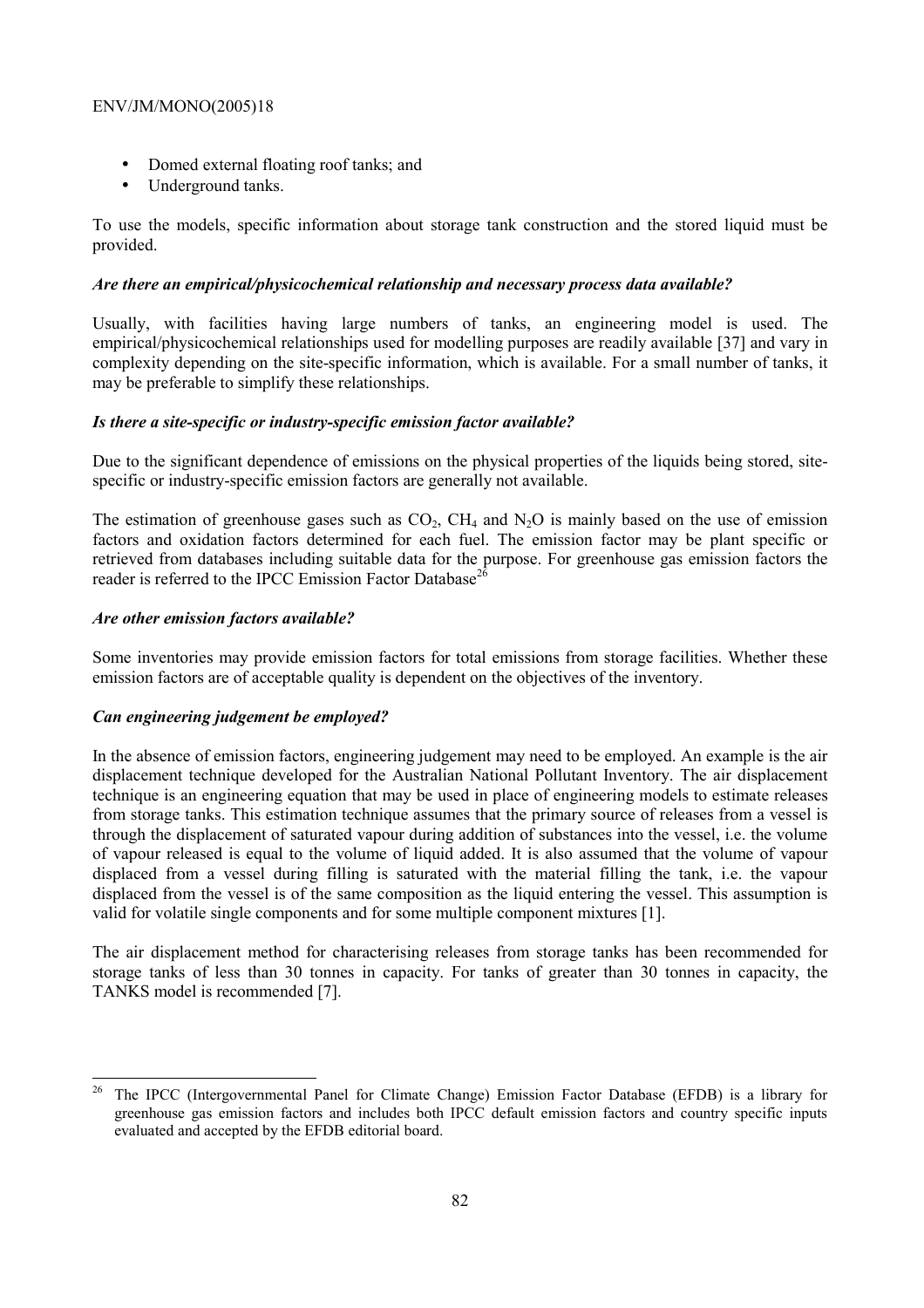## *Can licence conditions be used to estimate worst-case releases?*

In the absence of other information, licence conditions may be used to estimate worst-case releases. For example, some facilities have licences, which permit the release of a certain quantity of VOCs per unit time.

# **4.3 Wet Cooling Towers**

*Is the source a point source? Is it identifiable, stationary and outside predetermined area source definitions and thresholds?* 

Yes.

## *Is the release a process point release (stack/vent/effluent) or a diffuse release?*

It is a process point release (stack) for air emissions and a process point release (effluent) for water emissions.

### *Is monitoring data available? Use the available data to obtain the most reliable estimate for each source using one, or a combination, of direct emission measurements or indirect monitoring and mass balance.*

It is difficult to measure particulate matter releases from wet cooling towers. Water quality monitoring data may be available for the water entering the cooling tower, within the cooling tower and the wastewater discharges. These monitoring data may be useful for estimating metal or other pollutant emissions if the water flow is known. Information on total dissolved solids is also useful when using emission factors (see below).

## *Is it reasonable to use operational specifications?*

Operational specifications for cooling towers generally include details of emission profiles, as emissions are dependent on the quality of the cooling tower water entering and exiting the tower.

## *Are there an empirical/physicochemical relationship and necessary process data available?*

Empirical/physicochemical relationships are generally not used to estimate emissions from cooling towers,

## *Is there a site-specific or industry specific emission factor available?*

Emission factors for estimating particle emissions to air from wet cooling towers are available. These emission factors are dependent on factors such as cooling tower type (induced draft or natural draft), total dissolved solid content of the water and water flow through the cooling tower. Default values for total dissolved solid content are available [16]. Emission factors can be found through the links at the OECD Resource Centre: http://www.oecd.org/env/prtr.

When applying these emission factors, the following issues need to be considered:

- Whether pollutants emitted from wet cooling towers are reportable under the specific inventory;
- Whether the cooling tower type specified in the emission factor is consistent with the type being used;
- The availability of site-specific data for total dissolved solids content; and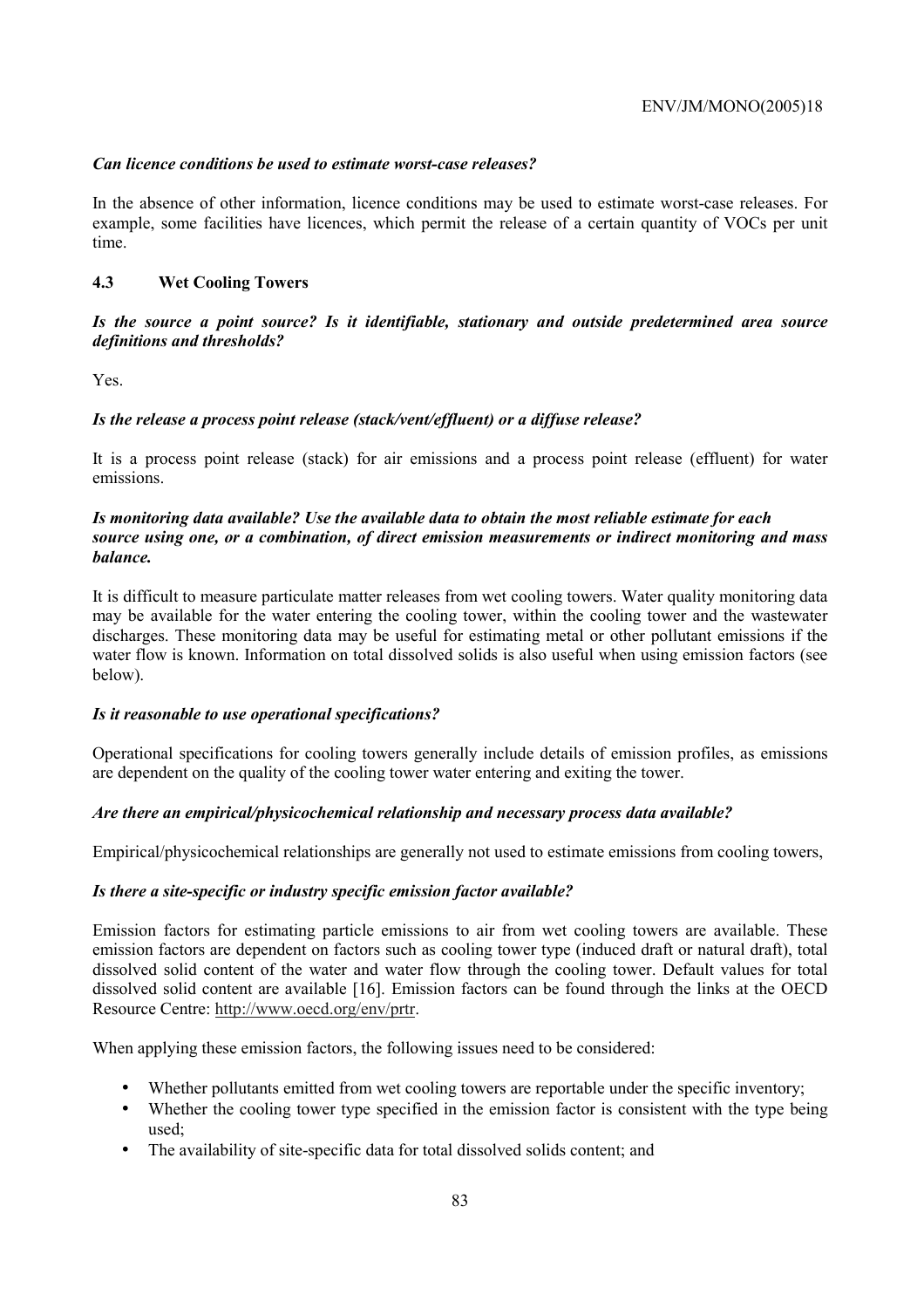• The availability of data for other pollutants contained within the total dissolved solids.

Emission factors are generally not available for wastewater discharges, although individual facilities may develop site-specific emission factors.

## *Are other emission factors available?*

Particular inventories may have developed inventory wide emission factors for wet-cooling towers. This will depend on the objectives of inventory.

## *Can engineering judgement be employed?*

Engineering judgement may be used to estimate total dissolved solid levels or flow of water through the cooling tower so that emission factors can be used to estimate releases.

### *Can licence conditions be used to estimate worst-case releases?*

Licence conditions may specify upper limits for particulate matter releases to air, either as a concentration or a release rate, or for various substances that may be contained in the water discharges from cooling towers, either as a concentration or a release rate. When using licence conditions it is assumed that upper limits for releases are specified and the facility is in compliance with these conditions.

## **4.4 Wastewaters**

### *Is the source a point source?*

Yes.

## *Is the release a process point release (stack/vent/effluent) or a diffuse release?*

It is a point source as effluent and diffuse emission source to air.

## *Is monitoring data available? Use the available data to obtain the most reliable using one, or a combination, of direct emission measurements or indirect monitoring and mass balance.*

Measurement data are often available for process point releases to water when sampling is required as part of licence conditions. These data, together with information on effluent flow rates can be used to characterise releases to water.

Releases to air from wastewater treatment are usually diffuse releases of volatile organic compounds from units within the wastewater treatment system. Monitoring of these emissions is usually very difficult and/or expensive and is usually not performed.

## *Is it reasonable to use operational specifications?*

Operational specifications are not applicable in this case.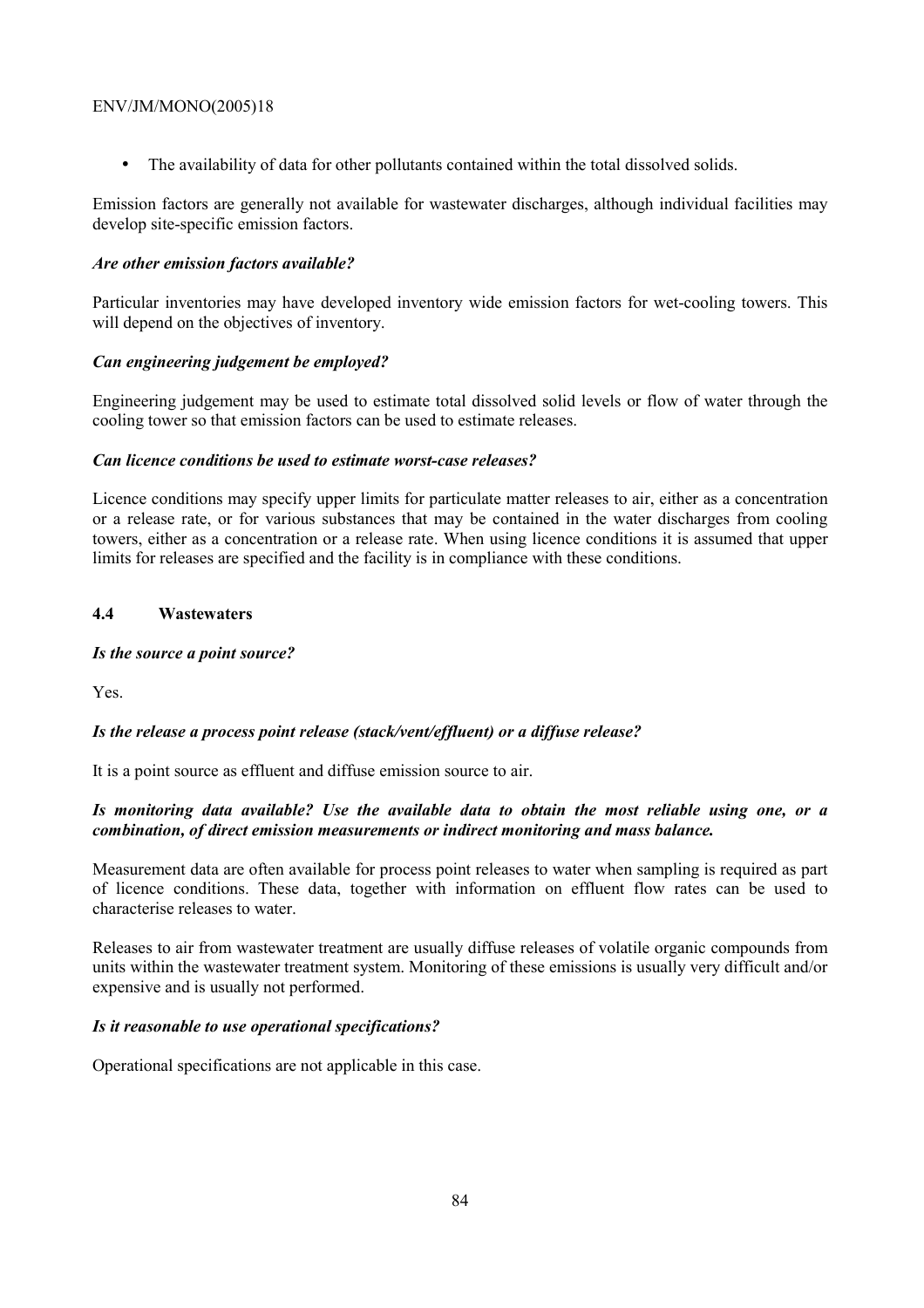## *Are there an empirical/physicochemical relationship and necessary process data available?*

Due to the complex nature of the reactions that occur in wastewater treatment processes, models based on empirical/physicochemical relationships are often used to estimate releases from wastewater treatment systems. There are also publicly available models such as WATER8 and CHEMDAT8 [39, 34]. The models require information on the design specifications of the wastewater treatment system and the physical and chemical characteristics of the wastewater being treated.

### *Is there a site-specific or industry-specific emission factor available?*

Emission factors are available for releases to air from oil water separator units at petroleum refineries [18]. Emission factors can be found through the links at OECD Resource Centre: http://www.oecd.org/env/prtr.

### *Are other emission factors available?*

Emission factors from other industries are generally not applicable due to the site-specific nature of the releases from wastewater treatment.

### *Can engineering judgement be employed?*

Engineering judgement is often employed to estimate input parameters, e.g. physical and chemical characteristics of wastewater that can then be used in models used to estimate releases.

### *Can licence conditions be used to estimate worst-case releases?*

Licence conditions for releases to water in terms of concentration or total release may be used to estimate worst-case releases to water. This assumes that licence conditions specify upper limits for releases and the facility is in compliance with these conditions.

## **4.5 Vehicle Dust and Exhaust Releases**

### *Is the source a point source?*

Vehicle dust and exhaust releases may be required to be included in the emissions from the industrial site, which is a point source.

Specific issues with characterising vehicle releases as part of the estimation of releases of point sources are as follows:

- If fuel composition and mass of fuel burnt is known (e.g. purchasing records), emissions of metals and sulphur dioxide from vehicle exhausts can be estimated using mass balance techniques;
- Typically, emissions from vehicle exhaust are relatively minor compared to emissions from combustion, so highly accurate emissions data may not be required;
- Empirical relationships for the estimation of vehicle-generated dust are available [37]. These relationships are dependent on the mass of the vehicles, the moisture content of the ground surface, and the surface silt loading of the ground. It should be noted that the emission factors for vehiclegenerated dust have usually been derived from measurements that cover all  $PM_{10}$  emissions associated with a unit operation, including exhaust emissions. To add the exhaust  $PM_{10}$  emissions to the fugitive emissions any result in some double counting for those activities;
- Site-specific data for moisture content and surface silt loading are sometimes available. Default values are available for these parameters if site-specific data is not available. The range in values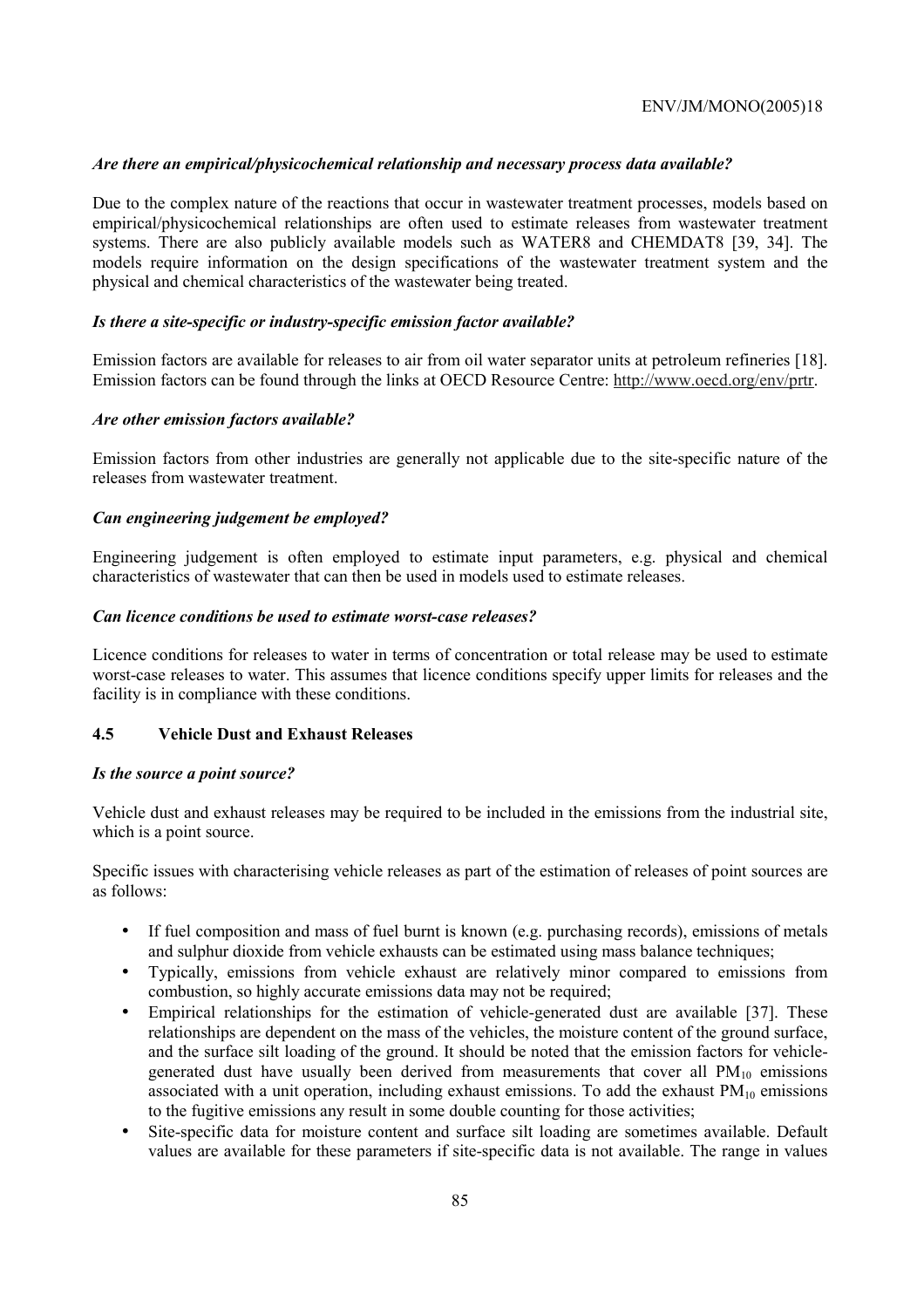for these parameters can be large, therefore it is recommended to make a first-estimate using default values, and if the results would indicate these emissions to contribute significantly to the emissions of the site, site-specific data should be obtained; and

• Emission factors to estimate vehicle exhaust emissions are available for a wide range of vehicle types [32]. Emission factors for vehicle exhaust emissions are also available by industry [1]. International databases for emission factors can be obtained through the OECD Resource Centre: http://www.oecd.org/env/prtr.

### **4.6 Dust from Open Areas**

Dust from open areas may be reported under point source inventories but are generally considered as diffuse sources

When characterising open area releases from point sources the following specific issues need to be considered:

- Empirical relationships for estimating emissions of dust from open areas are available [17]. The relationships usually depend on wind speed and material characteristics such as moisture content, surface roughness and threshold friction velocity. These characteristics are highly site-specific and can significantly influence emissions estimates. This uncertainty is usually not a major issue at petroleum refineries because open area dust emissions tend to be relatively minor compared to plant emissions; and
- Licence conditions are not usually applied to emissions of dust from open areas. However, it is possible that a site has dust deposition limits that can be used to derive emission rates through back-calculation methods by using air dispersion models.

## **4.7 Solvent Use**

### *Is the source a point source?*

Yes.

## *Is the release a process point release (stack/vent/effluent) or a diffuse release?*

It is a diffuse release

## *Is mass balance possible?*

Mass balance can be used to estimate releases of NMVOCs from solvent use. One approach is to assume that all the NMVOCs contained in the solvent are released directly to atmosphere. This requires that information on the NMVOC content of solvents is obtained from suppliers or from material safety data sheets and the total quantities of solvents used can be determined, generally from purchasing records.

Depending on the scope of the PRTR, emissions may need to be reported for individual substances as well as for total NMVOCs. Default speciation profiles for solvent evaporation are available [38], if site specific data are not available.

If solvents are collected and sent for further treatment, e.g. for incineration or energy recovery, mass balance may be possible if assumptions on the fate of the pollutants are made, e.g. assumed conversion to carbon dioxide and water. These assumptions can be validated with downstream measurements.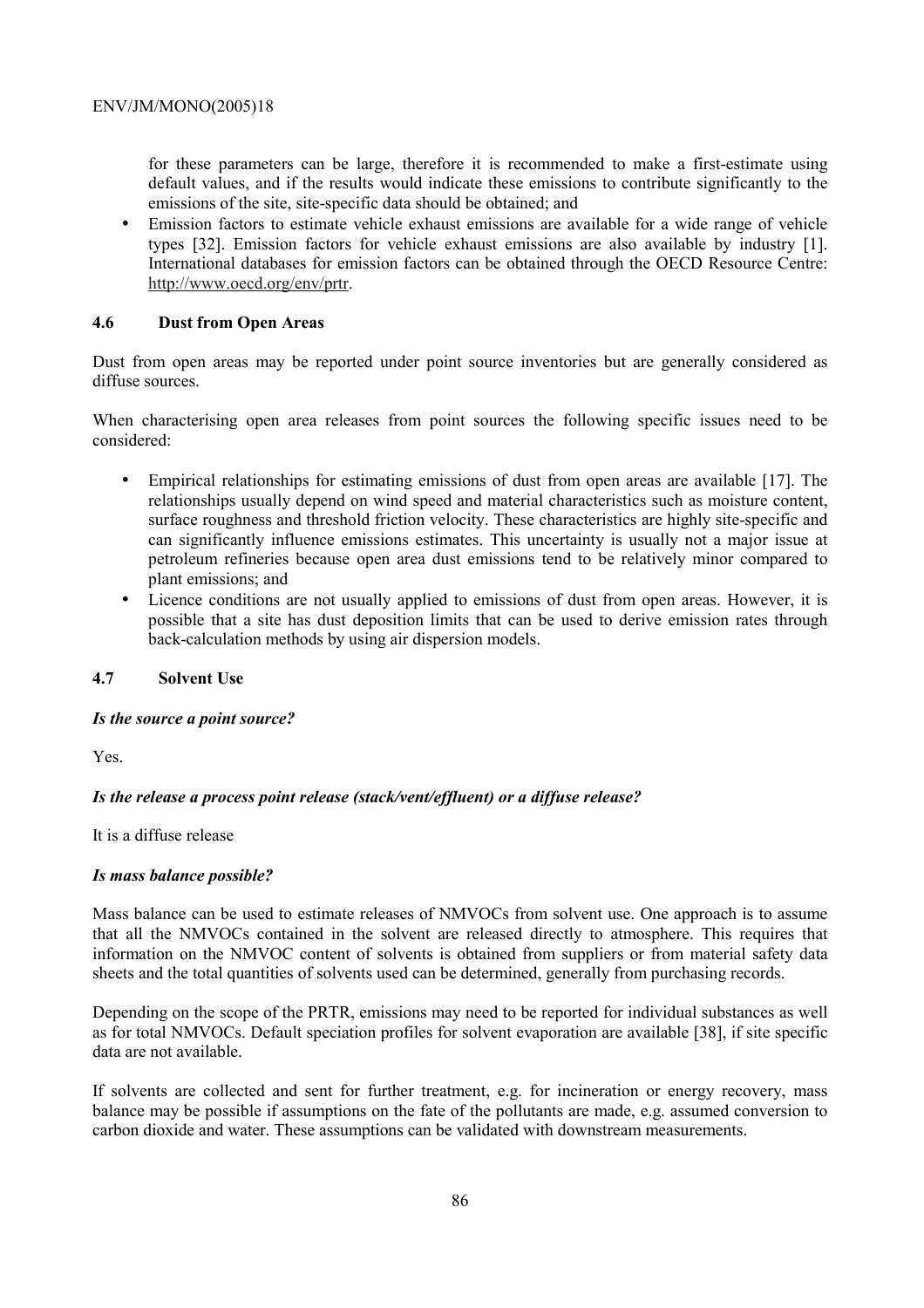# *Is there a suitable model that can be applied to the available data?*

Models are generally not used to estimate releases from solvent use.

# *Are there an empirical/physicochemical relationship and necessary process data available?*

Empirical relationships are not applicable in this case.

## *Is there a site-specific or industry-specific emission factor available?*

Emissions are highly dependent on the NMVOC content of the solvents, so emission factors are generally not used to estimate emissions from solvent use. Emission factors are available that specify the NMVOC contents of typical surface coatings [38]. International databases for emission factors can be obtained through the OECD Resource Centre: http://www.oecd.org/env/prtr.

# *Are other emission factors available?*

Other emission factors are not available.

# *Can engineering judgement be employed?*

Engineering judgement may be used to make assumptions regarding the volatility percentage of solvents or regarding conversion or collection rates in extraction/treatment systems.

# *Can licence conditions be used to estimate worst-case releases?*

Licence conditions are not generally applied to solvent use. An extraction system dedicated to solvent recovery may have associated licence limits, which can be used for release estimation.

# **4.8 Leaks from Pipelines and Equipment**

## *Is the source a point source?*

Yes.

# *Is the release a process point release (stack/vent/effluent) or a diffuse release?*

It is a diffuse release.

## *Is mass balance possible?*

Mass balance may be possible if records of inputs (fuel purchased) and outputs (fuel burnt) are kept. Measurement methods that may be used to estimate emissions from individual pieces of equipment, e.g. from valves, flanges, compressors are available [21]. Mass balance techniques may be used to develop emission factors for particular pieces of equipment. Mass balance is, generally, not used for large scale estimation of losses.

## *Is there a suitable model that can be applied to the available data?*

Models are generally not used to estimate diffuse releases from gas pipelines.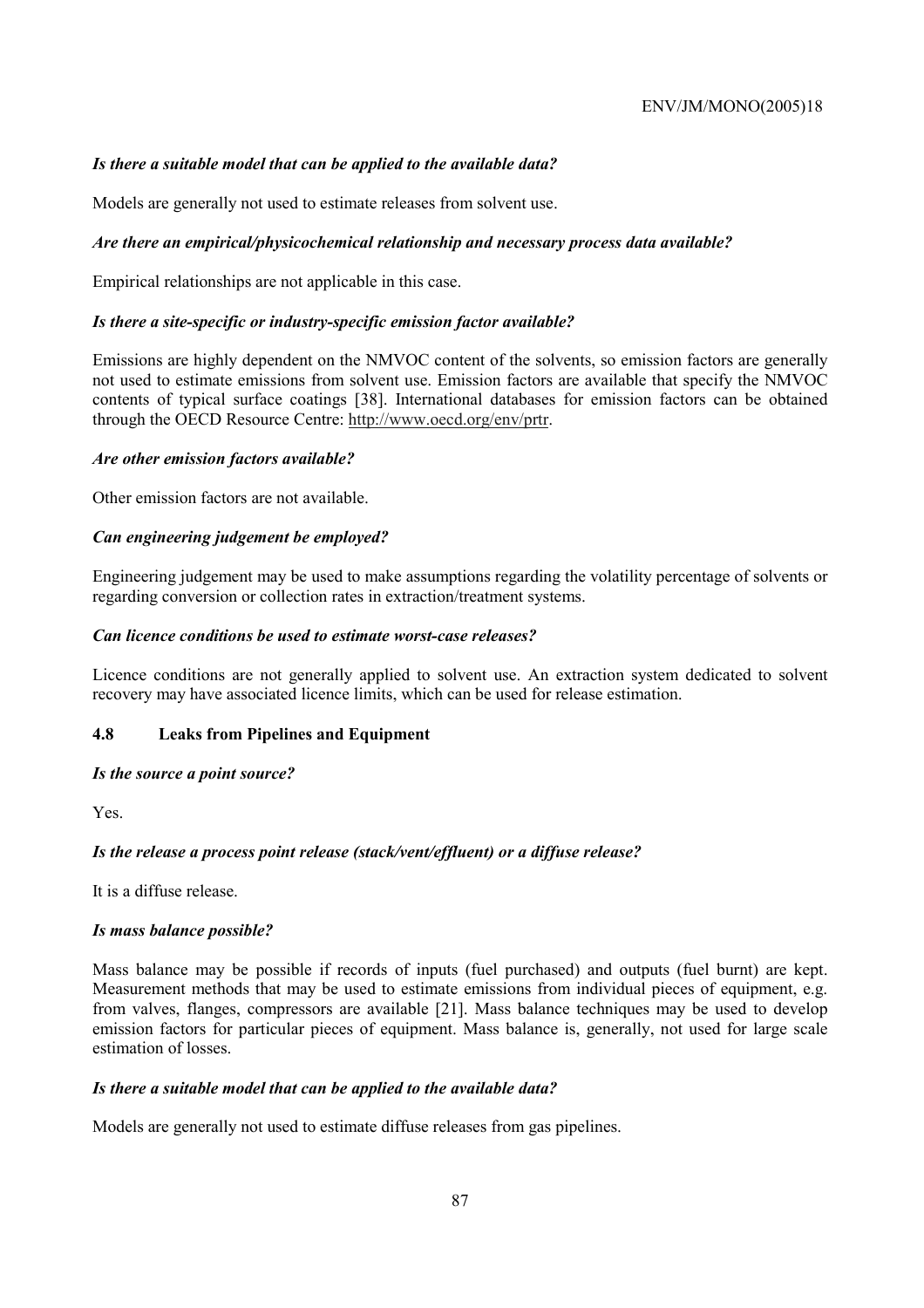# *Are there an empirical/physicochemical relationship and necessary process data available?*

A number of methodologies exist for estimating emissions due to equipment leaks by using empirical relationships [21]. These methodologies estimate losses from individual pieces of equipment depending on the amount of site-specific measurement data that are available. If no on-site measurement data are available, default emission factors for equipment types are used.

## *Is there a site-specific or industry-specific emission factor available?*

Emission factors are available for particular types of equipment and physical properties travelling through pipelines [21]. Emission factors can be obtained through links provided at OECD Resource Centre: http://www.oecd.org/env/prtr.

The estimation of greenhouse gases such as  $CO<sub>2</sub>$ ,  $CH<sub>4</sub>$  and  $N<sub>2</sub>O$  is mainly based on the use of emission factors and oxidation factors determined for each fuel. The emission factor may be plant specific or retrieved from databases including suitable data for the purpose. For greenhouse gas emission factors the reader is referred to the IPCC Emission Factor Database<sup>2</sup>

## *Are other emission factors available?*

Other emission factors are generally not used to estimate releases from gas pipelines.

# *Can engineering judgement be employed?*

Engineering judgement is not generally applicable in this case.

## *Can license conditions be used to estimate worst-case releases?*

Licence conditions for total fugitive emissions may be available and can be used to estimate releases if a reasonable assumption can be made regarding what fraction of total fugitive releases are comprised of leaks from gas pipelines.

## **4.9 Solid Waste**

## *Is the source a point source?*

Yes.

# *Is the release a process point release (stack/vent/effluent) or a diffuse release?*

It is a process point release (solid waste).

<sup>27</sup> The IPCC (Intergovernmental Panel for Climate Change) Emission Factor Database (EFDB) is a library for greenhouse gas emission factors and includes both IPCC default emission factors and country specific inputs evaluated and accepted by the EFDB editorial board.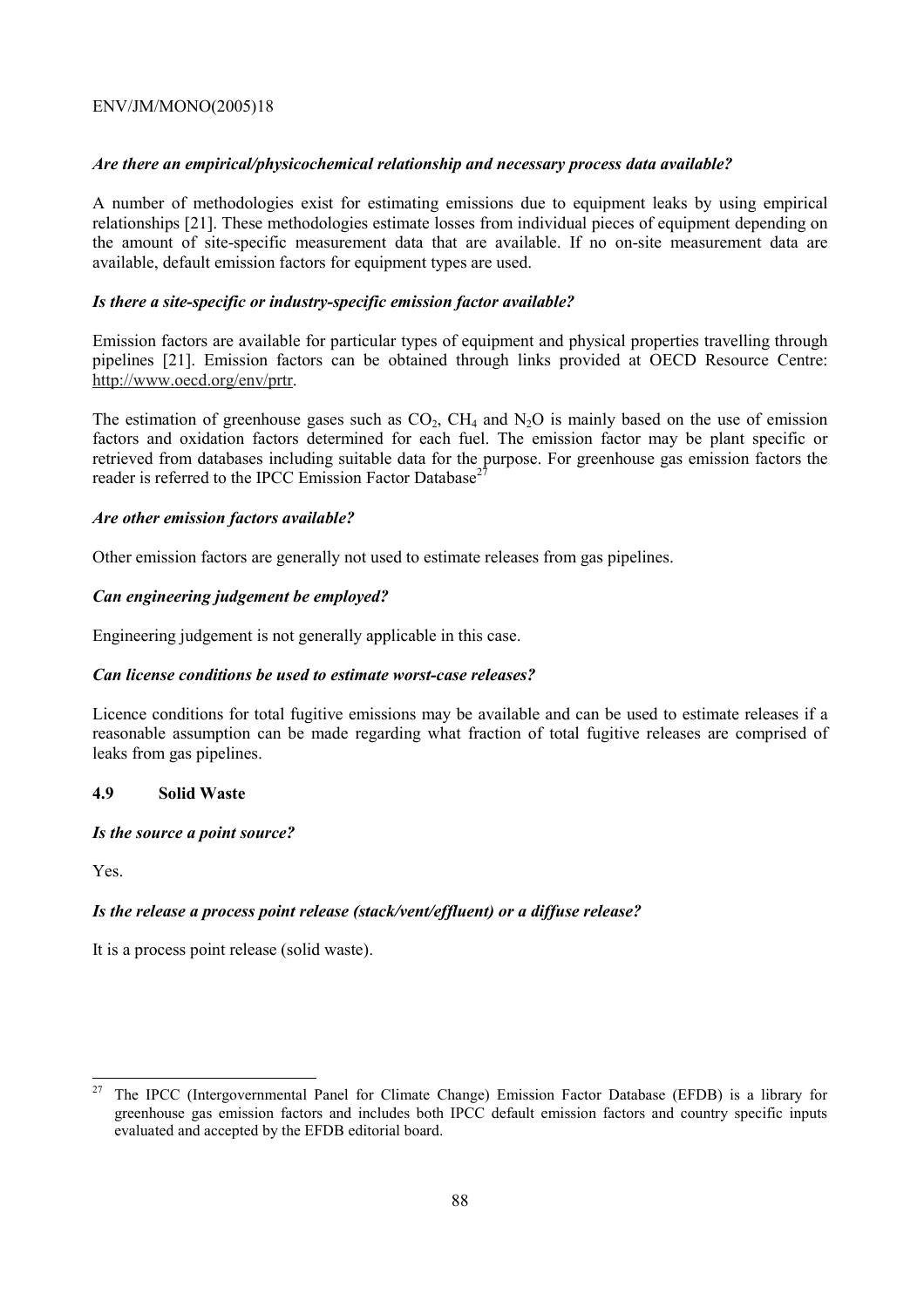### *Is monitoring data available? Use the available data to obtain the most reliable using one, or a combination, of direct emissions measurements or indirect monitoring and mass balance.*

Mass balance may be used to estimate releases of waste ash by using:

- Waste material composition data. Facilities are generally required to collect composition data for any material sent for landfill disposal; and
- Records of total quantities of material sent for disposal. Records of this information are generally kept.

## *Is it reasonable to use operational specifications?*

Operational specifications may be used as specifications for waste are usually of sufficient accuracy to allow for mass balance to be performed.

### *Are there an empirical/physicochemical relationship and necessary process data available?*

In instances where chemical reactions are used to remove waste from air streams, stoichiometric relationships may be used to estimate quantities of waste generated.

### *Is there a site-specific or industry-specific emission factor available?*

Emission factors, which estimate fly ash emissions, can be used to estimate emissions of bottom ash using a material balance if the input is known and combustion system partitioning fractions are known or assumed. International databases for emission factors can be obtained through the OECD Resource Centre: http://www.oecd.org/env/prtr.

### *Are other emission factors available?*

Emission factors are not usually used to estimate these releases.

## *Can engineering judgement be employed?*

In the rare case that no other information is available, engineering judgement may be needed to estimate waste composition, disposal rates or ash partitioning fractions for use in mass balance.

### *Can license conditions be used to estimate worst-case releases?*

Licence conditions may specify total amount of waste to be treated per year and/or the composition of the waste. This can be used to estimate emissions assuming that licence conditions specify upper limits for releases and the facility is in compliance with these conditions.

## **5. QUALITY ASSURANCE**

To ensure the reliability of release estimates, a process of quality assurance and control needs to be undertaken. The key elements of an effective quality assurance procedure are discussed in Section 2.6 of the main report.

1.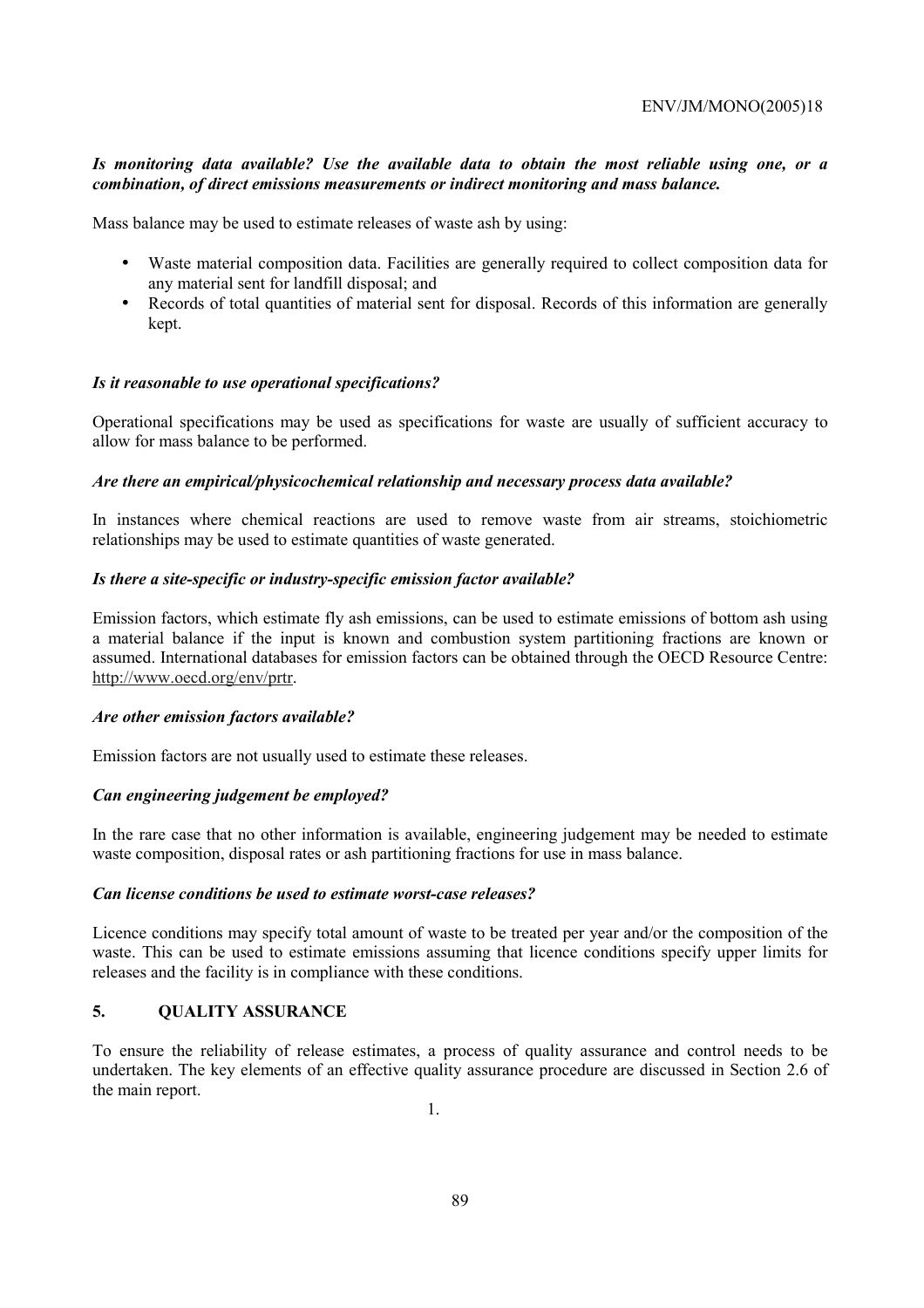## **ANNEX 3: INCINERATION**

# **SELECTION AND APPLICATION OF RELEASE ESTIMATION TECHNIQUES**

# 1. THE SCOPE OF THE INDUSTRY

# 2. POLLUTANTS

# 3. POTENTIAL RELEASE SOURCES

3.1 Furnace

- 3.1.1 Municipal Solid Waste Incineration
- 3.1.2 Medical Waste Incineration
- 3.1.3 Sewage Sludge Incineration
- 3.2 Ash Collection and Disposal
- 3.3 Air Pollution Control Device
- 3.4 Vehicles
- 3.5 Solvent Use
- 3.6 Solid Waste Handling

# 4. SELECTION AND APPLICATION OF RELEASE ESTIMATION TECHNIQUES

- 4.1 Furnace Emissions to Air
	- 4.2 Ash Collection and Disposal
	- 4.3 Air Pollution Control Device Waste
	- 4.4 Vehicle Dust and Exhaust Releases
	- 4.5 Solvent Use
	- 4.6 Solid Waste Handling

5. QUALITY ASSURANCE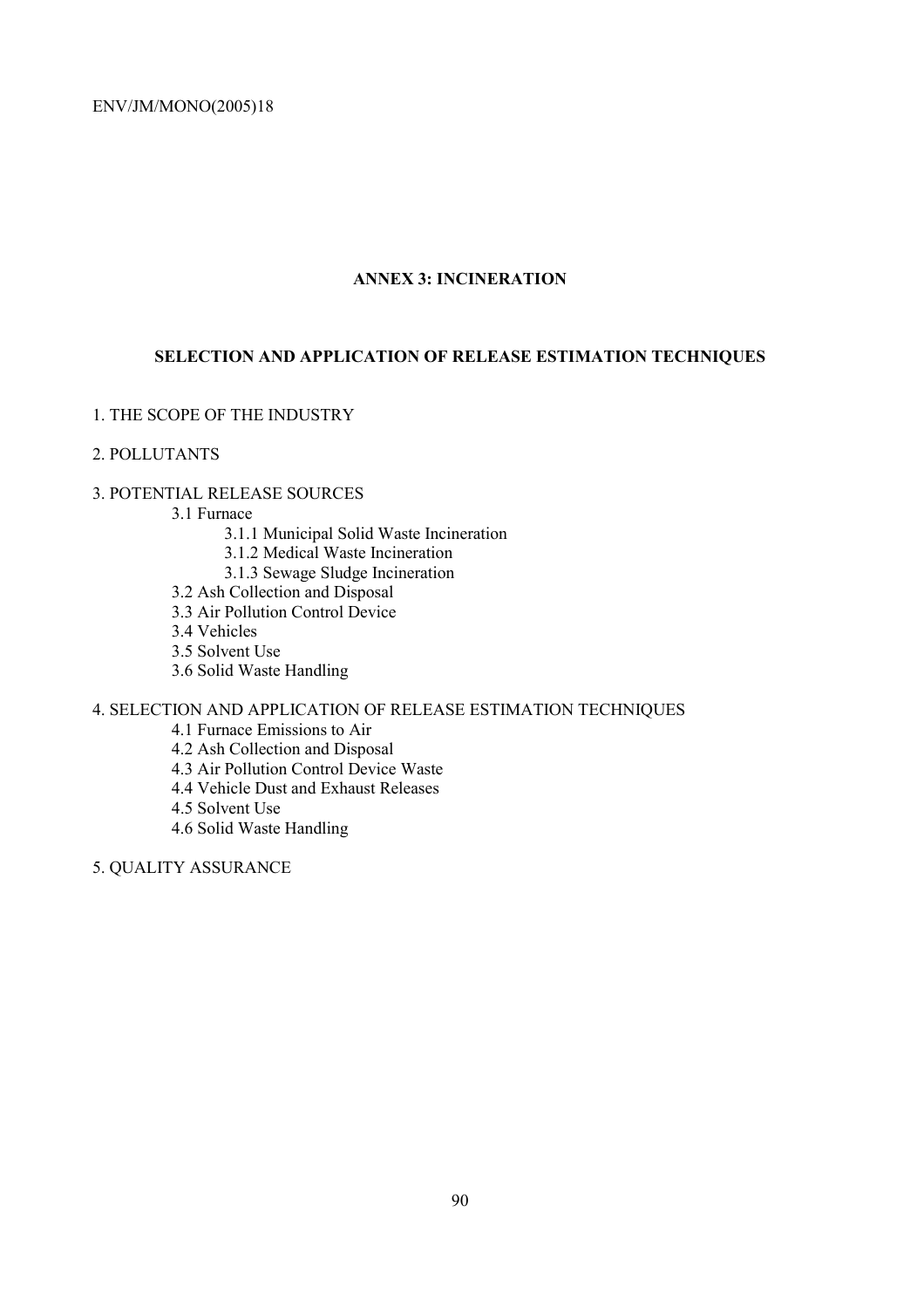# **1. THE SCOPE OF THE INDUSTRY**

For the purposes of this annex, an incineration facility is defined as any facility which primary activity is the burning of municipal solid waste (MSW), medical waste or sewage sludge.

The major sources and releases from incineration are illustrated in Figure 3.1. Depending on the objectives of the PRTR, some of the releases shown in Figure 3.1 may not need to be reported.

One of the releases: "Vehicle dust and exhaust releases" shown in Figure 3.1 is considered as diffuse release. Depending on the scope of the inventory, some of these diffuse emissions may not be reportable in a point source inventory or may be required to be reported as part of a diffuse source inventory.



**Figure 3.1. Releases from incineration** 

The principal release sources to air, water and land from incineration facilities are shown in Table 3.1. The specific pollutant releases are further discussed in Step 3.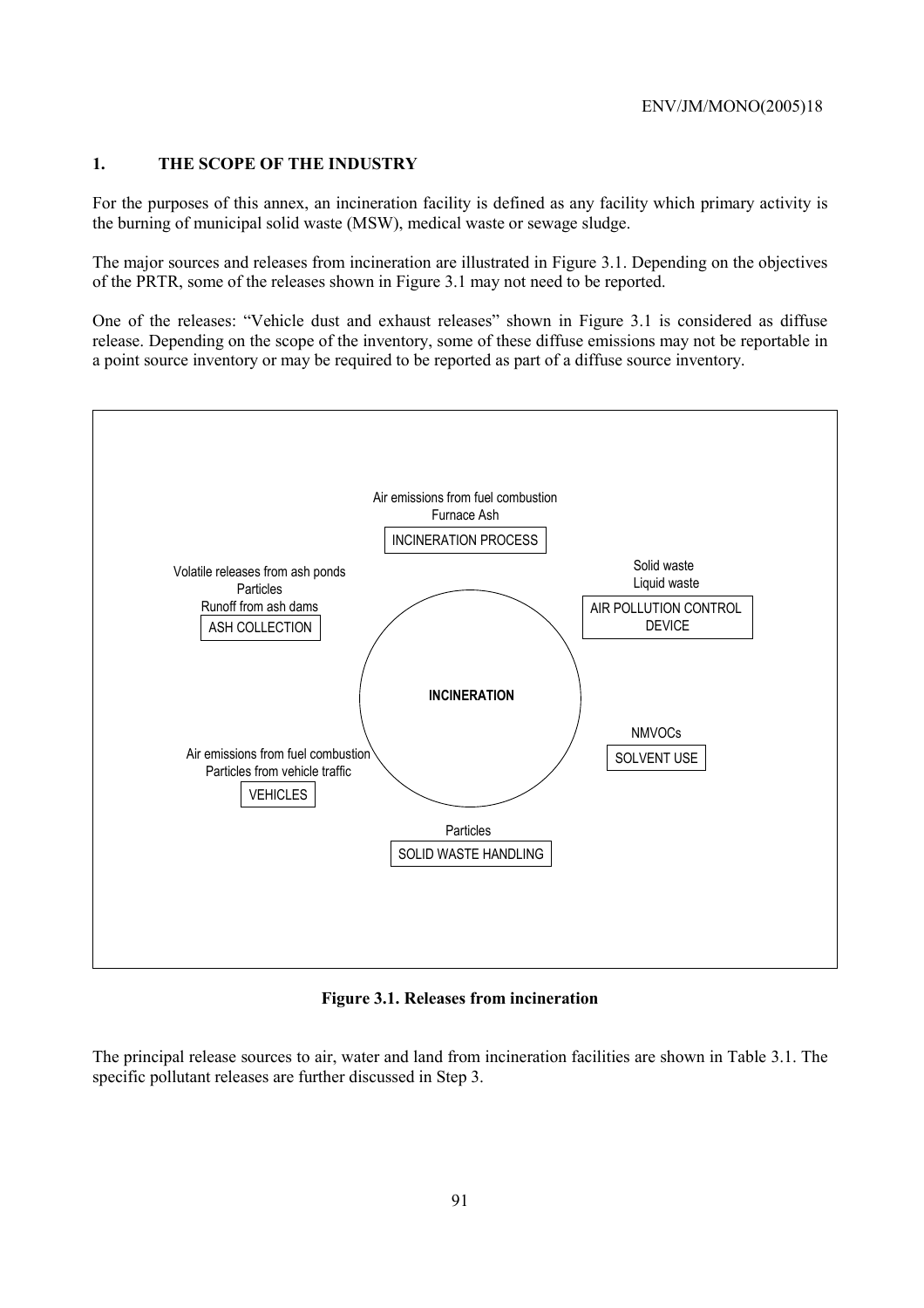| <b>Emission Sources</b>      | Air | Water | Land |
|------------------------------|-----|-------|------|
| Furnace                      |     |       |      |
| Ash collection and disposal  |     |       |      |
| Air pollution control device |     |       |      |
| Vehicles                     |     |       |      |
| Solvent use                  |     |       | X    |
| Solid waste handling         |     |       |      |

## **Table 3.1: Sources of releases from incineration**

# **2. POLLUTANTS**

This step involves identifying releases at a petroleum refining site. The substances to be reported depend on the definitions and thresholds within the specific PRTR programme.

# **3. POTENTIAL RELEASE SOURCES**

The potential emissions from each of the sources identified in Step 1 need to be assessed.

Resources, which can assist in determining the specific pollutants released from incineration can be found from the OECD Resource Centre: http://www.oecd.org/env/prtr.

Further information on the potential releases and the factors affecting these releases are presented below.

### **3.1 Furnace**

Furnace emissions from incineration are dependent on the furnace type and the characteristics of the material being burned. The furnace type varies depending on the material being burnt and there are a number of different technologies available for each type of material. The factors affecting the emissions from each of these technologies are discussed below.

## *3.1.1 Municipal Solid Waste Incineration*

The methods of incineration (combustion) used for municipal solid waste (MSW) are:

- Mass burn:
- Refuse derived fuel; and
- Modular combustion.

The pollutants emitted from municipal solid waste combustion include particulate matter, metals, as part of particulate matter, except mercury, acid gases, carbon monoxide (CO), oxides of nitrogen (NOx), various organic compounds, such as dioxins and furans.

The amount of particulate matter exiting the furnace of MSW combustion system depends on the waste characteristics, the physical design of the combustion system and the combustion system operating conditions. Under normal combustion conditions, solid fly ash particles formed from inorganic, noncombustible constituents in MSW are released into the flue gas to be mostly captured by the facility's air pollution control equipment. [23]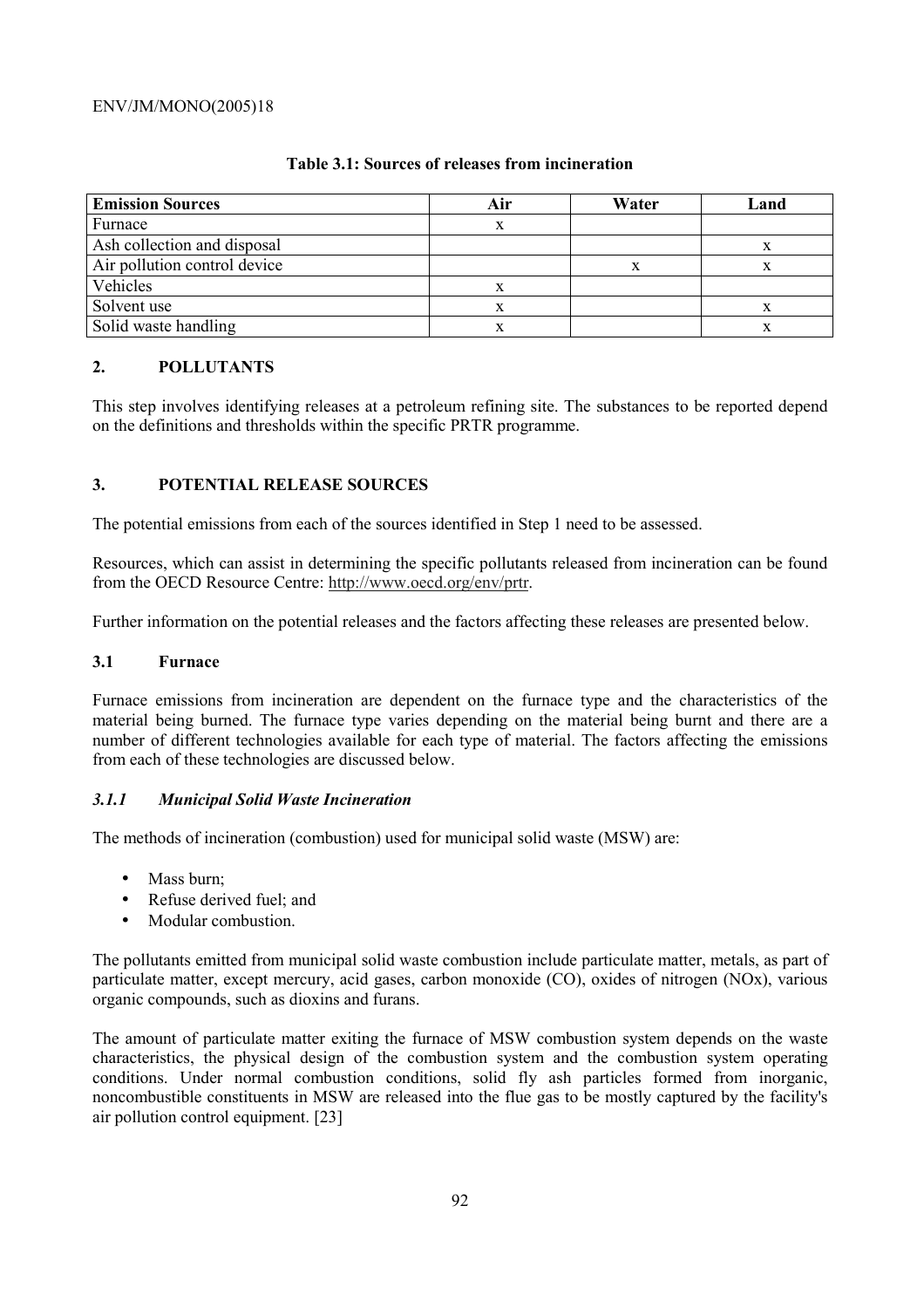The level of particulate matter emissions at the inlet of the air pollution control equipment will vary according the combustion system design, air distribution, and waste characteristics. For example, facilities that operate with high underfire/overfire<sup>28</sup> air ratios or relatively high excess air levels may entrain greater quantities of particulate matter. For incinerators with multiple-pass boilers that change the direction of the flue gas flow, part of the particulate matter may be removed prior to the air pollution control equipment. Lastly, the physical properties of the waste being fed and the method of feeding both influence particulate matter levels in the flue gas. Typically, refuse derived fuel units have higher particulate matter carryover from the furnace due to the suspension-feeding of the refuse derived fuel.

However, controlled particulate matter emissions from refuse derived fuel plants do not vary substantially from other MSW combustion systems, because the particulate matter is efficiently collected in the air pollution control equipment.

Due to the variability in MSW composition, metal concentrations are highly variable and are essentially independent of the combustion system type. If the vapour pressure of a metal is such that condensation onto particles in the flue gas is possible, the metal can be effectively removed by the particulate matter control device. With the exception of mercury, most metals have sufficiently low vapour pressures to result in almost all of the metals being condensed. Therefore, removal in the particulate matter control device for these metals is generally greater than 98 %. Mercury, on the other hand, has a high vapour pressure at typical air pollution control device operating temperatures and the rate of capture of mercury by the particulate matter control device is highly variable. The level of carbon in the fly ash appears to affect the level of mercury control. A high level of carbon in the fly ash can enhance mercury adsorption onto particles removed by the particulate matter control device.

The chief acid gases of concern from the combustion of MSW are hydrochloric acid (HCl) and sulphur dioxide  $(SO<sub>2</sub>)$ . Hydrogen fluoride (HF), hydrogen bromide (HBr) and sulphur trioxide  $(SO<sub>3</sub>)$  are also present, but at much lower concentrations. The concentrations of HCl and  $SO<sub>2</sub>$  in MSW combustion flue gases are directly related to the chlorine and sulphur content of the waste. The chlorine and sulphur content can vary considerably based on seasonal and local waste variations. Emissions of  $SO<sub>2</sub>$  and HCl from MSW combustion depend on the chemical form of sulphur and chlorine in the waste, the availability of alkali materials in combustion-generated fly ash that act as sorbents and the type of emission control system used. Acid gas concentrations are considered to be independent of combustion conditions [22]. The major sources of chlorine in MSW are paper and plastics. Sulphur is contained in many constituents of MSW, such as asphalt shingles, gypsum wallboard and tyres. Because refuse derived fuel processing does not generally impact the distribution of combustible materials in the waste fuel. HCl and  $SO<sub>2</sub>$  concentrations for mass burn and refuse derived fuel units tend to be similar.

Carbon monoxide emissions result when all of the carbon in the waste is not oxidized to carbon dioxide  $(CO<sub>2</sub>)$ . High levels of CO indicate that the combustion gases were not held at a sufficiently high temperature in the presence of oxygen  $(O_2)$  for long enough to convert CO to  $CO_2$ . As waste burns in a fuel bed, it releases  $CO$ , hydrogen  $(H_2)$ , and unburned hydrocarbons. Additional air then reacts with the gases escaping from the fuel bed to convert the CO and  $H_2$  to CO<sub>2</sub> and  $H_2O$  respectively. Adding too much air to the combustion zone will lower the local gas temperature and quench (retard) the oxidation reactions. If too little air is added, the probability of incomplete mixing increases, allowing greater quantities of unburned hydrocarbons to escape the furnace. Both of these conditions would result in increased emissions of CO.

CO levels also vary between combustion system types. For example, semi-suspension-fired RDF units generally have higher CO levels than mass burn units, due to the effects of carryover of incompletely burnt

 $28\,$ Overfire/underfire are air adjustments to optimise the burning in the combustion process.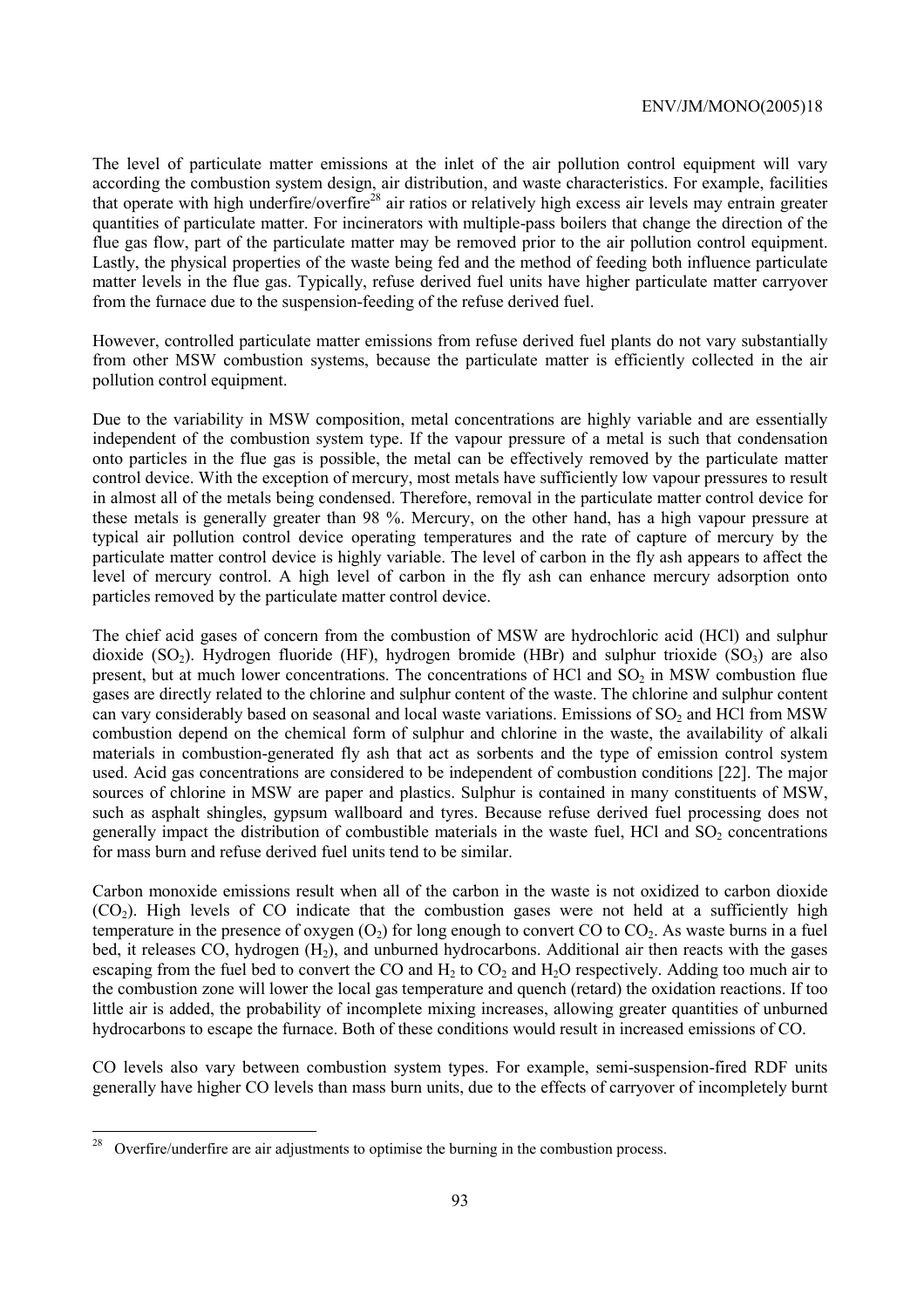materials into low temperature portions of the system, and, in some cases, due to instabilities that result from fuel feed characteristics.

Nitrogen oxides are formed during combustion through oxidation of nitrogen in the waste and fixation of atmospheric nitrogen. Due to the relatively low temperatures at which MSW combustion furnaces operate, 70 to 80  $\%$  of NO<sub>x</sub> formed is associated with nitrogen content of the waste.

A variety of organic compounds, including chlorinated dioxins and furans, chlorobenzene (CB), polychlorinated biphenyls (PCBs), chlorophenols (CPs), and polyaromatic hydrocarbons (PAHs), are present in MSW or can be formed during the combustion and post-combination processes depending on combustion conditions. Organics in the flue gas can exist in the vapour phase or can be condensed or absorbed on fine particles. The control of organics is accomplished through the proper design and operation of both the combustion system and the air pollution control equipment.

## *3.1.2 Medical Waste Incineration*

The methods of incineration (combustion) used for medical waste are:

- Controlled air incineration;
- Excess air incineration; and
- Rotary kiln incineration.

The pollutants emitted from medical waste incineration systems include particulate matter, metals, acid gases, oxides of nitrogen,  $(NO_x)$ , carbon monoxide  $(CO)$ , organic compounds and various other materials present in medical wastes such as pathogens, cytotoxins, and radioactive diagnostic materials. [15]

Particulate matter is emitted as a result of incomplete combustion of organics and by the entrainment of noncombustible ash due to the turbulent movement of combustion gases. Particulate matter may exit as a solid or an aerosol and may contain heavy metals, acids and/or trace organic compounds. Uncontrolled particulate emission rates vary widely, depending on the type of incinerator, the composition of the waste and the operating practices employed. Entrainment of particulate matter in the incinerator exhaust is primarily a function of the gas velocity within the combustion chamber containing the solid waste. Controlled air incinerators have the lowest turbulence and, consequently, the lowest particulate matter emissions. Rotary kilns have highly turbulent combustion and, therefore, tend to have the highest particulate matter emissions.

The type and amount of trace metals in the flue gas are directly related to the metals contained in the waste. Metal emissions are related to the removal rate of particle emissions and the flue gas temperature. Most metals, except mercury, exhibit fine-particle enrichment and are removed by maximising small particle collection. Mercury, due to its high vapour pressure, does not show significant particle enrichment, and removal is not a function of small particle collection rates at temperatures greater than 150°C.

Acid gas concentrations of hydrogen chloride (HCl) and sulphur dioxide  $(SO<sub>2</sub>)$  in medical waste incineration flue gases are directly related to the chlorine and sulphur content of the waste. Most of the chlorine, which is chemically bound within the waste in the form of polyvinyl chloride (PVC) and other chlorinated compounds, will be converted to HCl. Sulphur is also chemically bound within the materials making up medical waste and is oxidised during combustion to  $SO<sub>2</sub>$ .

Oxides of nitrogen are formed by oxidation of nitrogen chemically bound in the waste and the reaction between molecular nitrogen and oxygen in the combustion air. The formation of  $NO<sub>x</sub>$  is dependent on the quantity of fuel-bound nitrogen compounds, the flame temperature and the air/fuel ratio.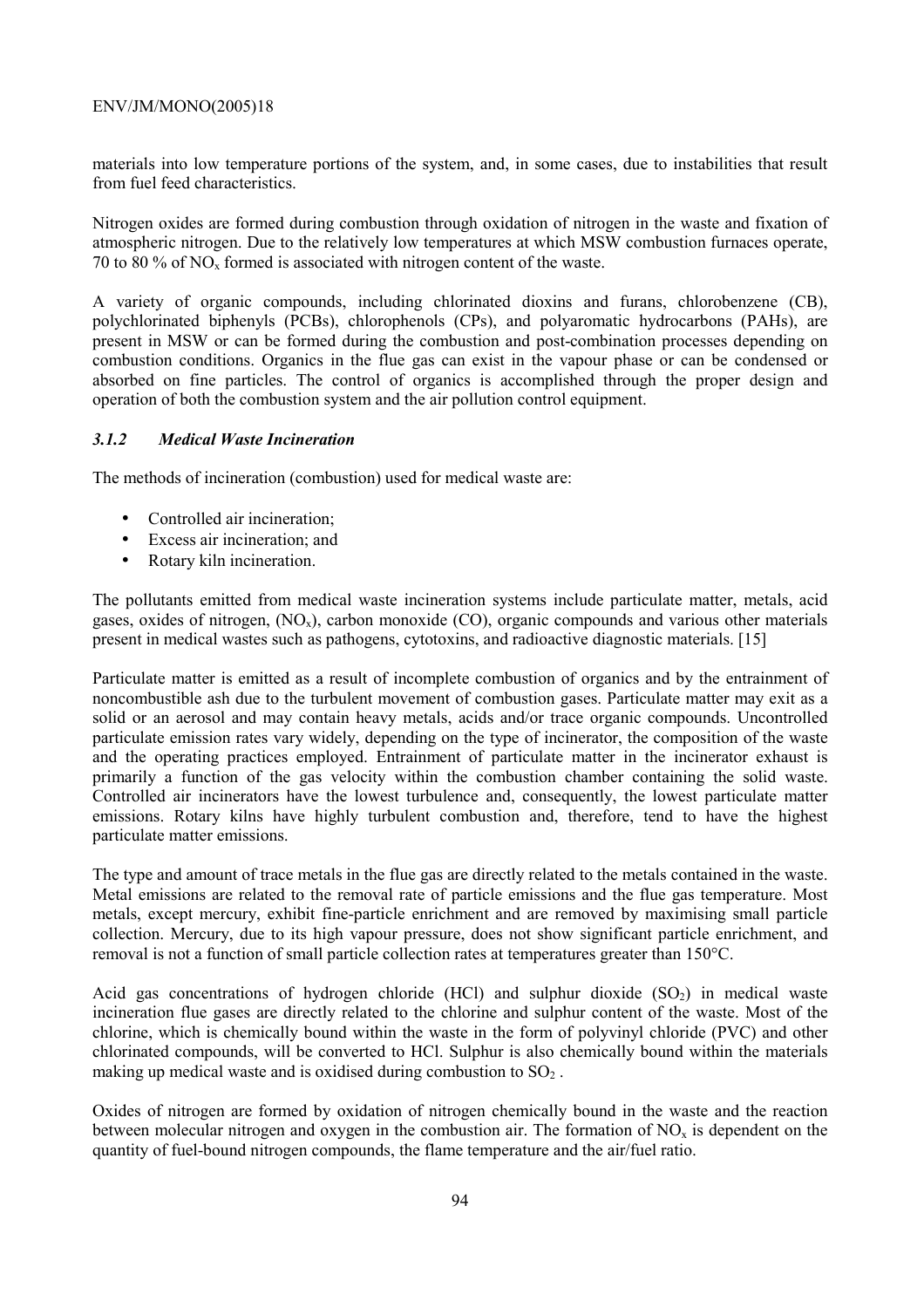Carbon monoxide (CO) is a product of incomplete combustion. Its presence can be related to insufficient oxygen, residence time, temperature and turbulence (fuel/air mixing) in the combustion zone.

Failure to achieve complete combustion of organic materials evolved from the waste can result in emissions of a variety of organic compounds. These products of incomplete combustion range from low molecular weight hydrocarbons, such as methane or ethane, to high molecular weight compounds like chlorinated dioxins and furans. In general, combustion conditions required for the control of CO, i.e. adequate oxygen, temperature, residence time and turbulence, will also minimise emissions of most organic compounds Emissions of dioxins and furans are presently believed to follow one of the four general mechanisms. The first is where trace quantities of dioxins and furans present in the refuse feed are carried over, unburned to the exhaust. The second mechanism involves the formation of chlorinated dioxins and furans from chlorinated precursors with similar structures. The conversion of precursor material to chlorinated dioxins and furans can, potentially occur either in the combustion system at relatively high temperatures or at lower temperatures such as in wet scrubbing systems. The third involves the synthesis of chlorinated dioxin and furan compounds from a variety of organics and a chlorine donor. The fourth mechanism involves catalysed reactions on fly ash particles at low temperatures.

### **3.1.3 Sewage Sludge Incineration**

Sewage sludge incineration (combustion) generally occurs in the following three furnace types:

- Multiple hearth;
- Fluidised bed; and
- Electric.

Sewage sludge incineration systems typically emit particulate matter, metals, carbon monoxide, oxides of nitrogen, sulphur dioxide (SO2) and unburned hydrocarbons. Partial combustion of sludge can result in emissions of intermediate products of incomplete combustion including toxic organic compounds. [19]

Uncontrolled particle emission rates vary widely depending on the type of incinerator, the volatile and moisture content of the sludge, and the operating practices employed. Generally, uncontrolled particle emissions are highest from fluidised bed incinerators because suspension burning results in much of the ash being carried out of the incinerator with the flue gas. Uncontrolled emissions from multiple hearth and fluidised bed incinerators are extremely variable. Electric incinerators appear to have the lowest rates of uncontrolled particle release of the three major furnace types, possibly because the sludge is not disturbed during firing. In general, higher airflow rates increase the opportunity for particulate matter to be entrained in the exhaust gases. Sludge with low volatile content or high moisture content may require more supplemental fuel to burn. As more fuel is consumed, the amount of air flowing through the incinerator is also increased. However, no direct correlation has been established between airflow and particle emissions.

Metal emissions are affected by metal content of the sludge, fuel bed temperature and the level of particulate matter control. Since the metals that are volatilised in the combustion zone condense in the exhaust gas stream, most metals, except mercury, are associated with fine particles and are removed as the fine particles are removed.

Carbon monoxide is formed when available oxygen is insufficient for complete combustion or when excess air levels are too high, resulting in lower combustion temperatures.

Emissions of nitrogen and sulphur oxides are primarily the result of oxidation of nitrogen and sulphur in the sludge. Therefore, these emissions can vary greatly based on local and seasonal sewage characteristics.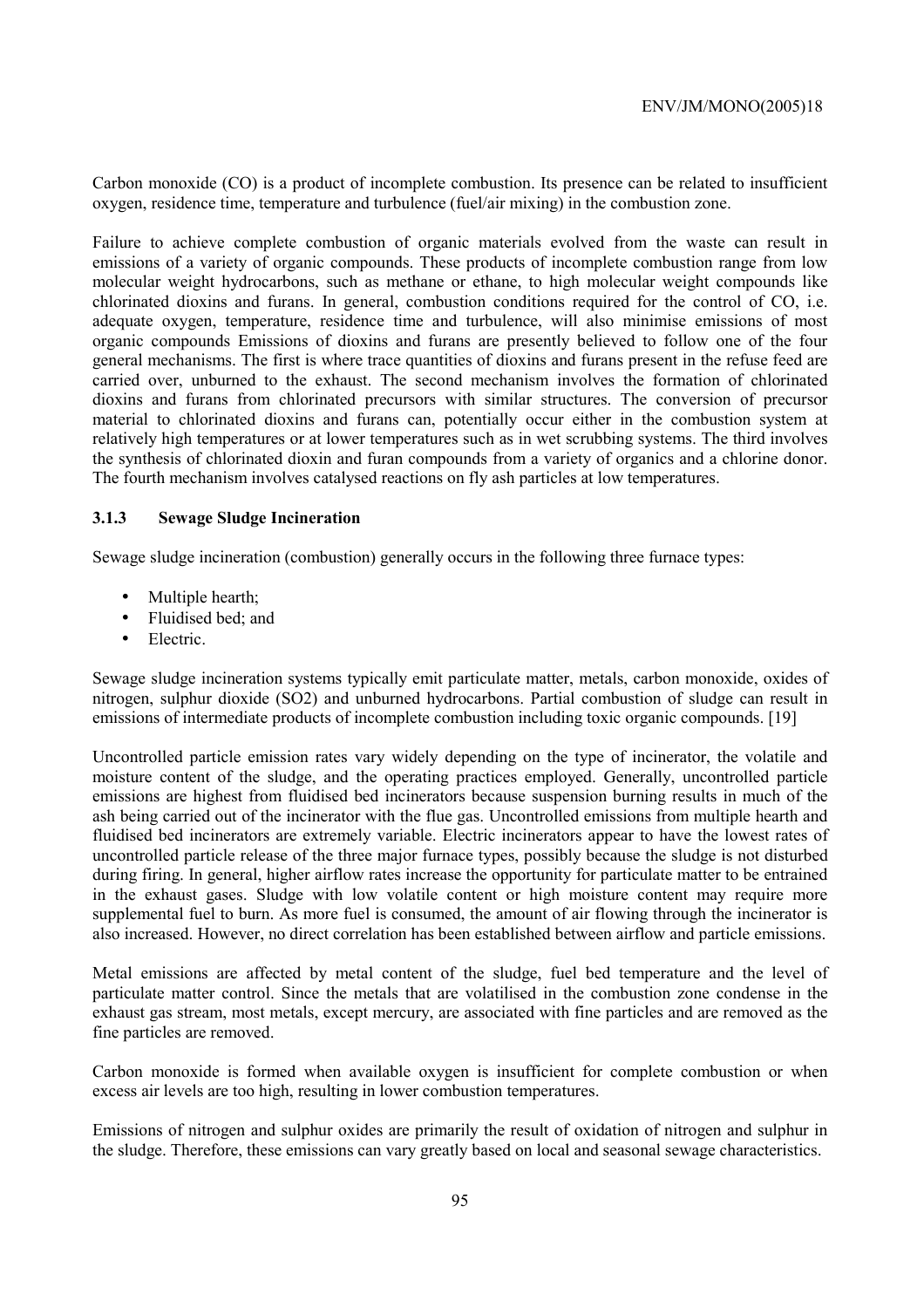Emissions of non-methane volatile organic compounds (NMVOCs) also vary greatly with incinerator type and operation. Incinerators with countercurrent airflow such as multiple hearth designs provide the greatest opportunity for unburned hydrocarbons to be emitted. In multiple hearth furnaces, hot air and wet sludge feed are contacted at the top of the furnace. Any compounds distilled from the solids are immediately vented from the furnace at temperatures too low to completely destroy them.

# **3.2 Ash Collection and Disposal**

Two types of ash are generated during combustion: bottom ash and fly ash. Ash that collects at the bottom of the furnace is called bottom ash. Fly ash is a finer ash material that is borne by the flue gas from the furnace to the end of the boiler. Fly ash is collected by the particle control equipment [24].

# **3.3 Air Pollution Control Device**

Air pollution control devices that remove impurities from the flue gas generate waste. The volume and quality of the waste depends on the process and the inputs to the process, the efficiency of the control device as well as the operating conditions of the control device. Recent studies have indicated that dioxins and furans (PCDD/PCDF) may be formed downstream of the furnaces in air pollution control devices. Aromatic structures associated with the carbon in the fly ash can be converted to chlorinated dioxins and furans through reactions with inorganic chlorine [27].

The following control devices are typically used at incineration facilities [36]:

- Electrostatic precipitators, venturi scrubbers, baghouse filters and fabric filters for particulate matter removal;
- Spray drying, dry sorbent injection and wet scrubbing for acid gas control;
- Staged combustion, low excess air, flue gas recirculation, selective non-catalytic reduction, selective catalytic reduction and natural gas re-burning; and
- Injection of activated carbon or sodium sulphide, or the use of activated carbon filters for mercury control.

Combinations of these technologies may also be used. Depending on the control technology, the waste stream may be solid (electrostatic precipitators) or liquid (wet scrubbers).

## **3.4 Vehicles**

The movement of vehicles over various surfaces leads to variable releases of particulate matter. Releases from vehicle exhausts contain a range of pollutants including carbon monoxide, volatile organic compounds, sulphur dioxide, various organic compounds and oxides of nitrogen. Releases of this type are often considered as part of diffuse source inventories.

## **3.5 Solvent Use**

Ancillary operations such as equipment cleaning and related operations give rise to diffuse releases. These are usually evaporative losses and may be estimated using emission factors. These releases can be traced back to one point or to small area sources and can therefore be considered as point sources.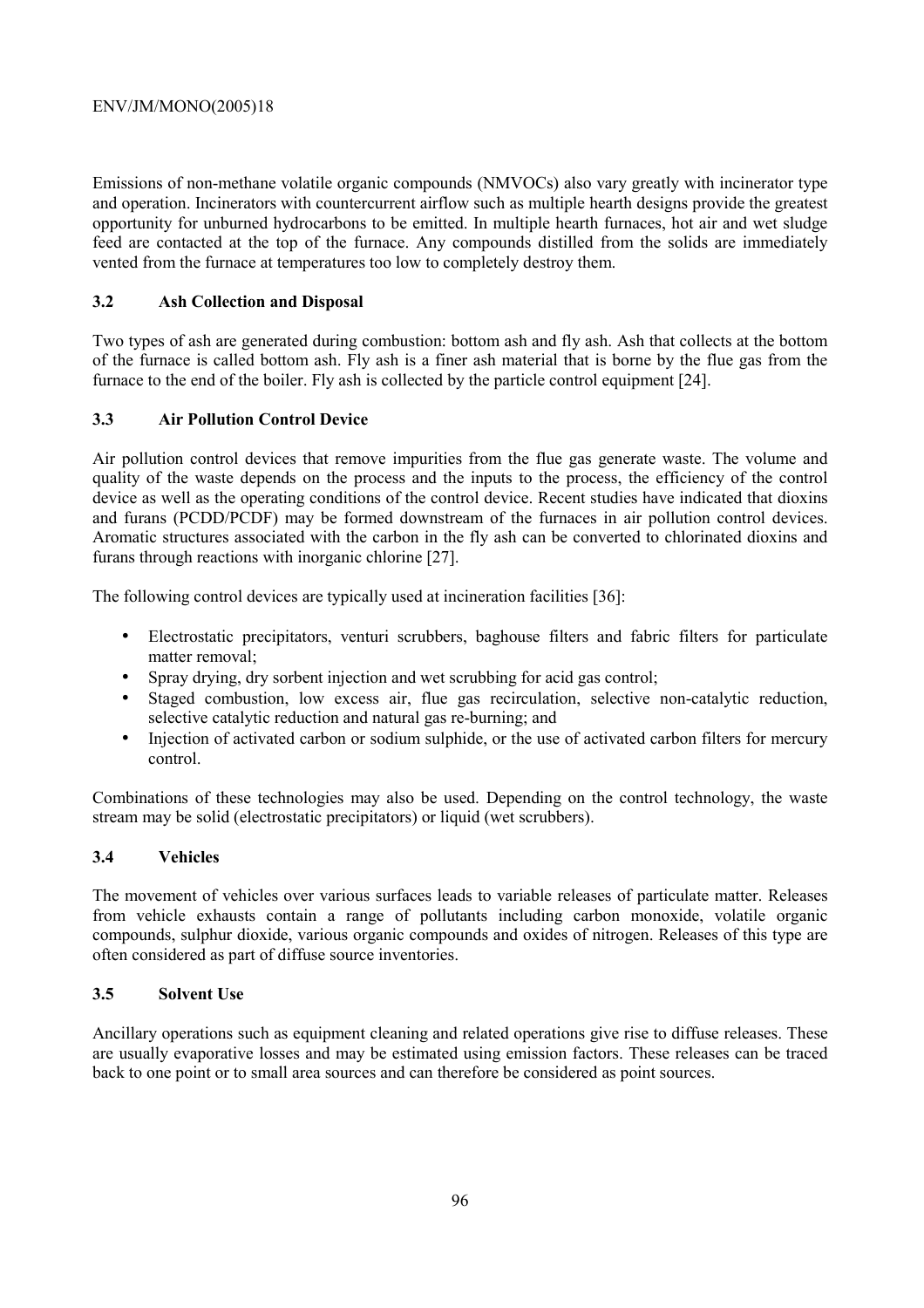### **3.6 Solid Waste Handling**

The handling and transfer of large quantities of solid waste can lead to uncontrolled emissions of particle matter. At incineration facilities, this often occurs indoors and may be controlled by extraction systems leading to air pollution control devices.

### **4. SELECTION AND APPLICATION OF RELEASE ESTIMATION TECHNIQUES**

### **4.1 Furnace Emissions to Air**

### *Is the source a point source?*

Yes.

### *Is the release a process point release (stack/vent/effluent) or a diffuse release?*

It is a process point release through a stack.

## *Is monitoring data available? Use the available data to obtain the most reliable estimate using one, or a combination, of continuous emission measurement, indirect monitoring and mass balance.*

Monitoring data may be available for at least some of the pollutants released by incinerators. A Continuous Emission Monitoring System (CEM) can be used to monitor releases of  $SO_2$ ,  $NO_x$ , organic compounds and CO from furnace stacks. CEM data are usually not available for incinerators. However, if CEM data are available and are of appropriate quality, these data will generally provide the most reliable estimate of releases of these pollutants. The cost of implementing a CEM can be prohibitive and, in addition to monitoring  $NO_x$ ,  $SO_2$  and  $CO$ , CEM is not widely used. The use of a CEM may also be problematic at low concentrations [21].

For metals and carbon dioxide CEM may not be the preferred method [21]. This is due to the fact that if the amount of metals or carbon in the fuel is monitored, uncontrolled (i.e. not accounting for pollutant controls) releases may be estimated based on the concentration in the fuel. This release estimation technique relies on the assumption that the feedstock sampling is sufficient to provide a reasonable characterisation of the sulphur, metal and carbon content of the feedstock. At many incineration facilities, the feedstock composition varies over a large range and care is required to ensure that feedstock sampling captures this variation. For  $SO_2$ , this assumes that there is complete conversion of sulphur to  $SO_2$ . Therefore, for every kilogram of sulphur (molecular weight of  $32$ ) burned, two kilograms of  $SO<sub>2</sub>$ (molecular weight of 64) are emitted. For metals an assumption is made on how much of the metal is partitioned between fly ash and bottom ash. It is assumed that metals pass untransformed through the combustion process and are partitioned at some determined ratio between the fly ash and bottom ash. For carbon dioxide, it is generally assumed that all the carbon in the fuel is converted to  $CO<sub>2</sub>$ . Therefore, for every kilogram of carbon (molecular weight of 12), 3.67 (44/12) kilograms of carbon dioxide (molecular weight of 44) is produced.

For  $SO_2$  and metals, if control techniques are applied, either CEM or indirect monitoring becomes the preferred RET [19]. Fuel analysis does not account for the removal of pollutants by pollution control technology. However, fuel analysis may be used if the sulphur or metal content of the fuel is relatively homogenous and if site-specific pollution control efficiency data are available or can be determined with a reasonable amount of accuracy, e.g. through measurements or equipment specifications. This is especially relevant if the only alternative release estimation technique is the use of emission factors. Furthermore, if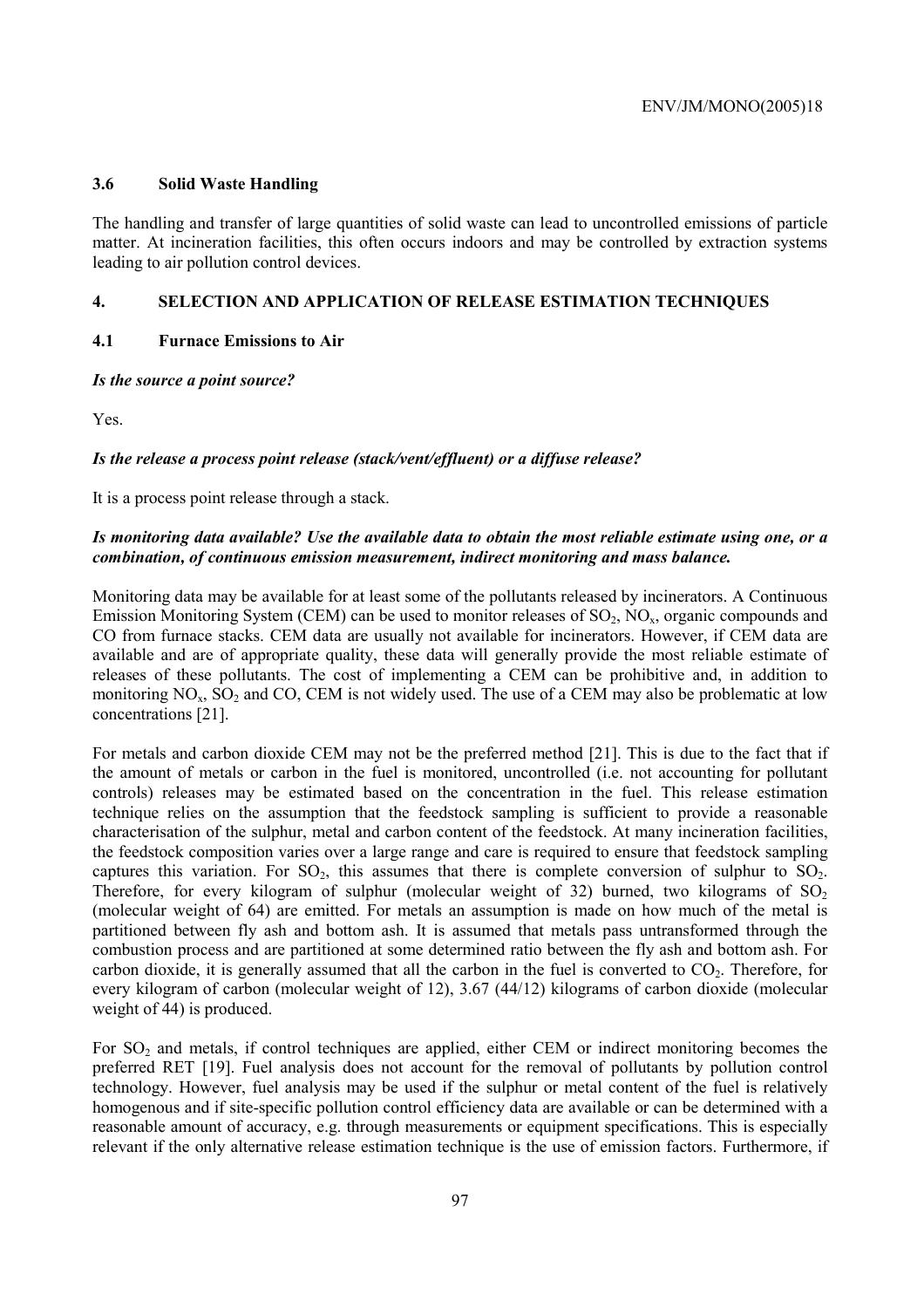measurement data or emission factors are available, they can be used to validate emission estimates obtained through fuel analysis.  $CO<sub>2</sub>$  emissions are not generally affected by pollution control equipment. Indirect monitoring is the preferred method used when a reliable, site-specific relationship between process parameters and release rates exists or can be developed. A typical example is the relationship between releases of  $SO_2$  from a furnace equipped with a wet scrubber and parameters such as water pH, flow rate and waste combustion rate [21].

Stack sampling is the preferred RET for particulate matter, speciated organics and sulphuric acid mist. Stack sampling may be used when the release profile for a furnace is relatively homogenous. This may be problematic at incineration facilities since the exact composition of the waste is often not known and feedstock characteristics can be quite variable. Provided that the data is representative of furnace operations, stack sampling can provide reliable data for a PRTR at a relatively low cost. The accuracy of this method may be problematic at low pollutant concentrations.

Material balance may also be used to estimate the amount of particulate matter collected by pollution control equipment for disposal if inputs and outputs (estimated by one of the methods above) are known or can be estimated.

## *Is it reasonable to use operational specifications?*

It is generally difficult to use operational specifications for incineration facilities due to the variable nature of the feedstock.

### *Are there an empirical/physicochemical relationship and necessary process data available?*

Empirical/physicochemical relationships are generally not used for the estimation of releases from furnaces. These relationships may be developed for a particular facility for operational purposes.

## *Is there a site-specific or industry-specific emission factor available?*

Emission factors are available for  $SO_2$ ,  $NO_x$ ,  $CO$ ,  $NMVOCs$ , hydrocarbons, particulate matter, trace metals and organic compound releases from incineration facilities. Emission factors for incineration may be obtained from the USEPA [15, 16, 22] or European Environment Agency [1]. International databases for emission factors can be obtained through the OECD Resource Centre: http://www.oecd.org/env/prtr.

The estimation of greenhouse gases such as  $CO<sub>2</sub>$ ,  $CH<sub>4</sub>$  and  $N<sub>2</sub>O$  is mainly based on use of emission factors and oxidation factors determined for each fuel. The emission factor may be plant specific or retrieved from databases including suitable data for the purpose. For greenhouse gas emission factors the reader is referred to the IPCC Emission Factor Database<sup>29</sup>

Section 3.4 of the main report discusses the issues to be taken into account when using an emission factor. When selecting emission factors, the following specific issues need to be considered:

• Furnace configuration and whether this is the same configuration as specified in the emission factor. This is especially important for substances where emissions are heavily influenced by furnace configuration, i.e.  $NO<sub>x</sub>$ , CO;

<sup>29</sup> The IPCC (Intergovernmental Panel for Climate Change) Emission Factor Database (EFDB) is a library for greenhouse gas emission factors and includes both IPCC default emission factors and country specific inputs evaluated and accepted by the EFDB editorial board.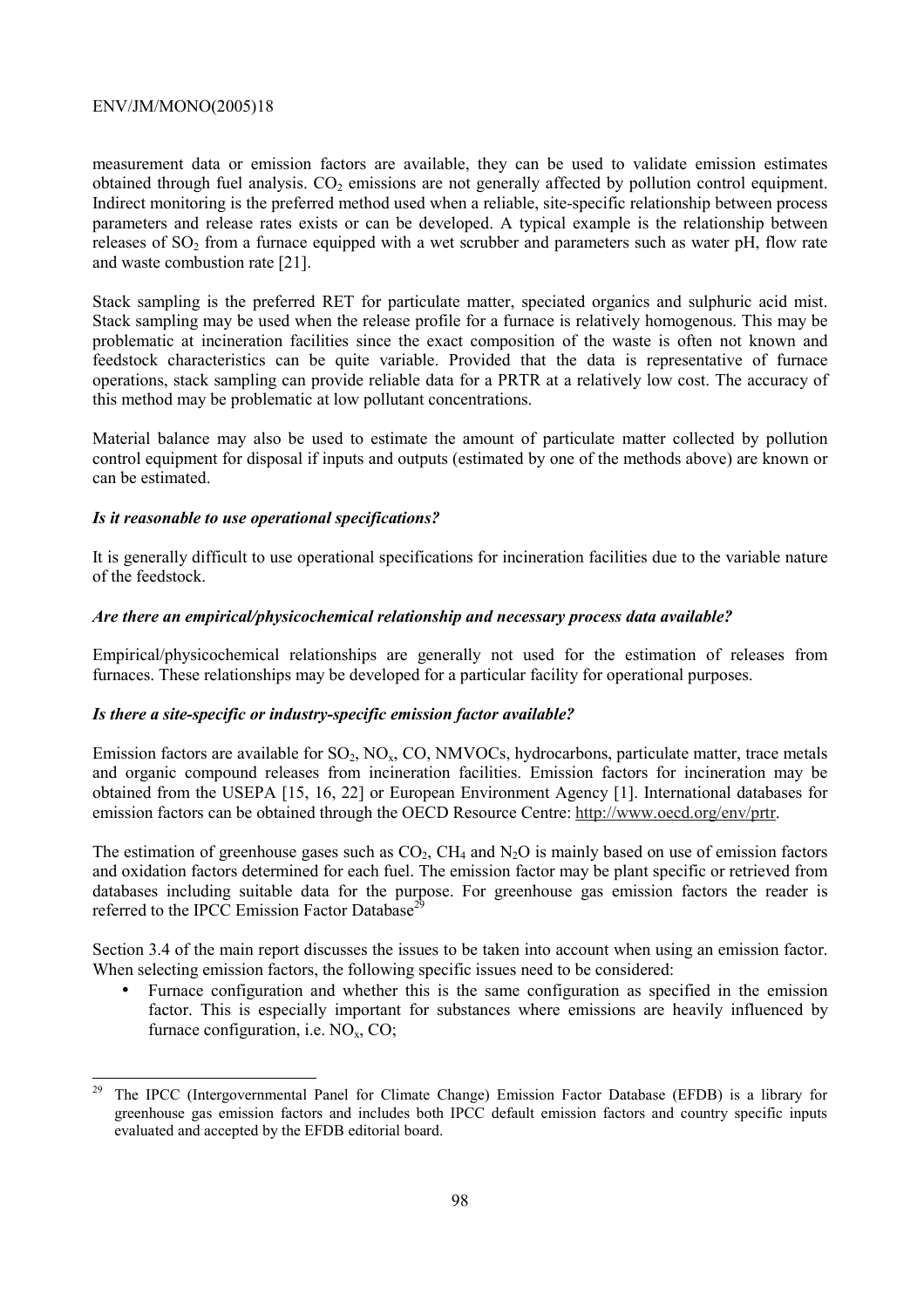- Control technology used: The general approach is to use uncontrolled emission factors with sitespecific control efficiency data obtained from either stack measurements or manufacturer specifications, if applicable. Incineration facilities will often have some measurement data available for air pollution control equipment, either stack measurement data that, combined with fuel consumption data, may be used to determine the efficiency of the pollution control equipment, or specific upstream/downstream measurements to measure the efficiency of the pollution control equipment;
- Number of measurements used to compile the emission factor: In general, the greater the number of measurements, the more reliable the emission factor;
- Are the results consistent with any site-specific data, e.g. stack measurement data, fuel analysis data or process data, that could be used to provide an estimate of emissions;
- Age of the furnace relative to the age of facilities used to develop the emission factor; and
- Does any possible variation in measurement methods produce significant variation in results.

Personnel performing the estimate should take these factors into account and use a combination of validation, comparison and expert judgement to arrive at a final decision on which emission factor is most appropriate.

## *Are other emission factors available?*

Occasionally, emission factors for a different boiler type may need to be used for release estimation for particular substances in lack of better methods. These emission factors may be used when emissions are not dependent on the parameter in question, e.g., furnace type. Depending on the substance, a validation of estimates with fuel analysis or measurement data may also be possible, as discussed above.

## *Can engineering judgement be employed?*

Engineering judgement may be used to choose default values for control efficiencies or fuel composition.

## *Can licence conditions be used to estimate worst-case releases?*

In the absence of other information, licence conditions specifying either concentrations or release rates may be used to estimate worst-case releases. This assumes that licence conditions specify upper limits for releases and the facility is in compliance with these conditions.

## **4.2 Ash Collection and Disposal**

## *Is the source a point source?*

Yes.

## *Is the release a process point release (stack/vent/effluent) or a diffuse release?*

It is a process point release (solid waste).

# *Is monitoring data available? Use the available data to obtain the most reliable using one, or a combination, of continuous emission measurement, indirect monitoring and mass balance.*

Mass balance may be used to estimate releases of waste ash by using: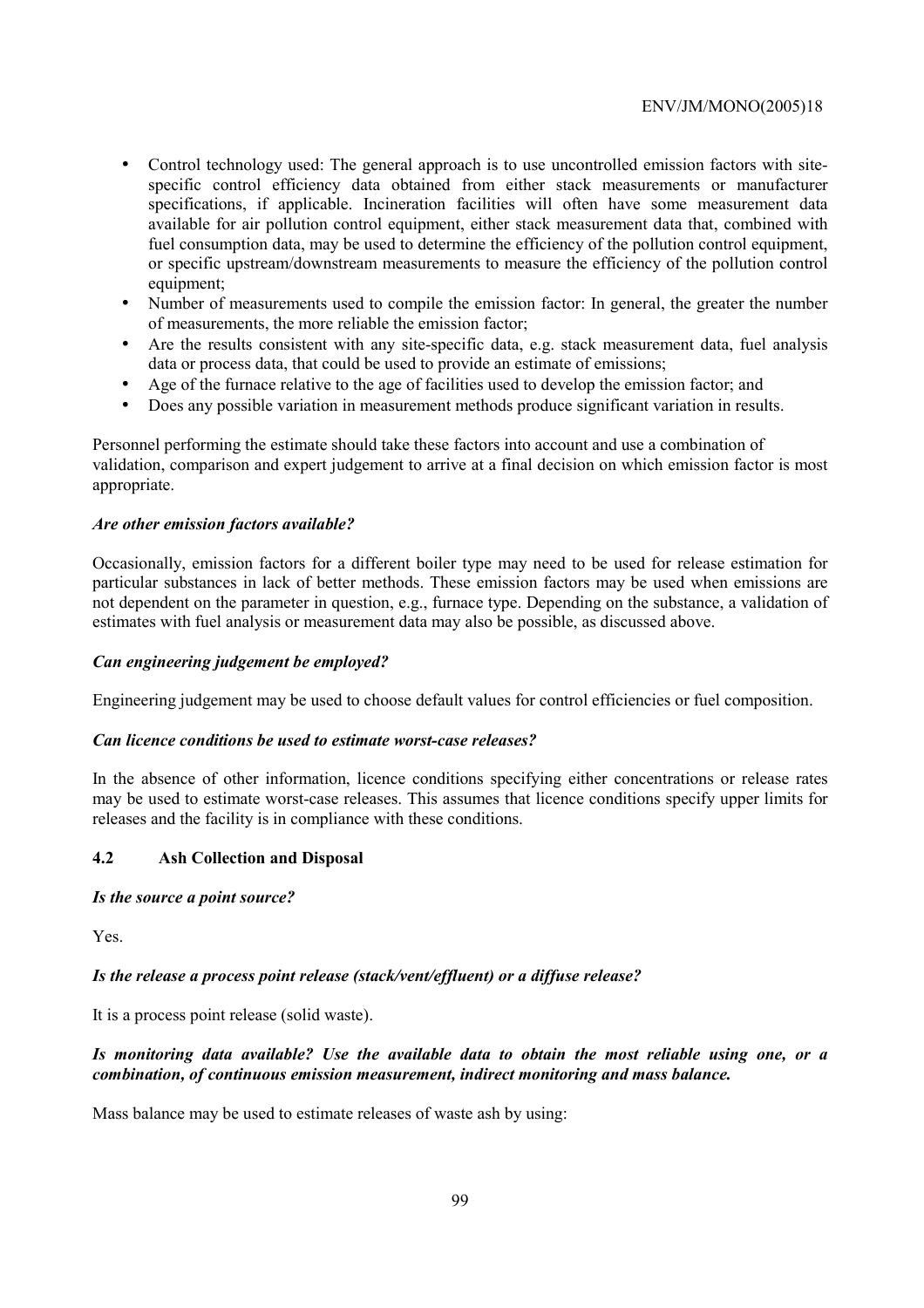- Waste material composition data, since such data are generally available for incinerators; and
- Records of total quantities of material sent for disposal.

## *Is it reasonable to use operational specifications?*

Operational specifications may be used as specifications for waste are usually of sufficient accuracy to allow for mass balance to be performed.

## *Are there an empirical/physicochemical relationship and necessary process data available?*

Empirical/physicochemical relationships are available but are not normally used due to the fact that mass balance is usually simpler to apply.

## *Is there a site-specific or industry-specific emission factor available?*

Emission factors which estimate fly ash emissions (see Section 4.1 above in this Annex) can be used to estimate the quantity of bottom ash if partitioning ratios between fly and bottom ash are known or can be assumed. International databases for emission factors can be obtained through the OECD Resource Centre: http://www.oecd.org/env/prtr.

# *Are other emission factors available?*

Emission factors are not usually used to estimate these releases.

# *Can engineering judgement be employed?*

In the case that no other information is available, engineering judgement may be needed to estimate waste composition, disposal rates or ash partitioning fractions for the use in mass balance release estimation.

## *Can licence conditions be used to estimate worst-case releases?*

Licence conditions may specify the total amount of waste to be annually treated or the composition of the waste. This can be used to estimate emissions.

# **4.3 Air Pollution Control Device Waste**

## *Is the source a point source?*

Yes.

# *Is the release a process point release (stack/vent/effluent) or a diffuse release?*

It is a process point release (solid or liquid waste).

# *Is monitoring data available? Use the available data to obtain the most reliable estimate using one, or a combination, of continuous emission measurement, indirect monitoring and mass balance.*

Mass balance may be used to estimate releases of waste ash by using:

• Waste material composition data. Any material sent for landfill disposal usually has composition specification; and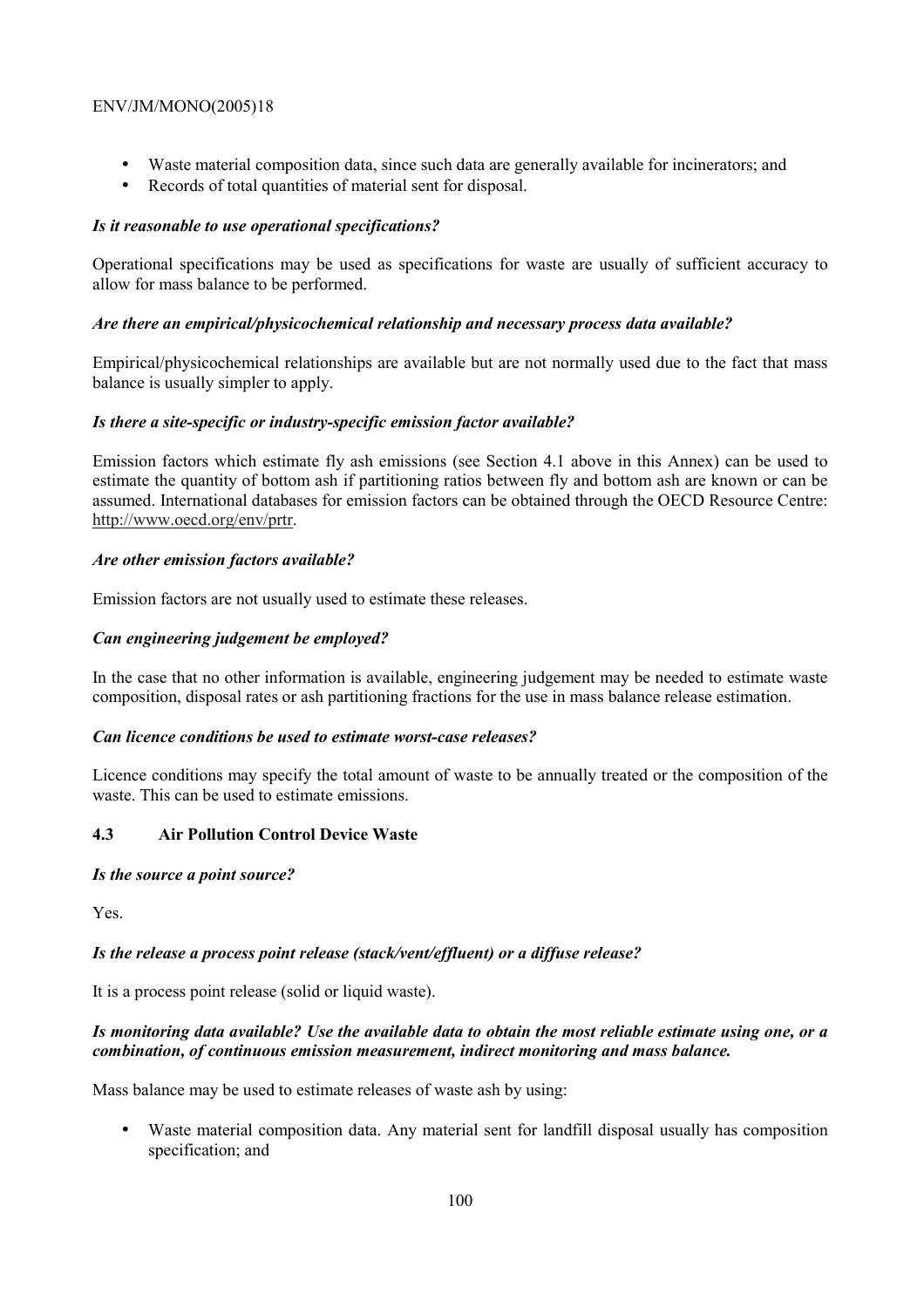• Records of total quantities of material sent for disposal. Records of this information are generally kept by incinerator facilities.

# *Is it reasonable to use operational specifications?*

Operational specifications may be used as specifications for waste are usually of sufficient accuracy to allow for mass balance to be performed.

## *Are there an empirical/physicochemical relationship and necessary process data available?*

In instances where chemical reactions are used to remove waste from air streams, stoichiometric relationships may be used to estimate quantities of waste produced.

## *Is there a site-specific or industry-specific emission factor available?*

Emission factors which estimate fly ash emissions can be used to estimate the quantity of bottom ash if partitioning ratios between fly ash and bottom ash are known or can be assumed. International databases for emission factors can be obtained through the OECD Resource Centre: http://www.oecd.org/env/prtr.

# *Are other emission factors available?*

Emission factors are not usually used to estimate these releases.

# *Can engineering judgement be employed?*

In the case that no other information is available, engineering judgement may be needed to estimate waste composition, disposal rates or ash partitioning fractions for the use in mass balance release estimation.

## *Can license conditions be used to estimate worst-case releases?*

Licence conditions may specify the total amount of waste to be treated per year or the composition of the waste. This can be used to estimate emissions assuming that licence conditions specify upper limits for releases and the facility is in compliance with these conditions.

## **4.4 Vehicle Dust and Exhaust Releases**

## *Is the source a point source?*

Vehicle dust and exhaust releases may be required to be included in the emissions of an industrial site, which is a points source.

Specific issues with characterising vehicle releases as part of the estimation of releases from point sources are as follows:

- If fuel composition and the mass of fuel burnt are known, e.g. from purchasing records, emissions of metals and sulphur dioxide from vehicle exhausts can be estimated using a material balance;
- Typically, releases from vehicle exhausts are relatively minor compared to furnace emissions, so highly accurate emissions data may not be required;
- Empirical relationships for the estimation of vehicle-generated dust are available [37]. These relationships are dependent on the mass of the vehicles, the moisture content of the ground surface and the surface silt loading of the ground. It should be noted that the emission factors for vehicle-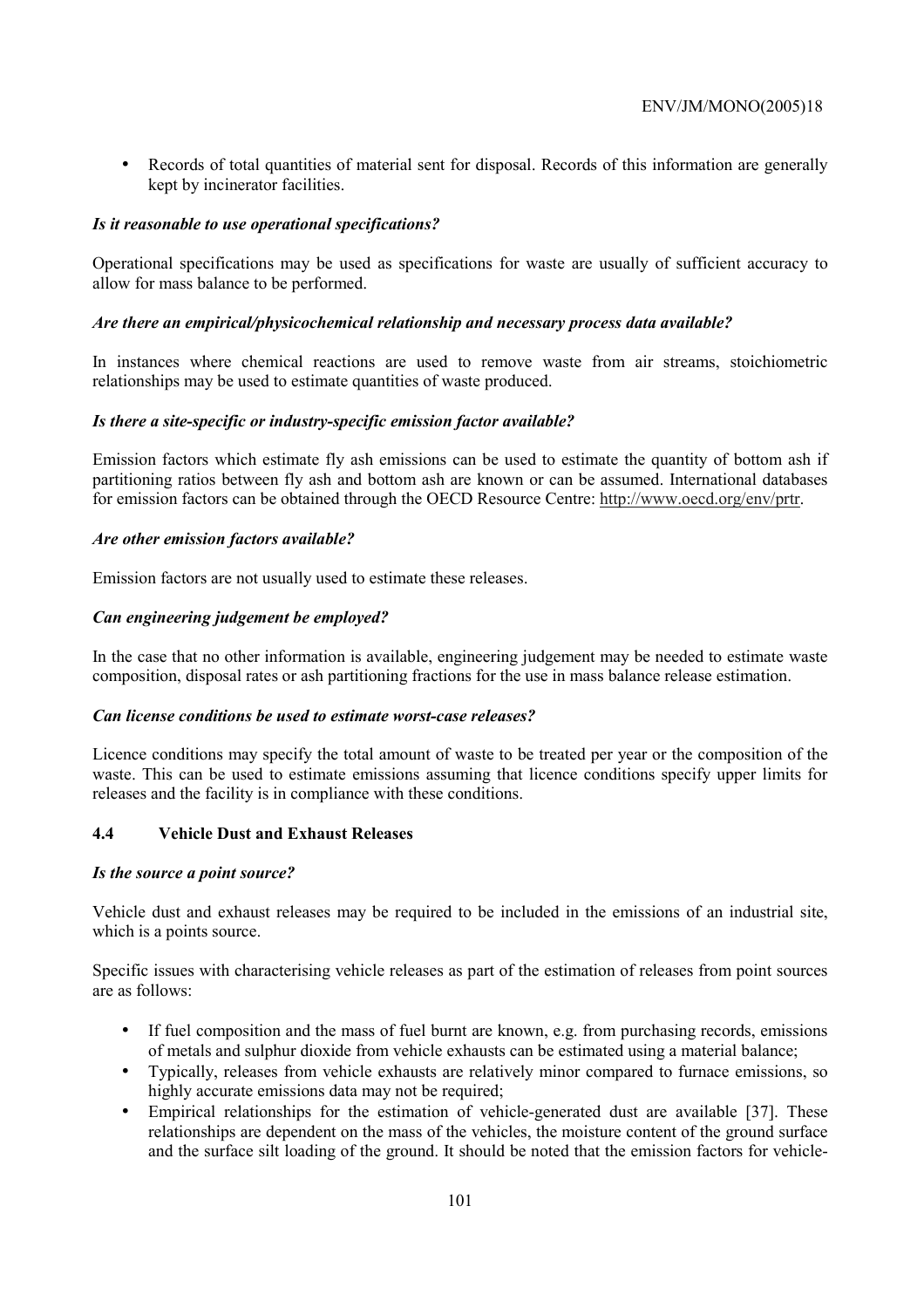generated dust have usually been derived from measurements that cover all  $PM_{10}$  emissions associated with a unit operation, including exhaust emissions. To add the exhaust  $PM_{10}$  emissions to the diffuse emissions may involve some double counting of releases from those activities;

- Site-specific data for moisture content and surface silt loading are sometimes available. Default values are available for these parameters if site-specific data are not available. The range of values for these parameters can be large. In case the release estimate obtained by using a default value gives a relatively significant release compared to other sources, site specific data should be obtained; and
- Emission factors to estimate vehicle exhaust emissions are available for a wide range of vehicle types [32]. Emission factors for vehicle exhaust emissions are also available [1].

## **4.5 Solvent Use**

### *Is the source a point source?*

Yes.

## *Is the release a process point release (stack/vent/effluent) or a diffuse release?*

It is a diffuse release.

### *Is mass balance possible?*

Mass balance can be used to estimate releases of NMVOCs from solvent use. One approach is to assume that all the NMVOCs contained in the solvent are, ultimately, released directly to atmosphere. This requires that information on the NMVOC content of solvents is obtained from suppliers or from material safety data sheets and that the total quantities of solvents used can be determined. In general, this can be determined from purchasing records. Emissions may need to be reported for individual substances as well as for total NMVOCs, depending on the scope of the PRTR. If site-specific data are not available, default speciation profiles for solvent evaporation are available [38].

If solvents are collected and sent for further treatment, e.g. to incineration systems, material balance may be possible if assumptions on the fate of the pollutants are made, e.g. assumed conversion rates to carbon dioxide and water. These assumptions can be validated with downstream source measurements.

## *Is there a suitable model which can be applied to the available data?*

Models are generally not used to estimate releases from solvent use.

### *Are there an empirical/physicochemical relationship and necessary process data available?*

Empirical relationships are not applicable in this case.

## *Is there a site-specific or industry-specific emission factor available?*

Emissions are highly dependent on NMVOC content of the solvents, so emission factors are generally not used to estimate emissions from solvent use. Emission factors are available that specify NMVOC contents of typical surface coatings [37]. International databases for emission factors can be obtained through the OECD Resource Centre: http://www.oecd.org/env/prtr.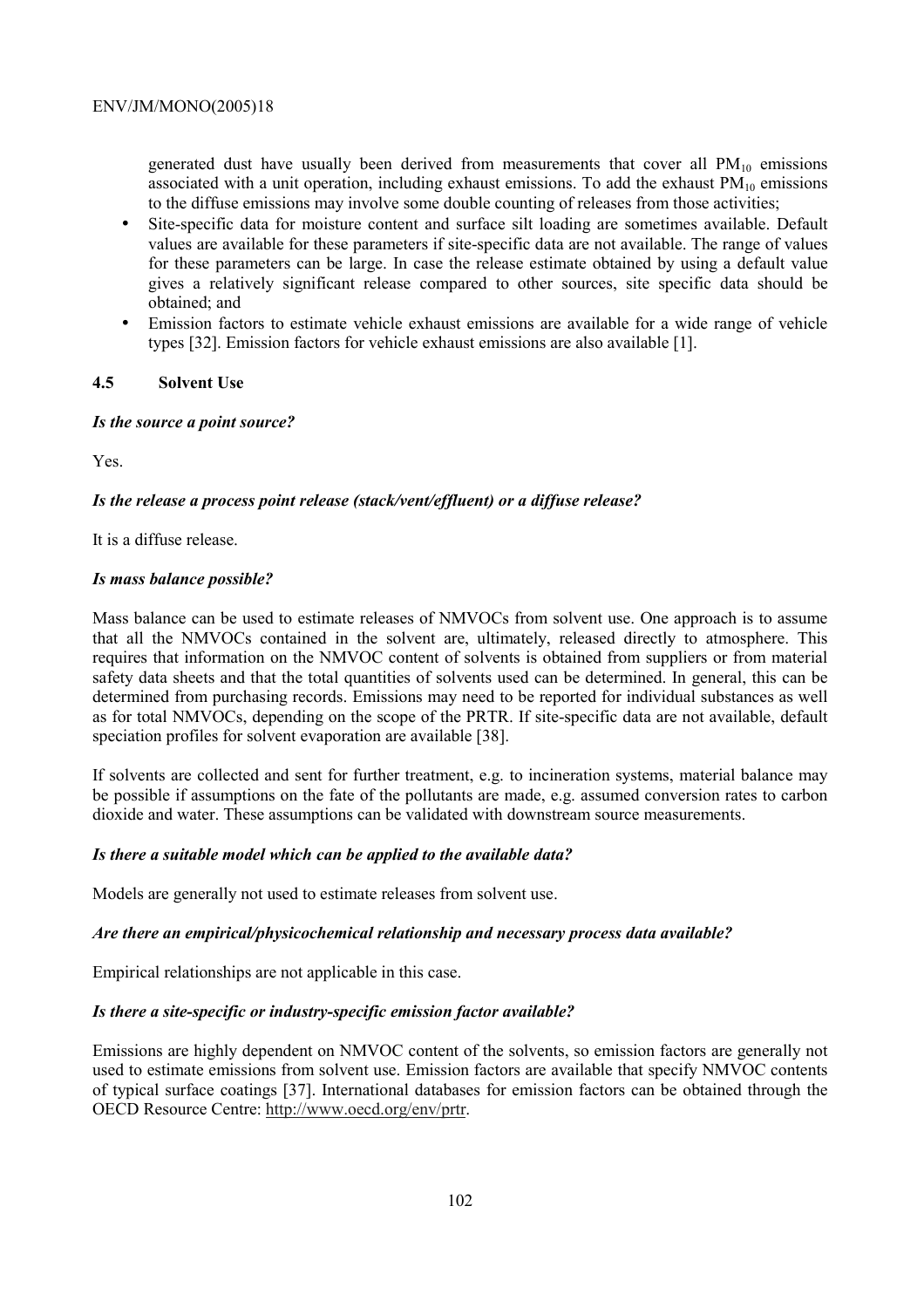## *Are other emission factors available?*

Other emission factors are not available.

# *Can engineering judgement be employed?*

Engineering judgement may be used to make assumptions regarding the volatility percentage of solvents or regarding conversion or collection rates in extraction systems.

## *Can licence conditions be used to estimate worst-case releases?*

Licence conditions are not generally applied to solvent use. An extraction system dedicated to solvent recovery may have maximum emission limits or defined removal efficiency. These data may be used for release estimation.

# **4.6 Solid Waste Handling**

# *Is the source a point source?*

Yes.

# *Is the release a process point release (stack/vent/effluent) or diffuse release?*

It is a diffuse release.

## *Is mass balance possible?*

Mass balance is not applicable.

# *Is there a suitable model that can be applied to the available data?*

Models which estimate releases from waste handling are usually site-specific and are not usually publicly available. Therefore, models are generally not used to estimate these releases.

## *Are there an empirical/physicochemical relationship and necessary process data available?*

These releases are highly material and operation specific and there are no empirical relationships presently available for these releases.

## *Is there a site-specific or industry-specific emission factor available?*

No.

## *Are other emission factors available?*

Emission factors are generally not used to estimate these emissions (see above).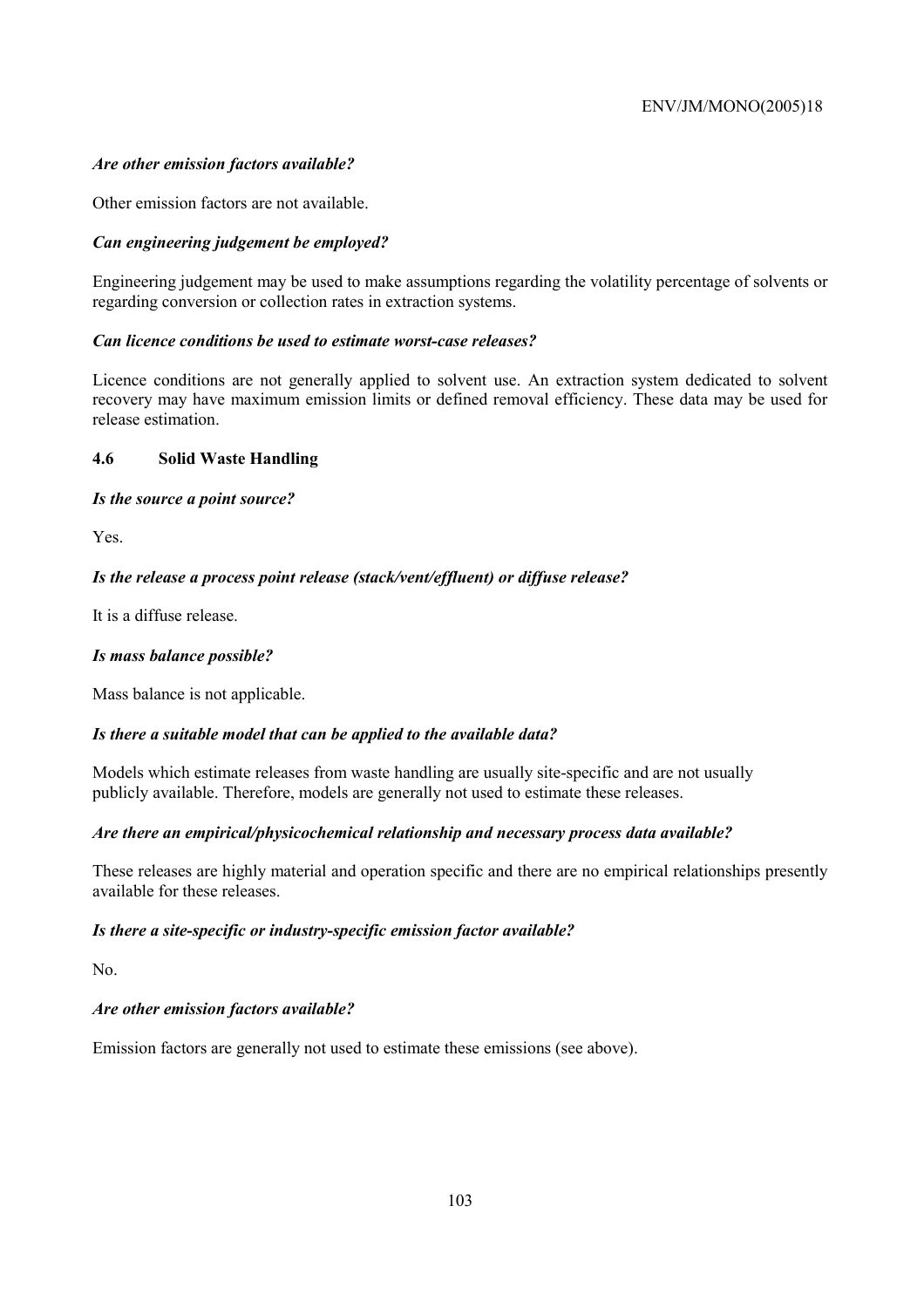# *Can engineering judgement be employed?*

Releases from waste handling are extremely difficult to characterise and are highly site-specific. If data are available on materials composition, e.g., presence of volatile substances, it may be possible to make some estimate, based on physicochemical properties of the substances contained in the wastes.

# *Can licence conditions be used to estimate worst-case releases?*

Licence conditions are not usually applied to dust emissions from waste handling. However, sites may have dust deposition limits that may be used to derive emission rates through back-calculation by using air dispersion models.

## **STEP 5: QUALITY ASSURANCE**

To ensure the reliability of release estimates, a process of quality assurance needs to be undertaken. Quality assurance is discussed in Section 2.6 of the main report.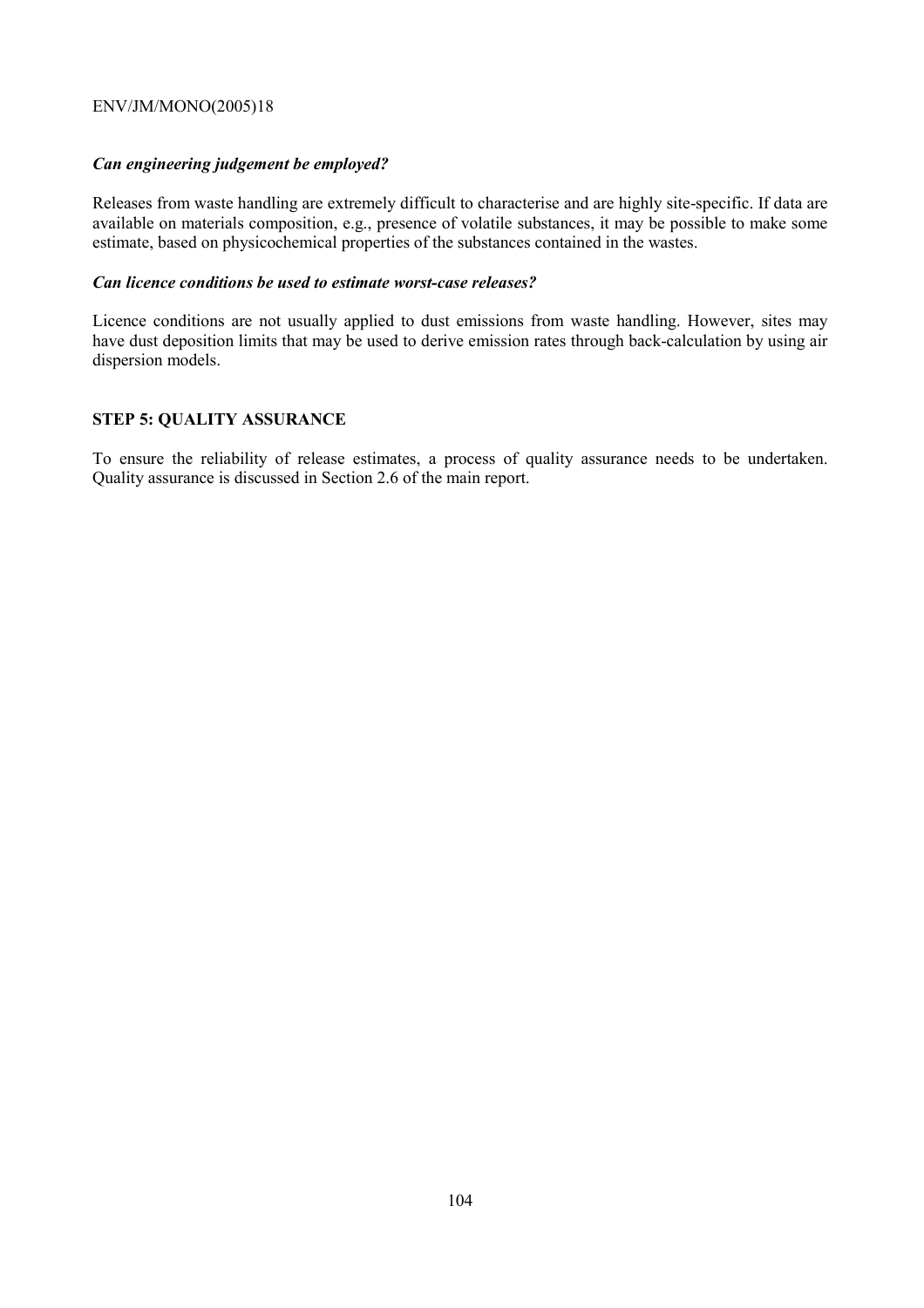### **REFERENCES**

- 1 EEA (2001), EMEP/CORINAIR Emission Inventory Guidebook, European Environmental Agency, 3rd edition, Technical report No 30. http://reports.eea.eu.int/ technical report 2001 3/en.
- 2 EC (2000), Commission Decision 2000/479/EC on the implementation of a European Pollutant Emission Register (EPER), Commission of the European Communities.
- 3 EC (2000), Guidance Document for EPER Implementation. According to Article 3 of Commission Decision of 17 July 2000 (2000/479/EC) on the implementation of a European Pollutant Emission Register (EPER) according to Article 15 of Council Directive 96/71/EC concerning Integrated Pollution Prevention and Control (IPPC), European Commission, Directorate-General for Environment, ISBN 92-894-0279-2. 95 p.
- 4 EC (2003), Integrated Pollution Prevention and Control (IPPC), Reference Document on the General Principles of Monitoring. July 2003. European Commission, Directorate-General for Environment. 111 p.
- 5 EEC (1982), Council directive 82/591/EEC on the major-accident hazards of certain industrial activities and amendment 96/82/EC, Council of the European Union.
- 6 Environment Australia (1999a), *National Pollutant Inventory Release Estimation Technique Manual for Organic Chemical Processing Industries*, Environment Australia National Pollutant Inventory Homepage. http://www.environment.gov.au/epg/npi/handbooks/approved\_handbooks/forgchem.pdf
- 7 Environment Australia (1999b), *National Pollutant Inventory Release Estimation Technique Manual for Fuel and Organic Liquid Storage,* Environment Australia National Pollutant Inventory Homepage). http://www.environment.gov.au/epg/npi/handbooks/approved\_handbooks/approved\_ handbooks.html
- 8 Environment Australia (1999c), *Emission Estimation Technique Manual for Petroleum Refining,*  Environment Australia National Pollutant Inventory Home Page. http://www.environment.gov.au/ epg/npi/handbooks/approved\_handbooks/petroleum.pdf.
- 9 Finnish BAT Monitoring Group (1998-2001), Contribution papers Mon/tm/39 and Mon/tm/67 to the preparation of the IPPC Reference Document on General Principles in Monitoring, The Finnish Environment Institute, Helsinki.
- 10 IPCC (1996), Revised 1996 guidelines for national greenhouse gas inventories, Reference Manual. http://www.ipcc-nggip.iges.or.jp/public/gl/invs6.htm.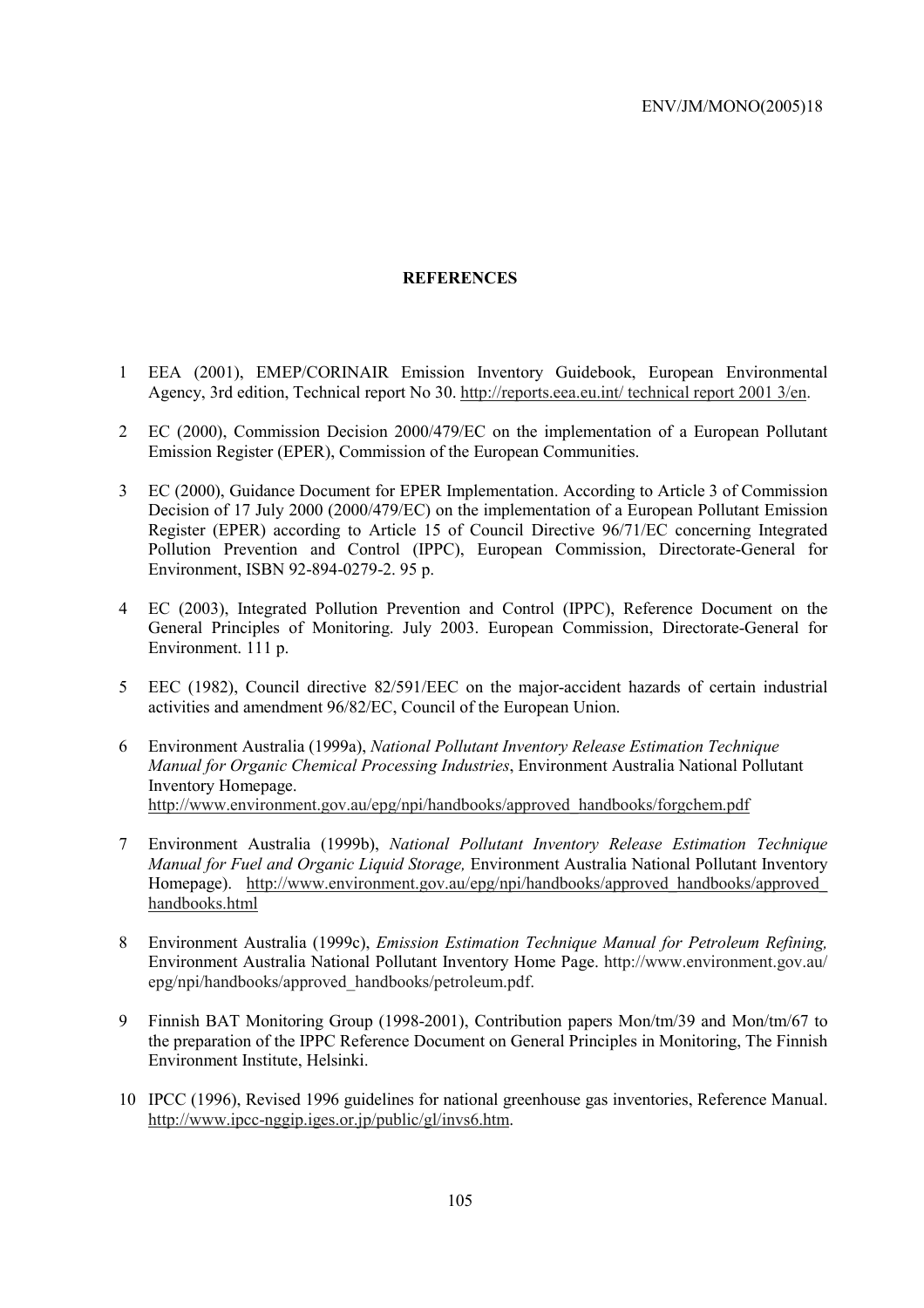- 11 IPCC (2001), Good practice guidance and uncertainty management in national greenhouse gas inventories. In: J. Penman et al. (Eds.), IPCC National Greenhouse Gas Inventories Programme, Technical Support Unit, Hayama, Japan.
- 12 OECD (2002), Resource Compendium of PRTR Release Estimation Techniques, Part 1: Summary of Point Source Techniques, OECD Environment, Health and Safety Publication, Series on Pollutant Release and Transfer Registers, No 5 [ENV/JM/MONO(2002)20].
- 13 Saarinen, K. (2003a), A method to improve the international comparability of emission data from industrial installations, Environmental Science & Policy 6: 355–366.
- 14 Saarinen, K. (2003b), Monitoring total emissions from industrial installations, Environmental Science & Policy 6: 367–376.
- 15 USEPA (1993), *Release Factor Documentation for AP-42, Section 2.3, Medical Waste Incineration,* United States Environmental Protection Agency, Office of Air Quality Planning and Standards, Research Triangle Park, NC, USA. http://www.epa.gov/ttn/chief/ap42pdf/c02s03.pdf
- 16 USEPA (1995a), *Release Factor Documentation for AP-42, Section 13.4, Wet Cooling Towers,* United States Environmental Protection Agency, Office of Air Quality Planning and Standards, Research Triangle Park, NC, USA. http://www.epa.gov/ttn/chief/ap42pdf/c13s04.pdf
- 17 USEPA (1995b), *Release Factor Documentation for AP-42, Section 13.2.5, Industrial Wind Erosion,* United States Environmental Protection Agency, Office of Air Quality Planning and Standards, Research Triangle Park, NC, USA). http://www.epa.gov/ttn/chief/ap42pdf/c13s02-5.pdf
- 18 USEPA (1995c), *Release Factor Documentation for AP-42, Section 5.1, Petroleum Refining,*  United States Environmental Protection Agency, Office of Air Quality Planning and Standards, Research Triangle Park, NC, USA. http://www.epa.gov/ttn/chief/ap42pdf/c05s01.pdf
- 19 USEPA (1995d), *Release Factor Documentation for AP-42, Section 2.2, Sewage Sludge Incineration*, United States Environmental Protection Agency, Office of Air Quality Planning and Standards, Research Triangle Park, NC, USA. http://www.epa.gov/ttn/chief/ap42pdf/c02s02.pdf
- 20 USEPA (1995e), *Profile of the Petroleum Refining Industry,* United States Environmental Protection Agency, EPA Office of Compliance Sector Notebook Project, Office of Compliance, Office of Enforcement and Compliance Assurance, Washington, DC, USA. http://www.epa.gov/oeca/sector/sectornote/pdf/petrefsn.pdf
- 21 USEPA (1996a), *Volume II: Chapter 2 Preferred and Alternative Methods for Estimating Air Releases from Boilers Final Report June 1996,* Report prepared for Point Sources Committee, Emission Inventory Improvement Program by Eastern Research Group, United States Environmental Protection Agency, Morrisville, North Carolina, USA. http://www.epa.gov/ttn/ chief/eiip/ii02fin.pdf
- 22 USEPA (1996b), *Volume II: Chapter 4, Preferred and Alternative Methods for Estimating Fugitive Emissions from Equipment Leak*s, *Final Report November 1996,* Report prepared for Point Sources Committee, Emission Inventory Improvement Program by Eastern Research Group, United States Environmental Protection Agency, Morrisville, North Carolina, USA. http://www.epa.gov/ttn/ chief/eiip/techrep.htm#pointsrc.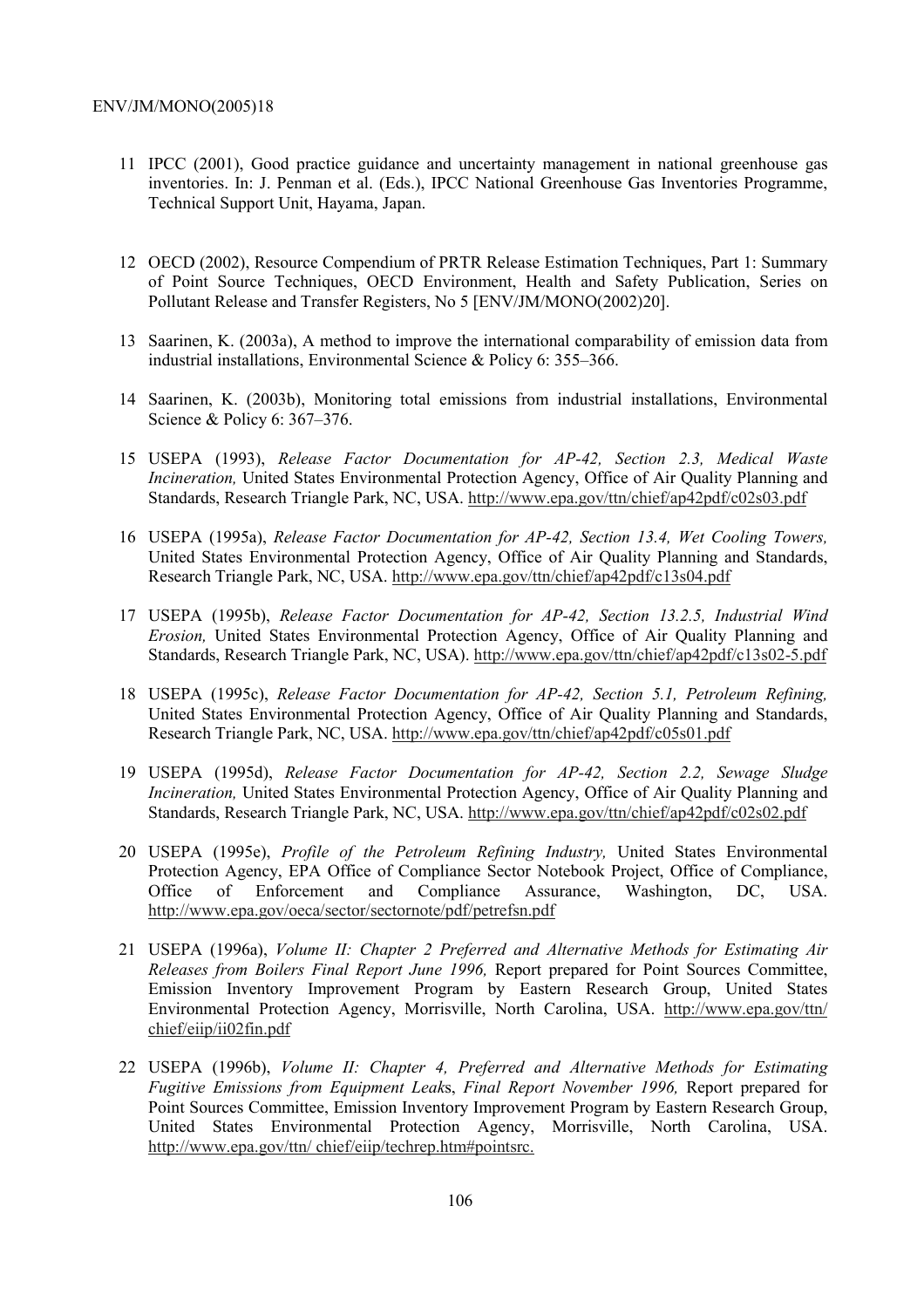- 23 USEPA (1996c), *Release Factor Documentation for AP-42, Section 2.1, Refuse Combustion,*  United States Environmental Protection Agency, Office of Air Quality Planning and Standards, Research Triangle Park, NC, USA. http://www.epa.gov/ttn/chief/ap42pdf/c02s01.pdf
- 24 USEPA (1997a), *Profile of the Fossil Fuel Electric Power Generation Industry,* EPA Office of Compliance Sector Notebook Project, Office of Enforcement and Compliance Assurance, United States Environmental Protection Agency, Washington, DC, USA. http://es.epa.gov/oeca/sector/ #fossil
- 25 USEPA (1997b), *Release Factor Documentation for AP-42, Section 7.1, Organic Liquid Storage Tanks, Supplement D*, United States Environmental Protection Agency, Office of Air Quality Planning and Standards. Research Triangle Park, NC, USA. http://www.epa.gov/ttn/chief/ ap42pdf/c07s01.pdf
- 26 USEPA (1997c), *Volume I Introduction to the Release Inventory Improvement Program July 1997,* Report prepared by Eastern Research Group, Inc. for Steering Committee, Emission Inventory Improvement Program, United States Environmental Protection Agency, Morrisville, North Carolina, USA. http://www.epa.gov/ttn/chief/eiip/i01.pdf
- 27 USEPA (1997d), *Locating and Estimating Air Emissions from Sources of Dioxins and Furans,*  Office of Air Quality Planning And Standards, Office of Air And Radiation, U.S. Environmental Protection Agency, Research Triangle Park, North Carolina, USA. http://www.epa.gov/ttn/chief/ efdocs/dioxin.pdf.
- 28 USEPA (1998a), *Release Factor Documentation for AP-42, Section 1.1, Bituminous and Sub bituminous Coal Combustion,* United States Environmental Protection Agency, Office of Air Quality Planning and Standards, Research Triangle Park, NC, USA. http://www.epa.gov/ttn/ chief/ap42pdf/c01s01.pdf
- 29 USEPA (1998b), Release *Factor Documentation for AP-42, Section 1.3, Fuel Oil Combustion,* United States Environmental Protection Agency, Office of Air Quality Planning and Standards, Research Triangle Park, NC, USA. http://www.epa.gov/ttn/chief/ap42pdf/c01s03.pdf
- 30 USEPA (1998c), *Release Factor Documentation for AP-42, Section 1.4, Natural Gas Combustion,* United States Environmental Protection Agency, Office of Air Quality Planning and Standards, Research Triangle Park, NC, USA. http://www.epa.gov/ttn/chief/ap42pdf/c01s04.pdf
- 31 USEPA (1998d), *Handbook for Air Toxic Emission Inventory Development, Volume I: Stationary Sources,* United States Environmental Protection Agency, Office of Air Quality Planning and Standards, Research Triangle Park, NC, USA. http://www.epa.gov/ttn/chief/eigdocs/airtoxic.pdf
- 32 USEPA (1998e), *Compilation of Air Pollutant Release Factors, AP-42, Fifth Edition, Volume II: Mobile Sources*, United States Environmental Protection Agency, Clearing House for Inventories And Release Factors, Office of Air Quality Planning and Standards, Research Triangle Park, NC, USA. http://www.epa.gov/oms/ap42.htm
- 33 USEPA (1998f), *Release Factor Documentation for AP-42, Section 11.9, Western Surface Coal Mining,* United States Environmental Protection Agency, Office of Air Quality Planning and Standards, Research Triangle Park, NC, USA. http://www.epa.gov/ttn/chief/ap42pdf/c11s09.pdf